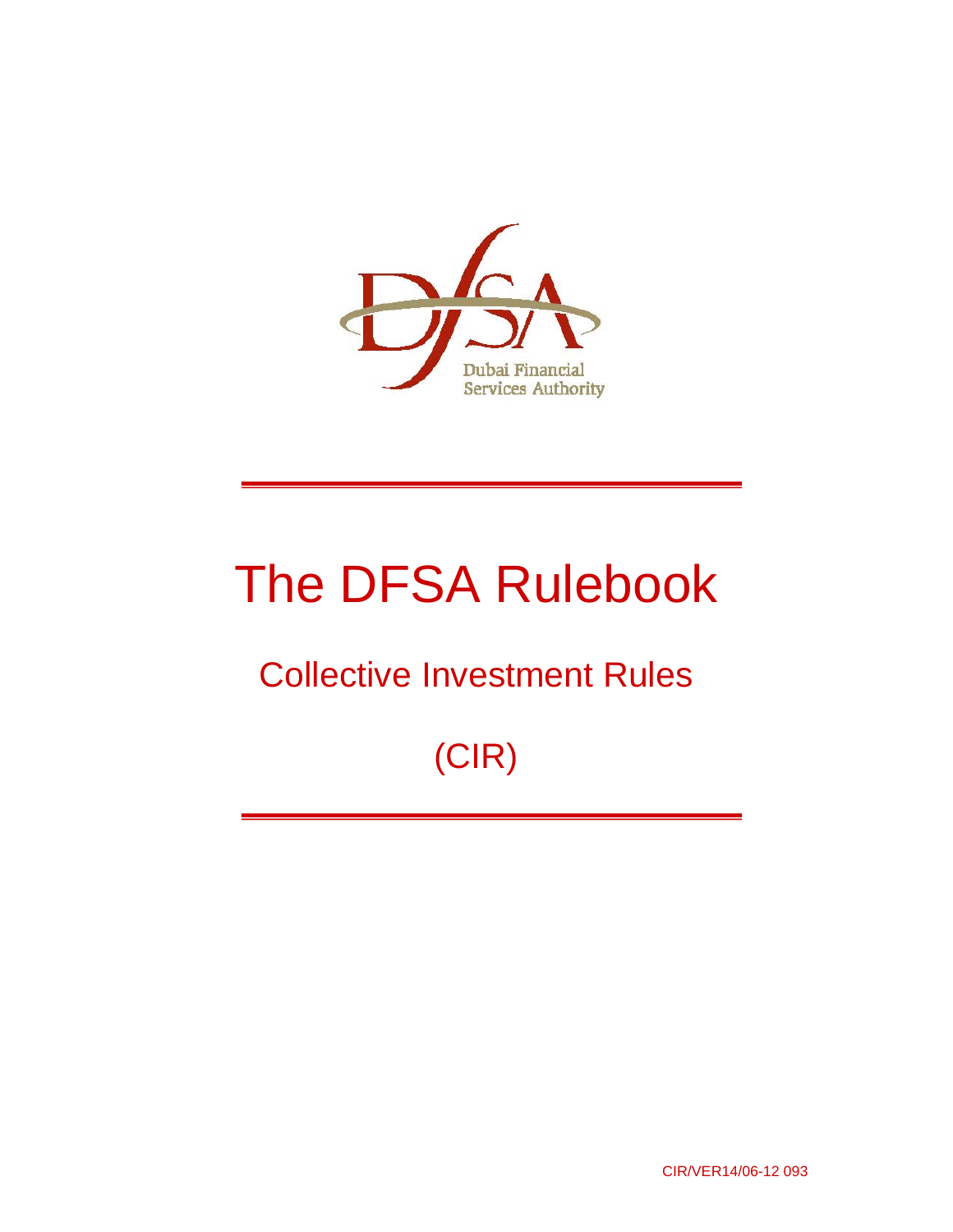

## **Contents**

The contents of this module are divided into the following chapters, sections and appendices:

| $\mathbf 1$ .                   |                                                      |  |
|---------------------------------|------------------------------------------------------|--|
| 1.1<br>1.2                      |                                                      |  |
|                                 |                                                      |  |
| $\overline{2}$                  | ARRANGEMENTS NOT CONSTITUTING A COLLECTIVE           |  |
| 2.1                             |                                                      |  |
| 3                               |                                                      |  |
| 3.1                             |                                                      |  |
| $\overline{\mathbf{4}}$ .       |                                                      |  |
| 4 <sub>1</sub>                  |                                                      |  |
|                                 |                                                      |  |
| 5                               |                                                      |  |
| 5.1                             |                                                      |  |
| 6                               | <b>EXTERNAL FUND MANAGERS AND EXTERNAL FUNDS  15</b> |  |
| 6.1<br>6.2                      |                                                      |  |
| <b>PART 4:</b>                  | <b>CORE RULES RELATING TO ESTABLISHMENT AND</b>      |  |
| 7                               |                                                      |  |
| 7.1                             |                                                      |  |
| 8                               | <b>MANAGEMENT AND OPERATION OF A FUND  20</b>        |  |
| 8.1<br>8.2<br>8.3<br>8.4<br>8.5 |                                                      |  |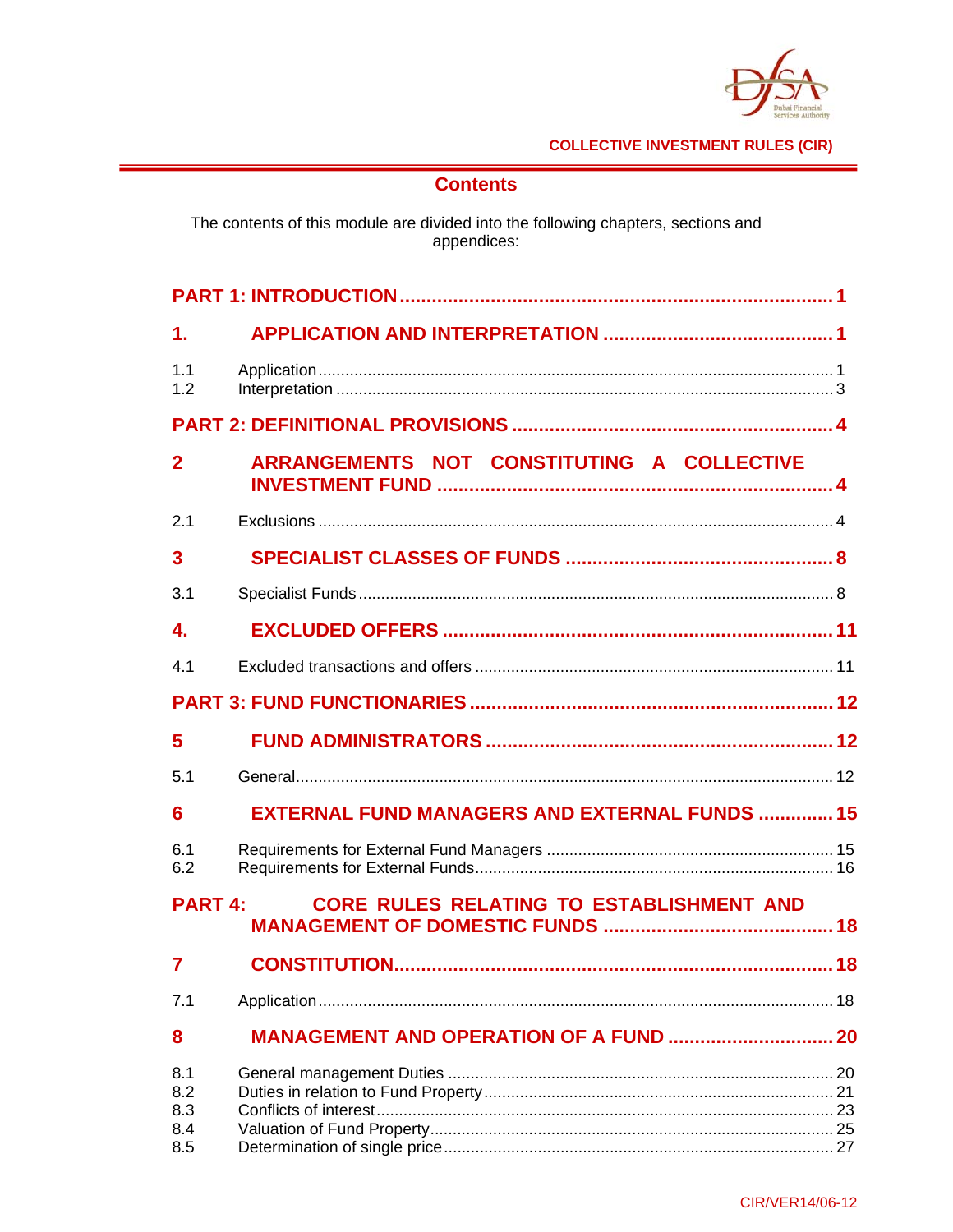

| 8.6<br>8.7<br>8.8<br>8.9<br>8.10<br>8.11<br>8.12<br>8.13 |                                                         |  |
|----------------------------------------------------------|---------------------------------------------------------|--|
| 9                                                        | ACCOUNTING, AUDIT AND PERIODIC REPORTING OF A           |  |
| 9.1<br>9.2<br>9.3<br>9.4<br>9.5                          |                                                         |  |
|                                                          | PART 5: RULES SPECIFIC TO DIFFERENT TYPES OF DOMESTIC   |  |
| 10                                                       | REQUIREMENTS SPECIFIC TO PUBLIC FUNDS 47                |  |
| 10.1<br>10.2<br>10.3<br>10.4<br>10.5                     |                                                         |  |
| 11                                                       | REQUIREMENTS SPECIFIC TO PRIVATE FUNDS 61               |  |
| 11.1<br>11.2<br>11.3                                     |                                                         |  |
| 12                                                       | REQUIREMENTS SPECIFIC TO EXEMPT FUNDS  64               |  |
| 12.1<br>12.2                                             |                                                         |  |
| <b>PART 6:</b>                                           | RULES SPECIFIC TO SPECIALIST CLASSES OF                 |  |
| 13.                                                      | <b>ADDITIONAL REQUIREMENTS FOR SPECIALIST FUNDS  67</b> |  |
| 13.1<br>13.2<br>13.3<br>13.4<br>13.5<br>13.6<br>13.7     |                                                         |  |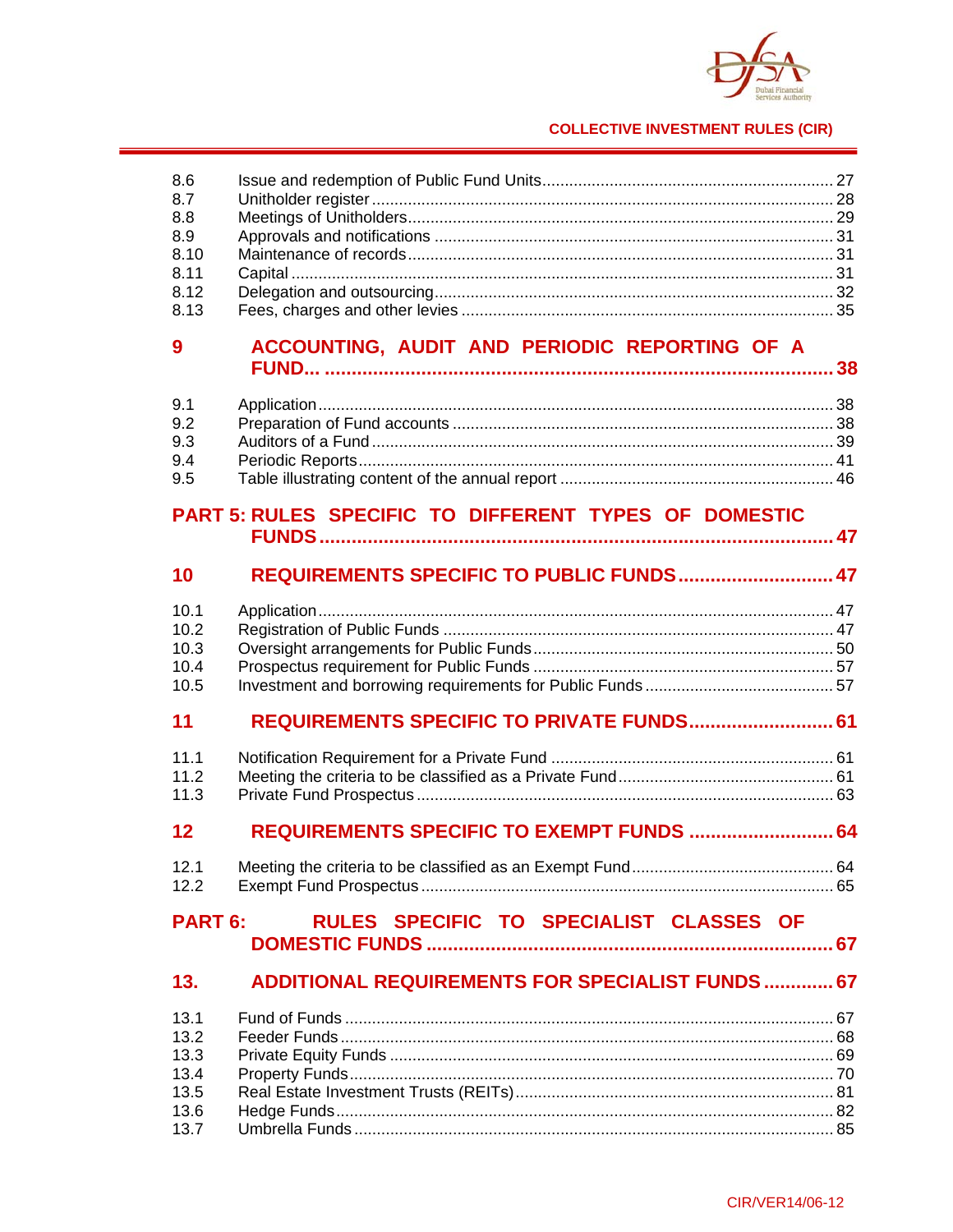

| <b>PART 7:</b>                               | <b>MARKETING OF DOMESTIC AND FOREIGN FUNDS  87</b>      |  |  |  |  |
|----------------------------------------------|---------------------------------------------------------|--|--|--|--|
| 14                                           | <b>MARKETING OF DOMESTIC FUNDS AND PROSPECTUS</b>       |  |  |  |  |
| 14.1<br>14.2<br>14.3<br>14.4<br>14.5<br>14.6 |                                                         |  |  |  |  |
| 15                                           |                                                         |  |  |  |  |
| 15.1                                         |                                                         |  |  |  |  |
|                                              | TRANSFER SCHEMES AND WINDING UP OF<br>$PART 8 -$        |  |  |  |  |
| 16.                                          | <b>TRANSFER SCHEMES RELATING TO DOEMSTIC FUNDS  108</b> |  |  |  |  |
| 16.1                                         |                                                         |  |  |  |  |
| 17                                           |                                                         |  |  |  |  |
| 17.1                                         |                                                         |  |  |  |  |
|                                              |                                                         |  |  |  |  |
| 18                                           |                                                         |  |  |  |  |
| 18.1                                         |                                                         |  |  |  |  |
| APP <sub>1</sub>                             |                                                         |  |  |  |  |
| A1.1<br>A1.2<br>A1.3<br>A1.4                 |                                                         |  |  |  |  |
| APP <sub>2</sub>                             |                                                         |  |  |  |  |
| A 2.1                                        |                                                         |  |  |  |  |
| APP <sub>3</sub>                             |                                                         |  |  |  |  |
| A 3.1                                        |                                                         |  |  |  |  |
| APP <sub>4</sub>                             | <b>GUIDANCE ON ASSET VALUATION AND PRICING 125</b>      |  |  |  |  |
| APP <sub>5</sub>                             |                                                         |  |  |  |  |
|                                              |                                                         |  |  |  |  |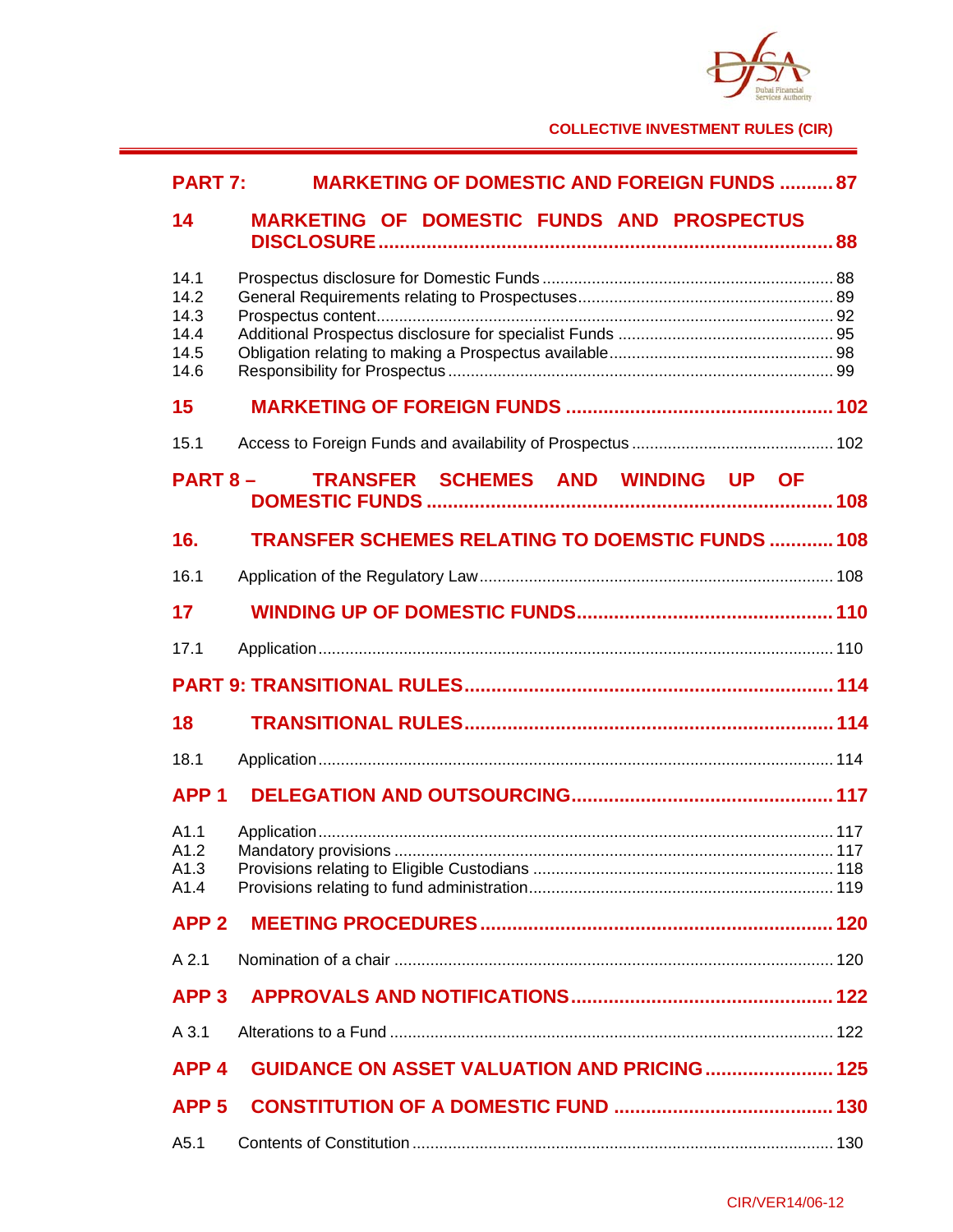

| APP 6 GUIDANCE ON FITNESS AND PROPRIETY FOR OVERSIGHT |  |
|-------------------------------------------------------|--|
|                                                       |  |
|                                                       |  |
|                                                       |  |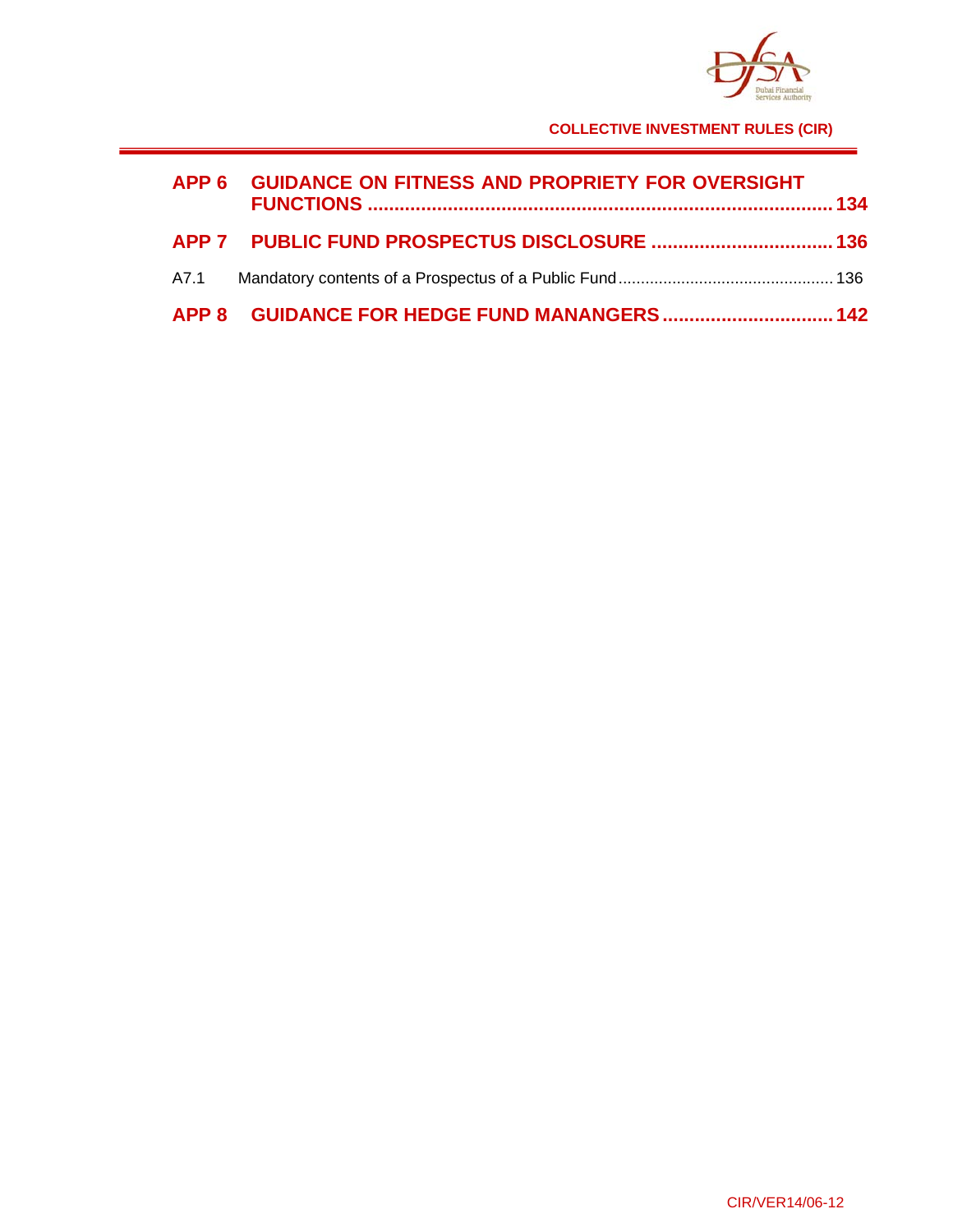

## **PART 1: INTRODUCTION**

## **1. Application and Interpretation**

## **1.1 Application**

- **1.1.1** The Rules in this module (CIR):
	- (a) are made for the purposes of the Collective Investment Law 2010 and the Investment Trust Law 2006; and
	- (b) apply to every Person to whom the legislation in (a) applies except as otherwise provided.

#### **Guidance**

- 1. Article 1 of the Collective Investment Law 2010 provides as follows:
	- "(a) This Collective Investment Law 2010 repeals and replaces the Collective Investment Law 2006 ("the Previous Law") and may be cited as the "Collective Investment Law of 2010" ("this Law").
	- (b) Except where otherwise provided in the Rules, anything done or omitted to be done pursuant to or for the purposes of the Previous Law is deemed to be done or omitted to be done pursuant to or for the purposes this Law.
	- (c) Without limiting the generality of Article 1(b), such repeal shall not affect:
		- (i) any right, privilege, remedy, obligation or liability accrued to or incurred by any person; or
		- (ii) any investigation or legal or administrative proceeding commenced or to be commenced in respect of any right, remedy, privilege, obligation or liability,

 under the Previous Law and, any such investigation or legal or administrative proceeding may be instituted, continued or enforced, including any penalty, fine or forfeiture, under this Law.

- (d) The DFSA may, by Rules, prescribe any transitional or saving provisions as are or are deemed necessary to give effect to, or to facilitate, the transition from the Collective Investment Law 2006 to this Law."
- **1.1.2** CIR applies to every Person who carries on, or intends to carry on, in or from the DIFC the Financial Services of:
	- (a) Managing a Collective Investment Fund;
	- (b) Providing Fund Administration to a Fund;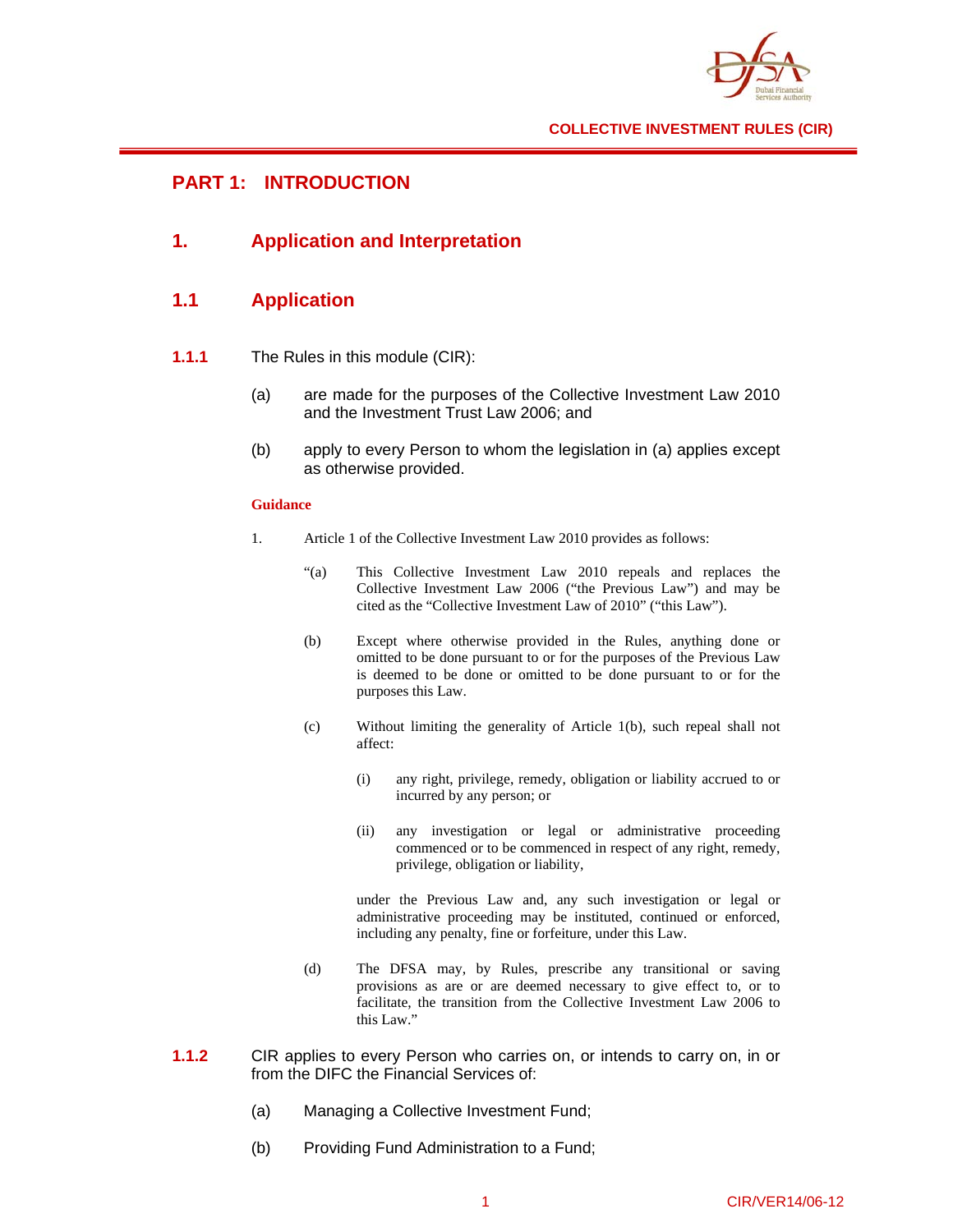

- (c) Providing Custody to a Fund; or
- (d) Acting as the Trustee of a Fund.
- **1.1.3** CIR applies to every Person who is, or intends to be:
	- (a) a Fund Manager;
	- (b) an External Fund Manager;
	- (c) a member of the Governing Body;
	- (d) an Eligible Custodian;
	- (e) a Trustee;
	- (f) an oversight provider; and
	- (g) the Auditor.
- **1.1.4** (1) CIR also applies to an Authorised Firm other than a Representative Office that:
	- (a) provides a Financial Service; or
	- (b) undertakes a Transaction in or from the DIFC;

in relation to a Domestic Fund or Foreign Fund.

(2) In the case of a Representative Office, only the Rules in chapter 15 apply.

#### **Guidance**

In regard to Rule 1.1.4(2), a Representative Office is authorised under its Licence to market, among other financial products, the Units of Foreign Funds, however, the scope of such marketing is limited to marketing the Units of the Foreign Funds that fulfil the criteria set out under REP section 4.7 as appropriate.

- **1.1.5** (1) CIR also applies to a Fund whether or not it has a separate legal personality.
	- (2) Where a Rule imposes an obligation on a Fund, each Director, Partner or other Person charged with the management of that Fund must take reasonable steps to ensure compliance with the requirement by the Fund.

#### **Guidance**

1. The Rules in this module (CIR) establish a regime to regulate Domestic Funds, which may be Public Funds, Private Funds or Exempt Funds. Domestic Funds include External Funds as defined in Article 14(1) of the Law. In addition, this module also regulates Fund Managers, which include External Fund Managers as defined in Article 20(5) of the Law.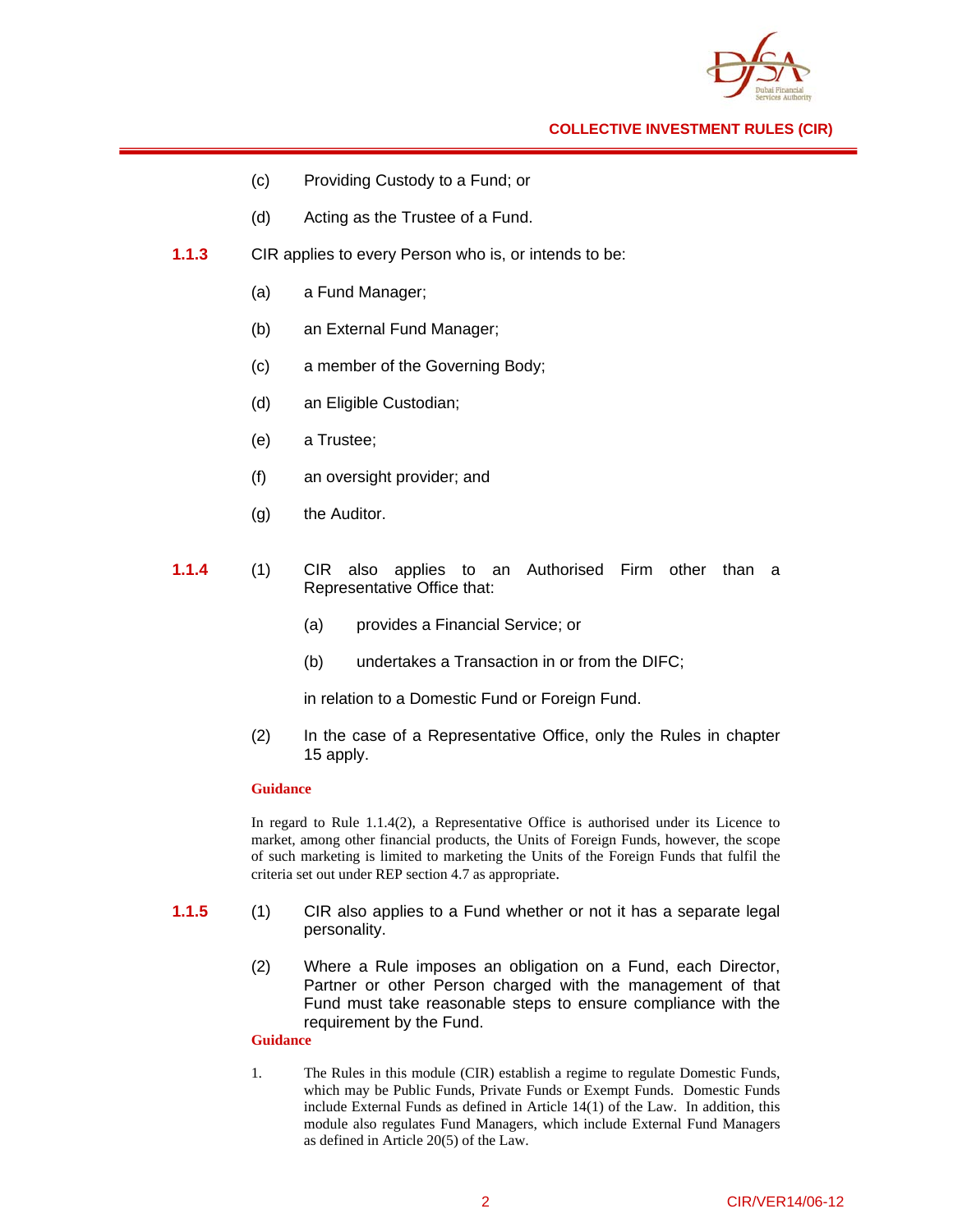

- 2. CIR also applies to marketing and selling of Units of Foreign Funds in or from the DIFC and to the provision of a Financial Service to a Foreign Fund where any such activity is undertaken by an Authorised Firm. In that regard, the COB Rules also apply to the provision of Financial Services by an Authorised Firm.
- 3. If a Domestic Fund or Foreign Fund intends to list its Units on an Authorised Market Institution (AMI), it will need to comply with the relevant Rules in the MKT module and the AMI's listing Rules in respect of Domestic Funds. Private Funds and Exempt Funds cannot be listed.
- 4. A Public Property Fund is required to be a closed-ended and Listed Fund and to be structured as an Investment Company or an Investment Trust.

## **1.2 Interpretation**

**1.2.1** Any references to "the Law" or to "Articles" are to be construed as references to the Collective Investment Law 2010 and to Articles in that law.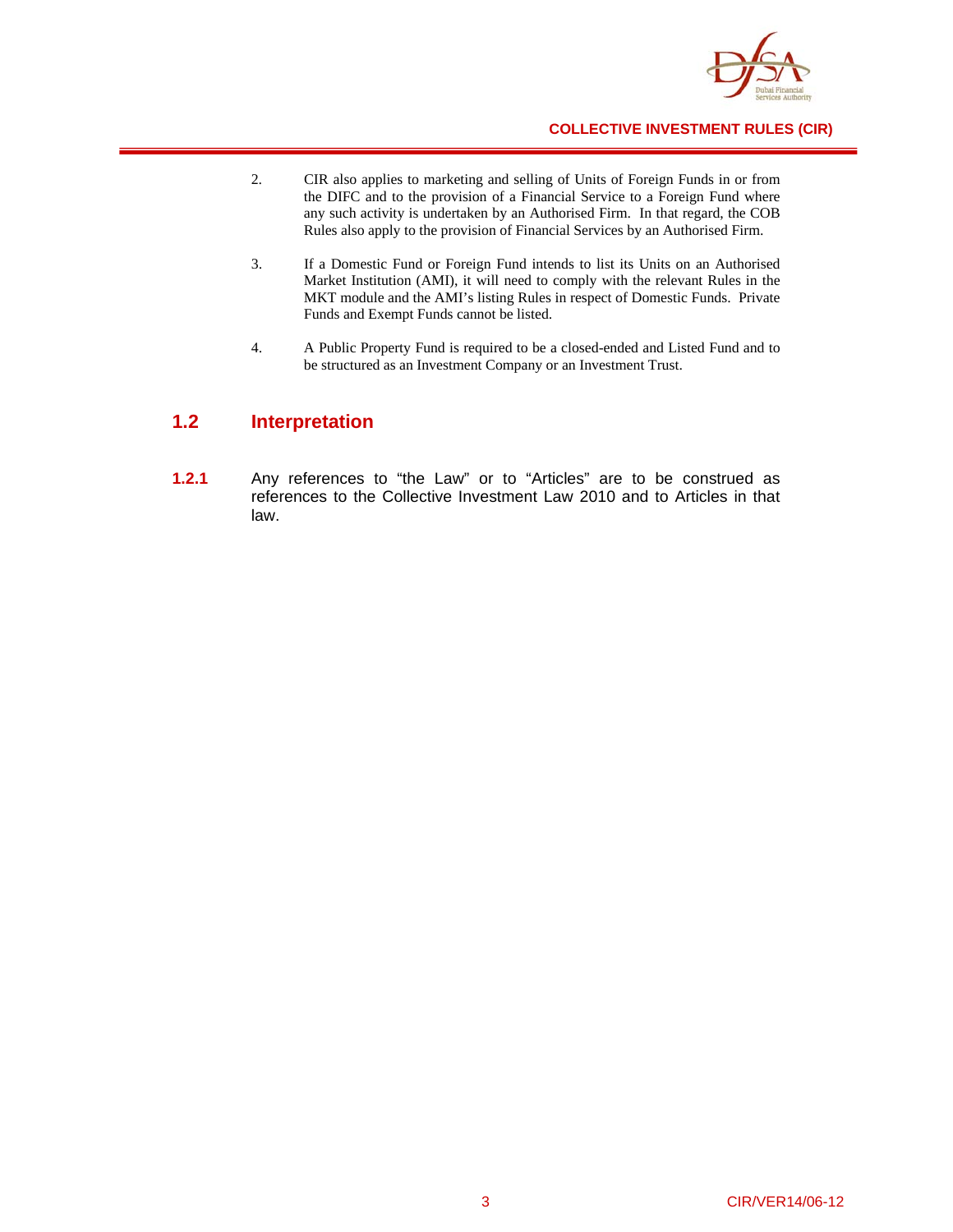

## **PART 2: DEFINITIONAL PROVISIONS**

#### **Guidance**

A Collective Investment Fund is defined in Article 11 of the Law. The definition under Article 11 is very wide, however, Article 12 enables the DFSA to make Rules excluding certain arrangements or types of arrangements from constituting a Fund. These excluded arrangements are set out below in section 2.1.

## **2 ARRANGEMENTS NOT CONSTITUTING A COLLECTIVE INVESTMENT FUND**

## **2.1 Exclusions**

**2.1.1** Pursuant to Article 12 of the Law, the DFSA prescribes that an arrangement which otherwise amounts to a Collective Investment Fund as defined in Article 11 of the Law does not constitute a Collective Investment Fund if it falls within one or more of the exclusions specified in this chapter.

#### **Deposits**

**2.1.2** An arrangement does not constitute a Collective Investment Fund if the whole amount of each participant's contribution is a Deposit which is accepted by an Authorised Firm authorised under its Licence to carry on the Financial Service of Accepting Deposits.

#### **Common accounts**

- **2.1.3** An arrangement does not constitute a Collective Investment Fund if:
	- (a) the rights or interests of each participant in the arrangement are rights or interests in money held in a common account; and
	- (b) the money is held in the account on the understanding that an amount representing the contribution of each participant is to be applied in making payments to him or in satisfaction of sums owed by him or in the acquisition of property for him or the provision of services to him.

#### **Commercial activities unrelated to Financial Services**

- **2.1.4** An arrangement does not constitute a Collective Investment Fund if each of the participants in the arrangement:
	- (a) carries on a business which does not involve the carrying on of any of the activities specified under GEN Rule 2.2.2(d) to (k) or (n) to (q) or an activity which would be such an activity were it not for any applicable exclusion; and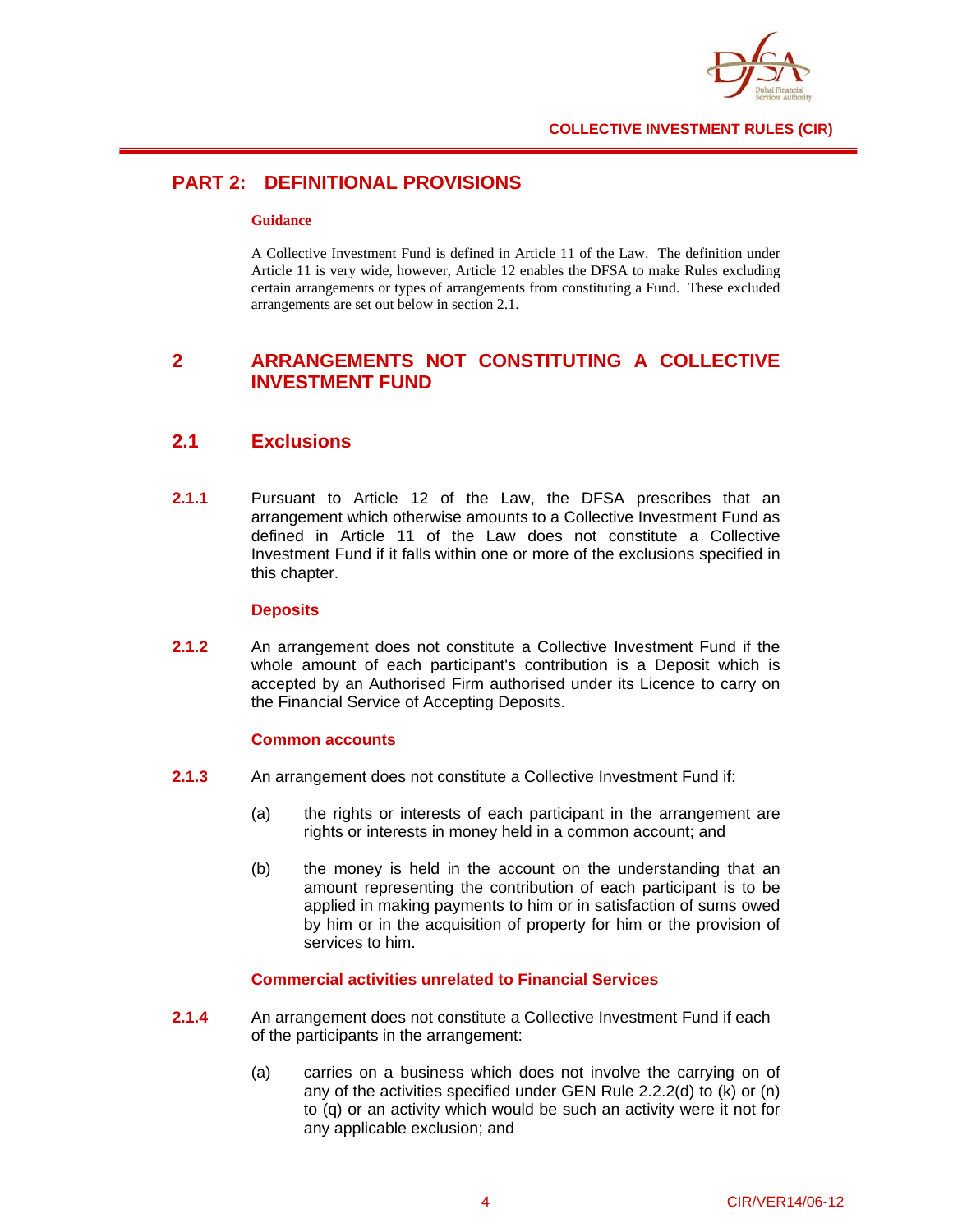

(b) enters into the arrangement for commercial purposes related to that business where that participant carries on that business by virtue of being a participant in the arrangement.

#### **Group arrangements**

**2.1.5** An arrangement does not constitute a Collective Investment Fund if each of the participants is a Body Corporate in the same Group as the Person undertaking the fund management function in relation to the arrangement.

#### **Franchise arrangements**

**2.1.6** An arrangement does not constitute a Collective Investment Fund if the arrangement is a franchise arrangement.

#### **Clearing services**

**2.1.7** An arrangement does not constitute a Collective Investment Fund if the purpose of the arrangement is the provision of clearing services and the services are operated by an Authorised Market Institution.

#### **Certificates or Options**

**2.1.8** An arrangement does not constitute a Collective Investment Fund if the rights or interests of the participants in the arrangement are Investments of the kind specified under GEN Rule A2.2.1(d) or A2.3.1(a).

#### **Time-share and other 'property-enjoyment' related arrangements**

- **2.1.9** An arrangement does not constitute a Collective Investment Fund:
	- (a) if the rights or interests of each of the participants in the arrangement are time share rights; or
	- (b) if:
		- (i) the predominant purpose of the arrangement is to enable the participants to share in the use or enjoyment of property or to make its use or enjoyment available gratuitously to others; and
		- (ii) the property to which the arrangement relates does not consist of or include the currency of any country or territory or Investments, as defined in GEN Rule A2.1 or, which would be such Investments if not for any applicable exclusion.

#### **Bodies corporate not undertaking investment management**

**2.1.10** An arrangement does not constitute a Collective Investment Fund if the arrangement comprises a closed-ended Partnership or Body Corporate, unless on reasonable grounds the purpose or effect of such an arrangement appears to be the investment management, in the exercise of discretion for a collective purpose, of Investments or Real Estate assets for the benefit of the shareholders or partners.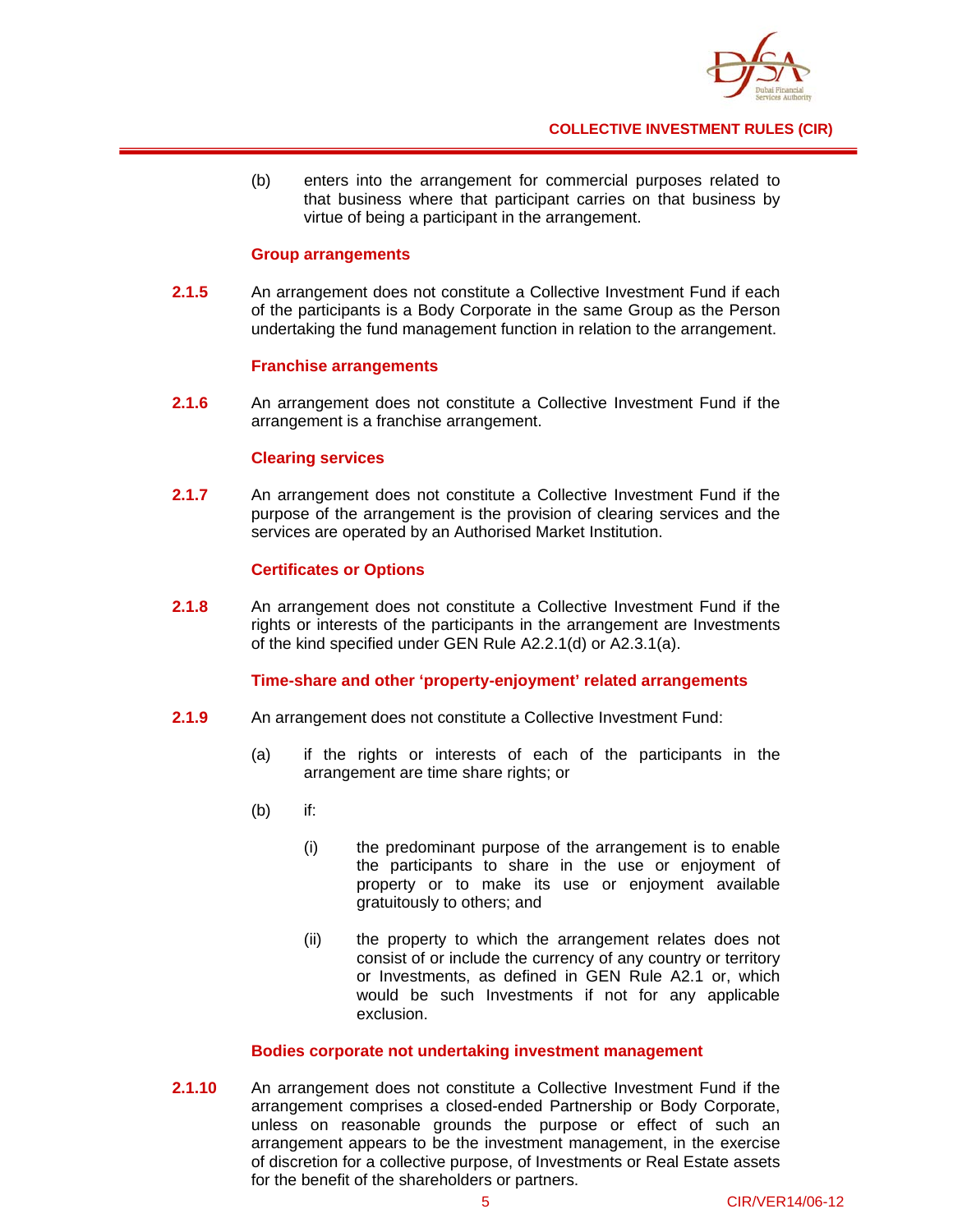

#### **Debentures and Warrants of a single issuer**

- **2.1.11** (a) An arrangement does not constitute a Collective Investment Fund if the rights or interests of the participants in the arrangement are represented by a Debenture or Warrant:
	- (i) where the issuer of the Debenture or Warrant is a single issuer, and if that issuer is:
		- (A) a Body Corporate, it is neither an open-ended investment company nor a closed-ended company the intent or purpose of which is investment management as specified in Rule 2.1.10; or
		- (B) not a Body Corporate, the rights and interests of the Debenture or Warrant holder are guaranteed by the government of any country or territory; and
	- (ii) which, if it is a convertible Security, the underlying Securities to which the Debenture or Warrant holder is entitled are Shares or Debentures issued, or to be issued, by the same issuer as the issuer of the Debenture or Warrant or single other issuer.
	- (b) An arrangement that does not constitute a Collective Investment Fund by virtue of Rule 2.1.11(a) does not become a Fund merely because one of the participants in the arrangement is a person:
		- (i) whose ordinary business involves him engaging in an activity that is a Financial Services activity as defined in GEN chapter 2 or that would fall within an applicable exclusion from a Financial Services activity; and
		- (ii) whose rights or interests in the arrangement are, or include, rights or interests in a swap arrangement under which he facilitates the making of payments to participants whether in a particular amount or currency or at a particular time or rate of interest or all or any combination of those things in settlement of the rights and interests of the other participants in the arrangement.

#### **Insurance**

**2.1.12** An arrangement does not constitute a Collective Investment Fund if it is a Contract of Insurance.

#### **Profit Sharing Investment Accounts**

**2.1.13** An arrangement does not constitute a Collective Investment Fund if it is an account or portfolio which is a Profit Sharing Investment Account.

#### **Discretionary Portfolio Accounts**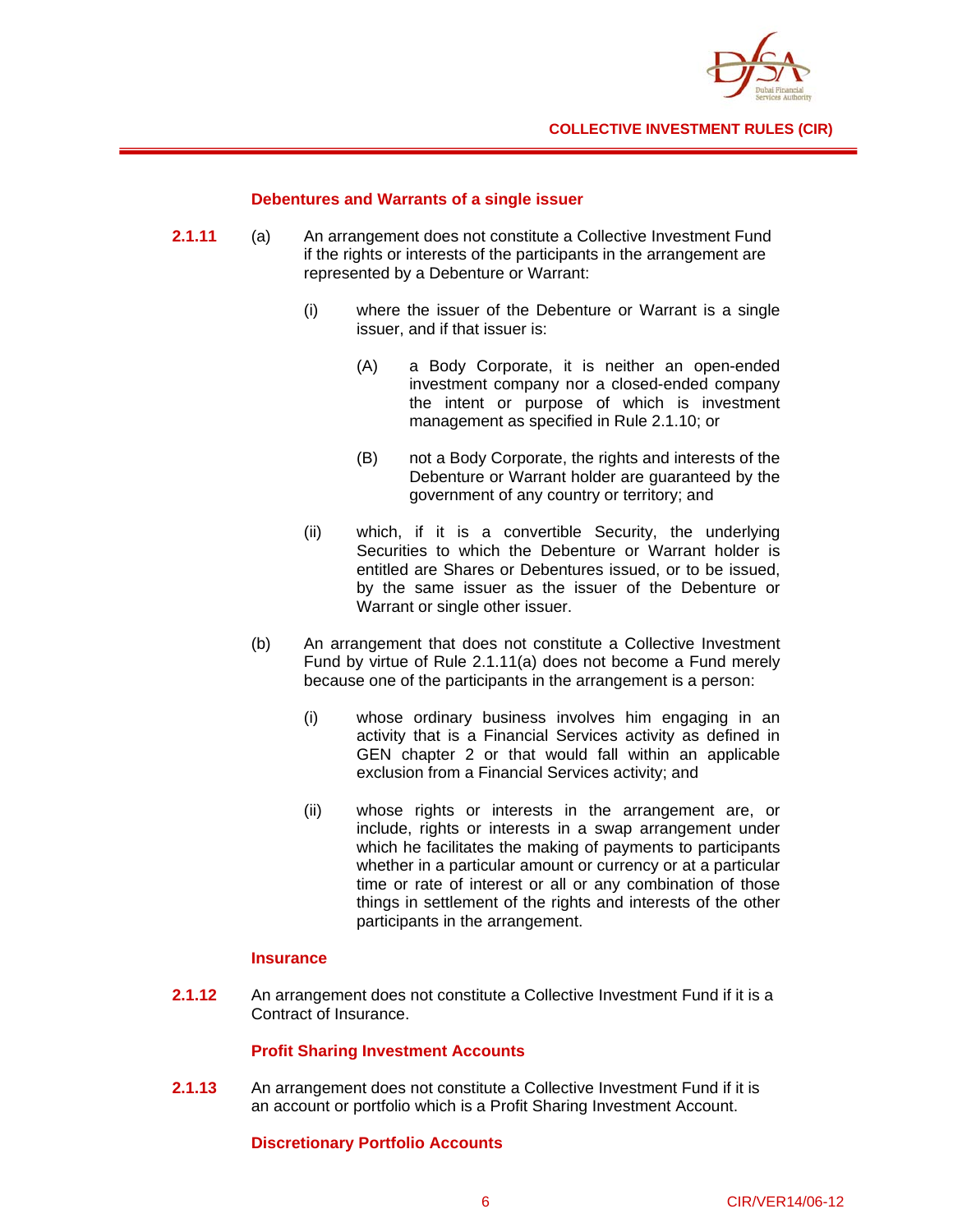

**2.1.14** An arrangement does not constitute a Collective Investment Fund if it is a portfolio or account managed under a Discretionary Portfolio Management Agreement.

#### **Close Relative accounts**

**2.1.15** An arrangement does not constitute a Collective Investment Fund if every participant in the arrangement is a Close Relative. For the purposes of this Rule, the defined term "Close Relative" includes grandchildren.

#### **Sukuks**

- **2.1.16** An arrangement does not constitute a Collective Investment Fund if the rights or interests of the participants are evidenced by sukuk certificates where the holders of the certificates are entitled to rely on the credit worthiness of:
	- (a) the issuer of the sukuk certificates; or
	- (b) any other Person who has assumed obligations under the sukuk certificates,

for obtaining their rights and benefits arising under the certificates.

#### **Employee reward schemes**

- **2.1.17** An arrangement does not constitute a Collective Investment Fund if the arrangement is for the purposes of enabling or facilitating the operation of an employee compensation or reward scheme where the arrangement:
	- (a) makes Securities available only to:
		- (i) an Employee or former Employee of the Issuer or of another member of the same Group as the Issuer; or
		- (ii) a Close Relative of any such Employee; and
	- (b) is operated by the Issuer or by a member of the same Group as the Issuer or by a trustee who, in pursuance of the arrangements, holds the Securities issued by the Issuer for the benefit of any eligible Persons referred to in Rule 2.1.17(a)(i) or (ii).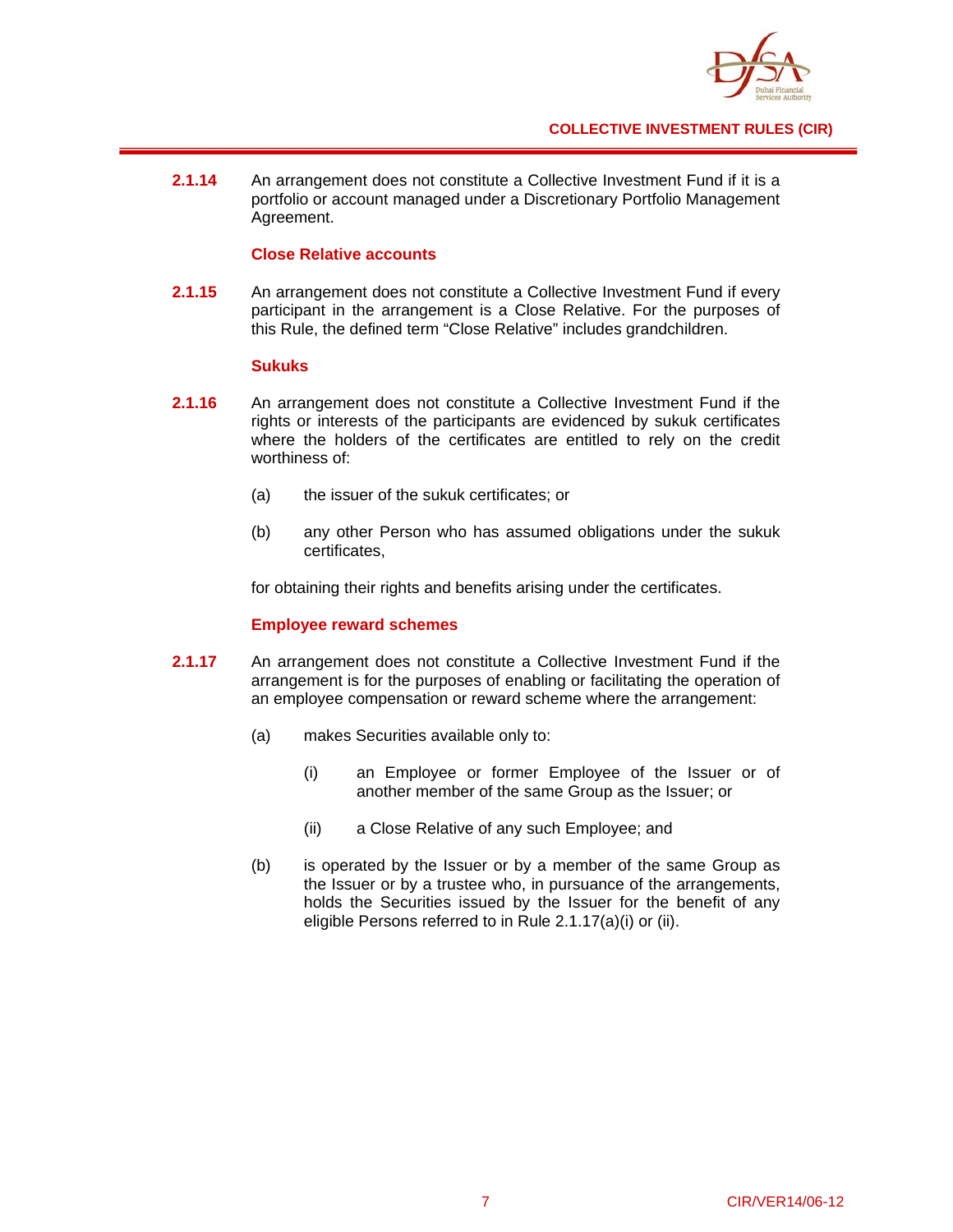

## **3 SPECIALIST CLASSES OF FUNDS**

## **3.1 Specialist Funds**

- **3.1.1** (1) Pursuant to Article 17 of the Law, a Domestic Fund that falls within one or more of the criteria specified in Rules 3.1.2 to 3.1.10 is hereby prescribed to be a Domestic Fund of that specialist class or classes.
	- (2) Pursuant to Article 18(1)(c) of the Law, a Foreign Fund that falls within one or more of the criteria specified in Rules 3.1.2 – 3.1.10 is hereby prescribed to be a Foreign Fund of that specialist class or classes for the purposes of:
		- (a) marketing of the Units of that Fund in or from the DIFC; or
		- (b) determining whether a Domestic Fund investing in such a Fund continues to meet any criteria or other requirements applicable to that Domestic Fund.

#### **Guidance**

- 1. A Domestic Fund may attract more than one definition of a specialist class of Funds. For example, a Domestic Fund may be an Islamic Hedge Fund, Islamic Private Equity Fund or an Islamic REIT.
- 2. Article 50(1) of the Law contains the prohibition against the Offer of Units of Foreign Funds (i.e. marketing of Units of Foreign Funds) in or from the DIFC. Article 54(1) of the Law provides the limited circumstances in which an Authorised Firm may market Units of a Foreign Fund. Such marketing activities are also subject to additional requirements that are prescribed in this module – see chapter 15. An Authorised Firm marketing Units of a Foreign Fund should take reasonable steps to ensure that the Fund meets the applicable requirements including the relevant criteria for being a specialist class of Fund.

#### **Islamic Fund**

**3.1.2** A Fund is an Islamic Fund if its entire operations are conducted, or held out as being conducted, in accordance with Shari'a.

#### **Guidance**

IFR module contains the additional requirements that apply to a Domestic Fund by virtue of it being an Islamic Fund.

#### **Fund of Funds**

**3.1.3** A Fund is a Fund of Funds if it restricts its investment activities to investing in Units or Debentures of only two or more other Funds.

#### **Guidance**

A Fund of Funds does not cease to be a Fund of Funds merely because it holds some investments in cash or transferable securities to meet its on-going obligations such as for redemption purposes.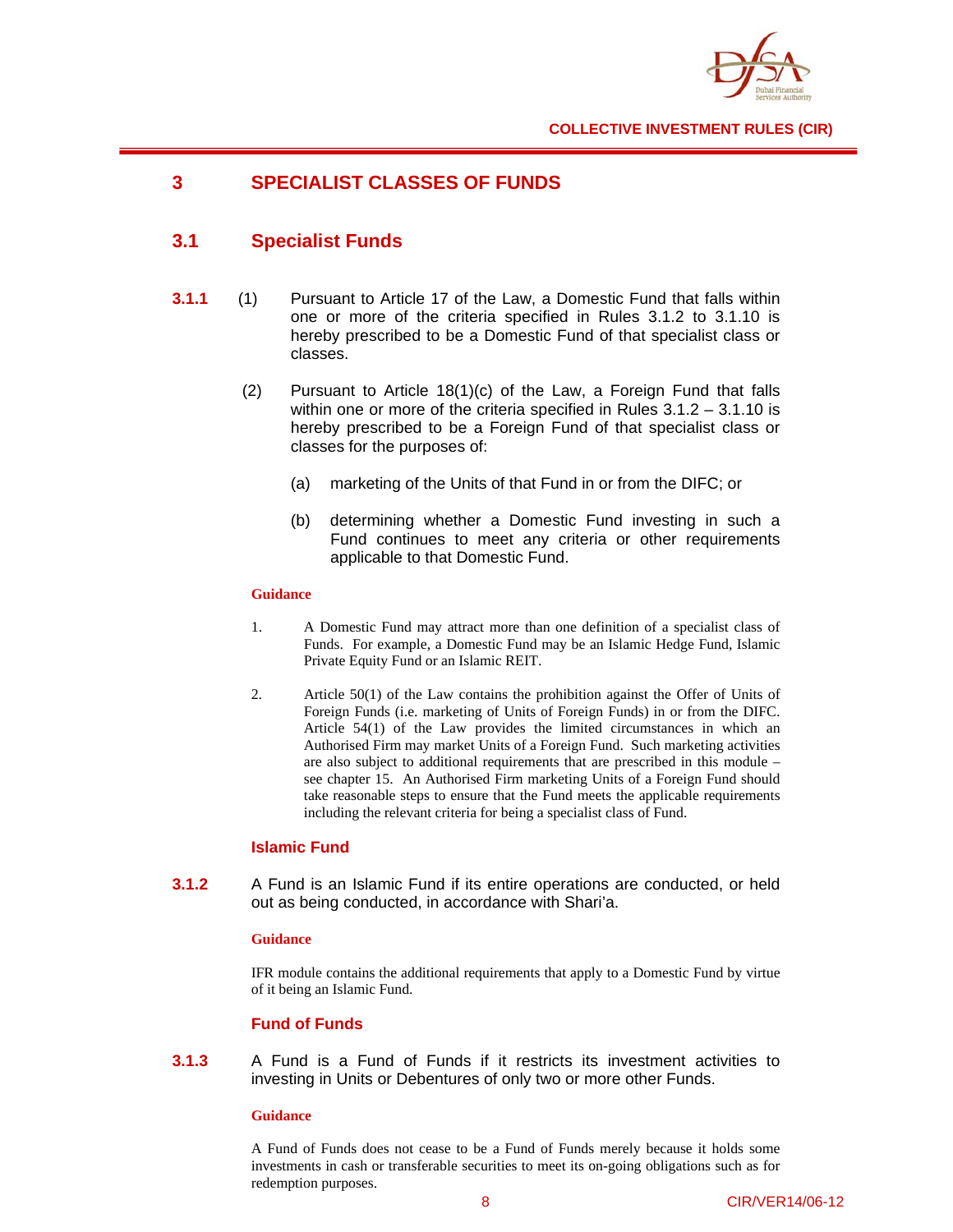

#### **Feeder Fund**

**3.1.4** A Fund is a Feeder Fund if it is dedicated to investing in the Units or Debentures of a single other Fund (Master Fund).

#### **Guidance**

- 1. A Domestic Feeder Fund may have as its Master Fund a Foreign Fund.
- 2. A Sub-Fund of an Umbrella Fund is not a Feeder Fund.

#### **Master Fund**

**3.1.5** A Fund is a Master Fund if it issues its Units or Debentures only to other Funds which are dedicated to investing in that Master Fund.

#### **Guidance**

A Domestic Master Fund may have Foreign Funds as its Feeder Funds.

#### **Private Equity Fund**

- **3.1.6** A Fund is a Private Equity Fund if it;
	- (a) invests in unlisted companies, by means of Shares, convertible debt or other instruments carrying equity participation rights or reward; or
	- (b) participates in management buy-outs or buy-ins.

#### **Property Fund**

**3.1.7** A Fund is a Property Fund if it is dedicated to investment in Real Property and in Securities issued by Bodies Corporate whose main activities are investing in, dealing in, developing or redeveloping Real Property.

#### **Real Estate Investment Trust (REIT)**

**3.1.8** A Fund is a Real Estate Investment Trust (REIT) only if it meets the criteria in Rule 13.5.1(2).

#### **Hedge Fund**

- **3.1.9** (1) A Fund is a Hedge Fund if it is a Fund which has some or all of the following characteristics:
	- (a) it has a broad mandate giving its Fund Manager flexibility to shift strategy;
	- (b) it is aimed at achieving absolute returns rather than returns relative to the market;
	- (c) it employs some or all of the following techniques: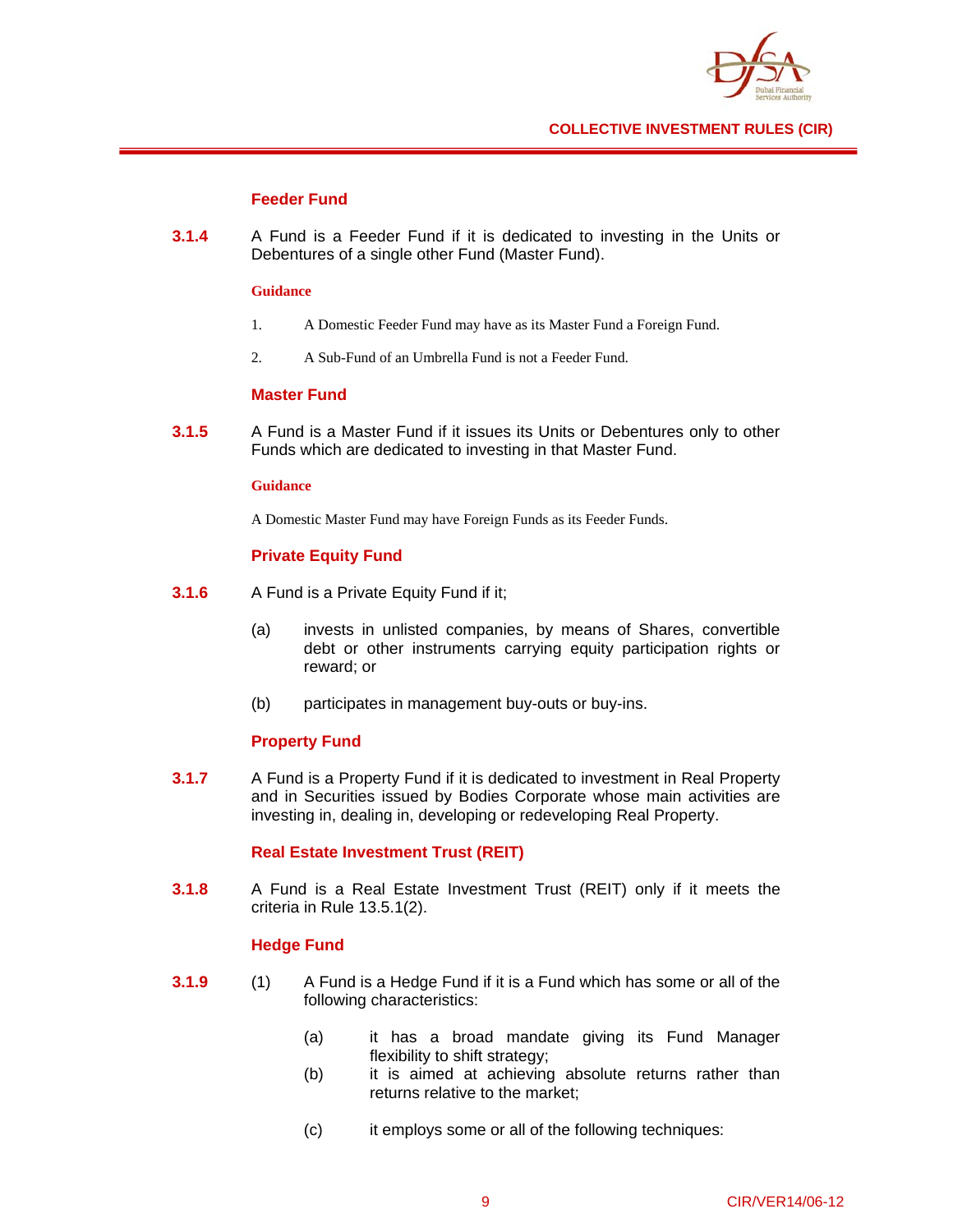

- (i) the pursuit of absolute returns or "alpha" rather than measuring their investment performance relative to the market;
- (ii) the use of short selling;
- (iii) the use of Derivatives for investment purposes;
- (iv) the use of economic or debt leverage as well as leverage embedded in financial instruments such as Derivatives;
- (v) the acquisition of distressed debt with a view to its realisation at a profit; or
- (vi) the acquisition of "high yield" debt Securities.
- (2) A Fund is a Fund of Hedge Funds if it is dedicated to investing in a number of Hedge Funds or Sub-Funds of one or more Hedge Funds that meet the criteria in (1).

#### **Umbrella Fund**

**3.1.10** A Fund is an Umbrella Fund if the contributions of the Unitholders in the Fund and the profits or income out of which payments are to be made to them are pooled separately in a number of Sub-Funds constituting separate parts of the Fund Property.

#### **Guidance**

- 1. An Umbrella Fund may be constituted as a Protected Cell Company.
- 2. Unitholders of an Umbrella Fund are entitled to exchange rights they have in one Sub-Fund for rights in another Sub-Fund of the same Umbrella Fund – see Article 11(2) of the Law.
- 3. A Sub-Fund of an Umbrella Fund is not a Feeder Fund or any other form of a discrete Fund.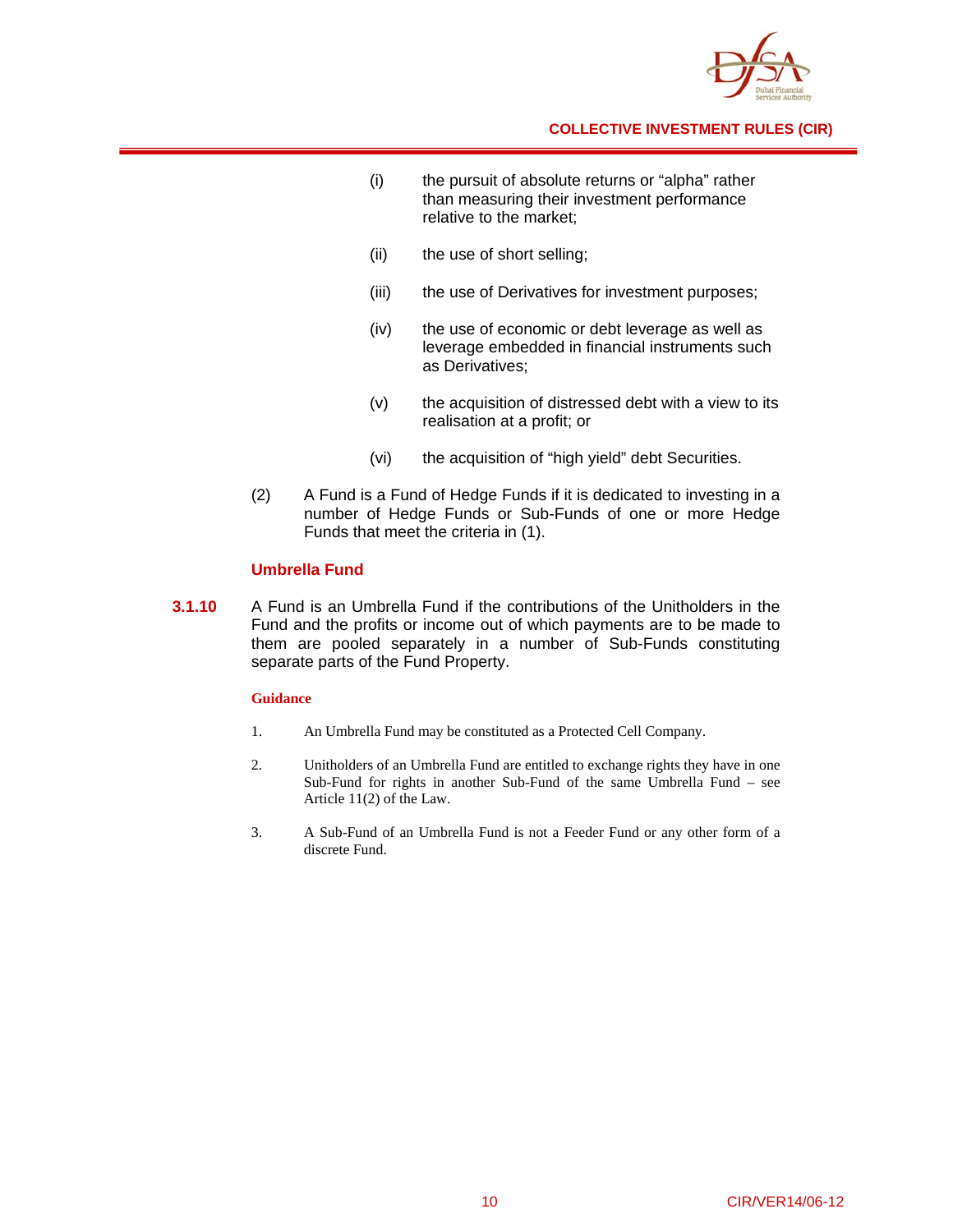

## **4. EXCLUDED OFFERS**

## **4.1 Excluded transactions and offers**

- **4.1.1** Pursuant to Article 50(2) of the Law, the activities specified in Rules 4.1.2, 4.1.3 and 4.1.4 are hereby prescribed as not constituting an Offer for the purposes of the Law and the Rules.
- **4.1.2** A Person does not make an Offer of a Unit by offering to sell or transfer a Unit that is owned by that Person if the offer to sell or transfer:
	- (a) is capable of acceptance only by the Person to whom that offer is made; and
	- (b) is not made by way of a financial promotion as defined in Article 19(3) of the Law.

#### **Guidance**

While a Person who makes personal offers of the kind referred to in Rule 4.1.2 does not attract the Prospectus disclosure obligations in Part 7 of the CIR module, if that Person frequently sells Units held by him, he would be likely to be 'Dealing in Investments as Principal'. As a result, such a Person would need to be licensed. Similarly, a Person who obtains Units for the purposes of secondary sales would be likely to be regarded as making those sales "by way of business" and would thus trigger the need to be licensed.

- **4.1.3** (1) A Person does not make an Offer of a Unit if that Person is an Authorised Firm and it undertakes a Transaction in relation to a Unit of a Fund if the Transaction is:
	- (a) an Execution-Only Transaction undertaken for or on behalf of a Client;
	- (b) a trade executed for or on behalf of a Client in accordance with a Discretionary Portfolio Management Agreement entered into with that Client; or
	- (c) effected with the Fund Manager of a Fund for the purposes of redeeming a Unit of that Fund for or on behalf of a Client.
- **4.1.4** A Person does not make an Offer of a Unit if that Person is an Authorised Firm and the Offer is made only to, or directed only at, a Market Counterparty.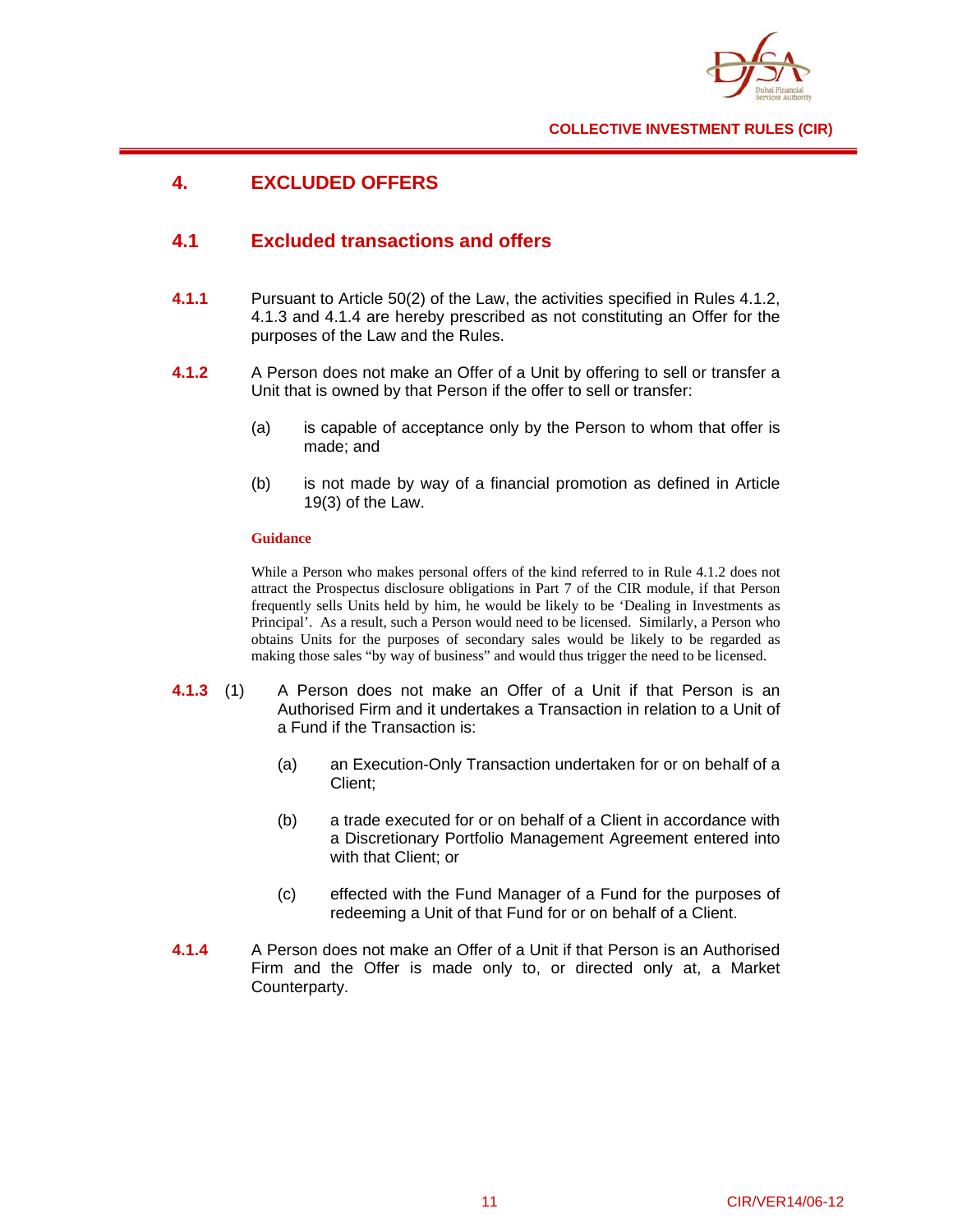

## **PART 3: FUND FUNCTIONARIES**

## **5 FUND ADMINISTRATORS**

## **5.1 General**

#### **Application**

- **5.1.1** (1) Subject to (2), this chapter applies to an Authorised Firm which is appointed as a Fund Administrator to either a Domestic or a Foreign Fund.
	- (2) This chapter does not apply to a Fund Manager or Trustee to the extent that it carries on an activity of Providing Fund Administration within the Financial Services of Managing a Fund or of Acting as the Trustee of a Fund.

#### **Compliance with the AML Rules**

**5.1.2** The AML module applies to the activities of a Fund Administrator in Providing Fund Administration for a Domestic Fund or Foreign Fund as if each reference in AML to a "customer" is a reference to a "Unitholder" or "prospective Unitholder" as appropriate to the context.

#### **Client Money and Assets**

- **5.1.3** A Fund Administrator, in Providing Fund Administration for a Domestic Fund or Foreign Fund, must not hold or control monies or assets belonging to third parties in connection with such administration except in the following circumstances:
	- (a) holding cheques to the order of a Fund's bank account, provided such cheques are securely held for a maximum of three business days prior to being deposited into the relevant Fund's bank account or returned to the drawer of the cheque; or
	- (b) where a mandate over a Fund's or other third party's bank account is granted to a Fund Administrator and the mandate has been agreed in writing with the bank concerned, and transfers out of the relevant bank account may be made only in circumstances where the mandate restricts instructions to make such payments to being made solely in accordance with the payment of invoiced fees and expenses, made in accordance with the relevant Fund's Constitution and Prospectus and are not remitted to the account of the Fund Administrator except by express instructions of the Fund Manager.

#### **Delegation and service level agreements**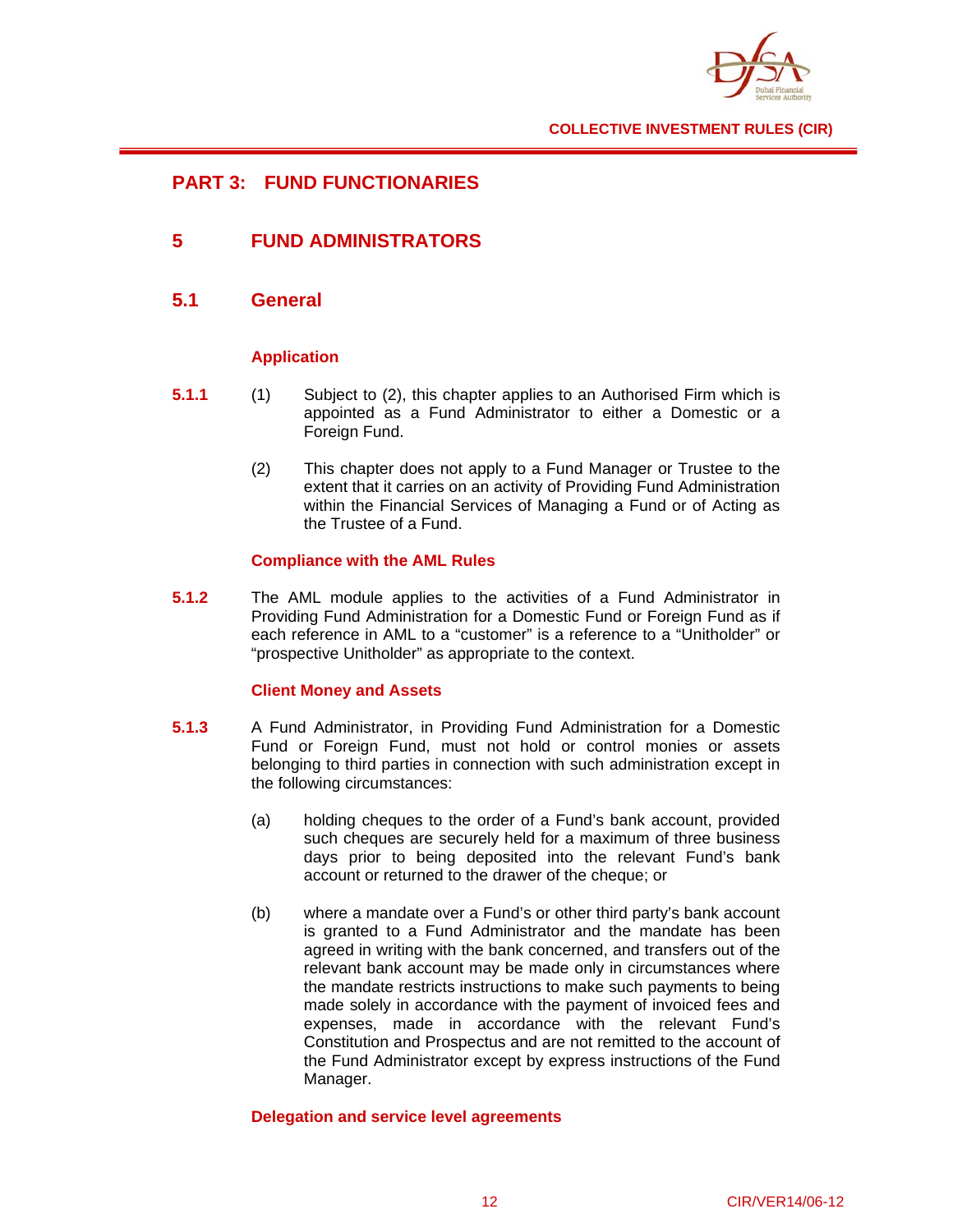

**5.1.4** A Fund Administrator of a Domestic Fund for which it is Providing Fund Administration must have a Delegation Agreement that meets the requirements in App1 with the Fund Manager or Trustee of the Fund.

#### **Guidance**

Section 8.12 of this module governs the delegation of activities by a Fund Manager or where appointed the Trustee.

- **5.1.5** (1) A Fund Administrator of a Foreign Fund for which it is Providing Fund Administration must have a service level agreement with the fund manager of that Foreign Fund setting out the functions and service standards that will be applied to the provision of such administration.
	- (2) The agreement in (1) must ensure that the Fund Administrator cannot in turn delegate the activities and functions delegated to it by the fund manager of the Foreign Fund unless the sub-delegate has been approved by that fund manager.
	- (3) The agreement in (1) must also require the Fund Administrator to retain any relevant work or records relating to the delegated activities and functions where the contract is terminated either by the fund manager or the Fund Administrator.

#### **Guidance**

The DFSA would expect any agreement required under Rule 5.1.5 to include as a minimum the following provisions:

- a. unambiguous descriptions and definitions of the activities and functions to be provided by the Fund Administrator and the duties to be performed by both parties;
- b. an agreed standard in respect of resources and services supported as necessary by performance measures in accordance with the applicable legislation;
- c. the requirement for regular detailed reporting to a specified frequency from the Fund Administrator in respect of its duties and activities;
- d. provisions relating to the reporting of relevant events such as technological changes or error reporting and, in particular, any event which undermines the ability of the Fund Administrator to fulfil its duties;
- e. the requirement for an annual review (at a minimum) of the performance of the functions by the Fund Administrator; and
- f. provisions relating to records and adequate access by the fund manager, the Fund's auditor or any other Persons providing control or risk management functions for the Fund, as required by the fund manager or applicable laws to that Fund.

#### **Record keeping**

**5.1.6** A Fund Administrator must maintain records which are sufficient to show and explain transactions in relation to each of the specific activities and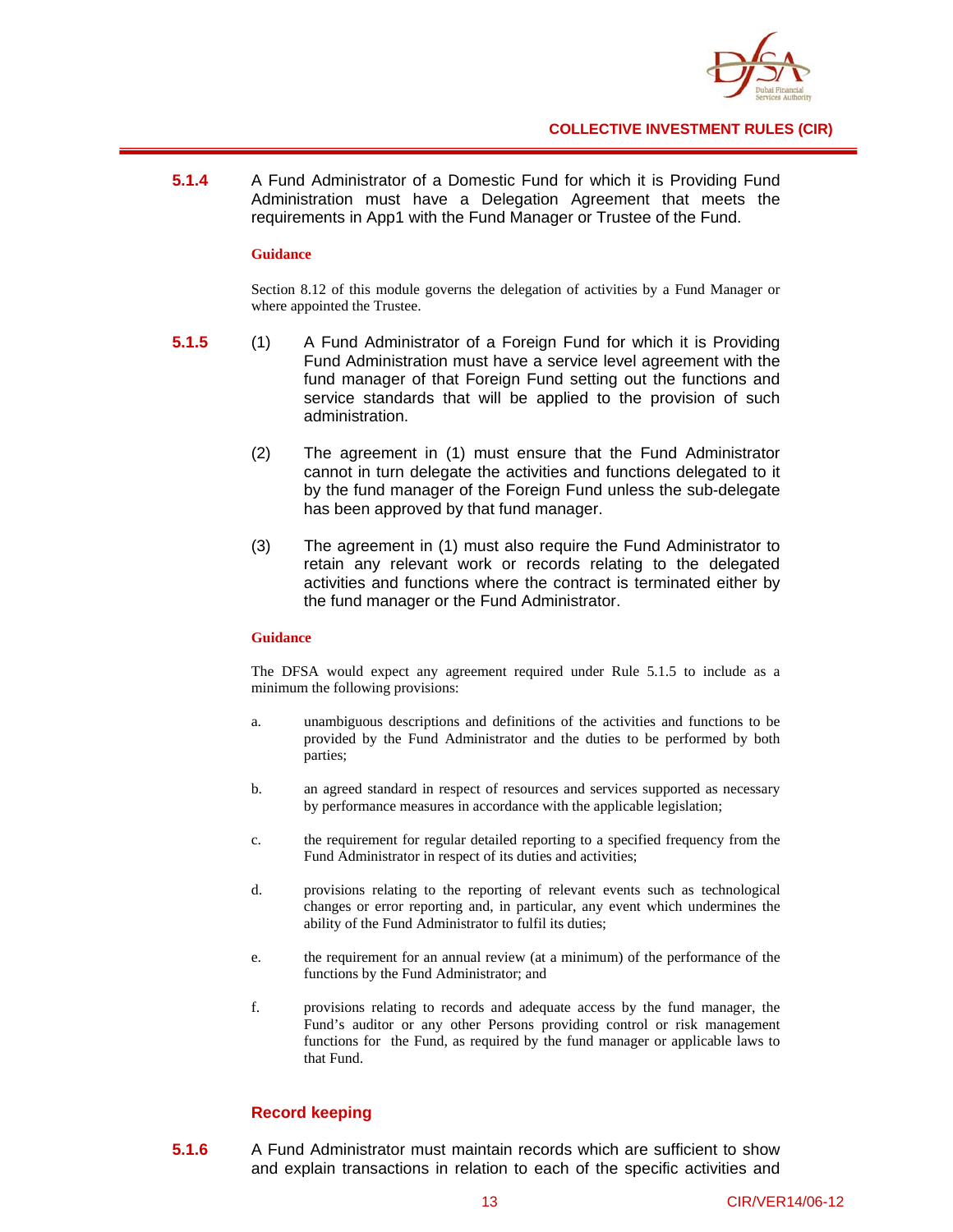

functions which are being provided to each Fund, in respect of Unitholders or potential Unitholders of the Fund as appropriate.

- **5.1.7** The records required under Rule 5.1.6 must be:
	- (a) capable of demonstrating to the Governing Body of the relevant Fund that any accounts prepared comply with the applicable requirements in this module or any other applicable legislation;
	- (b) retained by the Fund Administrator for at least 6 years from the date to which they relate;
	- (c) at all reasonable times, open to inspection by the DFSA, the Fund's Auditor and any Person providing oversight functions for the relevant Fund; and
	- (d) if requested by the DFSA, capable of reproduction within a reasonable period not exceeding 3 days, in hard copy and in English.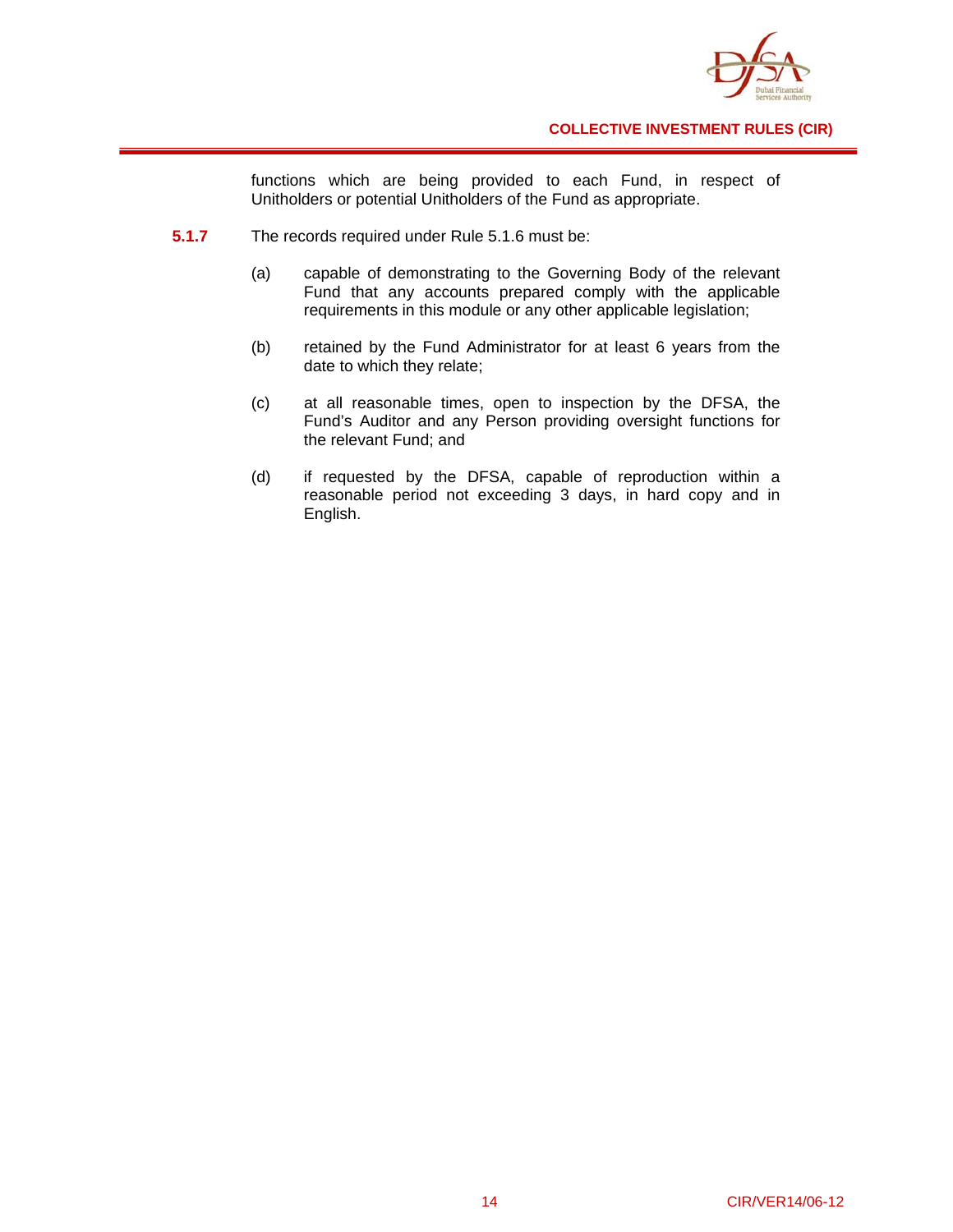

## **6 External fund managers AND External Funds**

#### **Guidance**

This chapter sets out the detailed requirements that apply to External Fund Managers and External Funds. Article 20(5) of the Law contains the criteria to be classified as an External Fund Manager and Article 14(1) of the Law contains the criteria for an External Fund.

## **6.1 Requirements for External Fund Managers**

#### **Application**

**6.1.1** This section applies to an External Fund Manager.

#### **Subjecting to the DIFC jurisdiction**

- **6.1.2** An External Fund Manager must:
	- (a) be subject to regulation by a Financial Services Regulator in a Recognised Jurisdiction or a jurisdiction otherwise acceptable to the DFSA with respect to its activity of managing Fund; and
	- (b) subject itself to the DIFC laws and the jurisdiction of the DIFC Courts so far as they apply to its activities relating to the Domestic Fund, and, for that purpose, sign the appropriate declaration contained in AFN.

#### **Appointment of Fund Administrator/Trustee**

- **6.1.3** (1) An External Fund Manager must:
	- (a) appoint to the Fund a Fund Administrator or a Trustee licensed by the DFSA (hereafter referred to as the "Appointed Fund Administrator" or "Appointed Trustee") before any Units in that Fund are Offered to any Person;
	- (b) nominate, and require, the Appointed Fund Administrator or Appointed Trustee, as the case may be, to be its agent in relation to its dealings with the DFSA and Unitholders and prospective Unitholders of the Fund; and
	- (c) require the Appointed Fund Administrator or Appointed Trustee to, and for this purpose grant to that Person such powers as are necessary to, facilitate:
		- (i) if it is an open-ended Fund, the issue, resale and redemption of the Units of the Fund and the publication of the price at which such issue, resale or redemption will occur as provided under the Law and the Rules;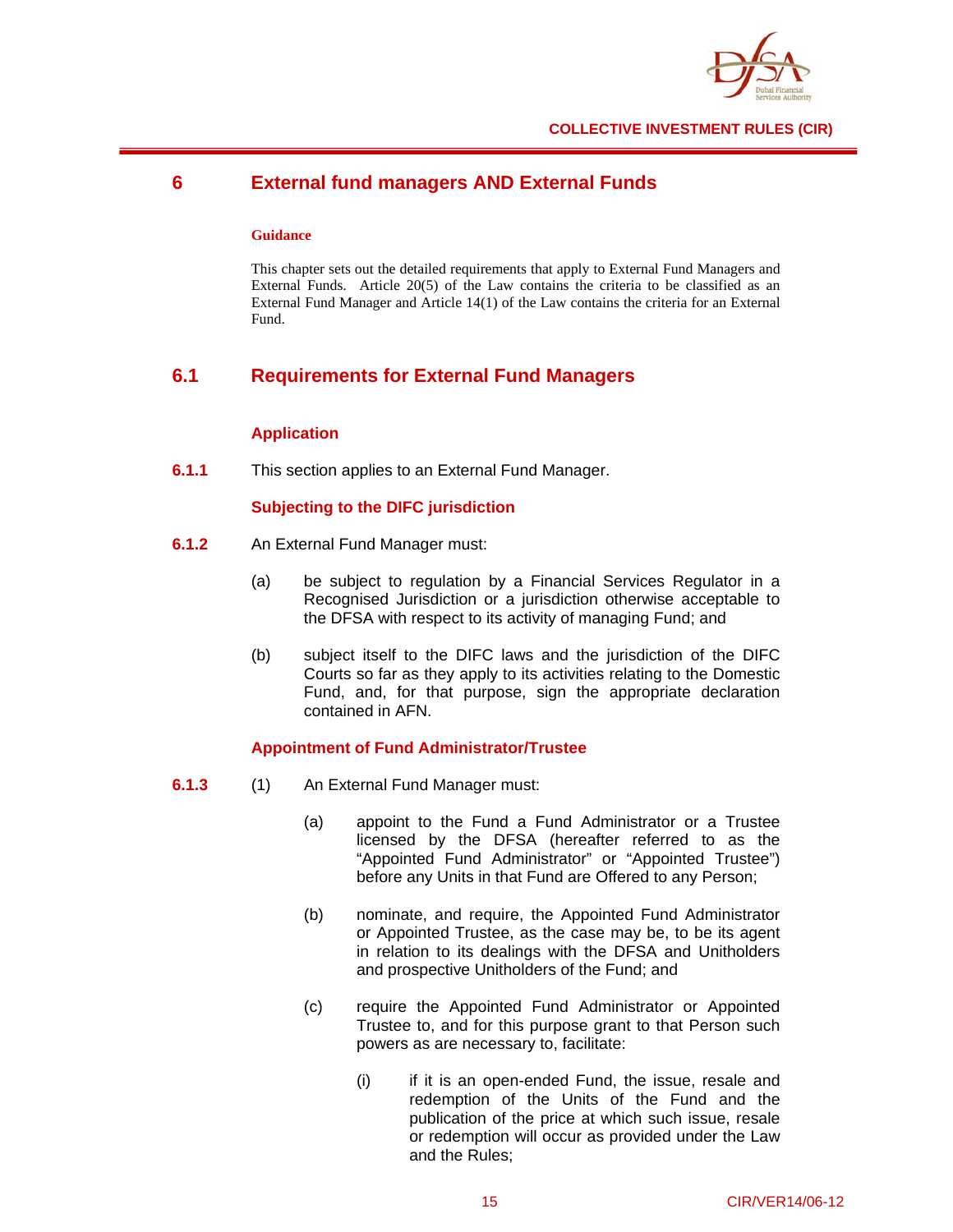

- (ii) the sending to Unitholders of the Fund all the reports required under the Law and the Rules;
- (iii) access to the Constitution and most recent Prospectus of the Fund to Unitholders and prospective Unitholders;
- (iv) access to the Unitholder register; and
- (v) access to the books and records relating to the Fund as required by the DFSA and any person providing the oversight functions of the Fund,

in or from a place of business in the DIFC.

- (2) If the Fund is structured as an Investment Trust, the Fund Manager may appoint the Trustee as its Appointed Trustee for the purposes of (1).
- (3) An External Fund Manager must continue to meet the criteria in Article 20(5) of the Law.

#### **Guidance**

In addition to the requirements in this chapter which apply to the Appointed Fund Administrator or Appointed Trustee, Persons who are appointed to Funds as Fund Administrators or Trustees have other obligations (see for example chapter 5.1).

## **6.2 Requirements for External Funds**

#### **Guidance**

Article 14(1) of the Law provides that a Fund is an External Fund if that Fund:

- a. is established in a jurisdiction other than the DIFC; and
- b. is managed by a Fund Manager which is an Authorised Firm.

#### **Application**

- **6.2.1** This section applies to the Fund Manager of an External Fund.
- **6.2.2** The Fund Manager of an External Fund must:
	- (a) have systems and controls which are adequate to ensure compliance with the requirements that apply to the External Fund in the jurisdiction in which it is established or domiciled; and
	- (b) inform the DFSA of the jurisdiction in which the Fund is or is to be established or domiciled and the nature of regulatory requirements applicable to the Fund in the host jurisdiction.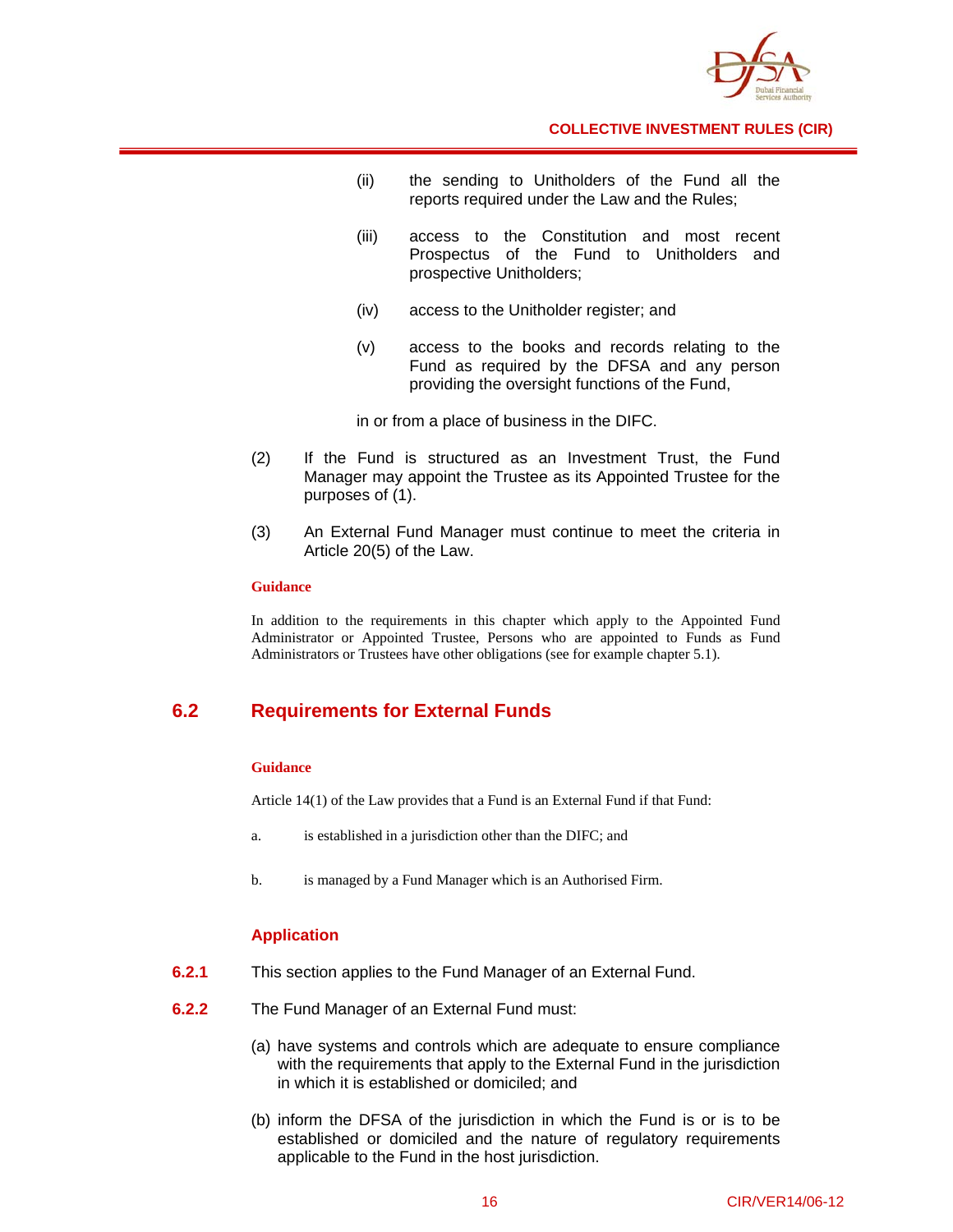

#### **Guidance**

- 1. A Fund Manager of an External Fund is generally not subject to the requirements that otherwise apply to other Domestic Funds (see Article 14(2) of the Law). However, some limited requirements apply to External Funds. See for example the disclosure required under Rules 14.2.4 – 14.2.7. Should such a requirement conflict with any requirements that apply to an External Fund in the jurisdiction in which the Fund is domiciled, the Fund Manager may apply to the DFSA for appropriate waivers or modifications of the DFSA requirements.
- 2. The DFSA may, upon receipt of the information referred to in Rule 6.2.2(b), assess the desirability of establishing an External Fund in the particular jurisdiction chosen by the Fund Manager. Relevant considerations include:
	- a. the Fund Manager's need to establish the Fund in the particular jurisdiction for reasons such as the physical location of the Fund assets or investor preference;
	- b. any regulatory risks arising from establishing the External Fund in the relevant jurisdiction, particularly if the Fund is to be open to retail investors; and
	- c. whether the relevant jurisdiction complies with the FATF or other relevant international standards or requirements.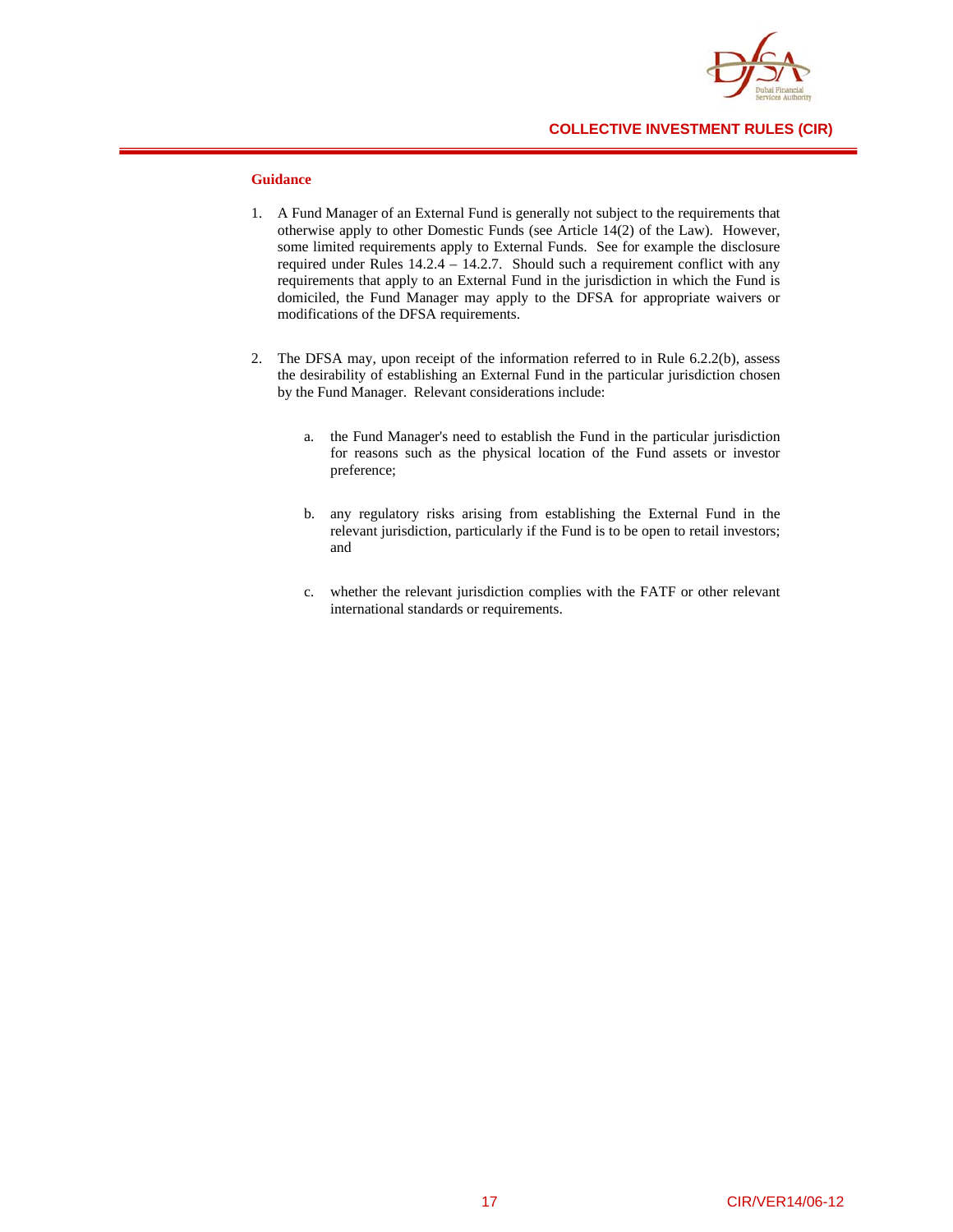

## **PART 4: CORE RULES RELATING TO ESTABLISHMENT AND MANAGEMENT OF DOMESTIC FUNDS**

## **7 CONSTITUTION**

## **7.1 Application**

**7.1.1** This chapter applies to a Fund Manager, and where appointed a Trustee, of a Domestic Fund.

### **Instrument constituting the Fund**

- **7.1.2** (1) The Fund Manager and, in the case of an Investment Trust, both the Fund Manager and the Trustee of a Fund, must ensure that the written Constitution which every Fund is required to have pursuant to Article 27(1) of the Law:
	- (a) contains the statements and disclosures prescribed in the table in App5 as are applicable to the Fund; and
	- (b) does not contain any provision that is prejudicial to the interests of the Unitholders generally or to the Unitholders of any class of Units.
	- (2) The Fund Manager and, in the case of an Investment Trust, both the Fund Manager and the Trustee, are responsible for maintaining the Constitution and for making necessary alterations to it in accordance with the applicable legislation.
- **7.1.3** (1) A Fund Manager may issue and in the case of an Investment Trust, may instruct the Trustee to issue such classes of Units as are set out in the Constitution, provided the rights of any class are not unfairly prejudicial to the interests of the Unitholders of any other class of Units in that Fund.
	- (2) Units whose issue may be limited can be issued by a Fund Manager if permitted by the Constitution and if in accordance with the conditions set out in the Prospectus, provided that such issue will not materially prejudice any existing Unitholders in the Fund.
	- (3) In the case of an Investment Trust, the Trustee must take reasonable measures to ensure, before carrying out the Fund Manager's instructions, that those instructions comply with the requirements in (1) and (2).

#### **Name of the Fund**

**7.1.4** The Fund Manager, and if appointed the Trustee, of a Fund must ensure that the name of the Fund or any Sub-Fund or class of Units in the Fund or Sub-Fund, is not undesirable, misleading or in conflict with the name of another Fund or another Sub-Fund or class of Units in the Fund or Sub-Fund.

#### **Guidance**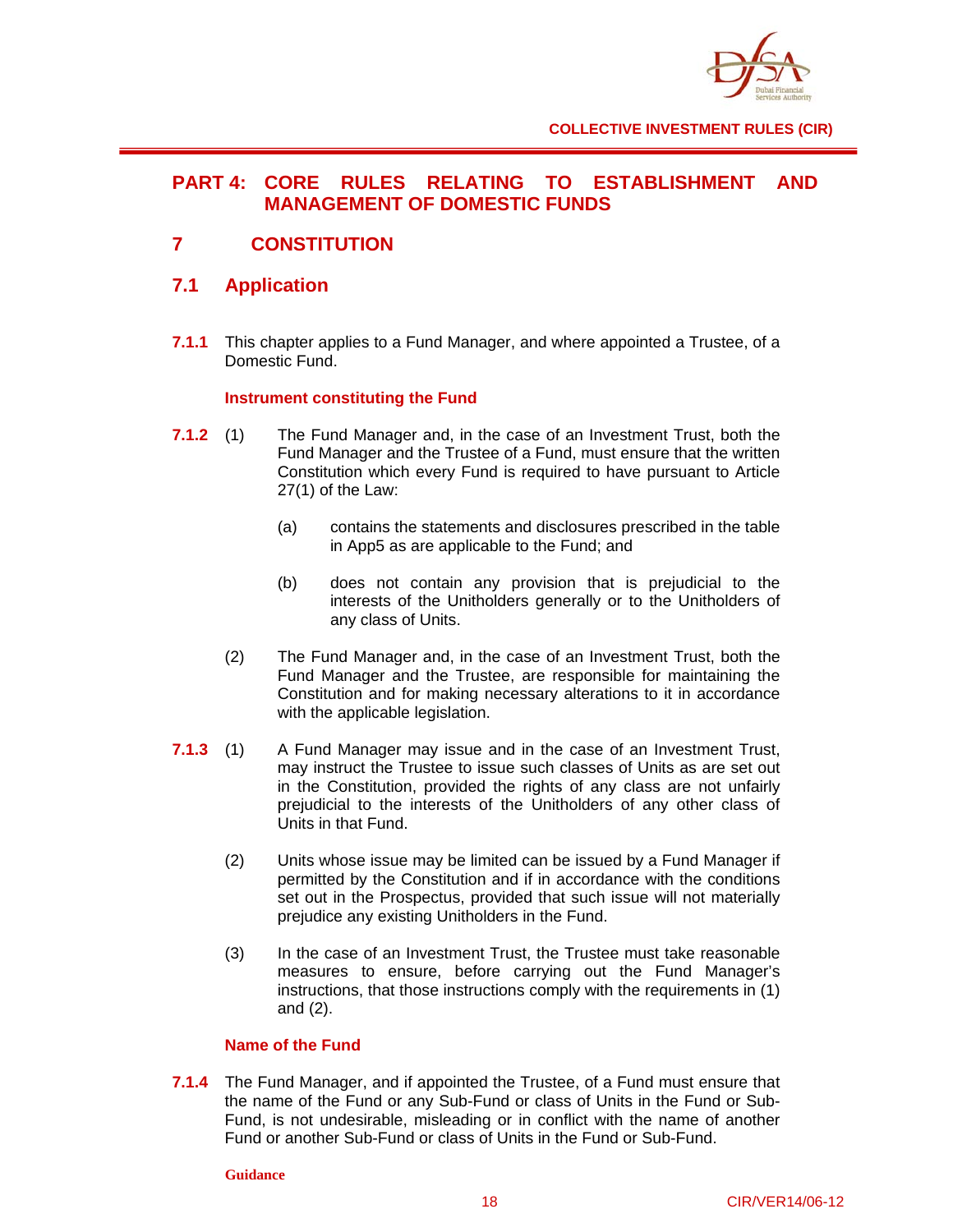

- 1. Article 27(4) of the Law and this Rule give the DFSA the power to make a direction if a name of a Fund, Sub-Fund or class of Units in a Fund is undesirable, misleading or conflicts with a name used by another Fund, Sub-Fund or class of Units of a Fund.
- 2. In determining whether to make a direction under these powers, the matters that the DFSA may take into account include whether the name of the Fund, Sub-Fund or class of Units as the case may be:
	- a. implies that the Fund, Sub-Fund or class of Units has merits which are not, or might not be, justified;
	- b. is inconsistent with the Fund's investment objectives or policy;
	- c. might mislead Unitholders or prospective Unitholders into thinking that a Person other than the Fund Manager is responsible for the Fund, Sub-Fund or class of Units of the Fund;
	- d. is substantially similar to the name of another Collective Investment Fund in the DIFC or elsewhere;
	- e. implies that it is a REIT or an Islamic Fund, or Units of such a specialist class of Fund or Sub-Fund, where the relevant requirements relating to that class of specialist Fund are not met; or
	- e. is in the opinion of the DFSA likely to offend the public.
- **7.1.4** Before using as part of or in connection with the name of a Fund, Sub-Fund or class of Units in a Fund the words "guaranteed", "protected" or any other words with a similar meaning implying a degree of security in relation to the capital or income, the Fund Manager must demonstrate to the satisfaction of the DFSA that:
	- (a) the guarantor has the authority and resources to honour the terms of the guarantee; and
	- (b) all the terms of the guarantee and the credentials of the guarantor are clearly set out in detail in the Prospectus and that any exclusions such as force majeure are highlighted.

In considering whether to permit a Fund Manager to use the words "guaranteed" or "protected" as part of or in connection with the name of a Fund, Sub-Fund or class of Units in a Fund, the DFSA will also take into account whether the degree of security implied by the name fairly reflects the nature of the arrangements for providing that security.

#### **Alterations to the Constitution of a Fund**

#### **Guidance**

Articles 35 and 36 of the Law govern the process of making alterations to a Constitution.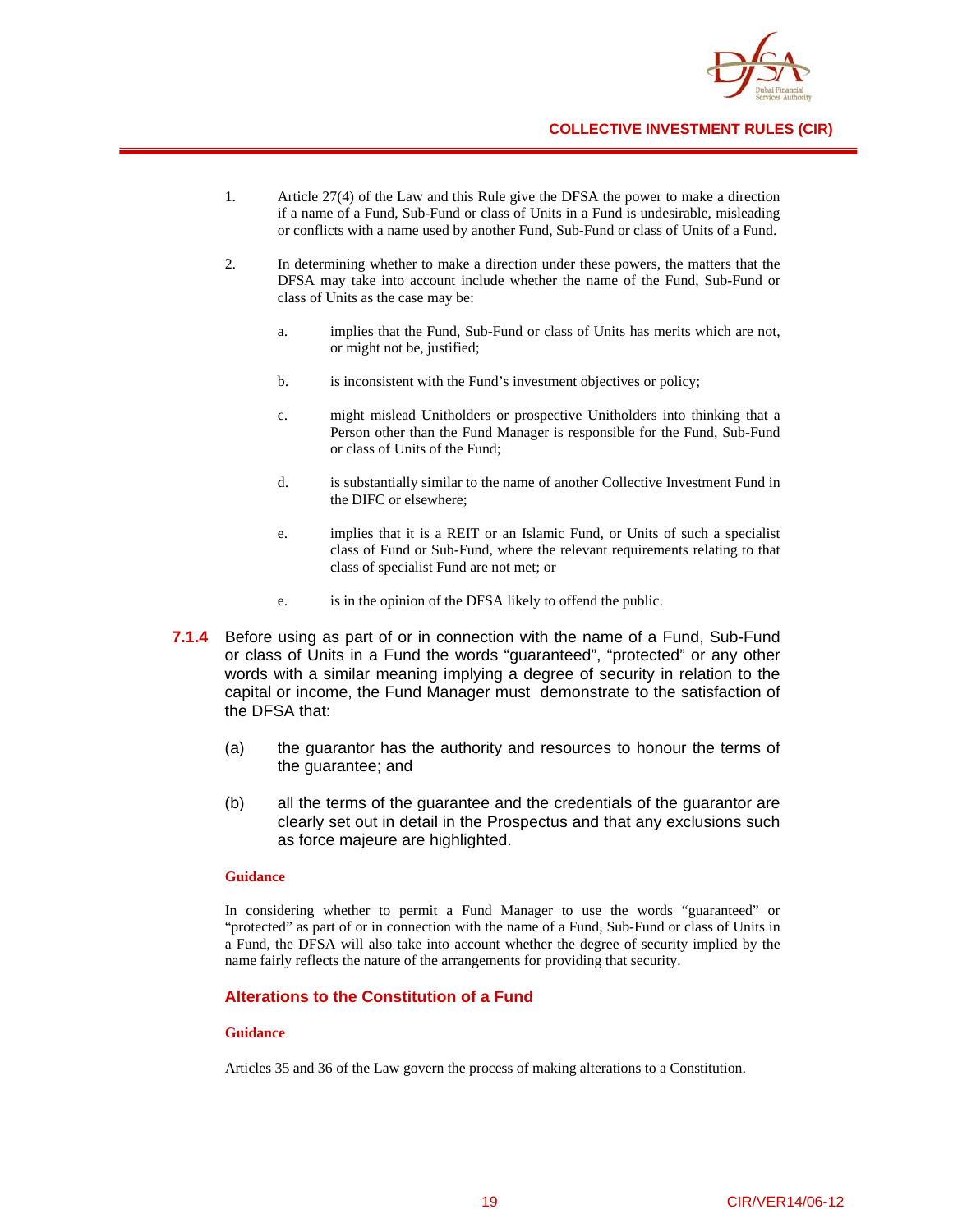

## **8 MANAGEMENT AND OPERATION OF a FUND**

#### **Guidance**

While most of the provisions in this chapter are of general application to all Domestic Funds, in few instances, some provisions which are specific to a certain type of Domestic Fund, for example a Public Fund, are retained in this Part. We have, instead of removing such provisions to Part 5 which contains provisions applicable to specific types of Domestic Funds, retained them in this Part because those requirements are integral to the main provisions applying to all Domestic Funds and therefore need to be read together.

## **8.1 General management Duties**

#### **Application**

- **8.1.1** (1) This chapter applies to a Fund Manager, and if appointed, the Trustee of all Domestic Funds, except where otherwise provided.
	- (2) This chapter also applies, where expressly provided, to a Fund Administrator or Eligible Custodian of a Domestic Fund.

#### **Guidance**

- 1. Article 22 of the Law requires the Fund Manager of a Domestic Fund to manage the Fund in accordance with the Fund's Constitution and its most recent Prospectus and to perform the functions conferred on it by the Constitution and the Law. In doing so, the Fund Manager is required under that Article to comply with any conditions or restrictions on its Licence as well as any limitations or requirements imposed by or under the Law or Rules.
- 2. Article 38 of the Law requires the Fund Manager to establish and maintain systems and controls including but not limited to financial and risk controls to ensure sound management of the Fund in accordance with the Fund's Constitution and its most recent Prospectus, taking due account of the nature, scale and complexity of the Fund's investments and operations.
- 3. The requirements in this chapter apply to External Fund Managers in the same manner as they apply to Fund Managers of Domestic Funds, unless otherwise provided. External Fund Managers and External Funds attract additional requirements, which are set out in chapter 6.
- 4. This chapter sets out more detailed obligations of the Fund Manager, and where appointed the Trustee, of a Domestic Fund with regard to:
	- a. Duties relating to Fund Property;
	- b. Conflicts of interests;
	- c. Valuation of Fund;
	- d. Determination of single price;
	- e. Issue and redemption of Units;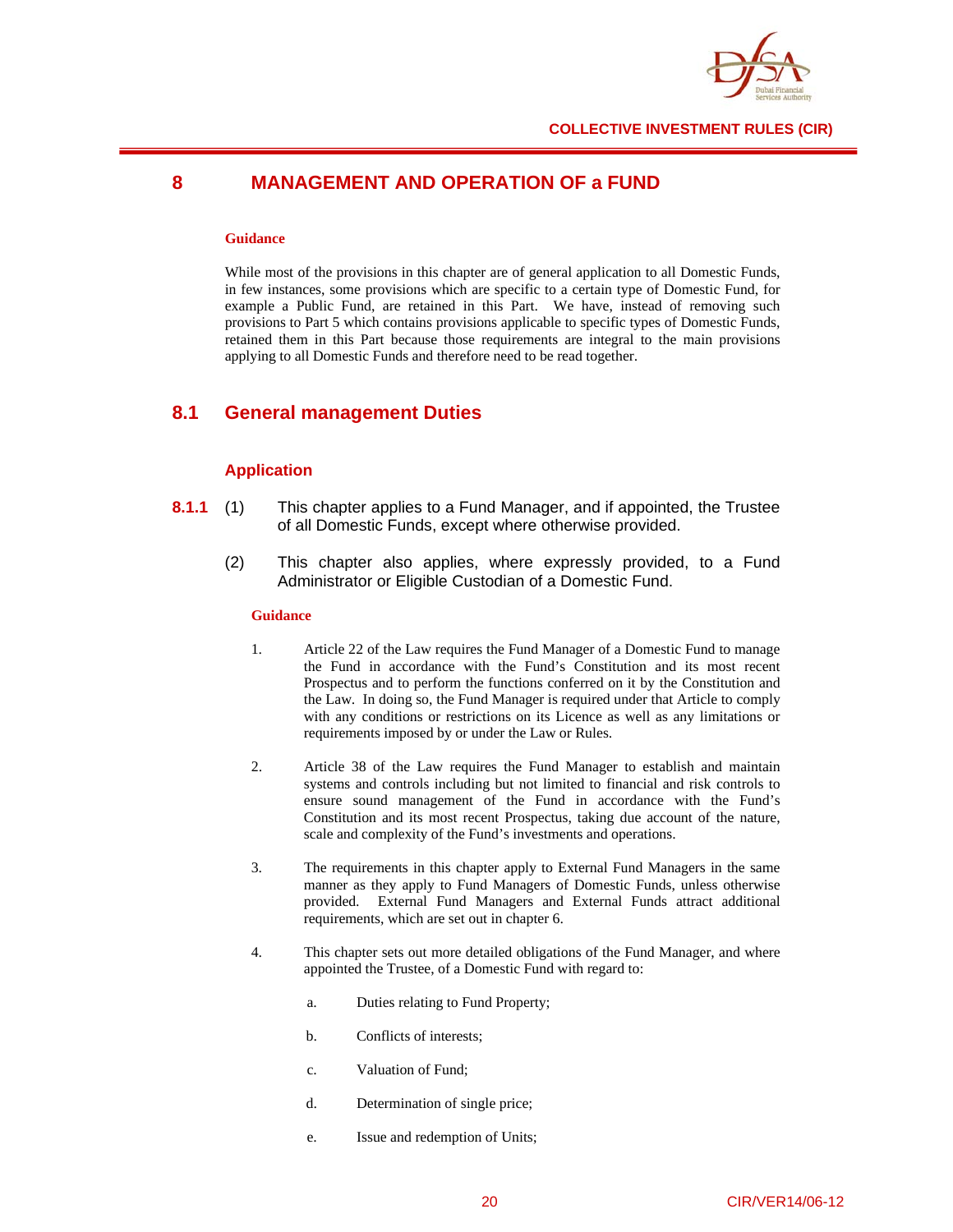

- f. Unitholder register;
- g. Meetings of Governing Body and Unitholders;
- h. Approvals and notifications;
- i. Maintenance of records;
- j. Capital;
- k. Delegations and outsourcing; and
- l. Charges and expenses.

## **8.2 Duties in relation to Fund Property**

#### **Fund Manager**

- **8.2.1** (1) A Fund Manager must make decisions as to the constituents of the Fund Property that are in accordance with the Constitution of the Fund and investment objectives and policy stated in the Prospectus.
	- (2) A Fund Manager must take all steps and execute all documents to ensure that transactions relating to the Fund Property are properly entered into for the account of the relevant Fund or Sub-Fund.
	- (3) A Fund Manager of an Investment Trust must ensure that instructions it gives to the Trustee in relation to the Fund Property are in accordance with the agreement creating the Investment Trust, the Fund's Constitution, and the Prospectus.
- **8.2.2** (1) In the case of an Investment Company or an Investment Partnership, the Fund Manager is responsible to the Unitholders for the safekeeping of the Fund Property.
	- (2) Without removing the generality of the obligation under (1) and subject to (3), a Fund Manager must, in the case of a Fund which is an Investment Company or Investment Partnership:
		- (a) delegate the activity of Providing Custody in relation to the Fund Property to a Service Provider who is an Eligible Custodian; and
		- (b) comply with the delegation procedures set out in section 8.12 in relation to such a delegation.
	- (3) The requirement in (3) does not apply to:
		- (a) a Property Fund investing in Real Property where the Fund Manager has made adequate alternative arrangements that are in accordance with Rule 13.4.2; or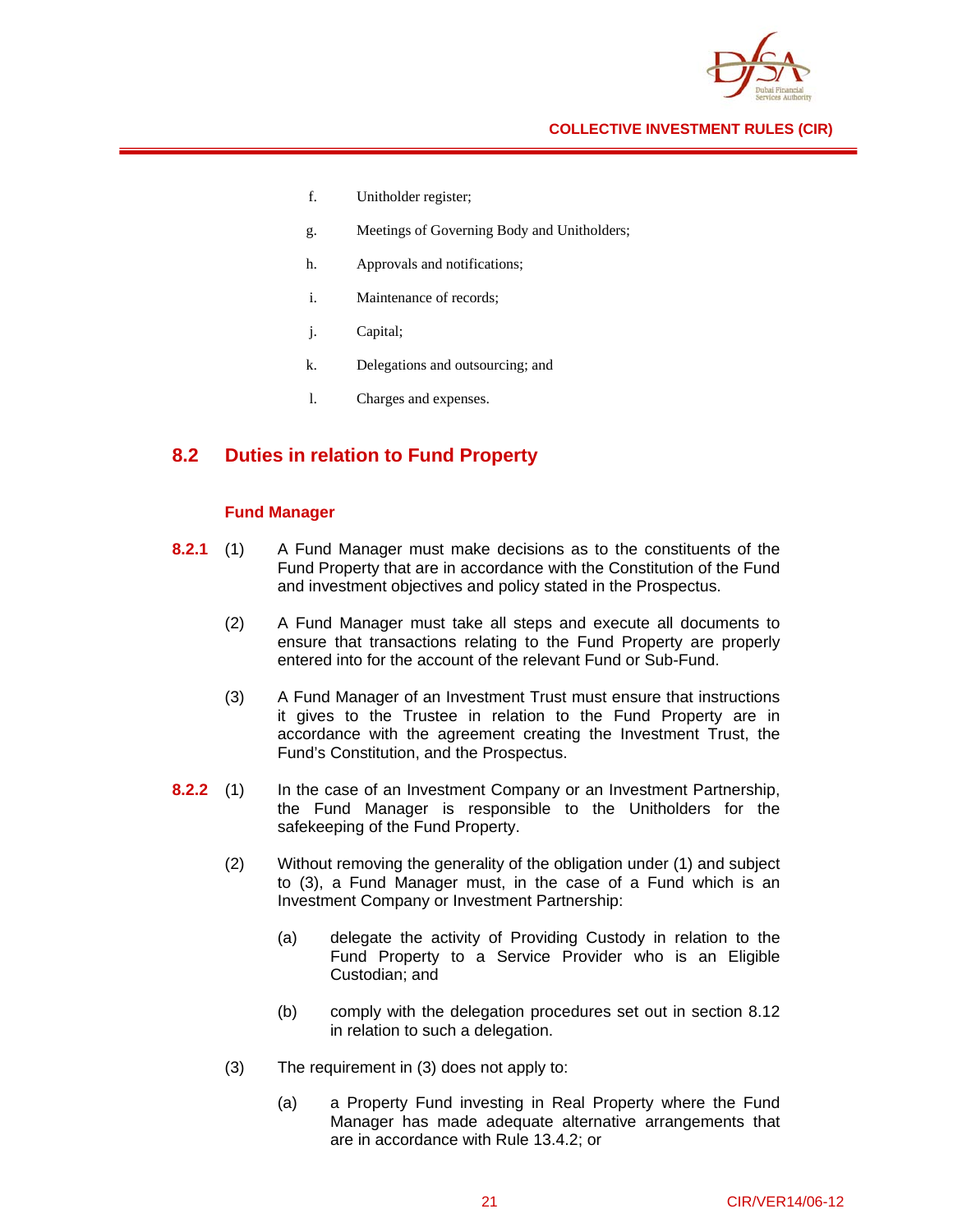

(b) a Private Equity Fund where the Fund Manager has made adequate alternative arrangements that are in accordance with Rule 13.3.1.

#### **Guidance**

Section 8.12 of this module governs the power of a Fund Manager to delegate certain of its Financial Service activities, and to outsource its functions.

#### **Trustee**

- **8.2.3** In the case of an Investment Trust:
	- (a) the Trustee of the Fund must hold the Fund Property in trust for the Unitholders and accordingly is responsible to the Unitholders for the safekeeping of the Fund Property;
	- (b) the legal title of the Fund Property must be registered with the Trustee except in the case of a Property Fund investing in Real Property where the Trustee has made adequate alternative arrangements that are in accordance with Rule 13.4.2; and
	- (c) the Trustee must not act on instructions of the Fund Manager in relation to the Fund Property if such instructions are not in accordance with the agreement creating the Investment Trust, the Fund's Constitution, and the Prospectus.

#### **Guidance**

Section 8.12 of this module governs the power of a Trustee to delegate certain of its Financial Service activities, and to outsource its functions.

#### **Eligible Custodian**

- **8.2.4** For the purposes of the Rules in this module, an Eligible Custodian is a Person who is a separate legal entity from the Fund Manager and who also meets one of the following criteria:
	- (a) an Authorised Firm whose Licence authorises it to Provide Custody Services;
	- (b) an Authorised Firm that is a Bank;
	- (c) an Authorised Market Institution;
	- (d) a legal entity that is authorised and supervised by a Financial Services Regulator in a Recognised Jurisdiction for providing custody services in respect of a Fund and is subject to a minimum capital requirement of \$4 million or its equivalent in any other currency at the relevant time and has had surplus revenue over expenditure for the last two financial years;
	- (e) a legal entity where it, or its holding company, is: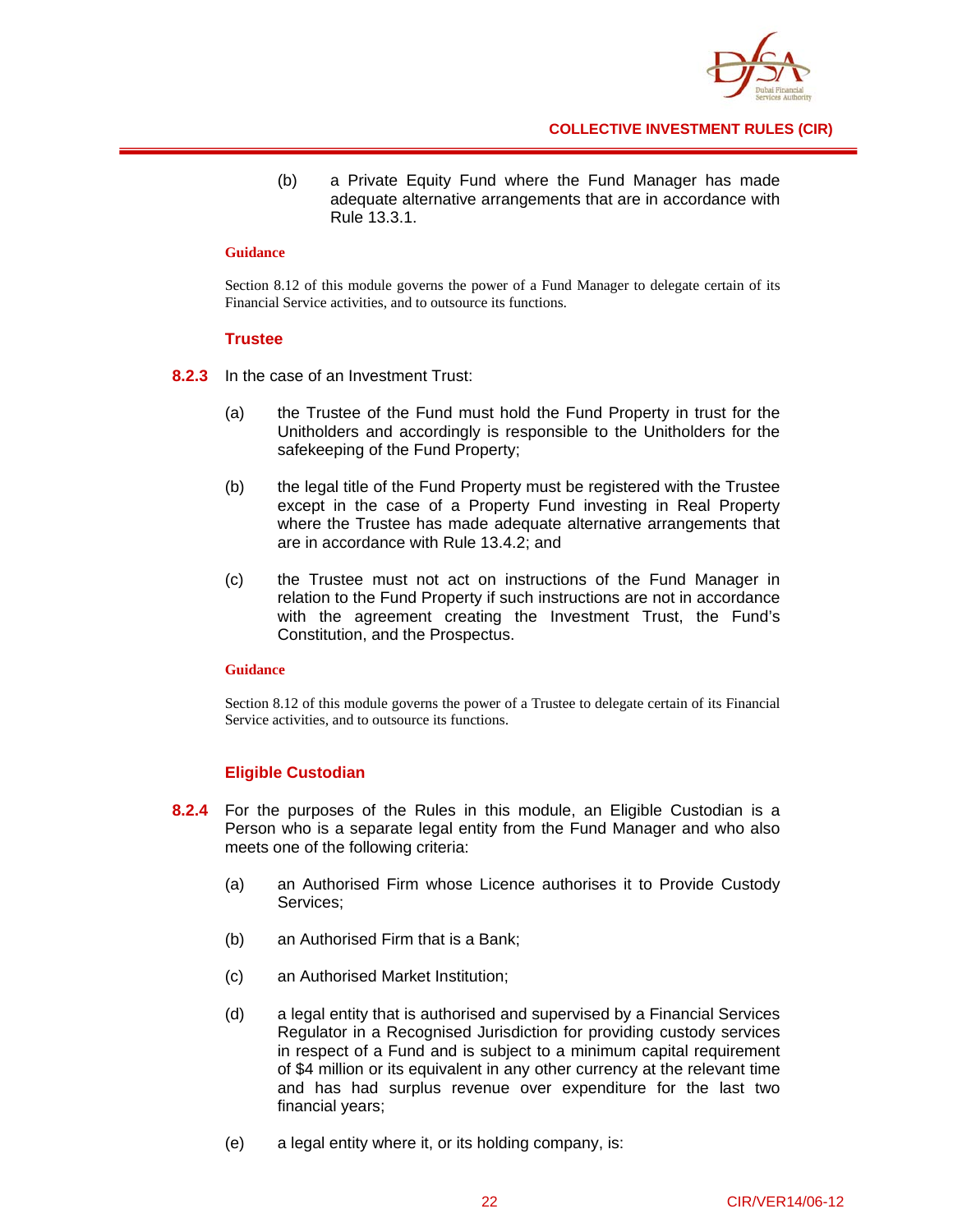

- (i) in respect of its financial strength, rated or graded as at least "investment grade" by Moody's, Fitch or Standard & Poor's or such other international rating agency as may be recognised by the DFSA; and
- (ii) authorised and supervised by a Financial Services Regulator in another jurisdiction which is a Zone 1 country; or
- (f) a legal entity that is authorised or recognised by a Financial Services Regulator to operate as an exchange or a clearing house in a Recognised Jurisdiction; or
- (g) a legal entity that is and remains:
	- (i) controlled and wholly owned by one or more of the national governments of the six member states of the Gulf Cooperation Council;
	- (ii) authorised and supervised by a Financial Services Regulator or Central Bank of at least one of the said national governments; and
	- (iii) rated or graded as at least "investment grade" by Moody's, Fitch or Standard & Poor's or such other international rating agency as may be recognised by the DFSA.

## **8.3 Conflicts of interest**

- **8.3.1** (1) The Fund Manager and, if it is a Fund structured as an Investment Trust, the Trustee, must take reasonable steps to ensure that in any dealing in relation to the Fund Property such dealings do not give rise to a conflict of interest.
	- (2) Where a conflict of interest arises, whether in dealings with Affected Persons or otherwise, the Fund Manager and, if appointed, the Trustee, must disclose to the Unitholders the nature of the conflict and how the conflict will be managed.

#### **Affected Person transactions**

- **8.3.2** (1) A Fund Manager must not enter into a Transaction in respect of the Fund Property with an Affected Person unless it is in accordance with the requirements in this Rule.
	- (2) A Fund Manager must ensure that any transaction in respect of the Fund Property undertaken with an Affected Person is on terms at least as favourable to the Fund as any comparable arrangement on normal commercial terms negotiated at arm's length with an independent third party.
	- (3) The Fund Manager must, before entering into a transaction with an Affected Person: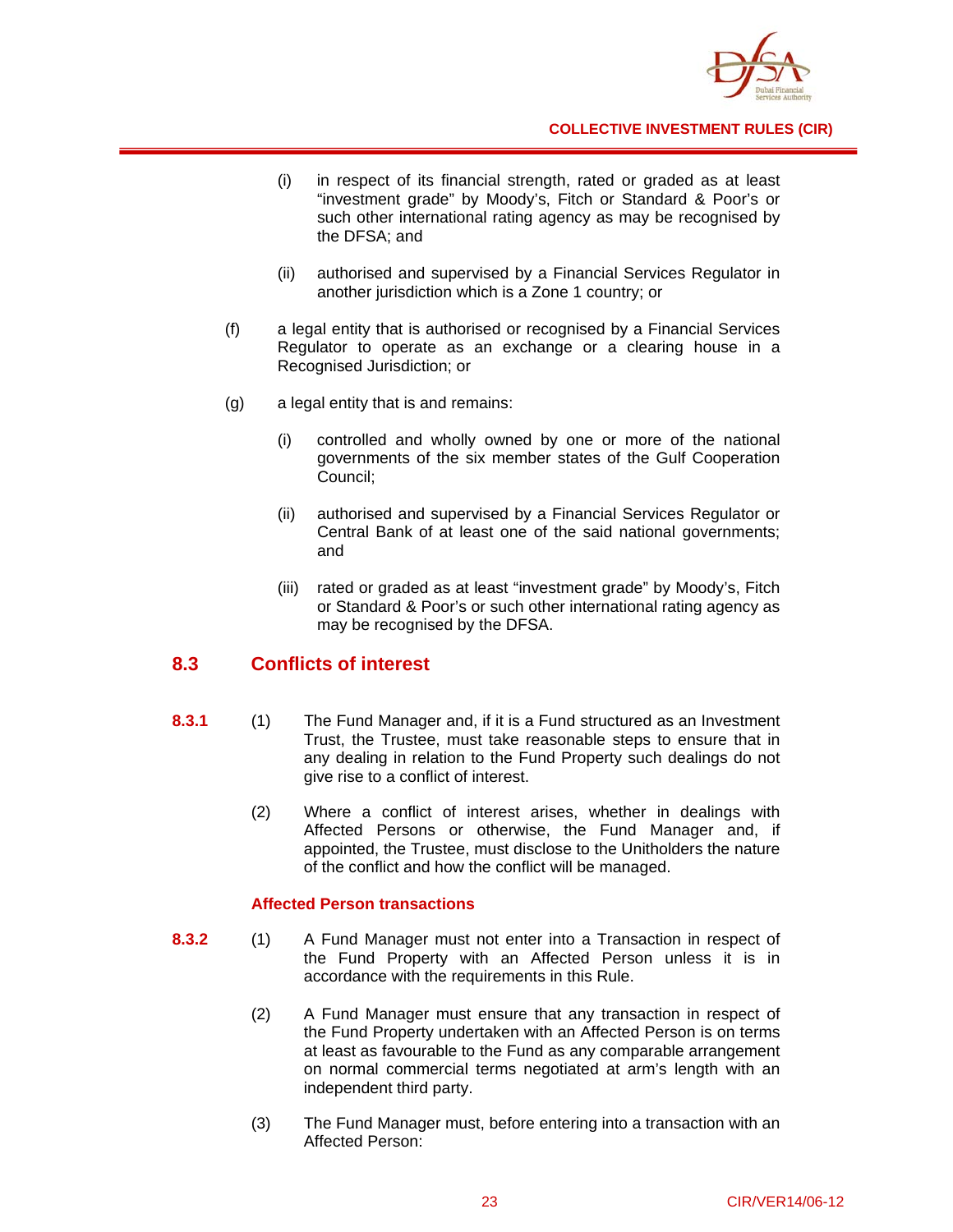

- (a) obtain Unitholders' prior approval by Special Resolution in respect of the proposed transaction if the total consideration or value of the transaction is 5% or more of the most recent net asset value of the Fund as disclosed in the latest published audited accounts of the Fund; and
- (b) issue to the Unitholders a circular containing the details of the transaction.
- (4) The Fund Manager must:
	- (a) if prior Unitholder approval is required pursuant to (3)(a), issue a notice to Unitholders providing details of the results of the Unitholders' voting at the general meeting as soon as practicable after the meeting;
	- (b) include a brief summary of the Affected Person transactions in the Fund's next published interim or annual report; and
	- (c) include, in the annual report of the Fund, the total value of any Affected Person transactions, their nature and the identities of the Affected Persons with whom such transactions were made. Where there is no such transaction conducted during the financial year covered by the annual report, an appropriate negative statement to that effect must be made in the annual report.

#### **Best execution and fair allocation**

- **8.3.3** Without limiting the generality of the obligations of the Fund Manager including those in Rules 8.3.1 and 8.3.2, the Fund Manager's systems and controls must include policies and procedures which are designed to ensure that:
	- (a) when executing or procuring execution of trades for or on behalf of the Fund, the transactions are executed:
		- (i) as soon as reasonably practicable after a decision to effect a transaction has been made; and
		- (ii) on the best terms available at the time of dealing;
	- (b) where the Fund Manager undertakes investment transactions for or on behalf of a Fund which it operates and one or more other Funds or Clients, there is timely and fair allocation of trades to each Fund and Client;
	- (c) trading of the investment portfolio forming part of the Fund Property is not excessive in light of the Fund's investment objective as stated in its Constitution and the most recently issued Prospectus; and
	- (d) any underwriting arrangements it undertakes are carried out in the best interest of the Fund.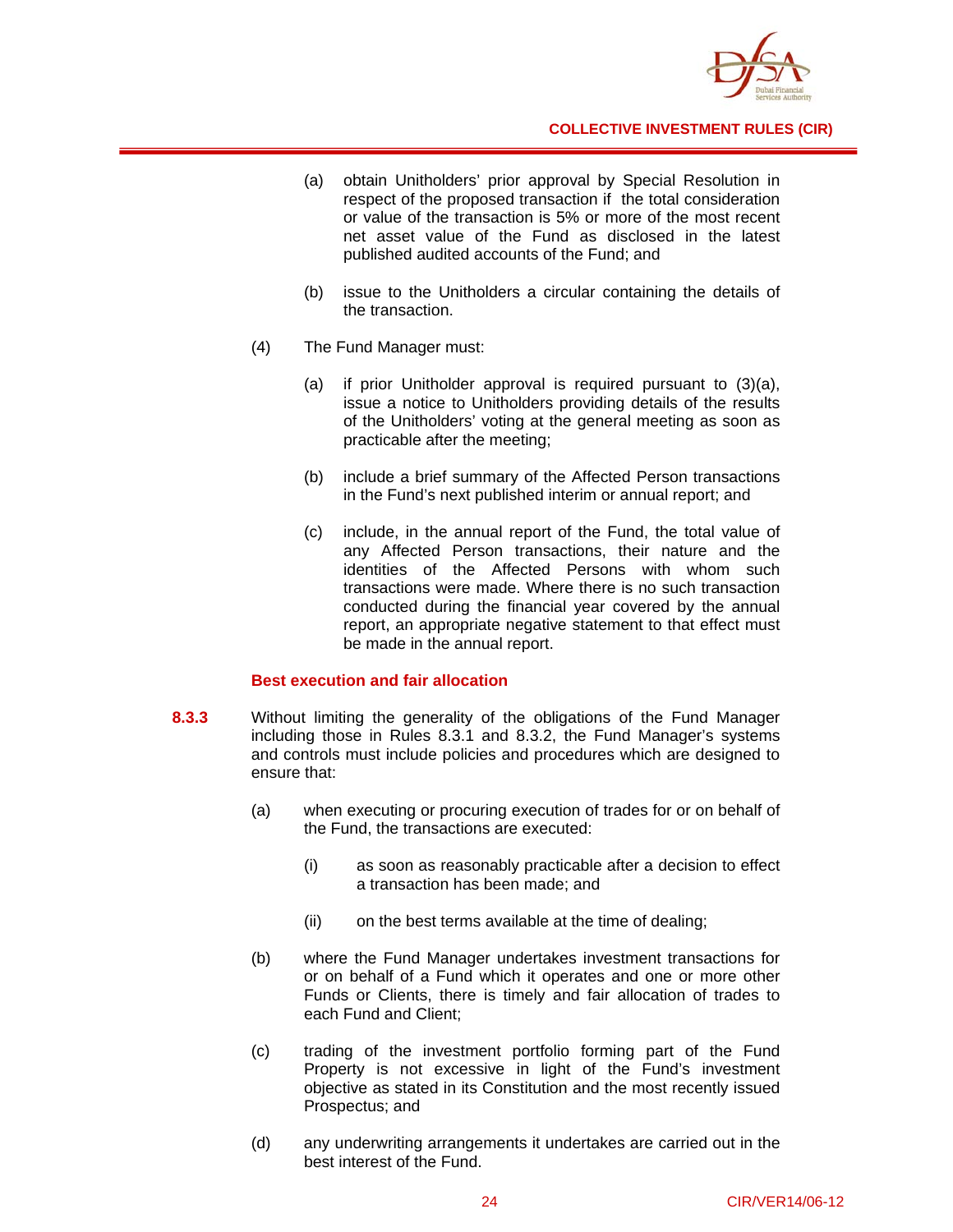

#### **Guidance**

- 1. For the purposes of (a), a Fund Manager's procedures should take into account matters such as the market in which the trade is to be executed, the kind and size of the transaction concerned and type of services provided by the executing broker that has been selected. A Fund Manager's procedures should be adequate to demonstrate that when the transaction was executed, it was done at the best price available. For this purpose, a Fund Manager may require a print out of a computer screen containing information about the price available at the time of the execution to be maintained.
- 2. For the purposes of (b), a Fund Manager should have a policy in place which demonstrates how it achieves timely and fair allocation of trades. For example, where a Fund Manager places an order on behalf of a number of Funds it operates, its policy should state the basis of allocation of trades to each Fund and, where any deviation from that policy occurs, record the reasons for such deviations.
- 3. For the purposes of (c), a Fund Manager's policies and procedures should encompass requirements such as maintenance of sufficient records to demonstrate that any brokerage, commissions or other benefits directly or indirectly derived from any transactions it has undertaken on behalf of the Fund are not unusual, when considered in light of industry practice. However, where there are other requirements relating to disclosure of benefits, a Fund Manager should comply with those requirements separately, as maintenance of records for the purposes of this Rule may not be sufficient to discharge those obligations.
- 4. For the purposes of (d), where a Fund Manager seeks to underwrite or participate in an initial public offering, its policies should ensure that it does not do so in a manner that is in any way detrimental to the Fund. The Fund Manager will also need to ensure that the best execution obligations under (a) are met.

## **8.4 Valuation of Fund Property**

- **8.4.1** (1) A Fund Manager must:
	- (a) ensure that the Fund Property is valued at regular intervals as appropriate to the nature of the Fund, except where such valuation is suspended in any circumstances that are set out in the Fund's Constitution or Prospectus;
	- (b) prepare a valuation in accordance with (3) for each relevant type of Unit at each relevant valuation point; and
	- (c) as soon as practicable after each valuation point, both publish and make available to the Unitholders and prospective Unitholders of the Fund, the price of the Units of the Fund.
	- (2) The value of the Fund Property is the net value of the Fund Property after deducting any expenses and outstanding borrowings, including any capital outstanding on a mortgage of any Real Property.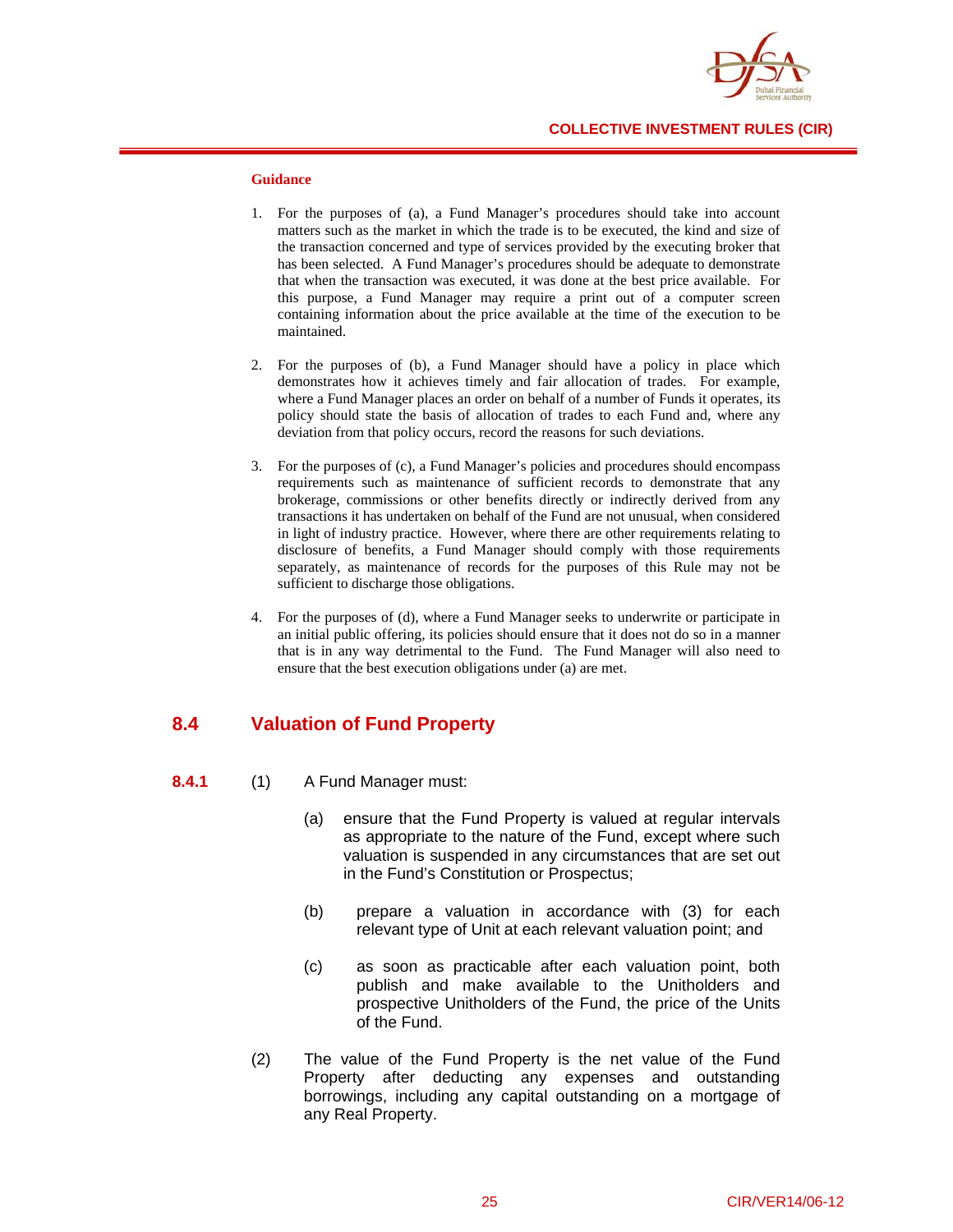

- (3) The value of the Fund Property must, except as otherwise provided in this section, be determined in accordance with the provisions of the Constitution and the Prospectus, as appropriate.
- (4) For the purposes of (2), any charges that were paid, or would be payable, on acquiring or disposing of the asset must be excluded from the value of that asset.
- (5) A Fund Manager must not make a dilution levy or dilution adjustment unless stated as permitted in the Fund's Prospectus. Such a measure must be applied in a fair manner to reduce dilution and solely for that purpose.

- 1. A dilution levy or adjustment means a charge of such amount or such rate as is determined by a Fund Manager of a Fund to be made for the purpose of reducing the effect of dilution, i.e., the amount of dealing costs incurred, or expected to be incurred, by a Fund Manager, to the extent that these costs may reasonably be expected to result, or to have resulted, from the acquisition or disposal of Investments by the Fund Manager as a consequence (whether or not immediate) of the increase or decrease in the cash resources of the Fund resulting from the issue or cancellation of Units over a period.
- 2 Dealing costs referred to in Guidance 1 include both the costs of dealing in an Investment, professional fees incurred, or expected to be incurred, in relation to the acquisition or disposal of Real Property and, where there is a spread between the buying and selling prices of the Investment, the indirect cost resulting from the differences between those prices.

#### **8.4.2** (1) A Fund Manager must:

- (a) ensure that at each valuation point there are at least as many Units in issue of any class as there are Units registered to Unitholders of that class; and
- (b) not do, or omit to do, anything that is or is reasonably likely to confer on itself a benefit or advantage at the expense of a Unitholder or prospective Unitholder.
- (2) Where a Fund Manager has not complied with (1) or there is any other valuation error, it must correct the error as soon as possible and must reimburse the Fund any costs it may have incurred in correcting the position, subject to any reasonable minimum level for such reimbursement as set out in the Prospectus.
- (3) If the Fund is structured as an Investment Trust:
	- (a) the Fund Manager must notify the Trustee of the matters specified in (2);
	- (b) the Trustee must also: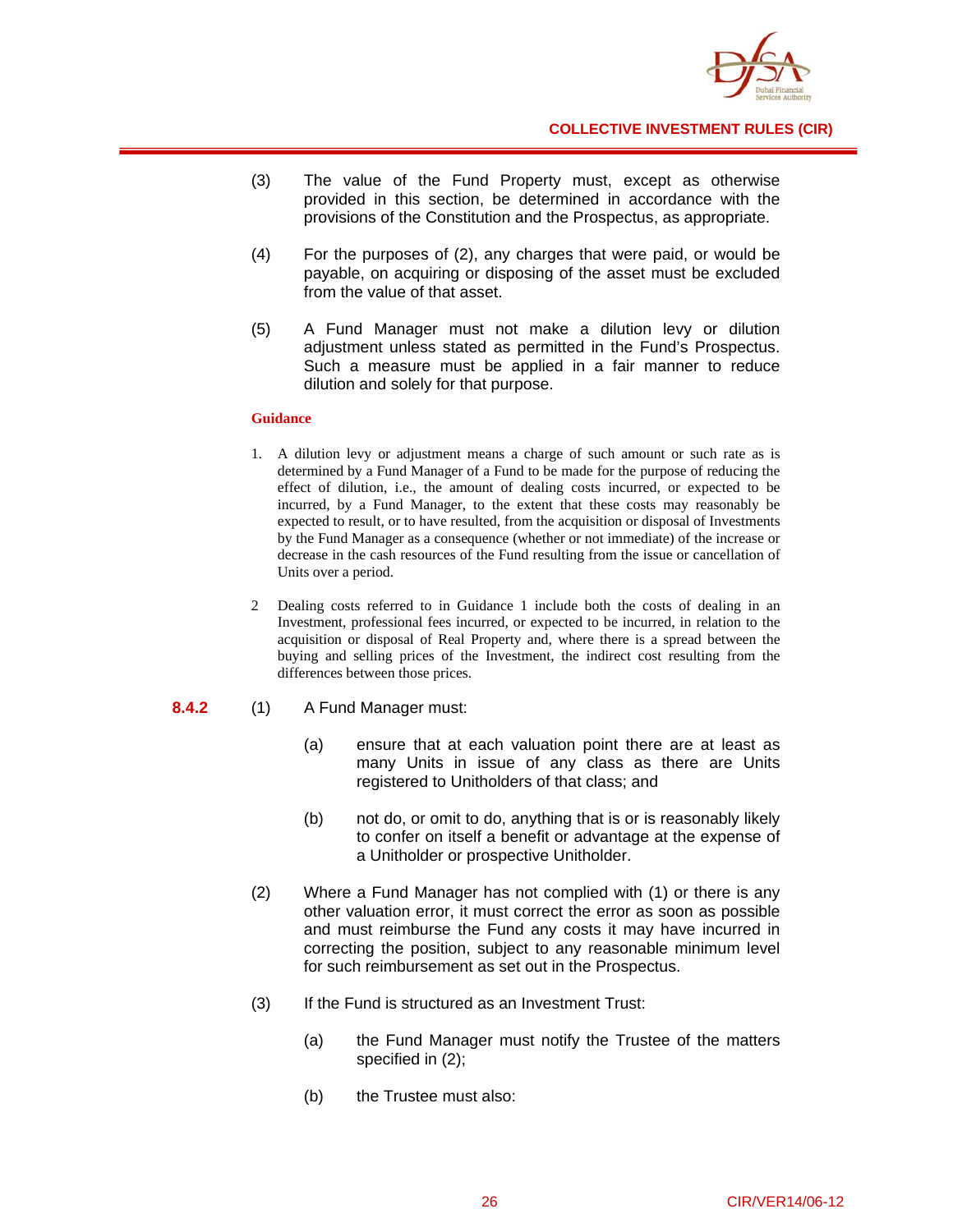

- (i) take reasonable steps to ensure that the Fund Manager complies with the matters specified in (1) and (2); and
- (ii) provide any other notification required under these Rules.

Appendix 4 (App4) contains guidance on asset valuation and pricing.

## **8.5 Determination of single price**

- **8.5.1** (1) A Fund Manager must take all reasonable steps and exercise due diligence to ensure that the Units in the Fund are correctly priced in accordance with the applicable accounting procedures to ascertain an accurate single price for a Unit.
	- (2) The price of a Unit must be calculated on the basis of the valuation in Rule 8.4.1 in a manner that is fair and reasonable as between Unitholders.
- **8.5.2** (1) A Fund Manager must take immediate action to rectify any breach of Rule 8.4.1 where such breach relates to the incorrect pricing of Units.
	- (2) In (1), unless the incorrect pricing in respect of an issue is of minimal significance, the Fund Manager must inform the DFSA, and if appointed, the Trustee or Eligible Custodian or other Persons providing oversight functions in relation to the Fund, of such a rectification.

## **8.6 Issue and redemption of Public Fund Units**

- **8.6.1** (1) A Fund Manager of an open-ended Public Fund must, within any conditions in its Constitution and Prospectus:
	- (a) at all times during the dealing day, be willing to issue or sell Units in the Fund to any eligible Client; and
	- (b) do so in a manner that is fair and reasonable as between all Unitholders and prospective Unitholders for whom the Fund Manager does not have reasonable grounds to refuse such issue or sale.
	- (2) A Fund Manager of an open-ended Public Fund must, within any conditions in its Constitution and Prospectus: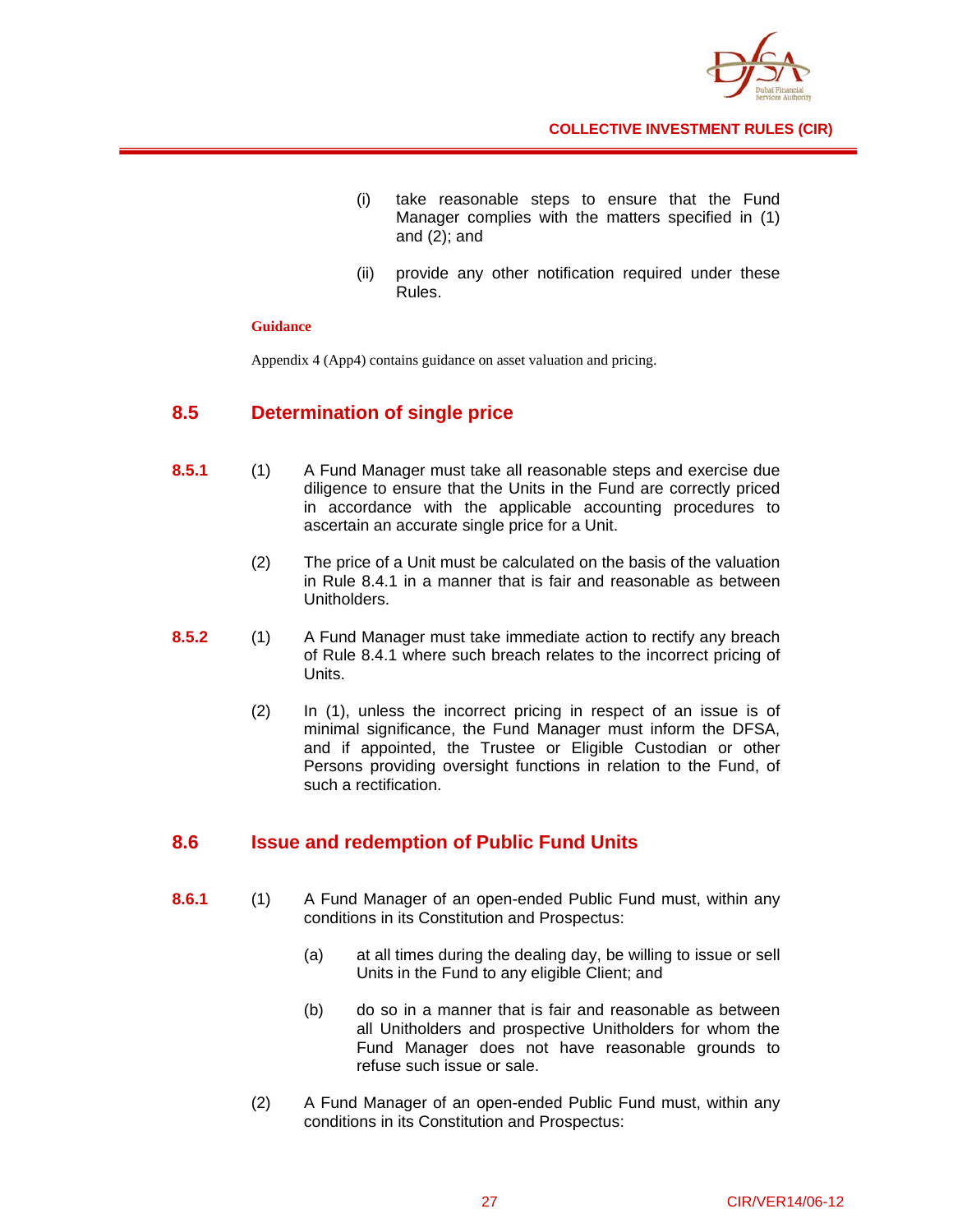

- (a) at all times during the dealing day, be willing to effect a redemption of the Units on the request of any Unitholder; and
- (b) do so in a manner fair and reasonable as between redeeming Unitholders and continuing Unitholders.
- (3) On agreeing to a redemption of Units within (2), the Fund Manager must pay the full proceeds of the redemption to the Unitholder within any reasonable period specified in the Constitution or the Prospectus, unless it has reasonable grounds for withholding payment.

- 1. Where not specified in the Prospectus, the maximum period between dealing days for a Public Fund will depend on the reasonable expectations of the target investor group and the particular investment objectives and policy of the Fund.
- 2. Capital reductions or share buy-backs that occur in a closed-ended Fund are not treated as redemptions and resales of Units of Funds based on NAV in the same manner as occurs in the case of an open-ended Fund as provided in these Rules.
- 3. The circumstances in which a Fund Manager may withhold redemption proceeds under (3) include where there are any dues from the redeeming Unitholder, such as under any margin lending arrangements.
- 4. See Article 37 of the Law for provisions dealing with suspension of dealings of open-ended Funds.
- 5. Although no redemption provisions are prescribed for Exempt Funds, it does not mean that an Exempt Fund cannot be structured as an open-ended Fund. If structured as an open-ended Exempt Fund, the applicable redemption procedures (such as the manner and frequency of redemptions) would generally be set out in the Fund's offer document (i.e. the Information Memorandum). The Fund Manager would need to comply with such redemption procedures.

## **8.7 Unitholder register**

- **8.7.1** (1) Subject to (5), a Fund Manager must maintain a register of Unitholders.
	- (2) The register must contain:
		- (a) the name and address of each Unitholder;
		- (b) the number of Units including fractions of a Unit of each class held by each Unitholder; and
		- (c) the date on which the Unitholder was registered in the register for the Units standing in his name.
	- (3) A Fund Manager must take all reasonable steps and exercise all due diligence to ensure that the register is kept complete and up to date.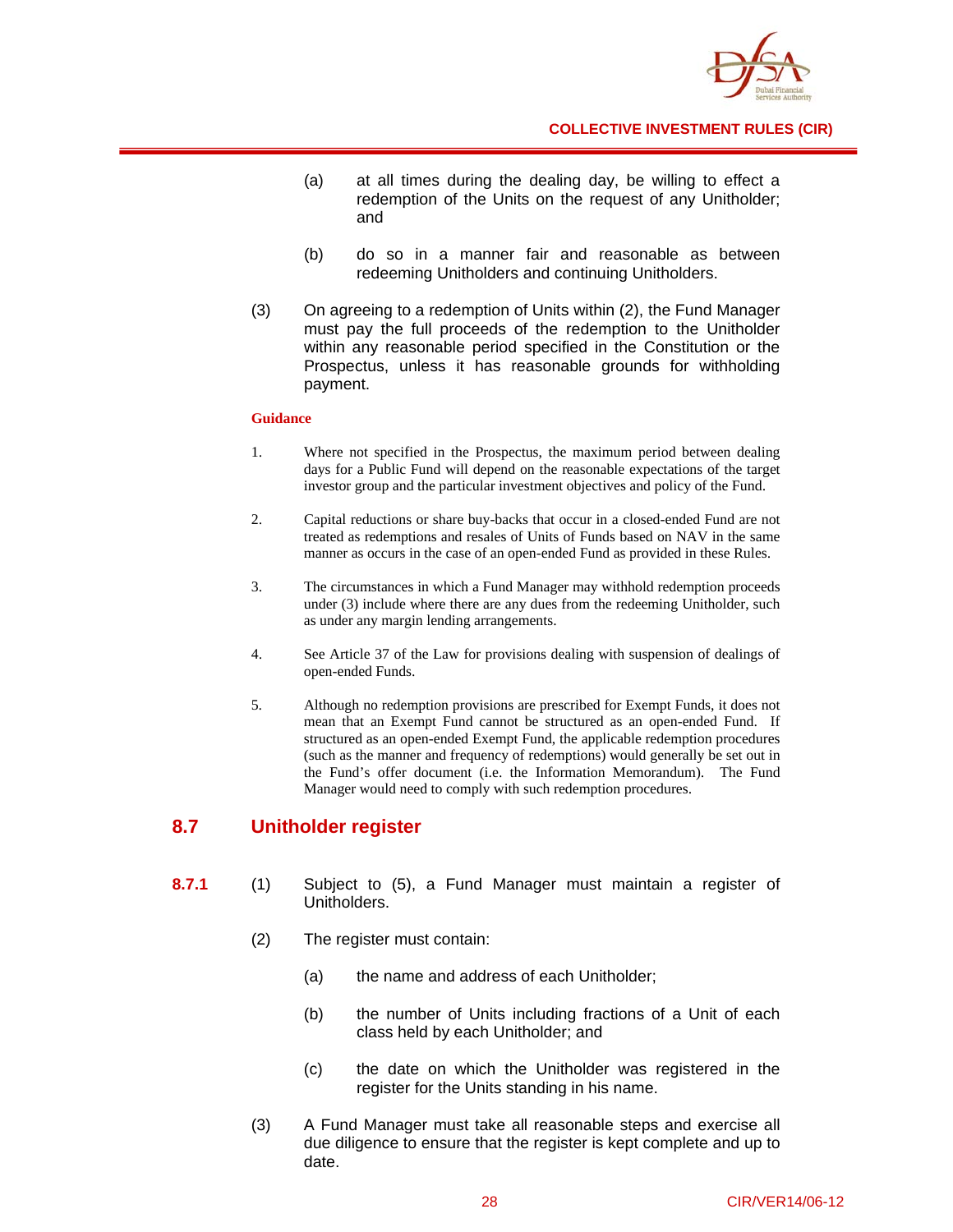

- (4) A Fund Manager or, if applicable the Appointed Fund Administrator or Appointed Custody Provider, must, subject to (5), make the Unitholder register in electronic or hard copy form available for inspection by Unitholders during normal business hours at the Fund Manager's or Appointed Fund Administrator's place of business in the DIFC or otherwise in a designated location in the DIFC.
- (5) Where a Fund is structured as an Investment Trust, the Trustee must maintain the register of Unitholders in accordance with the requirements in the Investment Trust Law 2006 and make the register in electronic or hard copy form available for inspection by Unitholders during normal business hours at the Trustee's place of business in the DIFC or otherwise in a designated location in the DIFC.

### **8.8 Meetings of Unitholders**

- **8.8.1** In the case of a Public Fund, the Fund Manager must hold at least two meetings of the Governing Body of every Public Fund which has such a Body every 12 month period from the date of registration of that Fund with the DFSA.
- **8.8.2** The Fund Manager of a Fund other than an Exempt Fund must hold at least one general meeting of the Unitholders of the Fund in every 12 month period (i.e. an annual general meeting). The annual general meeting must be held in the case of a Public Fund within 12 months from the date of registration of the Fund and in the case of a Private Fund within 12 months from the date of the initial issue of the Units of the Fund. The annual report required under Rule 9.4.2(1)(a) must be presented at that annual general meeting.
- **8.8.3** (1) The Fund Manager and if appointed the Trustee of a Fund other than an Exempt Fund:
	- (a) may convene a general meeting of Unitholders at any time; and
	- (b) must convene a general meeting of Unitholders of the Fund immediately upon a request being made by Unitholders in accordance with (2).
	- (2) The Unitholders of the Fund may request the Fund Manager, or if appointed the Trustee, to convene a general meeting of Unitholders at any time. Such a request must:
		- (a) state the purpose of the meeting;
		- (b) be dated;
		- (c) be signed by a number of registered Unitholders representing at least one-tenth in value of all of the Units then in issue; and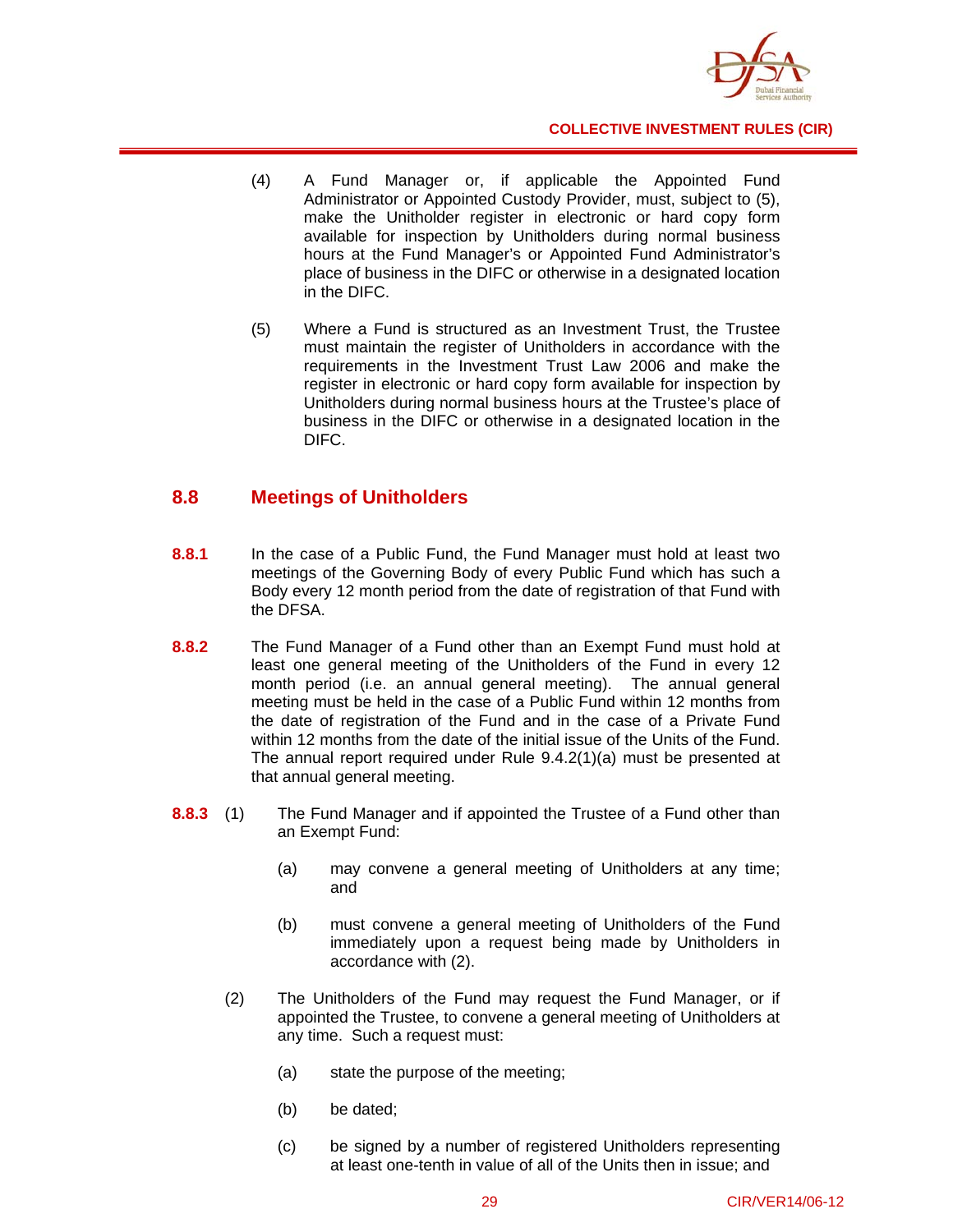

- (d) be deposited at the place of business of the Fund Manager, or if applicable, the Trustee or Appointed Fund Administrator of the Fund.
- (3) If the Fund is an Investment Trust, the primary responsibility to convene meetings in accordance with this Rule rests with the Fund Manager, failing which, with the Trustee.
- (4) A meeting of Unitholders of a Fund duly convened and held in accordance with the Law and Rules is competent by Special Resolution to require, authorise or approve any act, matter or document in respect of which any such resolution is required. Such a resolution has no other powers or effect.
- (5) Where no Special Resolution is specifically required or permitted by the Law or Rules, any resolution of Unitholders required under the Rules is passed by a simple majority of the votes validly cast for and against the resolution at a general meeting of Unitholders.
- **8.8.4** The Fund Manager of an Exempt Fund must hold meetings of Unitholders in accordance with the requirements included in the Fund's Constitution and its most recent Prospectus.

Exempt Funds are required to have an Information Memorandum under which its Units are marketed to prospective Unitholders by way of private placement. Under Article 50(3) of the Law, such a document is a Prospectus.

#### **Unitholder meetings procedures**

- **8.8.5** (1) A Fund Manager must set out, if it is a Public Fund, in its procedures manual and, if it is a Private Fund, in the Fund's Constitution, the procedures for holding Unitholder meetings and the conduct of such meetings including but not limited to, the following matters:
	- (a) voting rights;
	- (b) right to demand a poll;
	- (c) proxies;
	- (d) minutes; and
	- (e) variation of class rights and class meetings.
	- (2) The meeting procedures under (1) must comply with the provisions in App2. Any provisions in such procedures that are inconsistent with the procedures in App2 are void.
	- (3) In the case of a Public Fund, the Fund Manager must distribute the meetings procedures manual to all Unitholders.
	- (4) If the Fund is structured as an Investment Trust, the Fund Manager must obtain the prior approval of the Trustee in respect of its meetings procedures.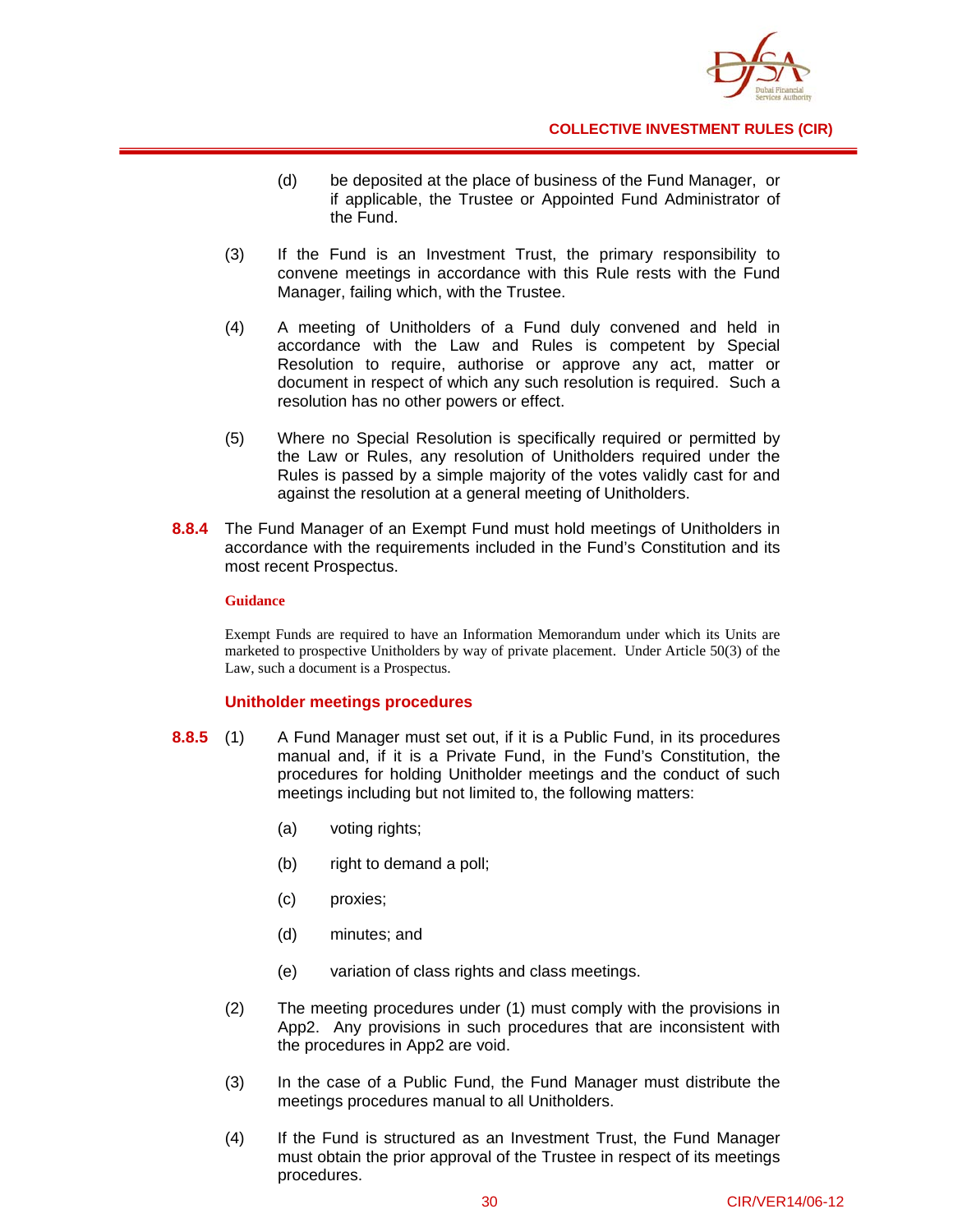

## **8.9 Approvals and notifications**

- **8.9.1** A Fund Manager of a Public Fund or Private Fund must comply with the provisions in App3 in regard to:
	- (a) fundamental changes requiring prior approval of the Unitholders;
	- (b) significant changes requiring pre-event notification to the Unitholders; and
	- (c) notifiable changes, that is, a change other than one in (a) or (b) which requires post notification to the Unitholders.

## **8.10 Maintenance of records**

- **8.10.1** (1) A Fund Manager must make and retain accounting and other records that are necessary:
	- (a) to enable it to comply with Rules in this module; and
	- (b) to demonstrate at any time that such compliance has been achieved.
	- (2) A Fund Manager must make and retain for a period of six years a record of the Units held, acquired or disposed of, by it, including the classes of such Units, and the balance of any acquisitions and disposals.
	- (3) A Fund Manager must make the record available for inspection by the DFSA in the DIFC and, if applicable, the Trustee or appointed Eligible Custodian, free of charge at all times during ordinary office hours and must supply a copy of the record or any part of it.
	- (4) Where a Fund Manager makes a dilution levy or dilution adjustment in accordance with Rule 8.4.1(5), it must make and retain for a period of six years from the date such action is taken a record of:
		- (a) how it calculates and estimates dilution; and
		- (b) its policy and method for determining the amount of any dilution levy or dilution adjustment.

## **8.11 Capital**

**8.11.1** (1) In the case of a Public Fund or a Private Fund, if at any time after the size of the Fund's capital has reached the minimum size provided in its Constitution the size of that capital falls below that minimum size, the Fund Manager must immediately notify the DFSA of that fact.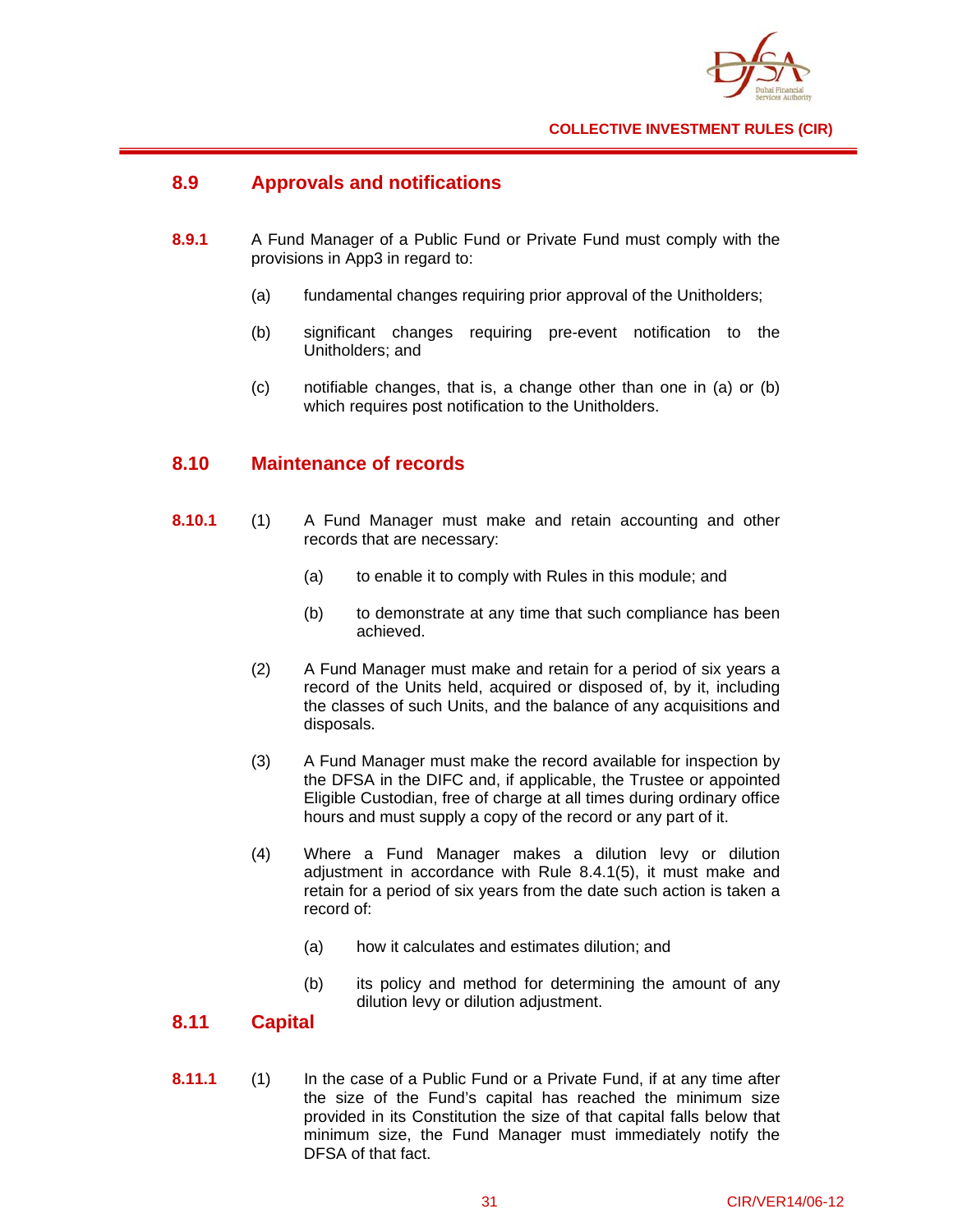

- (2) The notification under (1) must also:
	- (a) state the Fund Manager's grounds for believing that the Fund is still commercially viable and the purpose of the Fund can still be accomplished; and
	- (b) be accompanied by the relevant Unitholders' resolution supporting the Fund Manager's views in (1); or
	- (c) state what steps the Fund Manager has taken or will take to wind up the Fund.

## **8.12 Delegation and outsourcing**

### **Guidance**

- 1. This section sets out the general requirements that apply to a Fund Manager, or where appointed the Trustee, of a Domestic Fund where it delegates or outsources any Financial Service activity or function to another Person. Such a Person is defined as a "Service Provider" for the purposes of this module.
- 2. Under Article 24 of the Law and Article 24 of the Investment Trust Law 2006, a Fund Manager or where appointed the Trustee of a Fund respectively may, subject to any restriction in the Constitution of the Domestic Fund and any provisions of the Rules, delegate any of its Financial Service activities or outsource any of its functions to a Service Provider, which may be located in or outside the DIFC.
- 3. Fund Managers of Domestic Funds structured as an Investment Company or Investment Partnership are required under Rule 8.2.2(2) to delegate the activity of Providing Custody to an Eligible Custodian. This obligation does not apply where there are adequate alternative arrangements. This chapter sets out the circumstances in which the obligation under Rule 8.2.2(2) does not apply.
- 4. A Fund Manager or Trustee 'outsources' a function relating to the operation of the Fund where the function, whether or not relating to a Financial Service activity, is contracted to be performed by a Service Provider. Where the extent of any such function or functions is such that they effectively constitute the carrying on of a Financial Service activity, the DFSA will consider this to comprise a 'delegation' of the Financial Service.
- 5. If the Fund Manager or the Trustee delegates any activities or outsources any functions, the Fund Manager or the Trustee remains liable to the Unitholders for any acts or omissions of the Service Provider as if they were the acts or omissions of the Fund Manager or Trustee.
- 6. The Rules permitting the use of a Service Provider do not relieve the Fund Manager or the Trustee from their obligations, including any restrictions on delegation or outsourcing arising from the Fund's Constitution or Prospectus.
- 7. GEN Rules 5.3.21 and 5.3.22 also govern outsourcing of functions and activities by an Authorised Firm. Those Rules are not disapplied by this section.

## **Fund Manager**

**8.12.1** In accordance with the Delegation Agreement, the Fund Manager: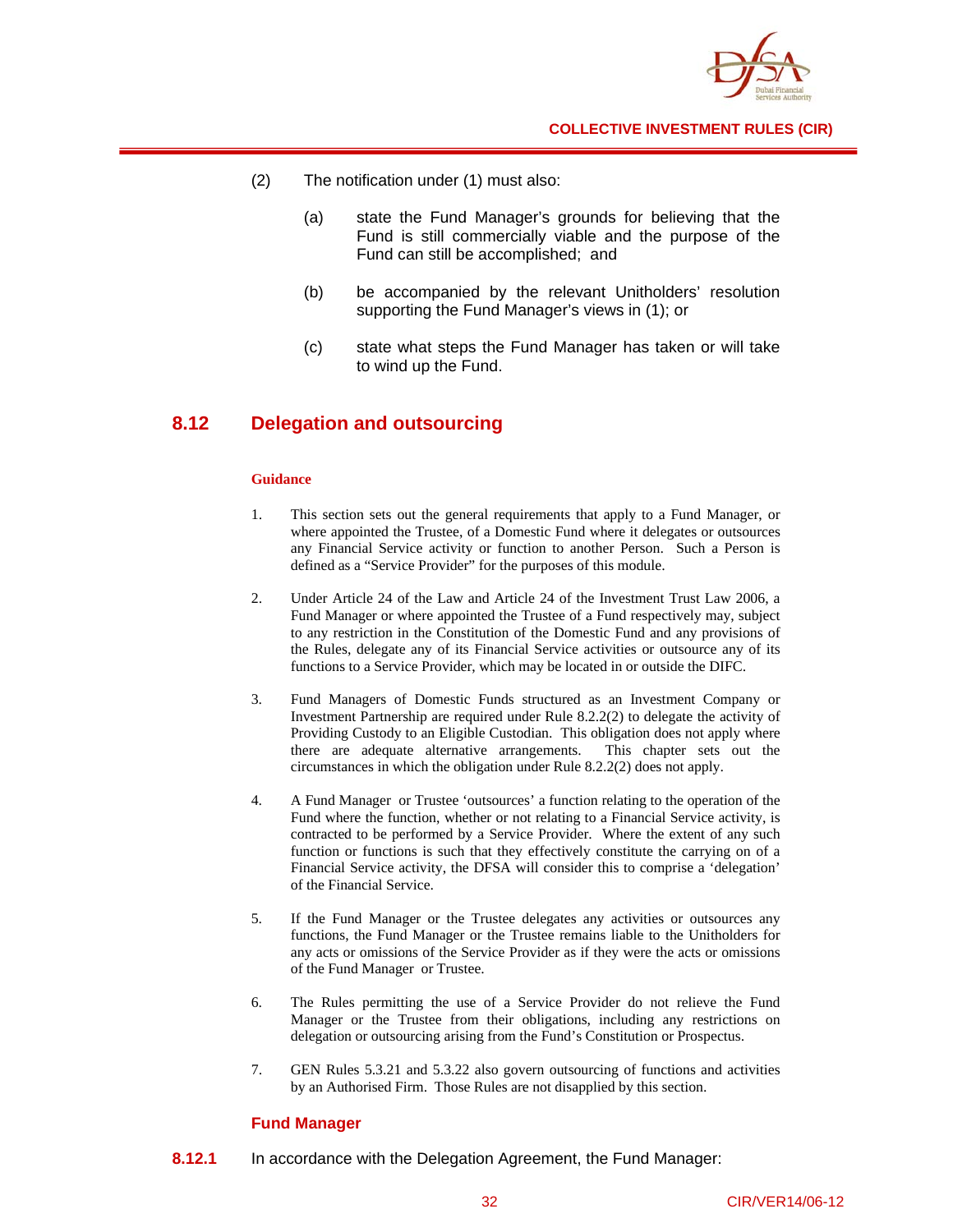

- (a) must register the legal title of the Fund Property with the Eligible Custodian; and
- (b) may give instructions to the Eligible Custodian to deal with the Fund Property.

#### **Guidance**

See Rule 8.2.4 for the definition of an Eligible Custodian

- **8.12.2** (1) Subject to the requirements in Rule 8.12.4, a Fund Manager may delegate one or both of the Financial Service activities of Providing Fund Administration and Managing Assets to a Service Provider.
	- (2) For the purposes of (1), and in relation to Providing Fund Administration for a Public Fund, the Service Provider must be:
		- (a) a Person authorised by the DFSA to carry on the activity of Providing Fund Administration; or
		- (b) a Person who is lawfully entitled in a Zone 1 jurisdiction or Recognised Jurisdiction to carry on in that jurisdiction the activities of:
			- (i) asset pricing and Fund valuation;
			- (ii) issuing and redemption of Units; and
			- (iii) record keeping and maintaining the Unitholders register.
	- (3) For the purposes of (1), and in relation to Managing Assets, the Service Provider must be:
		- (a) a Person authorised by the DFSA to carry on the activity of Managing Assets; or
		- (b) a Person who is authorised by a Financial Services Regulator in a Zone 1 jurisdiction or Recognised Jurisdiction to carry on an equivalent activity in that jurisdiction.

#### **Guidance**

As Rule 8.12.2 (2) only applies in relation to a Public Fund, a Fund Manager of a Private or Exempt Fund may make other appropriate arrangements in respect of the provision of Fund Administration.

## **Trustee**

**8.12.3** (1) Subject to Rules 8.12.4, a Trustee may, with the prior written consent of the Fund Manager, delegate one or both of the Financial Service activities of Providing Fund Administration and Providing Custody to a Service Provider.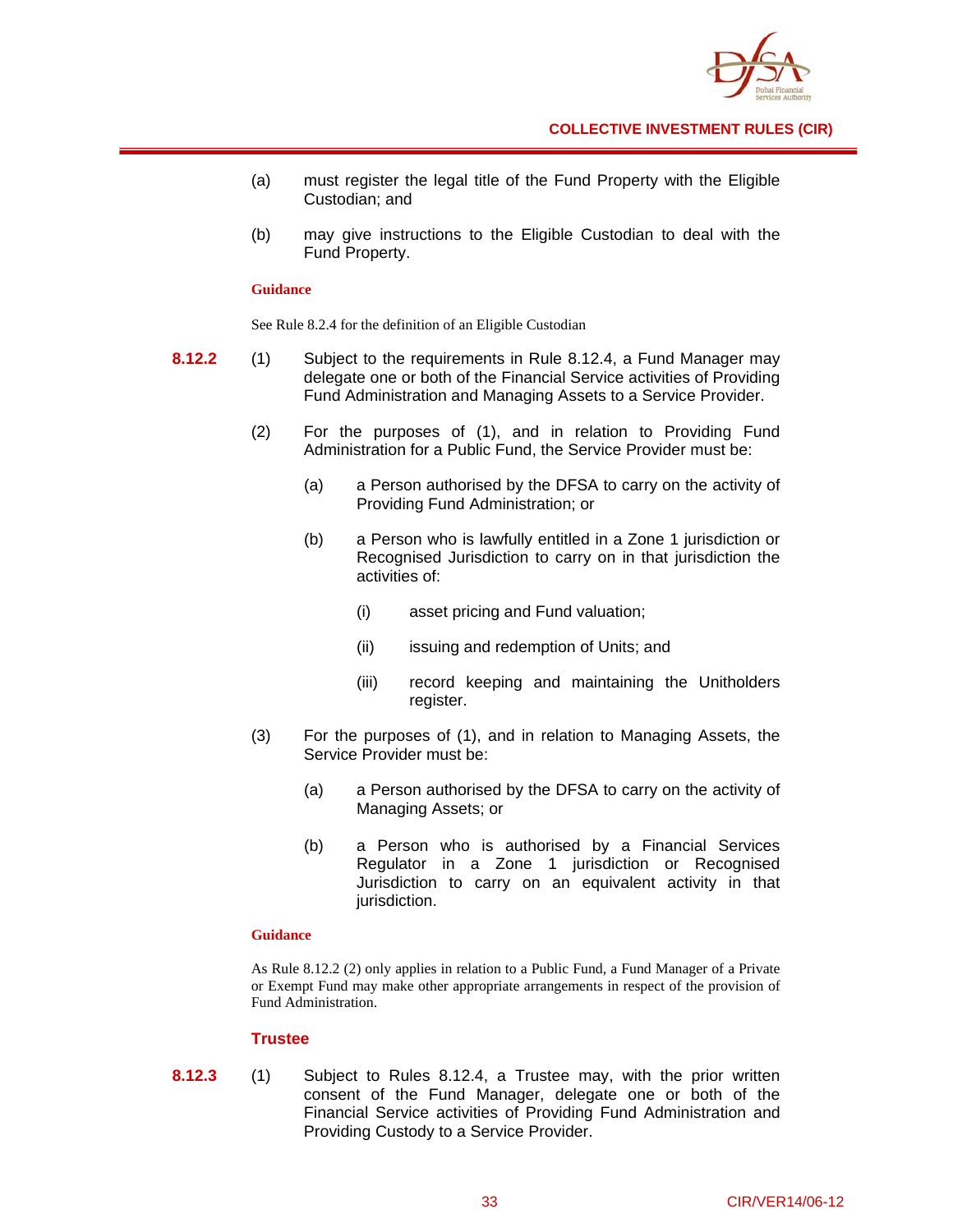

- (2) For the purposes of (1), and in relation to Providing Fund Administration for a Public Fund, the Service Provider must be:
	- (a) a Person authorised by the DFSA to carry on the activity of Providing Fund Administration; or
	- (b) a Person who is lawfully entitled in a Zone 1 jurisdiction or Recognised Jurisdiction to carry on in that jurisdiction the activities of:
		- (i) asset pricing and Fund valuation;
		- (ii) issuing and redemption of Units; and
		- (iii) record keeping and maintaining the Unitholders register.
- (3) For the purposes of (1), and in relation to Providing Custody, the Service Provider must be an Eligible Custodian.

## **Delegation and outsourcing process and requirements**

- **8.12.4** (1) When delegating, a Fund Manager or Trustee must:
	- (a) carry out due diligence on a proposed Service Provider to ensure eligibility prior to effecting a delegation of a Financial Services activity; and
	- (b) comply with the requirements in chapter 5 of GEN and App1 and ensure that any delegation is made in a written Delegation Agreement as prescribed in App1.
	- (2) Delegation to a Service Provider does not relieve the Fund Manager or Trustee from accountability for the proper conduct of a delegated activity.
	- (3) The DFSA may, as a condition on a Fund Manager's or Trustee's Licence, require the delegation of one or more specified Financial Service activities to a Service Provider.

#### **Guidance**

The DFSA may impose a condition under Rule 8.12.4(3) when, for example, it considers that a Fund Manager is unable to conduct the activity under its own Licence.

- **8.12.5** (1) When a Fund Manager or Trustee outsources any function to a Service Provider, it must:
	- (a) comply with any relevant requirements in chapter 5 of GEN;
	- (b) enter into an Outsourcing Agreement which complies with the requirements in App1; and
	- (c) before entering into such agreement, carry out due diligence on the proposed Service Provider to conclude on reasonable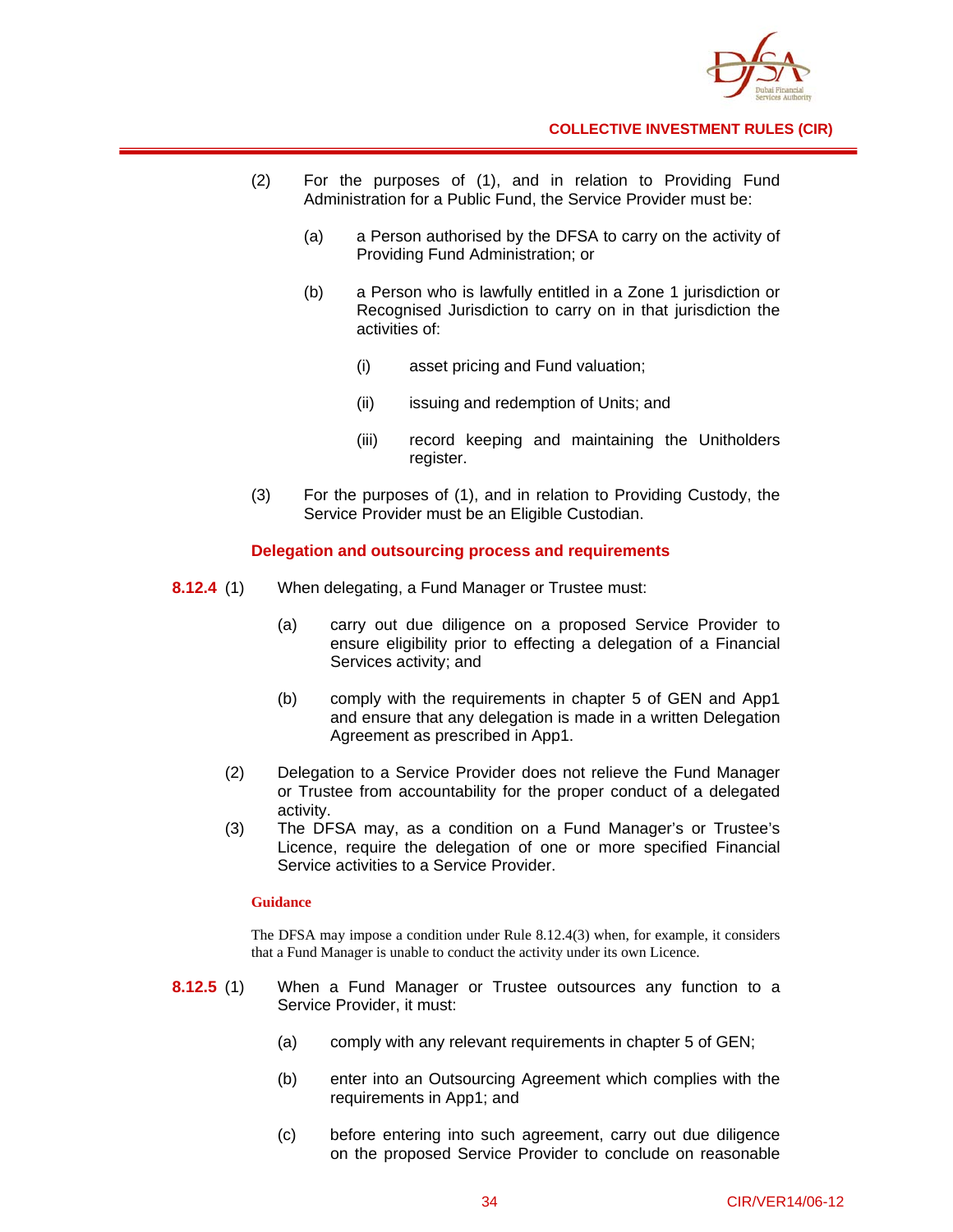

grounds that the Person is suitable to perform the relevant functions.

 (2) Outsourcing to a Service Provider does not relieve the Fund Manager or Trustee from accountability for the proper conduct of the outsourced activity.

## **Systems and controls**

**8.12.6** If a Fund Manager or Trustee delegates any activity or outsources any function under this section, it must take reasonable steps to ensure that it implements and maintains systems and controls to monitor the Service Provider.

### **Guidance**

This Rule supplements the requirements under GEN section 5.3.

## **Review**

- **8.12.7** (1) A Fund Manager or the Trustee of a Public Fund, which has delegated any Financial Service activities or outsourced any functions, must conduct a review of the carrying out of the relevant activities or functions by the Service Provider and present the findings of the review to either:
	- (a) the Fund's Governing Body every 6 months at the Fund's board meeting; or
	- (b) in the case of a Fund structured as an Investment Trust, to the Trustee.
	- (2) Notwithstanding the requirement in (1), if a Fund Manager or the Trustee discovers non-compliance in regard to a term of the Delegation Agreement or Outsourcing Agreement, the Fund Manager or the Trustee, as the case may be, must take immediate action to remedy the matter and also notify the DFSA and, as applicable, its Governing Body or the Trustee forthwith.
	- (3) For the purposes of (2), the Fund Manager or the Trustee must notify the DFSA only where the non-compliance is material.

# **8.13 Fees, charges and other levies**

## **Permissible fees, charges, levies and expenses**

- **8.13.1** (1) A Fund Manager must not make any charge or levy in connection with the issue or sale of Units except in accordance with the Constitution and Prospectus.
	- (2) A preliminary or redemption charge must not be made by the Fund Manager unless: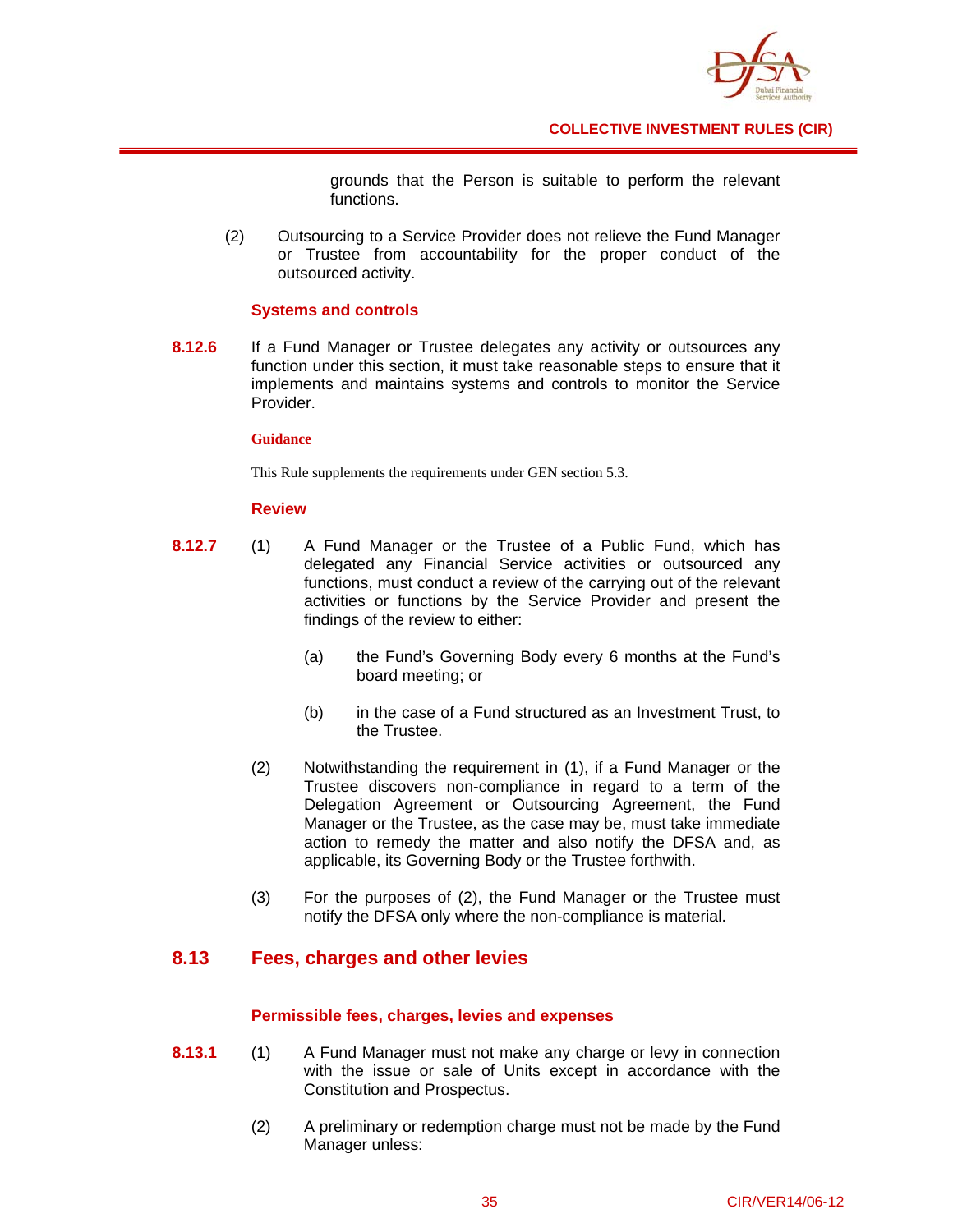

- (a) it is permitted by the Constitution; and
- (b) it is expressed either as a fixed amount or calculated as a percentage of the price of a Unit.
- (3) The preliminary charge must not exceed the amount or rate stated in the current Prospectus in respect of any class of Units.
- **8.13.2** (1) No payment may be made, or benefit given, to the Fund Manager out of the Fund Property, whether by way of remuneration for its services, reimbursement of expenses or otherwise, unless it is permitted by the Constitution and the Prospectus specifies how it will be calculated, accrued, when it will be paid and the maximum and current rates or amount of such remuneration.
	- (2) The Fund Manager must give not less than 90 days written notice of any increase proposed within the parameters of the Constitution and Prospectus.
- **8.13.3** A Fund Manager must not introduce a new category of remuneration for its services or make any increase in the current rate or amount of its remuneration payable out of the Fund Property unless it has given not less than 90 days written notice of that introduction or increase and of the date of its commencement to the Unitholders and the Unitholders approve such new category by Special Resolution.

## **Reimbursement of remuneration and expenses**

- **8.13.4** (1) A Fund Manager must take reasonable steps to ensure that no payment is made to a Trustee, an Eligible Custodian or Persons providing oversight function out of the Fund Property, whether by way of reimbursement of expenses or otherwise, except:
	- (a) remuneration in respect of services provided and in respect of which the following have been stated in the Prospectus:
		- (i) the actual amount or rate of the remuneration together with the current maximum or how these are determined;
		- (ii) the periods in respect of which the remuneration is to be paid;
		- (iii) how the remuneration is to accrue; and
		- (iv) when the remuneration is to be paid; and
	- (b) reimbursement of expenses properly incurred by the Trustee, Eligible Custodian or Persons providing oversight functions for performing such functions conferred on the Trustee, Eligible Custodian or other Persons by the Rules.
	- (2) Payment under (1)(a) must not be made unless permitted by the Constitution.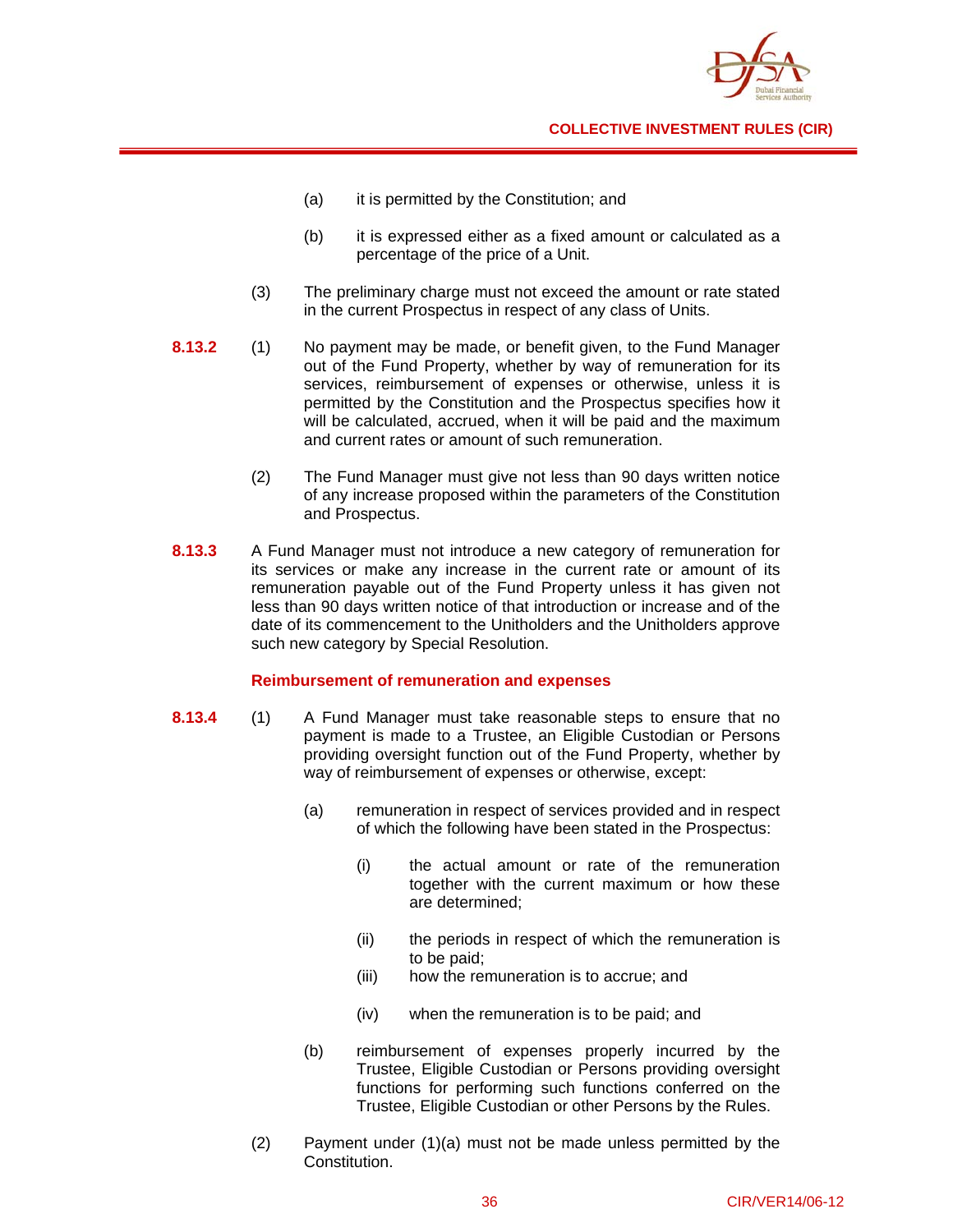

### **Promotional payments, performance fees and set up costs**

- **8.13.5** No promotional payment, performance fee or benefit may be made out of or given at the expense of the Fund Property to the Fund Manager unless it is permitted by the Constitution and specified in the Prospectus.
- **8.13.6** Costs of the registration, exemption and incorporation of a Fund and of its initial Offer or issue of Units, including Units in respect of a Sub-Fund, may be amortised over a period not exceeding five years.

## **Allocation of payments to capital or income**

- **8.13.7** (1) The Fund Manager and the Trustee or the Persons providing the oversight function may agree that all or any part of any permitted payments, charges and expenses of the Fund may be treated as a capital expense or income expense and allocated to the capital account or income account respectively.
	- (2) The Fund Manager must ensure that any agreement in (1) is permitted by the Constitution and specified in the Prospectus in sufficient detail for a Unitholder or a prospective Unitholder to make an informed decision in relation to the allocation of such charges and expenses to be paid from the capital property or the income property as the case may be.

## **Payments of liabilities on transfer of assets**

- **8.13.7** Where the property of a Body Corporate or of another Fund is transferred to a Fund or to the Fund Manager for the account of the Fund or to the Trustee to hold on trust for the Unitholders in consideration of the issue of Units in the Fund to Unitholders in that Body Corporate or in that other Fund, Rule 8.13.8 applies.
- **8.13.8** The Fund Manager or in the case of an Investment Trust, the Trustee, as the successor in title to the property transferred, may pay out of the Fund Property any liability arising after the transfer which, had it arisen before the transfer, could properly have been paid out of the property transferred, but only if:
	- (a) there is nothing in the Constitution of the Fund expressly forbidding the payment; and
	- (b) the Fund Manager or the Trustee, as the case may be, is of the opinion that proper provision was made for meeting such liabilities as were known or could reasonably have been anticipated at the time of the transfer.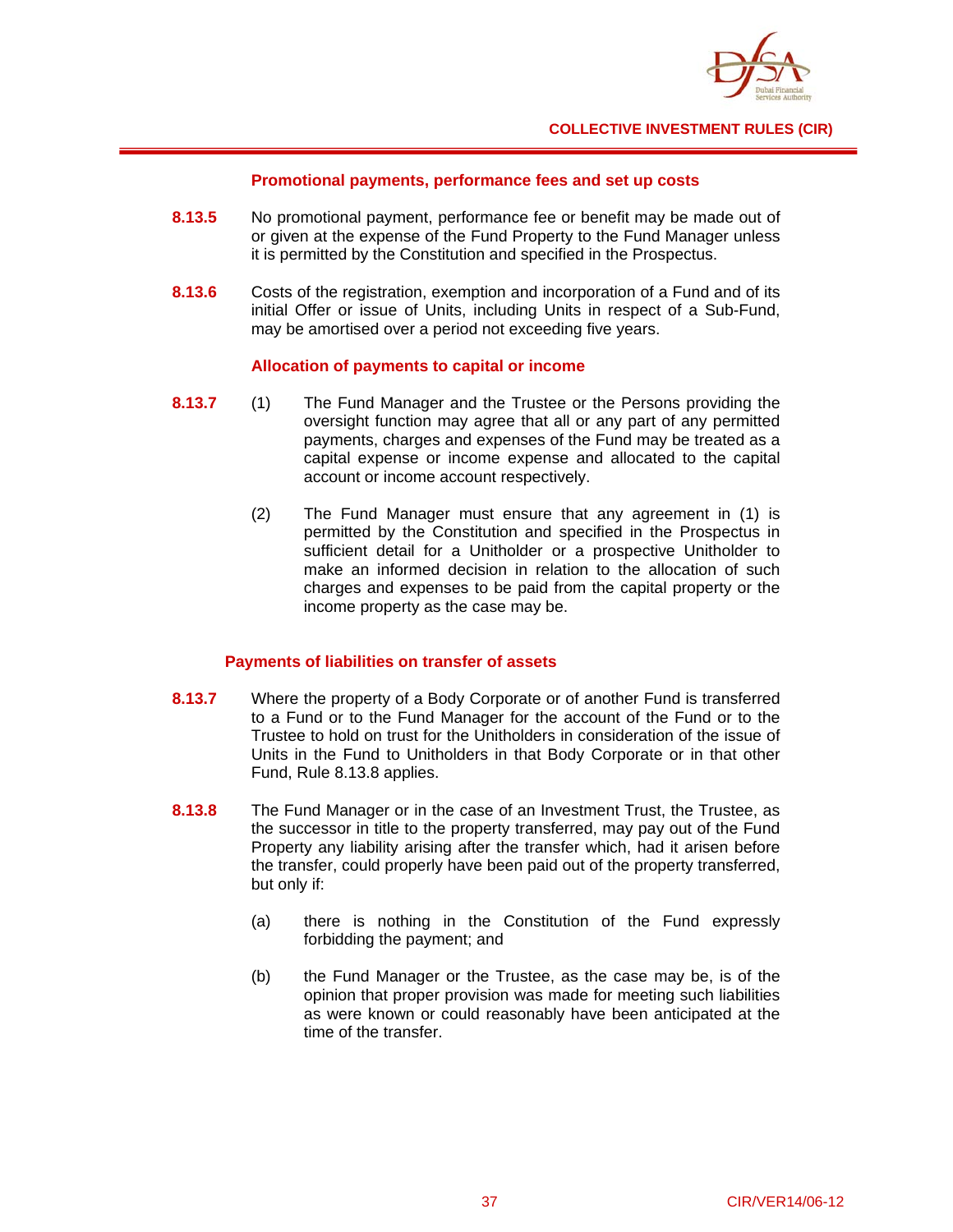

# **9 ACCOUNTING, AUDIT AND PERIODIC REPORTING OF A FUND**

# **9.1 Application**

**9.1.1** This chapter applies to a Fund Manager, a Trustee and an Auditor of a Domestic Fund.

## **Guidance**

The IFR module contains specific requirements relating to accounting, audit and reporting that apply to a Fund and its Fund Manager where that Fund is an Islamic Fund.

# **9.2 Preparation of Fund accounts**

## **Accounting standards**

**9.2.1** A Fund Manager must, in respect of a Domestic Fund, prepare and maintain all financial accounts and statements in accordance with USGAAP as supplemented by the Statement of Recommended Practice (SORP) issued from time to time by the United Kingdom's Investment Managers Association (IMA).

## **Accounting records**

- **9.2.1** A Fund Manager must keep accounting records that are sufficient to show and explain transactions and are as such, to:
	- (a) be capable of disclosing the financial position of the Fund on an ongoing basis; and
	- (b) record the financial position of the Fund as at its financial year end.
- **9.2.2** Accounting records must be maintained by a Fund Manager such as to enable the Governing Body and, if appointed, the Trustee or any Persons providing the oversight function of the Fund to ensure that any accounts prepared by the Fund Manager in relation to the Fund comply with the legislation applicable in the DIFC.
- **9.2.3** The accounting records must be:
	- (a) retained by the Fund Manager or Fund for at least six years from the date to which they relate;
	- (b) at all reasonable times, open to inspection by the DFSA or the Auditor of the Fund; and
	- (c) capable of reproduction, within a reasonable period not exceeding 3 business days, in hard copy and in English.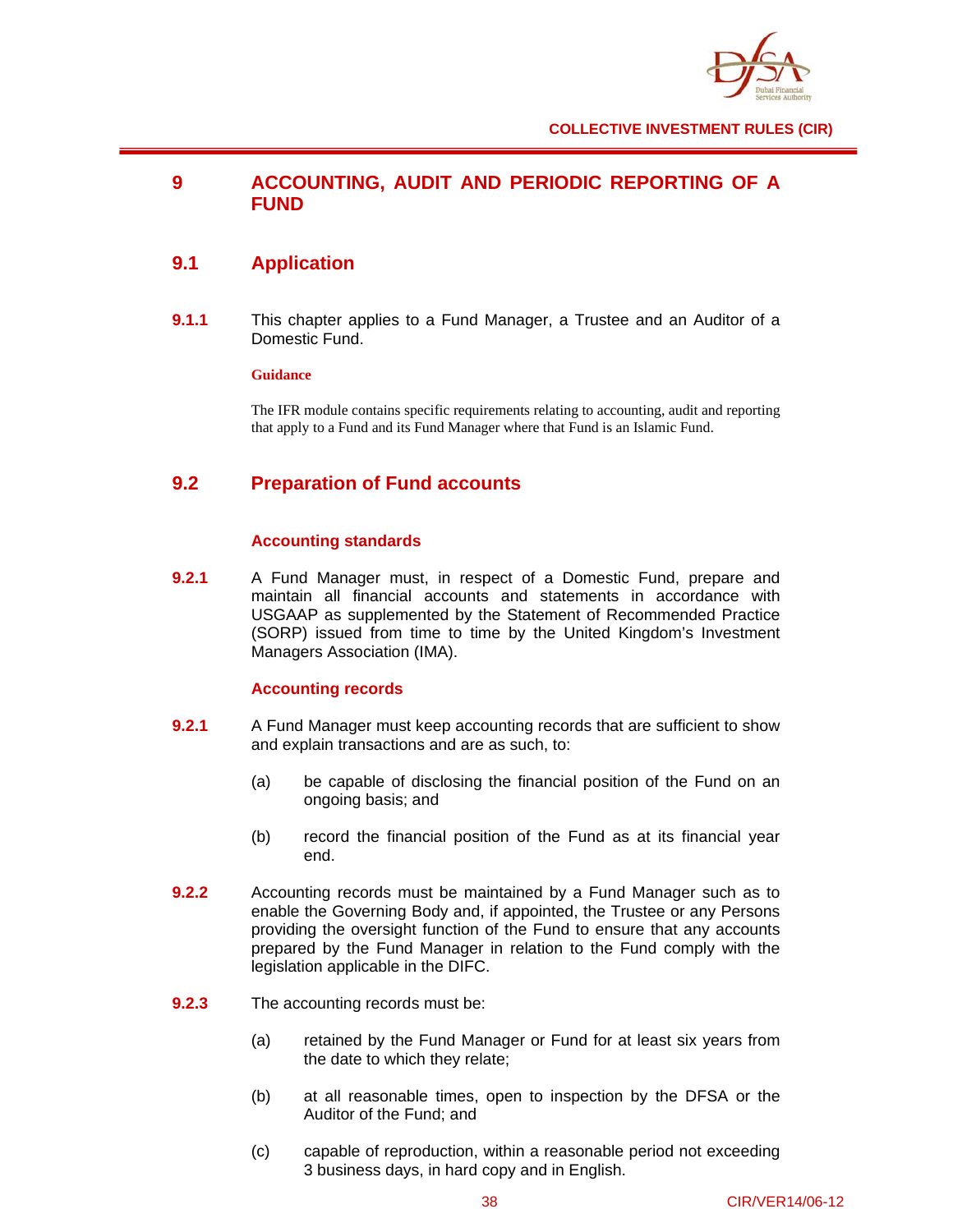

# **9.3 Auditors of a Fund**

#### **Guidance**

- 1. Article 27(1)(c) of the Law requires every Domestic Fund to have an auditor appointed to that Fund. While Part 6 of the Law sets out how an auditor must be appointed to each Domestic Fund and the main duties and functions of the auditor, this section sets out additional requirements that apply in relation to auditors and the audit function of a Fund.
- 2. Only an auditor registered by the DFSA (Auditor) can undertake the audit function of a Domestic Fund.

## **Appointment and termination of auditors**

- **9.3.1** A Fund Manager must:
	- (a) notify the DFSA of the appointment of an Auditor to the Fund, including the name and business address of the Auditor and the date of the commencement of the appointment;
	- (b) prior to the appointment of the Auditor, take reasonable steps to ensure that the Auditor has the required skills, resources and experience to audit the type of Fund for which the Auditor has been appointed; and
	- (c) ensure that the Auditor, at the time of appointment and for the duration of the engagement as Auditor of the Fund, is registered with the DFSA as a registered Auditor.

#### **Guidance**

Section 8.7 and 8.8 of GEN contain provisions in respect of registration and qualifications of Auditors.

- **9.3.2** A Fund Manager must notify the DFSA immediately if the appointment of the Auditor is or is about to be terminated, or on the resignation of the Fund's Auditor, giving the reasons for the cessation of the appointment.
- **9.3.3** A Fund Manager must appoint an Auditor to fill any vacancy in the office of Auditor and ensure that the replacement Auditor can take up office at the time the vacancy arises or as soon as reasonably practicable.
- **9.3.4** (1) A Fund Manager must take reasonable steps to ensure that the relevant audit staff of the Auditor are independent of, and not subject to, any conflict of interest with respect to the Fund Manager, the Trustee or the Fund.
	- (2) A Fund Manager or Trustee must notify the DFSA if it becomes aware, or has reason to believe, that the relevant audit staff of the Auditor or any member thereof are no longer independent of the Fund Manager, the Trustee or the Fund, or have a conflict of interest which may affect their judgement in respect of the Fund and take immediate steps to rectify the situation.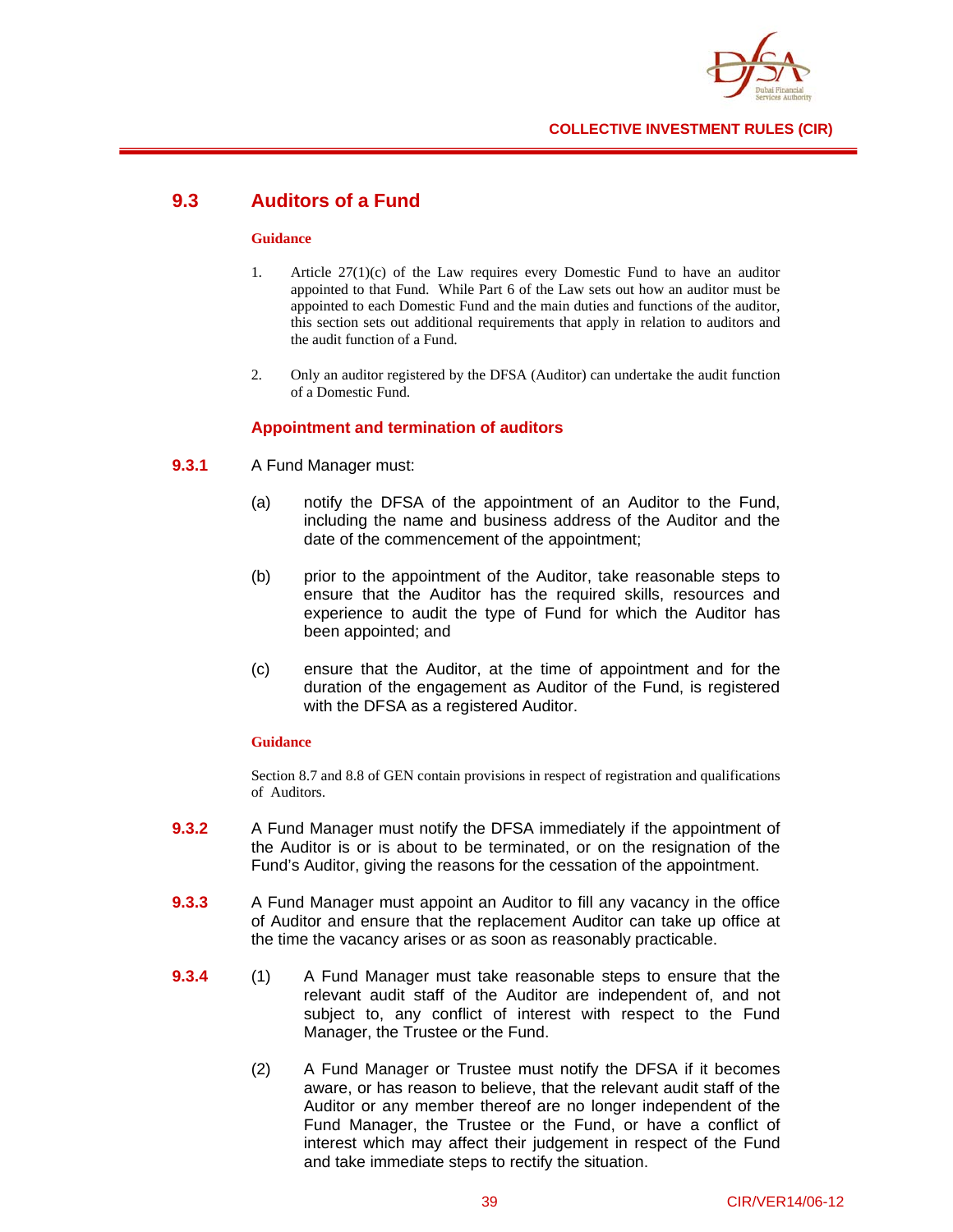

(3) The relevant staff of an Auditor are independent for the purposes of (1) if their appointment or retention by a Fund Manager is not contrary to any applicable ethical guidance issued by their professional supervisory body.

#### **Guidance**

Consideration should be given to rotating the appointed relevant staff of the Auditor every five years to ensure that the relevant staff of the Auditor remain independent.

**9.3.5** Where an Auditor appointed by a Fund Manager is not suitable in the opinion of the DFSA, or where an Auditor has not been appointed, the DFSA may direct a Fund Manager to replace or appoint an Auditor to the Fund in accordance with the requirements in this section.

## **Co-operation with auditors**

- **9.3.6** (1) A Fund Manager must take reasonable steps to ensure that it and the Fund's Employees:
	- (a) provide such assistance as the Auditor reasonably requires to discharge its duties;
	- (b) give the Auditor right of access at all reasonable times to relevant records and information;
	- (c) do not interfere with the Auditor's ability to discharge its duties;
	- (d) do not provide false or misleading information to the Auditor; and
	- (e) report to the Auditor any matter which may significantly affect the financial position of the Fund.
	- (2) A Trustee must take reasonable steps to ensure that it and its Employees act in compliance with (1)(a)-(e).
- **9.3.7** A Fund Manager must, in writing, require any Person to whom the Fund Manager has delegated or outsourced any functions to co-operate with the Fund's Auditor in accordance with the provisions specified in Rule 9.3.5.

## **Function of the auditor**

#### **Guidance**

Article 44(1) of the Law requires an Auditor of a Domestic Fund to prepare an audit report.

- **9.3.8** A Fund Manager must, in writing, require the Fund's Auditor to:
	- (a) conduct an audit of the Fund's accounts in accordance with the requirements of the relevant standards published by the International Auditing and Assurance Standards Board (IAASB);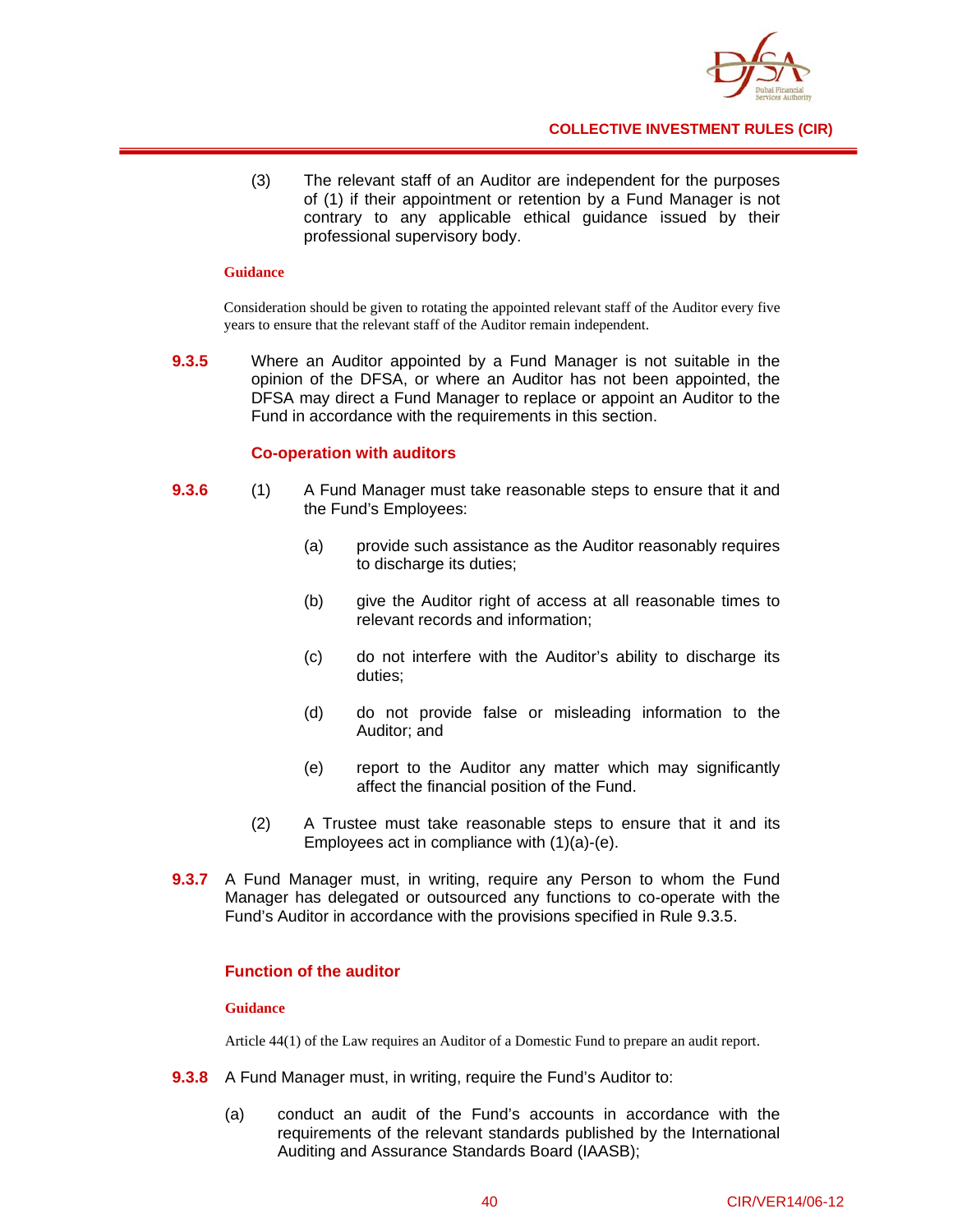

- (b) produce a report on the audited accounts which states:
	- (i) whether, in the Auditor's opinion, the accounts have been properly prepared in accordance with the accounting standards adopted by the Fund in accordance with the Rules in this module and the Constitution;
	- (ii) whether the accounts give a true and fair view of the financial position of the Fund, including the net income and the net gains or losses of the Fund Property, or, as the case may be, the Fund Property attributable to the Sub-Fund for the annual accounting period in question and the financial position of the Fund or Sub-Fund as at the end of the annual accounting period;
	- (iii) whether, in the Auditor's opinion, proper accounting records for the Fund, or as the case may be, Sub-Fund have not been kept, or that the accounts are not in agreement with the accounting records and returns, or that the accounts do not comply with the applicable accounting standards; and
	- (iv) any other matter or opinion required by the Law or the Rules in this module; and
- (c) in addition to the opinion's referred to in (b), statements about:
	- (i) whether the Auditor has been given all the information and explanations which, to the best of his knowledge and belief, are necessary for the purposes of his audit; and
	- (ii) whether the Auditor is of the opinion that the information given in the report of the directors or in the report of the Fund Manager for that period is consistent with the accounts.
- **9.3.9** The Fund Manager must ensure that the Fund's Auditor prepares and provides to the Fund Manager an audit report for inclusion in the annual report of the Fund containing all the opinions and statements specified in Rule 9.3.8(b) and (c).

## **9.4 Periodic Reports**

## **Annual and interim reports**

- **9.4.1** In order to provide the Unitholders with relevant and up-to-date information about the performance and management of a Fund, a Fund Manager must produce one interim report and one annual report in respect of each Fund it operates in accordance with the Rules in this section.
- **9.4.2** (1) A Fund Manager must produce the required annual report and interim report as follows: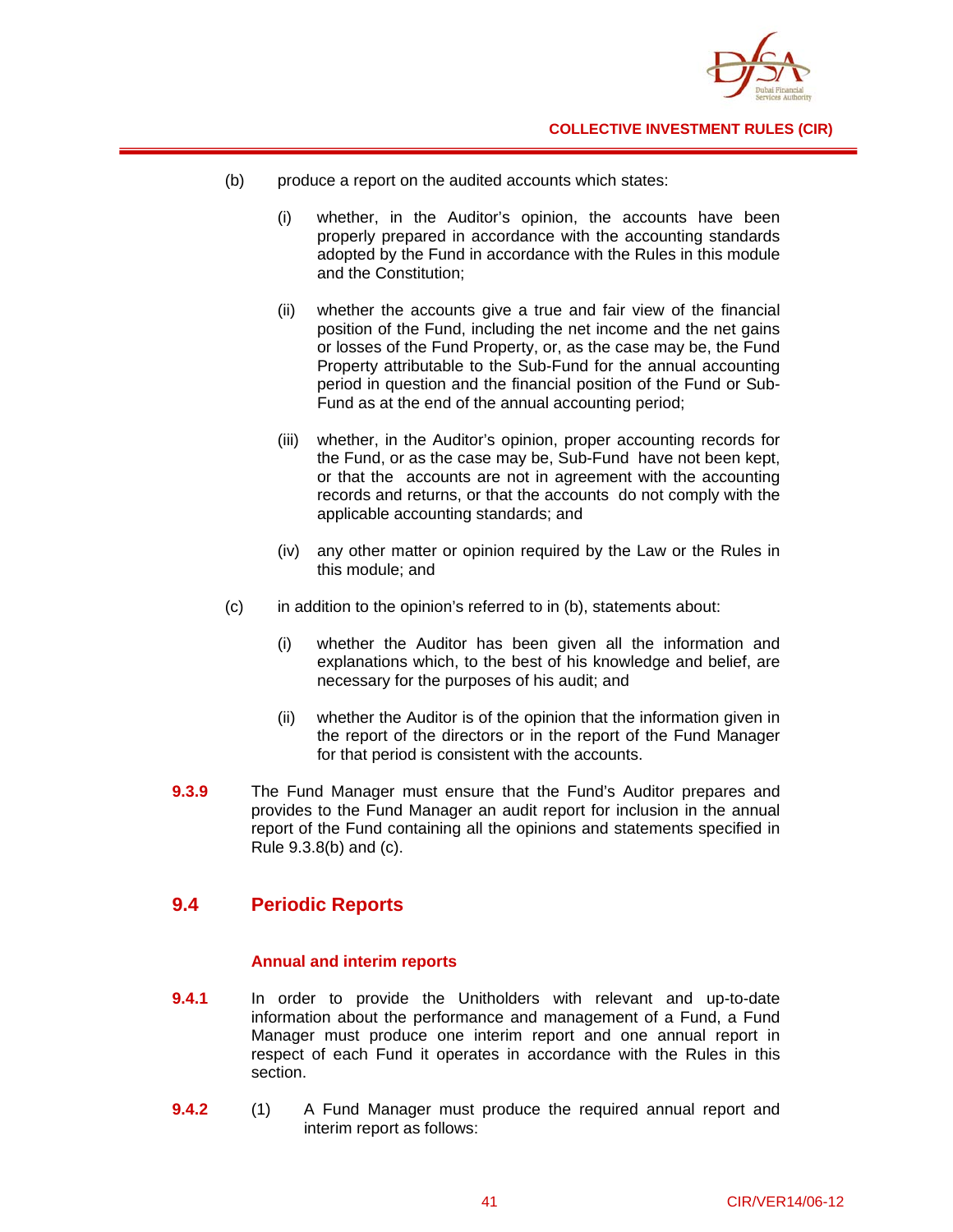

- (a) an annual report within four months after the end of each annual accounting period; and
- (b) an interim report within two months after the end of each interim accounting period.
- (2) For the purposes of (1), the first annual accounting period of a Fund begins:
	- (a) in the case of a Public Fund, on the date of registration by the DFSA; or
	- (b) in the case of a Private Fund, on the date of notification to the DFSA; and

ends 12 months later. Thereafter, annual accounting periods cover the period between each subsequent financial year end.

- (3) Notwithstanding the requirement in (2), a Fund Manager may, subject to the prior approval of the DFSA, produce the Fund's reports and accounts in accordance with the Fund Manager's reporting periods.
- (4) For the purposes of (1), an interim accounting period is the period covering:
	- (a) 6 months after the date of registration of the Fund with the DFSA in the case of a Public Fund, or the date of notification to the DFSA in the case of an Exempt Fund or Private Fund; and
	- (b) 6 months after the anniversary of each annual accounting period.
- (5) If a Fund intends to change its annual or interim accounting period, the Fund Manager must:
	- (a) obtain written confirmation from its Auditor that the change of its annual accounting period would not result in any significant distortion of the financial position of the Fund; and
	- (b) obtain the DFSA's prior consent before implementing the change.
- (6) For a Fund which is an Umbrella Fund, the Fund Manager must prepare an interim report for each Sub-Fund, but this is not necessary for the Umbrella Fund as a whole.
- (7) The Fund Manager must prepare the annual and interim reports of the Fund in accordance with Rule 9.2.1.
- (8) The reports must: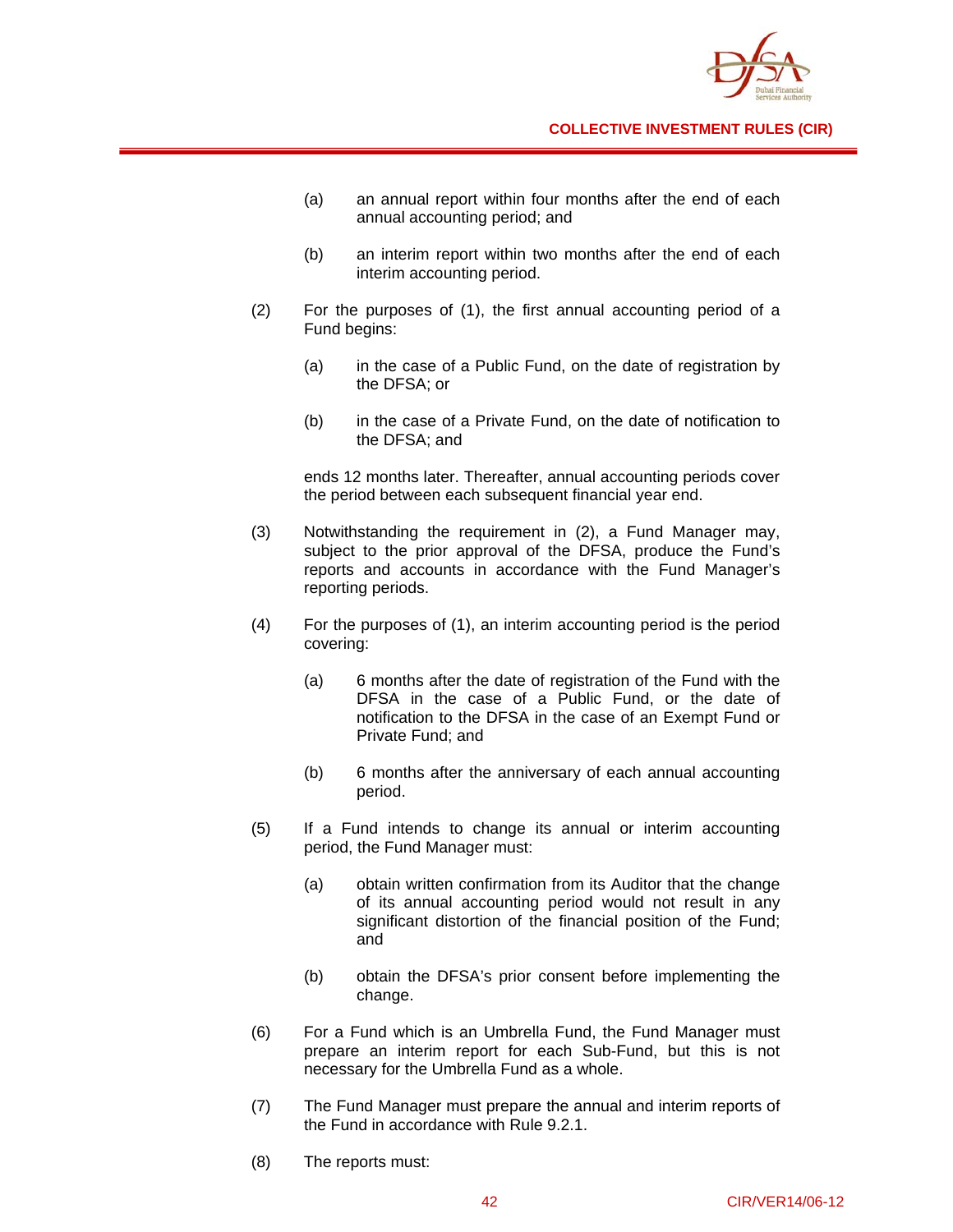

- (a) be supplied free of charge to Unitholders;
- (b) be available in English,
- (c) be sent to the DFSA; and
- (d) if the Fund is a Public Fund, be available for inspection free of charge during ordinary office hours at a place specified.
- **9.4.3** The Fund Manager must take reasonable steps to ensure that the interim and annual reports for a Fund or the Sub-Funds of an Umbrella Fund are clear, complete and true and contain information for the relevant period and:
	- (a) the name of the Fund or Sub-Fund, its stated investment objectives, the policy of achieving those objectives and a brief assessment of its risk profile;
	- (b) a review of the Fund's or Sub-Fund's investment activities and investment performance during the period;
	- (c) sufficient information to enable Unitholders to form a view on where the portfolio is invested at the end of the period and the extent to which that has changed over the period; and
	- (d) any other significant information which would reasonably enable Unitholders to make an informed judgment on the activities of the Fund or Sub-Fund during the period and the results of those activities at the end of the reporting period.

## **Contents of the** i**nterim report**

- **9.4.4** The Fund Manager must produce an interim report which contains:
	- (a) the total expense ratio at the end of the period;
	- (b) particulars of any material issues raised by the Eligible Custodian and, if applicable, the Trustee, the investment committee or any Person providing oversight in relation to the Fund; and
	- (c) matters required to be included in the Fund Manager's report under Rule 9.4.9.

## **Contents of the annual report**

- **9.4.5** An annual report of a Fund, other than a Fund which is an Umbrella Fund, must contain:
	- (a) the full audited accounts for the annual accounting period;
	- (b) the report of the Auditor in accordance with Rule 9.3.9;
	- (c) the report of the Fund Manager in accordance with Rule 9.4.9; and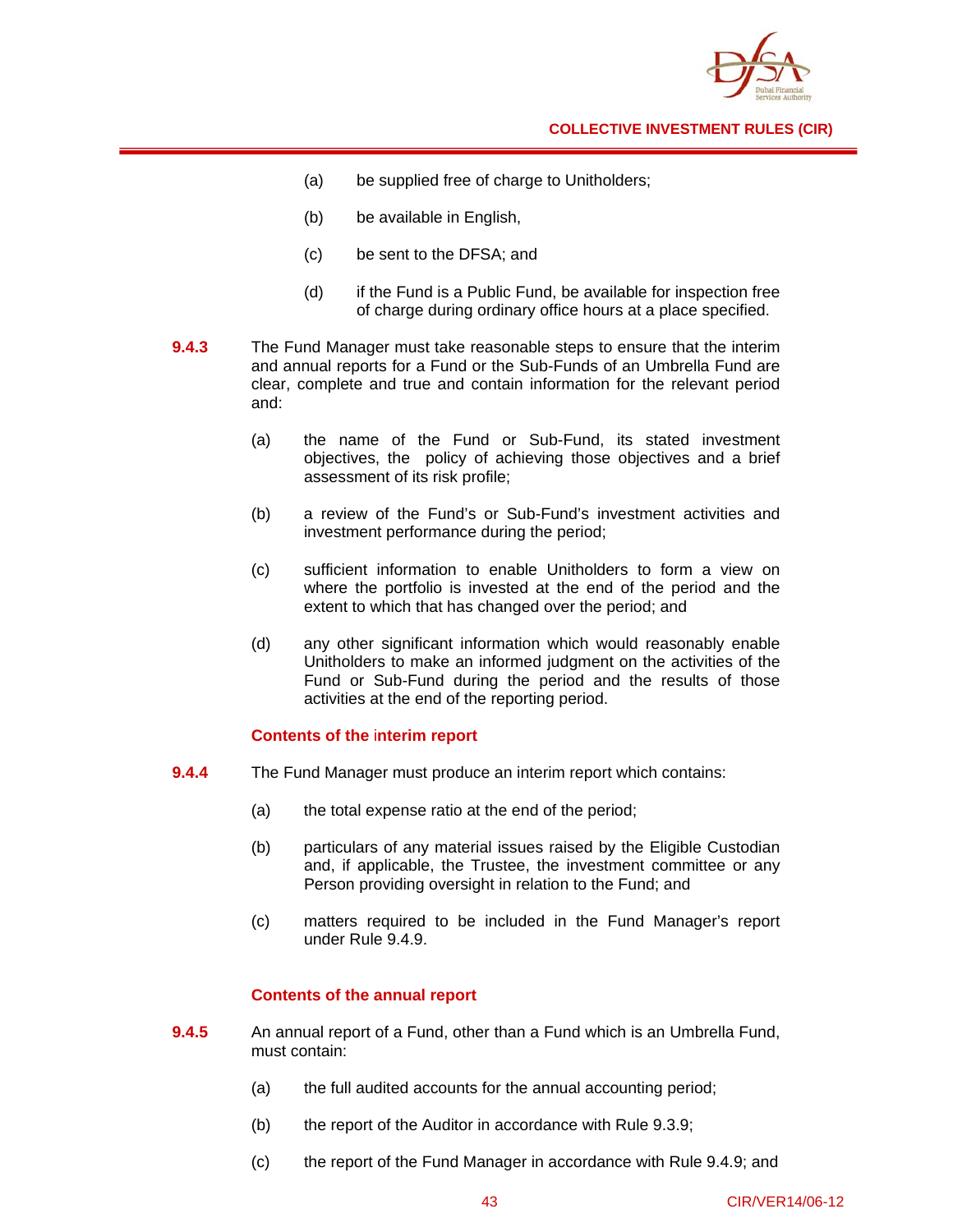

- (d) if the Fund is a Public Fund, the comparative table in accordance with Rule 9.4.10; or
- (e) if the Fund is a Private Fund, a statement on the performance of the Fund in accordance with the Constitution and Prospectus; and
- (f) if the Fund is a Public Fund, the Oversight report in accordance with Rule 10.3.13.
- **9.4.6** An annual report on a Fund which is an Umbrella Fund must contain:
	- (a) for each Sub-Fund:
		- (i) the full audited accounts for the annual accounting period;
		- (ii) the report of the Fund Manager in accordance with Rule 9.4.9; and
		- (iii) if the Fund is a Public Fund, the comparative table in accordance with Rule 9.4.10; or
		- (iv) if the Fund is a Private Fund, a statement on the performance of the Sub-Fund in accordance with the Constitution and Prospectus;
	- (b) an aggregation of the accounts required by (a)(i) for each Sub-Fund;
	- (c) the report of the Auditor in accordance with Rule 9.3.9; and
	- (d) if the Fund is a Public Fund, the Oversight Report in accordance with Rule 10.3.13.
- **9.4.7** (1) Where a Fund is required to appoint an investment committee pursuant to Rule 9.4.7(1) or 13.3.1, the annual report must also include a report by that committee.
	- (2) Where a Fund is a Hedge Fund, the annual report must also include a report of its Eligible Custodian.
- **9.4.8** The Fund Manager must ensure that the accounts give a true and fair view of the net income and the net gains and the losses on the Fund Property of the Fund, or, the Sub-Fund, for the annual accounting period in question and the financial position of the Fund or Sub-Fund as at the end of that period.

#### **Fund Manager's report**

- **9.4.9** The matters set out in (a) to (h) must be included in any Fund Manager's report:
	- (a) a restatement of the investment objectives of the Fund;
	- (b) a restatement of the policy for achieving those objectives;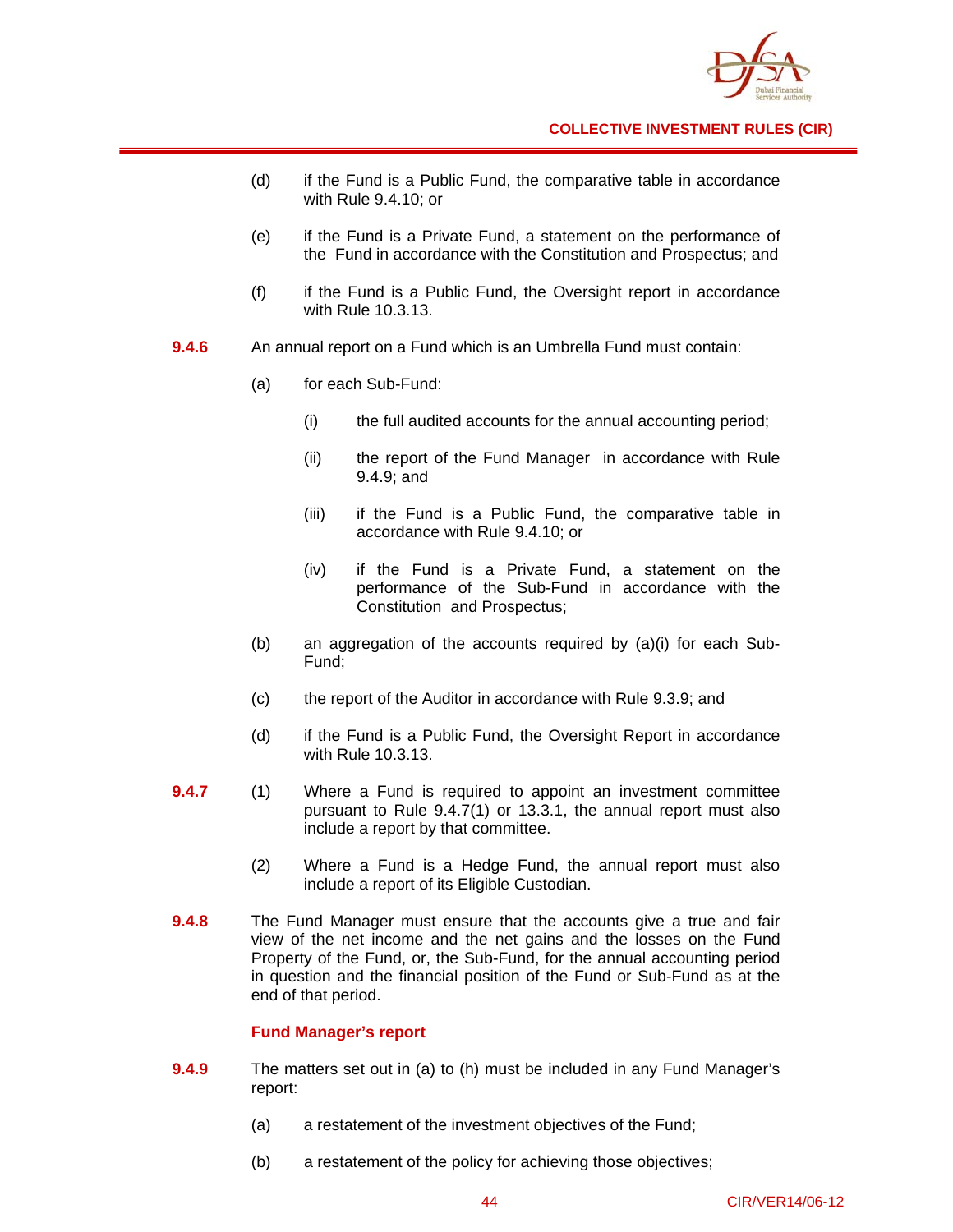

- (c) a review of the investment activities, including in relation to (a) and (b), during the period to which the report relates;
- (d) particulars of any fundamental change requiring prior approval by Unitholder meeting made since the date of the last report;
- (e) particulars of any significant change requiring pre-event notification since the date of the last report;
- (f) any other information which would enable Unitholders to make an informed judgement on the development of the activities of the Fund during this period and the results of those activities as at the end of that period;
- (g) for a report on an Umbrella Fund, the information required in (a) to (h) must be given for each Sub-Fund if it would vary from that given in respect of the Umbrella Fund as a whole; and
- (h) for a Fund which invests a substantial proportion of its assets in other Funds, a statement as to the maximum proportion of management fees charged to the Fund itself and to other Funds in which that Fund invests.

### **Comparative table**

#### **Guidance**

In presenting past performance information, the DFSA recommends that Fund Managers follow the Global Investment Performance Standards (GIPS) issued by Institute of Chartered Financial Analysts of the USA.

- **9.4.10** The comparative table for the annual report for a Public Fund must set out:
	- (a) the performance record over the last five calendar years, or if the Fund has not been in existence during the whole of that period, over the whole period in which it has been in existence, showing:
		- (i) the highest and the lowest price of a Unit of each class in issue during each of those years; and
		- (ii) the net income distributed or, for accumulation Units, allocated for a Unit of each class in issue during each of those years, taking account of any sub-division or consolidation of Units that occurred during that period;
	- (b) as at the end of each of the last three annual accounting periods or all of the Fund's annual accounting periods, if less than three:
		- (i) the total net asset value of the Fund Property at the end of each of those years;
		- (ii) the net asset value per Unit of each class; and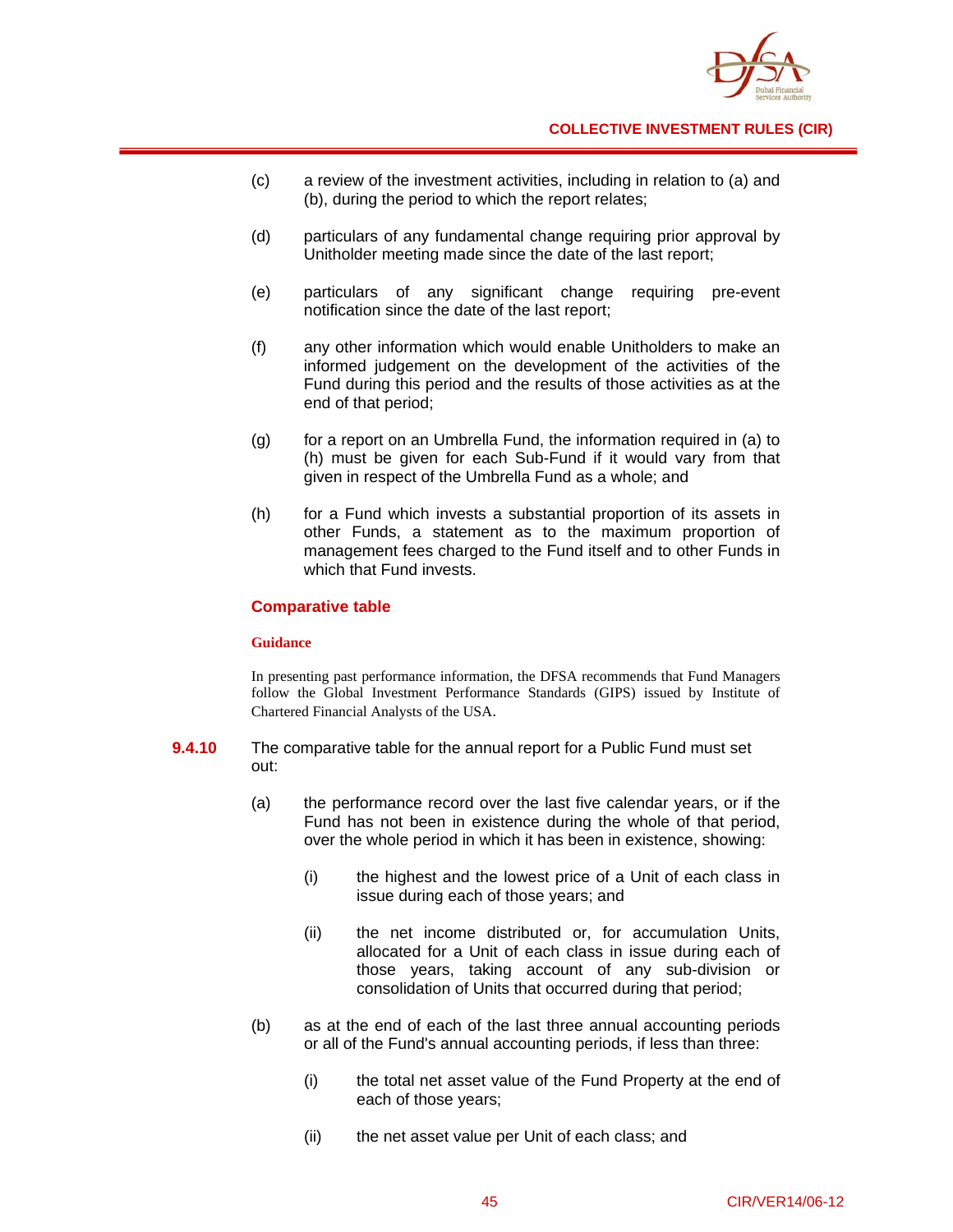

- (iii) for a report of the directors of an Investment Company, the number of Units of each class in issue; or
- (iv) for a report of the Fund Manager of any other Fund, the number of Units of each class in existence or treated as in existence; and
- (c) if, in the period covered by the table:
	- (i) the Fund Manager has been the subject of any event such as a transfer scheme having a material effect on the size of the Fund, but excluding any issue or cancellation of Units for cash; or
	- (ii) there have been changes in the investment objectives of the Fund;

an indication, related in the body of the table to the relevant year in the table, of the date of the event or change in the investment objectives and a brief description of its nature.

# **9.5 Table illustrating content of the annual report**

| <b>Type of Report</b>         | <b>CIR Ref</b>         | <b>Public Funds</b>                                                 | <b>Private</b><br><b>Funds</b>                              | Exempt<br>Funds                                                                              |
|-------------------------------|------------------------|---------------------------------------------------------------------|-------------------------------------------------------------|----------------------------------------------------------------------------------------------|
| Annual and<br>interim reports | 9.4.2                  |                                                                     |                                                             |                                                                                              |
| Fund Manager's<br>Report      | 9.4.9                  |                                                                     |                                                             |                                                                                              |
| Auditor's Report              | 9.4.6                  |                                                                     |                                                             |                                                                                              |
| Oversight Report              | 10.3.13                |                                                                     |                                                             | Not applicable Not applicable                                                                |
| Comparative<br>Table          | 9.4.10                 |                                                                     | Performance<br><b>Statement</b><br>(9.4.5(e))               | Not applicable                                                                               |
| Eligible Custodian<br>Report  | 9.4.7(2)               | <b>Hedge Funds</b><br>only                                          | <b>Hedge Funds</b><br>only                                  | <b>Hedge Funds</b><br>only                                                                   |
| Independent<br>Committee      | $9.4.7(1)$ &<br>13.4.3 | Private Equity<br>Funds, Property<br>Funds and where<br>appropriate | <b>Private Equity</b><br>Funds,<br>and where<br>appropriate | Private Equity<br>Funds,<br><b>Property Funds Property Funds</b><br>and where<br>appropriate |

## **Guidance**

This table illustrates the different content requirements for an annual report of a Public Fund and a Private Fund.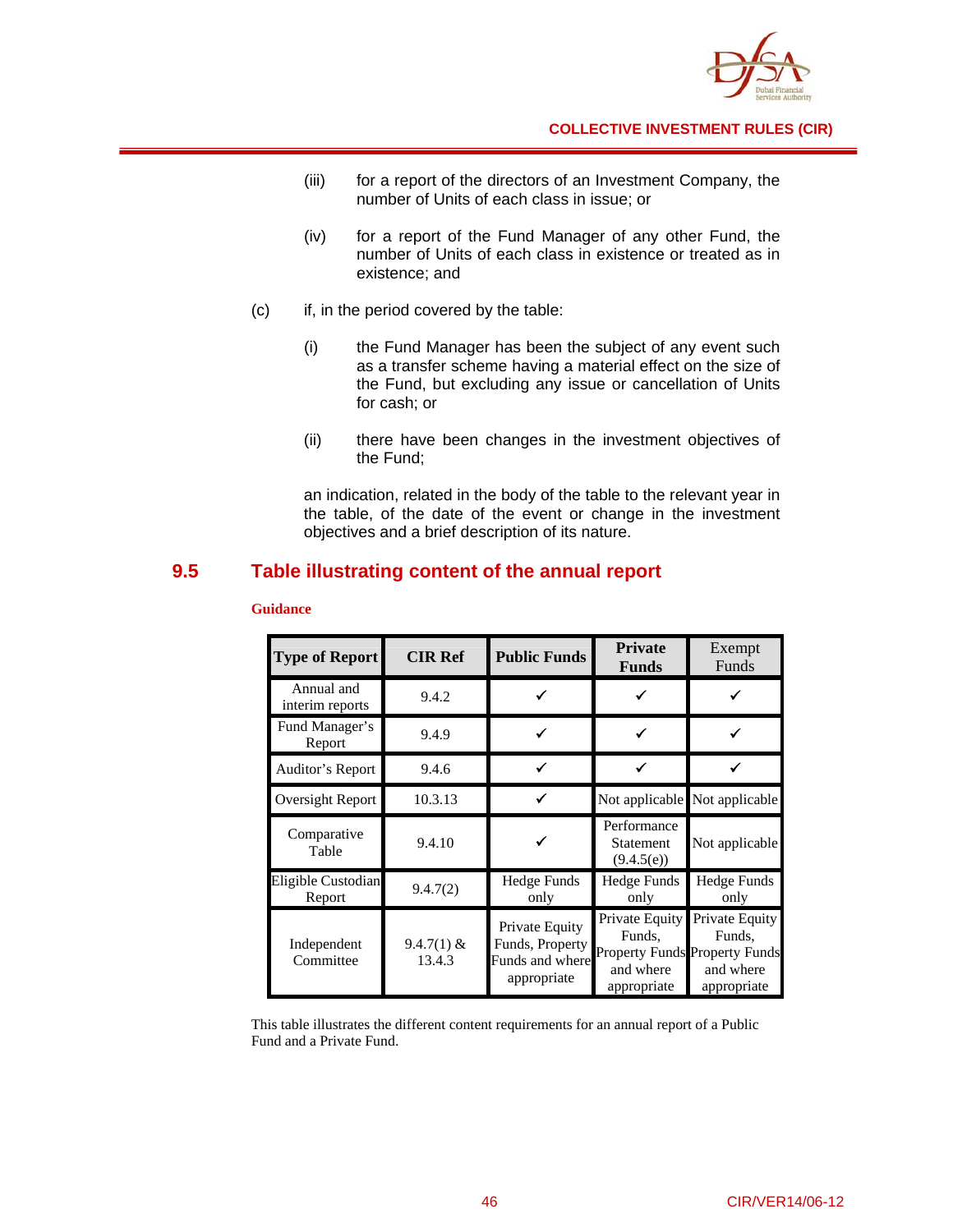

# **PART 5: RULES SPECIFIC TO DIFFERENT TYPES OF DOMESTIC FUNDS**

#### **Guidance**

Article 13 of the Law defines Funds as either Domestic Funds or Foreign Funds. Article 15 of the Law further defines Domestic Funds as falling into three categories, i.e. Public Funds, Private Funds and Exempt Funds. While the core requirements in Part 4 of this module are of common application to most types of Domestic Funds, the requirements in this Part apply only to certain types of Domestic Funds, depending on whether they are Public Funds, Private Funds or Exempt Funds. Where a certain type of Fund is also a specialist class of Funds, there are additional requirements that are prescribed in Part 6.

## **10 REQUIREMENTS SPECIFIC TO PUBLIC FUNDS**

## **10.1 Application**

- **10.1.1** (1) This chapter applies to a Fund Manager and Trustee of a Domestic Fund which is a Public Fund, and also to Persons providing the oversight function for such a Fund.
	- (2) A Fund Manager and Trustee of a Public Fund are not subject to the oversight requirement in (1) if the Fund's investments are limited to those that require passive management and the Fund's systems and controls contain adequate measures to address any risks arising in that context.

#### **Guidance**

Funds are passively managed if they are investing in products such as index tracking products.

- 10.1.2 A reference in this chapter to:
	- (a) a "Fund Manager" or "Trustee" includes a reference to a Person proposing to be the Fund Manager or Trustee of a Domestic Fund;
	- (b) a "Fund" includes a reference to a Fund registered or seeking to be registered as a Public Fund; and
	- (c) a reference to a "Person providing the oversight function" includes a reference to an individual or a body corporate appointed or to be appointed as a Person providing oversight function for a Fund.

## **10.2 Registration of Public Funds**

## **The application for registration**

**10.2.1** (1) An application pursuant to Article 28 of the Law for the registration of a Public Fund must be made to the DFSA by the Body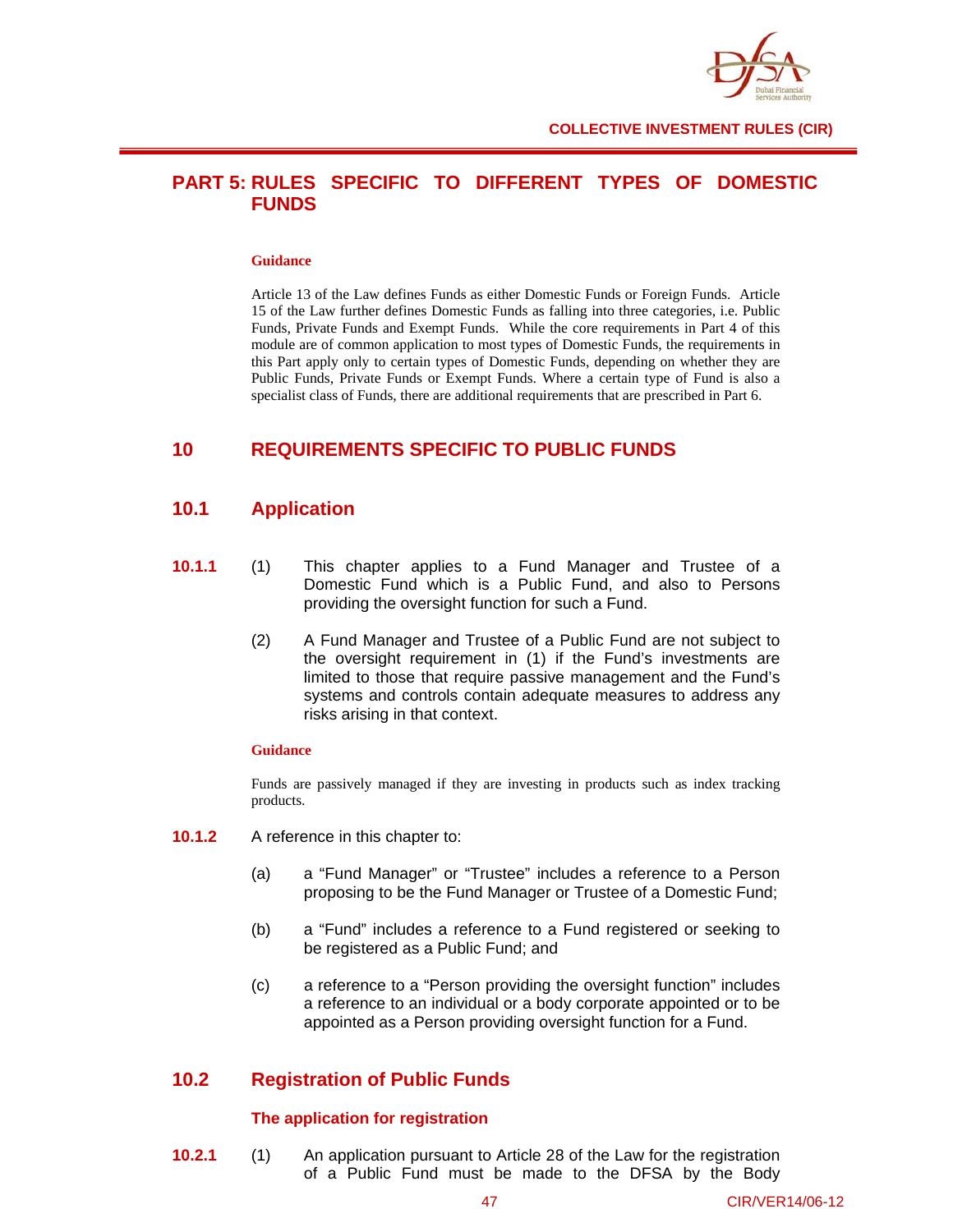

Corporate which is to be the Fund Manager of a Domestic Fund. If the Fund is an Investment Trust, then the Trustee and Fund Manager must jointly apply.

- (2) The Fund Manager and, if applicable, the Trustee must complete and submit the appropriate form or forms in AFN.
- (3) In addition to the requirements of Article 28(4) of the Law, the application must be accompanied by certification by the Fund's legal advisers to the effect that:
	- (a) the Constitution of the Fund complies with the requirements prescribed under the Law and under these Rules;
	- (b) the Prospectus complies with the requirements prescribed under the Law and under these Rules; and
	- (c) if the Fund is managed by an External Fund Manager, the requirements in section 6.1 are met.
- **10.2.2** In assessing an application for registration, the DFSA may:
	- (a) make any enquiries which it considers appropriate, including enquiries independent of the Fund Manager and Trustee; or
	- (b) require the Fund Manager or Trustee to provide further information.

## **Requirements for registration**

- **10.2.3** Subject to the provisions of these Rules, a Fund will only be registered by the DFSA if it satisfies the following conditions:
	- (a) the Fund has one of the permitted forms for Domestic Funds under Article 26(1) of the Law;
	- (b) the registration or other legal formalities relating to the formation of the Fund as referred to in (a) are completed;
	- (c) the Fund has appointed to it a Fund Manager which is:
		- (i) authorised by the DFSA under its Licence to carry on the Financial Service of Managing a Collective Investment Fund; or
		- (ii) an External Fund Manager as defined in Article 20(5) of the Law;
	- (d) the Fund, if it is an Investment Trust, has a Trustee which meets the requirements in the Investment Trust Law 2006;
	- (e) the Fund Manager has made satisfactory arrangements in relation to the oversight function of the Fund and the delegation of the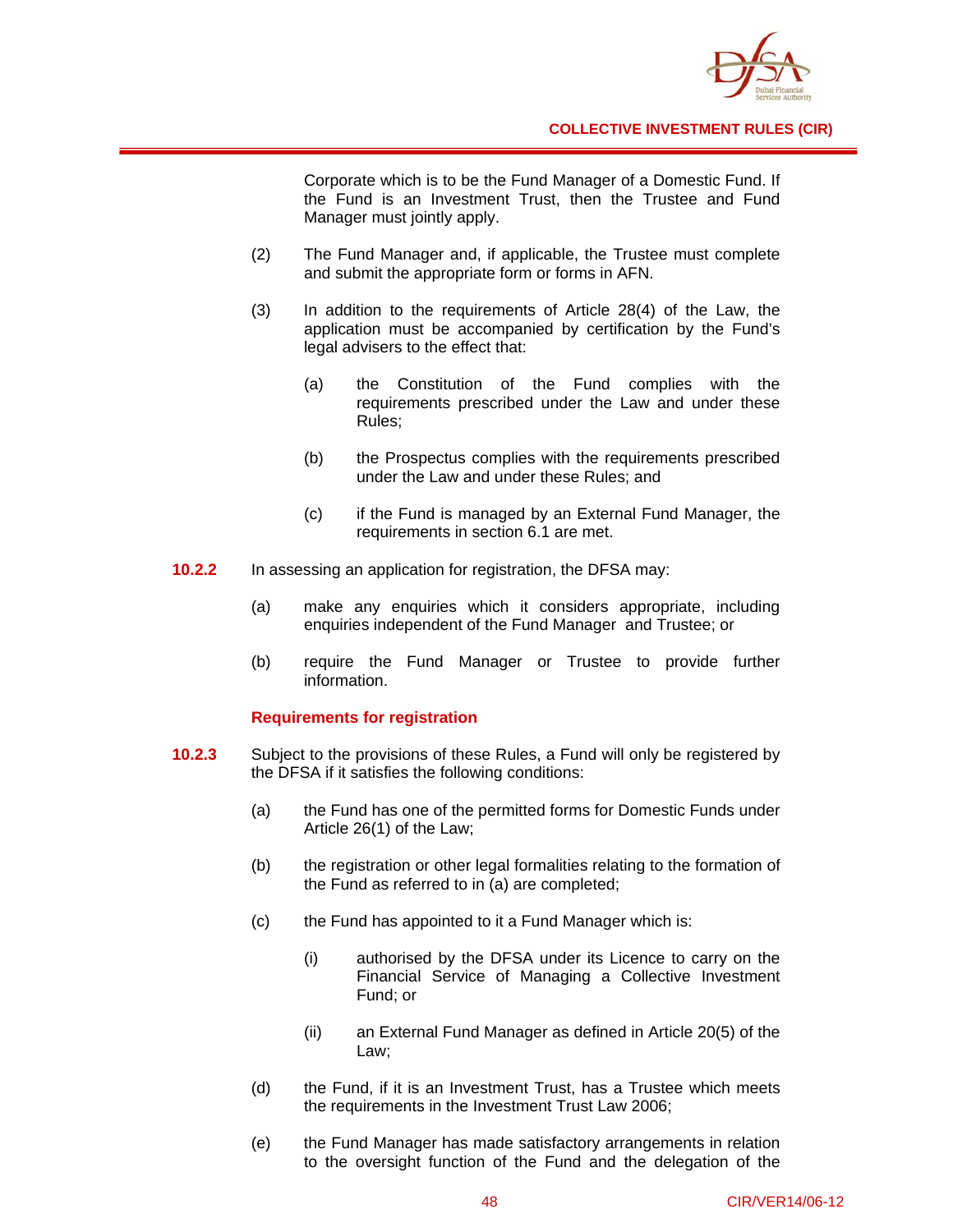

activity of Providing Custody as required under the Law and this module;

- (f) the Fund Manager has appointed an Auditor of the Fund who complies with the requirements in section 9.3; and
- (f) the name of the Fund is not undesirable or misleading and its purpose is reasonably capable of being successfully carried into effect.

### **Guidance**

- 1. Article 26(1) of the Law requires every Domestic Fund to have the form of an Investment Company, Investment Partnership or Investment Trust. An Investment Company can also take the form of a Protected Cell Company (PCC).
- 2. In the case of an Investment Company (including a PCC) or Investment Partnership, the legal formalities relating to formation of the Fund involves registration by the Company Registrar of the Investment Company or Investment Partnership which is to be the Fund vehicle. In the case of an Investment Trust, the legal formalities relating to the formation of the trust involve the execution by the Fund Manager and the Trustee of the relevant trust deed pursuant to the requirements in the Investment Trust Law of 2006.
- 3. Under Rule 8.2.2(2), the Fund Manager of an Investment Company or Investment Partnership must delegate the function of holding safe custody of Fund Property (i.e. the Financial Service of Providing Custody in relation to Fund Property) to an Eligible Custodian. In the case of an Investment Trust, the Trustee of the Fund provides the safe custody function relating to Fund Property. However, this obligation does not apply in the case of certain types of specialist Funds where alternative safe custody arrangements are permitted (see the custody requirements for Private Equity Funds and certain types of Property Funds in Rules 13.4.2 and 13.3.1).

## **Rejection of an application**

#### **Guidance**

- 1. Under Article 30(1) of the Law, the DFSA may in its absolute discretion, refuse to grant an application for the registration of a Fund.
- 2. Upon refusing to grant registration, the DFSA must, under Article 30(2) of the Law, inform the applicant in writing without any undue delay and, where requested by the Fund Manager, the reasons for such refusal.

## **Granting registration**

#### **Guidance**

- 1. Under Article 31 of the Law, once the DFSA grants registration to a Fund, it will without undue delay inform the relevant applicant in writing of:
	- a. such decision; and
	- b. the date on which the registration shall be deemed to take effect.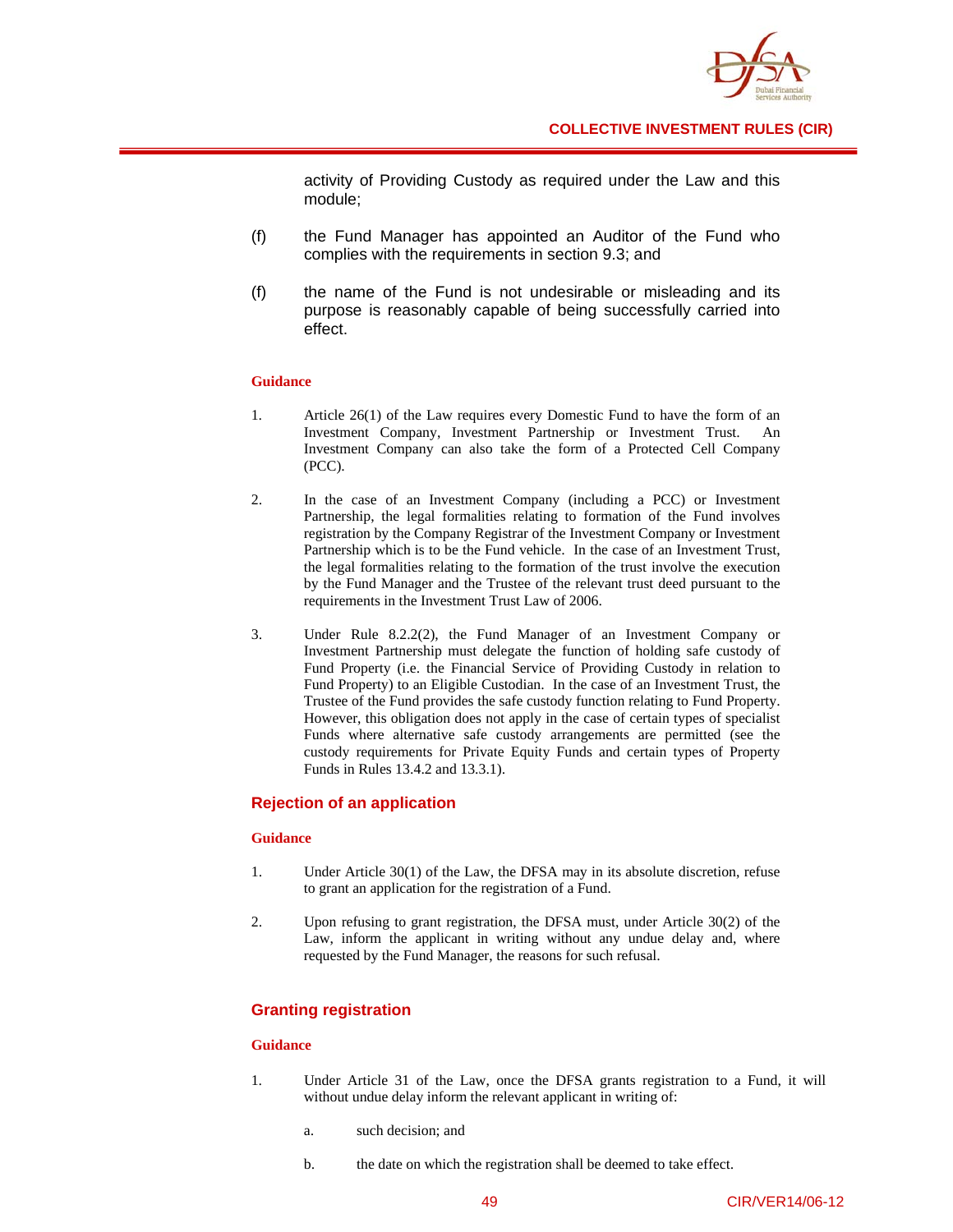

2. The DFSA maintains a list of Public Funds which have been registered on its Public Register.

#### **Withdrawal of registration**

#### **Guidance**

Under Article 32 of the Law, the DFSA may withdraw the registration of a Fund in specified circumstances.

#### **Reinstatement**

#### **Guidance**

The DFSA may reinstate the registration of a Fund pursuant to Article 33 of the Law if it is satisfied that the Fund should not have been deregistered or if the defect that led to registration being withdrawn has been remedied.

## **10.3 Oversight arrangements for Public Funds**

#### **Guidance**

Chapter 2 of the Law (see Articles  $39 - 42$ ) sets out the general requirements relating to the oversight arrangements which a Public Fund must have, including the powers and duties of the Persons appointed to a Public Fund to provide the oversight function. The Rules in this section provide further detailed requirements relating to that function.

#### **Permitted oversight arrangements**

- **10.3.1** The following oversight arrangements are hereby prescribed by the DFSA for the purposes of Article 39(1)(a) of the Law:
	- (a) an Oversight Committee comprising at least three individuals each of whom meets the suitability criteria prescribed in Rule 10.3.2; or
	- (b) the Eligible Custodian or Trustee of the Fund, where the individuals undertaking the primary responsibility for the oversight function meet the suitability criteria prescribed in Rule 10.3.2.

#### **Guidance**

- 1. Article 39(1)(a) of the Law requires the Fund Manager of a Domestic Fund which is a Public Fund to establish and maintain one of the permitted oversight arrangements prescribed by the DFSA. Accordingly, such a Fund Manager must appoint one of the oversight arrangements specified in Rule 10.3.1 to every Public Fund which it manages.
- 2. The membership of the Oversight Committee may comprise individuals including but not limited to members of the board of directors of the Fund Manager or that of the Fund, or the members of the General Partner of an Investment Partnership, or external experts, provided such individuals can meet the suitability criteria prescribed in Rule 10.3.2(1). The criteria include a test of independence.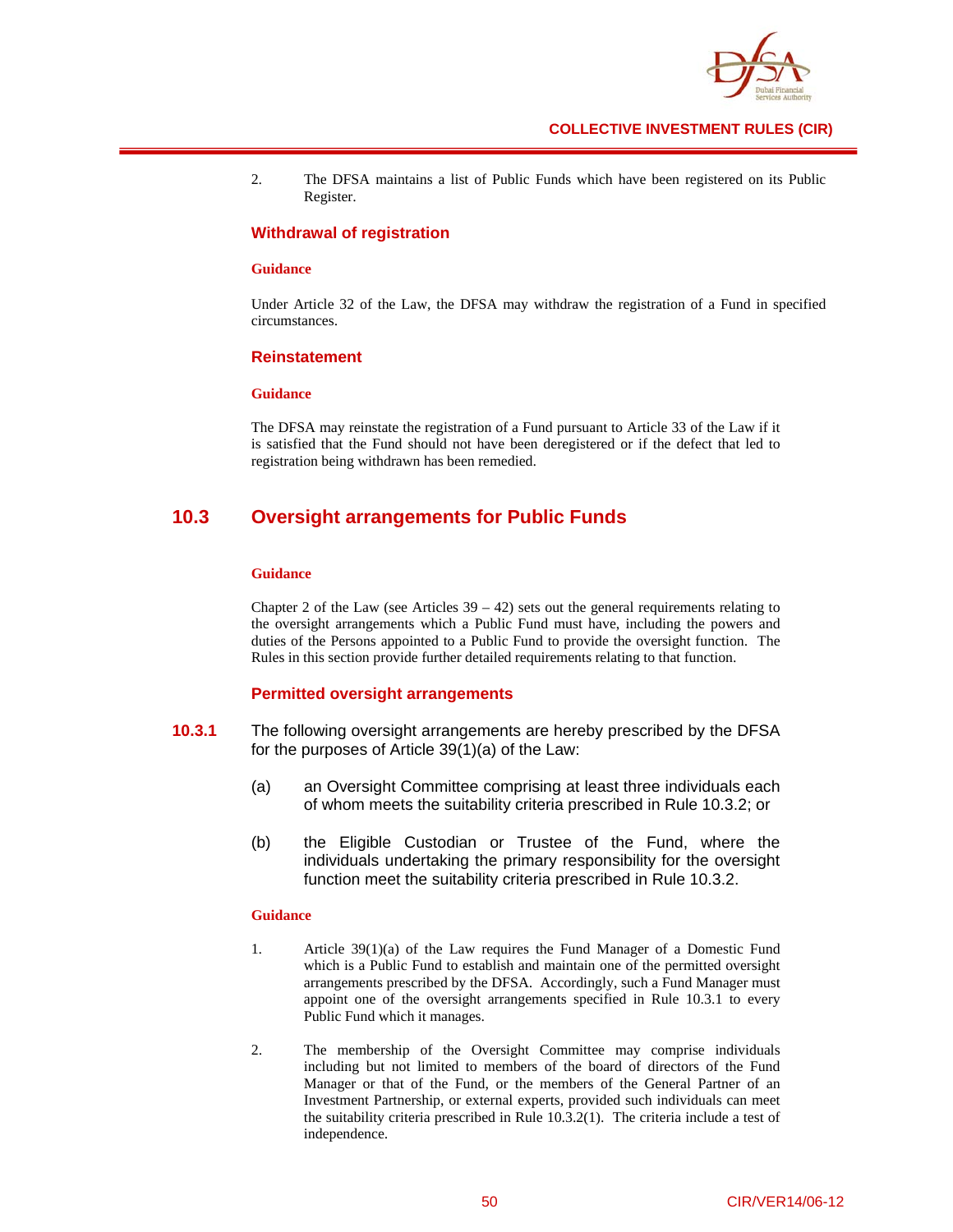

3. For example, for an individual such as a member of the board of directors of the Fund Manager to be able to meet the independence test, the starting point is that such an individual would need to be a non-executive member of the Fund Manager's board. But that alone may not be sufficient, as the independence requirement has a range of other elements against which such an individual's ability to be independent of the Fund Manager is assessed. See Article 42 of the Law and Rule 10.3.2. The other elements of the suitability test encompass a fit and proper test and relevant expertise. These too need to be satisfied by such individuals.

#### **Suitability criteria for persons providing oversight function**

- **10.3.2** (1) For the purposes of Rule 10.3.1, a Person undertaking the oversight function meets the relevant criteria if that Person:
	- (a) is suitably qualified;
	- (b) is fit and proper; and
	- (c) meets the independence criteria in Article 42 of the Law.
	- (2) A Fund Manager must, in the case of each individual to be appointed as a member of an Oversight Committee referred to in Rule 10.3.1(a), undertake appropriate due diligence to ascertain whether the individual meets the suitability criteria in (1).
	- (3) A Fund Manager must, where an Eligible Custodian or Trustee is to be appointed as the oversight provider of the Fund, undertake appropriate due diligence to ascertain whether the individual meets the suitability criteria in (1) in respect of those individuals within the organisation of the Eligible Custodian or Trustee who will be undertaking the primary responsibility for performing the oversight function for the Fund.
	- (4) A Fund Manager must ensure that there is a written agreement:
		- (a) by which an individual is appointed to an Oversight Committee or the Trustee or Eligible Custodian is appointed to the oversight function of the Fund, as is relevant; and
		- (b) which contains express provisions that the appointee agrees to discharge the oversight function in accordance with the requirements in the Law and this module.
	- (5) If requested by the DFSA, a Fund Manager must provide to the DFSA any information relating to the appointment or intended appointment of a Person to provide the oversight function for the Fund.

#### **Guidance**

1. The Guidance under Appendix 6 (App6) sets out matters which a Fund Manager should take into account when assessing the fitness and propriety of an individual who is to be appointed to carry out the Fund's oversight function.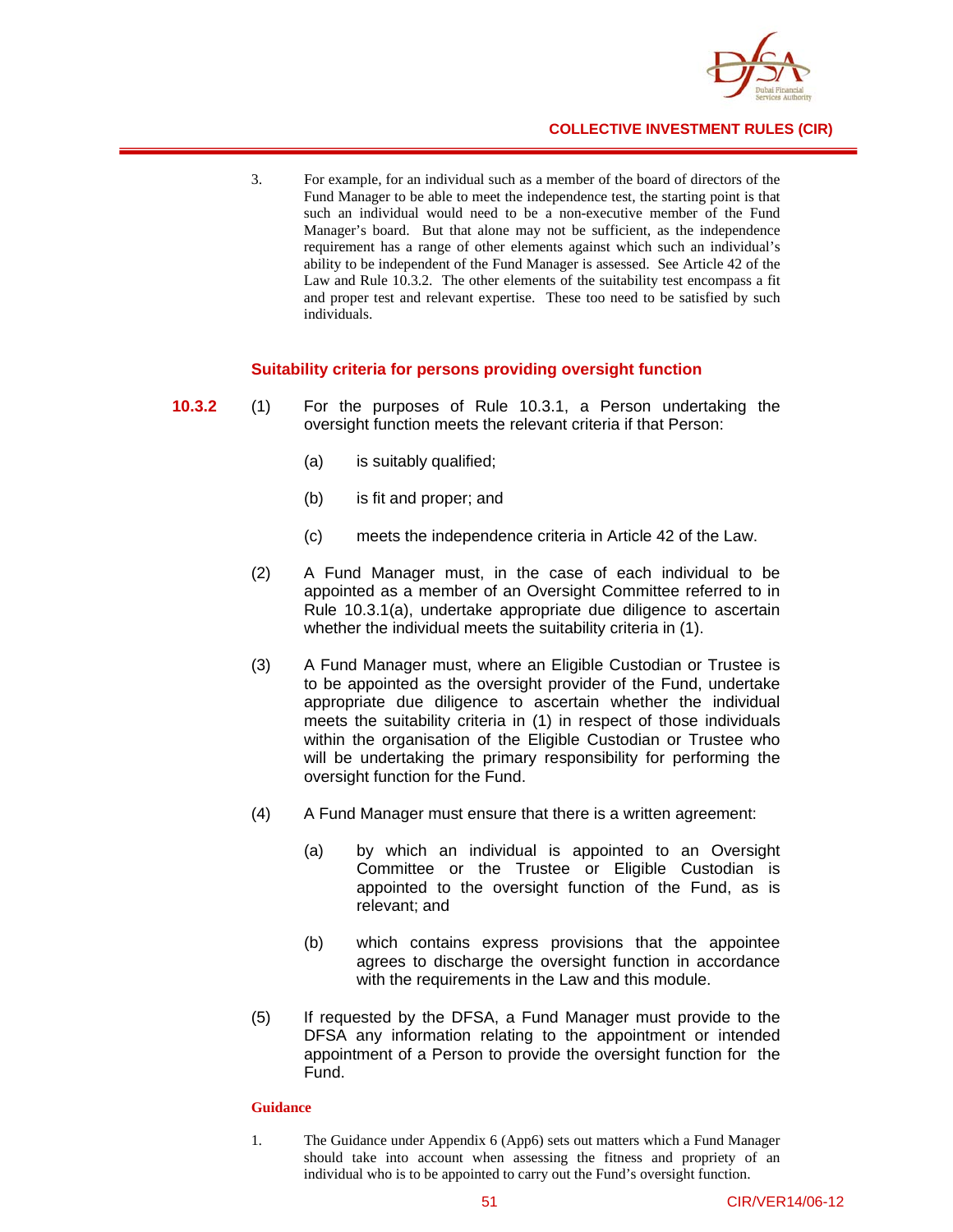

- 2. In the case of a Trustee or Eligible Custodian appointed to provide the oversight function, a Fund Manager should, before making such an appointment, identify the most senior individuals within the organisation who will carry the primary responsibility for the oversight function. The suitability assessment should then be applied to each such individual.
- 3. Trustees are required to be independent of the Fund Manager (see Article 19 of the Investment Trust law 2006, which is incorporated in the independence requirement for oversight providers under Article 42(1)(f) of the Law). However, if the primary responsibility for providing oversight function within a Trustee rests on individuals other than its board members, the Fund Manager should assess whether such individuals possess the required degree of independence from the Fund Manager in assessing their fitness and propriety to carry out the oversight function effectively. A Fund Manager should, when making that assessment, focus particularly on whether the Persons providing the oversight function have access to sufficient resources to perform their duties objectively and independently of the Fund Manager.
- 4. In assessing the competence of a prospective appointee, a Fund Manager should:
	- a. obtain details of the knowledge and skills of the individual in relation to the knowledge and skills required for the role;
	- b. take reasonable steps to verify the relevance, accuracy and authenticity of any information acquired;
	- c. determine whether the individual holds any relevant qualifications with respect to the functions to be performed; and
	- d. determine the individual's relevant experience.
- **10.3.3** (1) The systems and controls which a Fund Manager is required to have in place must include adequate measures to monitor whether the Persons appointed to provide the oversight function for the Fund meet the suitability criteria specified in Rule 10.3.2(1) on a continuing basis.
	- (2) If a Person appointed to provide the oversight function for the Fund is either unable to fulfil his duties or no longer meets the suitability criteria in Rule 10.3.2(1), the Fund Manager must, within 21 days of the event causing such inability, dismiss and replace that Person, subject to the requirement in (4).
	- (3) If a Person appointed to provide the oversight function for the Fund resigns from or otherwise vacates that position, the Fund Manager must, within 60 days of the event causing the vacancy, appoint a replacement, subject to the requirement in (4).
	- (4) An appointment made under (2) or (3) must meet the relevant requirements relating to the oversight arrangement of the Fund as specified in Rule 10.3.1 as is relevant to that particular Fund.
	- (5) The Fund Manager must notify the DFSA and, in the case of an Investment Trust where the Trustee is not the appointed oversight provider for the Fund, the Trustee, of the matters referred to in this Rule, giving reasons for the relevant cessation and replacement of the oversight provider.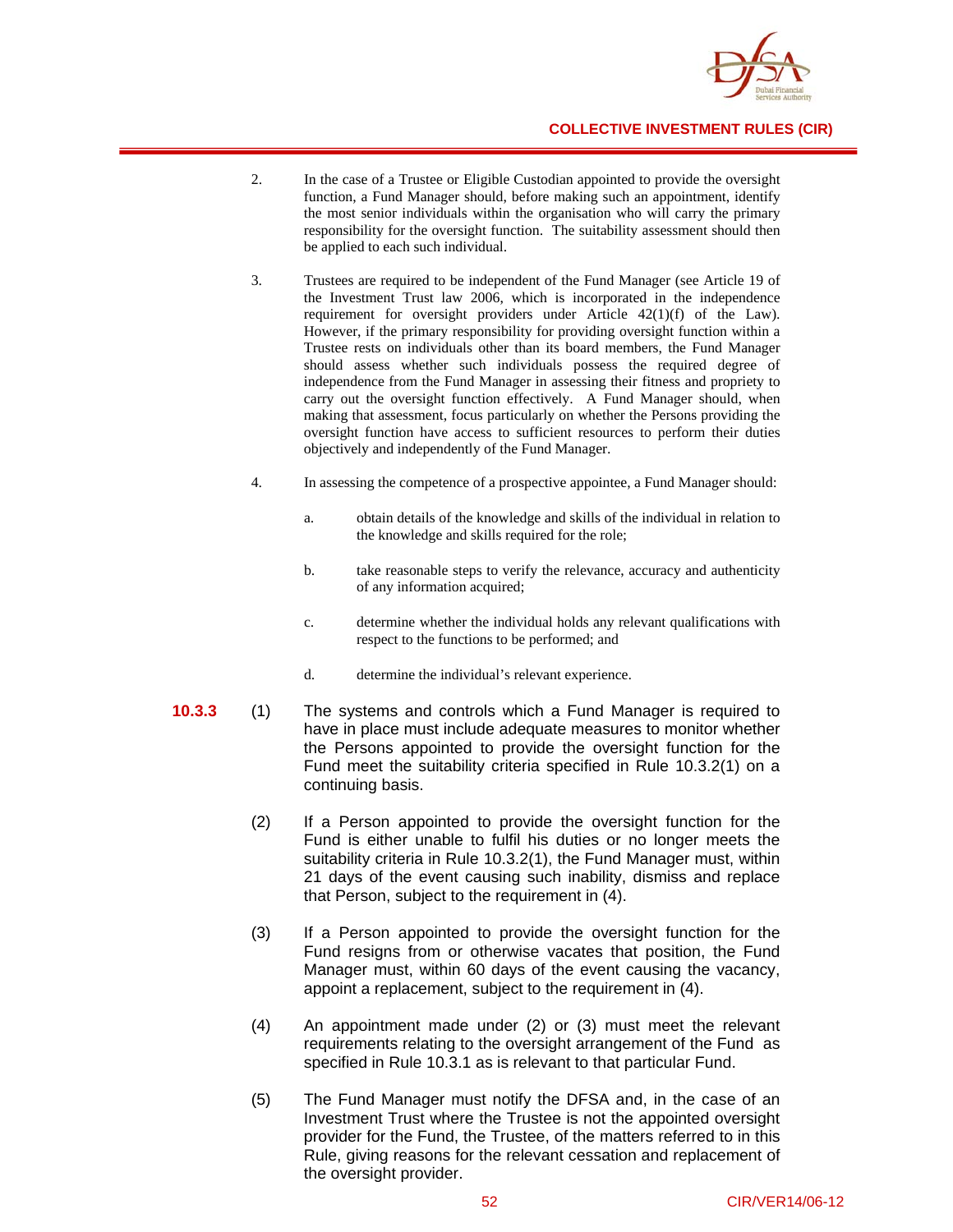

## **General oversight duties**

- **10.3.4** The Persons providing the oversight function must:
	- (a) monitor whether the Fund Manager:
		- (i) is managing the Fund in accordance with the Constitution and the most recent Prospectus of the Fund, including in particular, any investment and borrowing limitations, requirements relating to the valuation of Fund Property and any other requirements or restrictions imposed on the Fund under the Law or any Rules in this module;
		- (ii) is complying with any terms and conditions on the Fund Manager's Licence, particularly with respect to the management of the Fund; and
		- (iii) if it is an External Fund Manager, is complying with the specific requirements that apply to such a Person by virtue of being an External Fund Manager;
	- (b) assess whether the Fund Manager's systems and controls, particularly those relating to risk management and compliance, operate as intended and remain adequate;
	- (c) report to the Fund Manager on its findings, including any actual or potential breaches or inadequacies in relation to the matters specified in (a) and (b), as soon as such breaches or inadequacies are identified or suspected; and
	- (d) report to the DFSA if:
		- (i) the Fund Manager has failed, or is reasonably likely to fail, to take appropriate action to rectify or remedy a matter reported to it within 30 days of that matter being so reported; and
		- (ii) that Person believes on reasonable grounds that the matter has had, or is likely to have, a materially adverse impact on the interests of the Unitholders of the Fund.

#### **Guidance**

External Fund Managers are subject to specific requirements, for example in CIR section 6.1.

## **Proceedings of the oversight provider**

**10.3.5** The Persons providing the oversight function for a Fund must conduct and regulate their proceedings in such a manner so as to be able to discharge the duties and responsibilities relating to the oversight function efficiently and effectively in accordance with the requirements of the Law and this module, and in the case of a Trustee, the requirements in the Investment Trust Law 2006.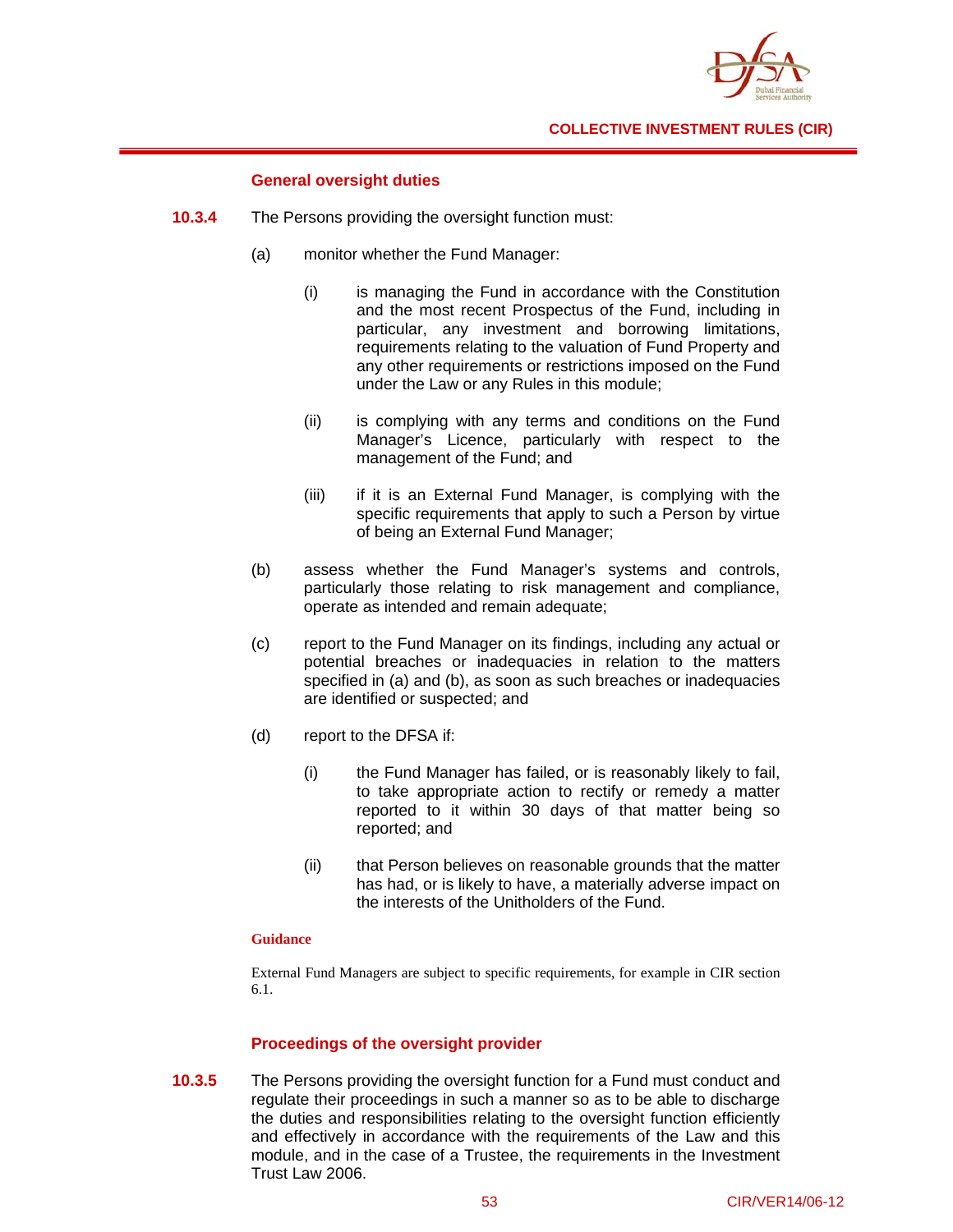

### **Guidance**

- 1. The Persons providing the oversight function should hold in the DIFC such number of meetings during every annual accounting period as are considered appropriate for the nature and scale of the activities of the Fund.
- 2. The Persons providing the oversight function should keep minutes of their meetings and records of their reports and recommendations for a minimum of six years.

### **Principles and disclosure of interests**

- **10.3.6** Each individual appointed to carry out the oversight function for a Fund, in carrying out his oversight functions, must abide by the four principles set out in Rules 10.3.7 to 10.3.10. These principles apply:
	- (a) in the case of an Oversight Committee referred to in Rule 10.3.1(a), to each member of that Committee; and
	- (b) where a Trustee or Eligible Custodian is appointed for providing the oversight function for a Fund, to each individual responsible for carrying out the oversight function for the Fund. .

#### **Guidance**

- 1. The principles do not apply to an individual in respect of any other functions he may carry out, although his conduct in those functions may be relevant to his fitness and propriety.
- 2. Breaching a principle makes an individual liable to disciplinary action and may indicate that he is no longer fit and proper to perform an oversight function and the DFSA may consider exercising its power under Article 39(4) of the Law to object to the appointment and require the Fund Manager to appoint a replacement.
- 3. The onus will be on the DFSA to show that he is culpable, taking into account the standard of conduct required under the principle in question. In determining whether or not the particular conduct of an individual complies with the principles, the DFSA will take into account whether that conduct is consistent with the requirements and standards relevant to an individual's role and the information available to him.

## **Principle 1 - Integrity**

**10.3.7** An individual must observe high standards of integrity and fair dealing in carrying out every oversight function and disclose to the Oversight Committee or the senior persons responsible within the Trustee or Eligible Custodian for the discharge of the oversight function any direct or indirect financial interest that he has or is likely to have in a matter that is being considered, or about to be considered by that committee or those persons if his interest could conflict with the proper performance of his duties in relation to the consideration of the matter.

#### **Principle 2 – Due skill, care and diligence**

**10.3.8** An individual must act with due skill, care and diligence in carrying out every oversight function.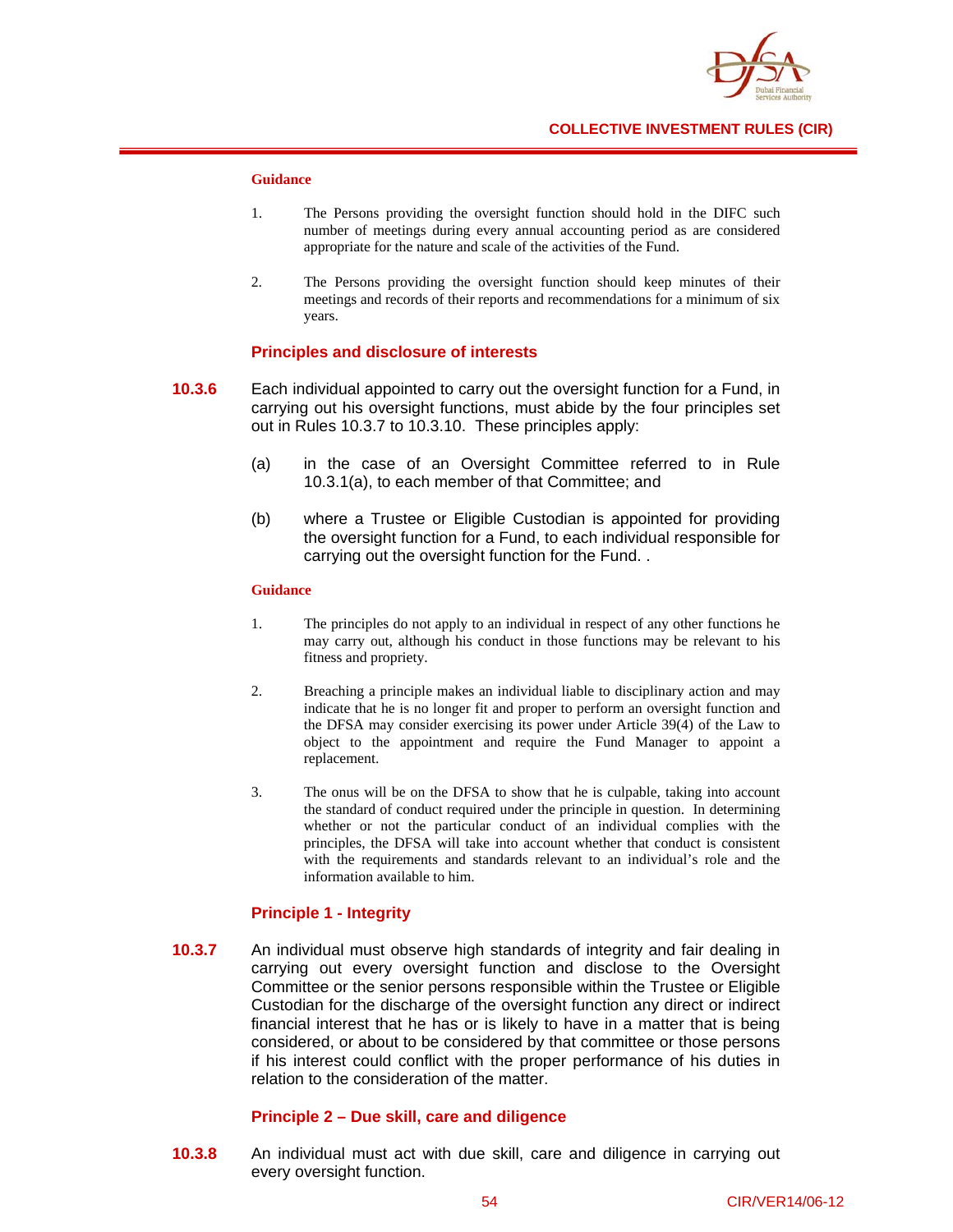

## **Principle 3 – Market conduct**

**10.3.9** An individual must observe proper standards of conduct in financial markets in carrying out every oversight function.

## **Principle 4 – Relations with the DFSA**

**10.3.10** An individual must deal with the DFSA in an open and co-operative manner and must disclose appropriately any information of which the DFSA would reasonable be expected to be notified.

## **Systems and controls relating to oversight**

- **10.3.11** (1) Without limiting the generality of the obligation under Article 38(1) of the Law and any requirements relating to systems and controls set out in the Rules, the systems and controls established and maintained by the Fund Manager must be adequate to ensure that the Persons providing the oversight function:
	- (a) have adequate resources and access to accurate, timely and comprehensive information relating to the management of the Fund to be able to effectively monitor and assess the matters specified in Rule 10.3.4(a) and (b); and
	- (b) can report any actual or suspected compliance breaches or inadequacies that are identified by such Persons to the Fund Manager as required under Rule 10.3.4(c) and, for this purpose, have recourse to the Fund Manager's Governing Body or any other relevant committee established by that Governing Body where relevant.
	- (2) The Fund Manager must also ensure that its systems and controls make provision to enable:
		- (a) the Compliance Officer to have unrestricted access to the Persons providing the oversight function and, to their reports and recommendations;
		- (b) the Fund Manager to promptly act upon and remedy, to the satisfaction of the Persons providing the oversight function, any matter identified and reported to it by such Persons; and
		- (c) the Persons providing the oversight function to report to the DFSA of any compliance breaches or inadequacies that are reported to the Fund Manager which are not remedied within the period specified in Rule 10.3.4(d).
	- (3) The monitoring and reporting processes and procedures in (1) and (2) must be approved by the Persons providing the oversight function before implementation.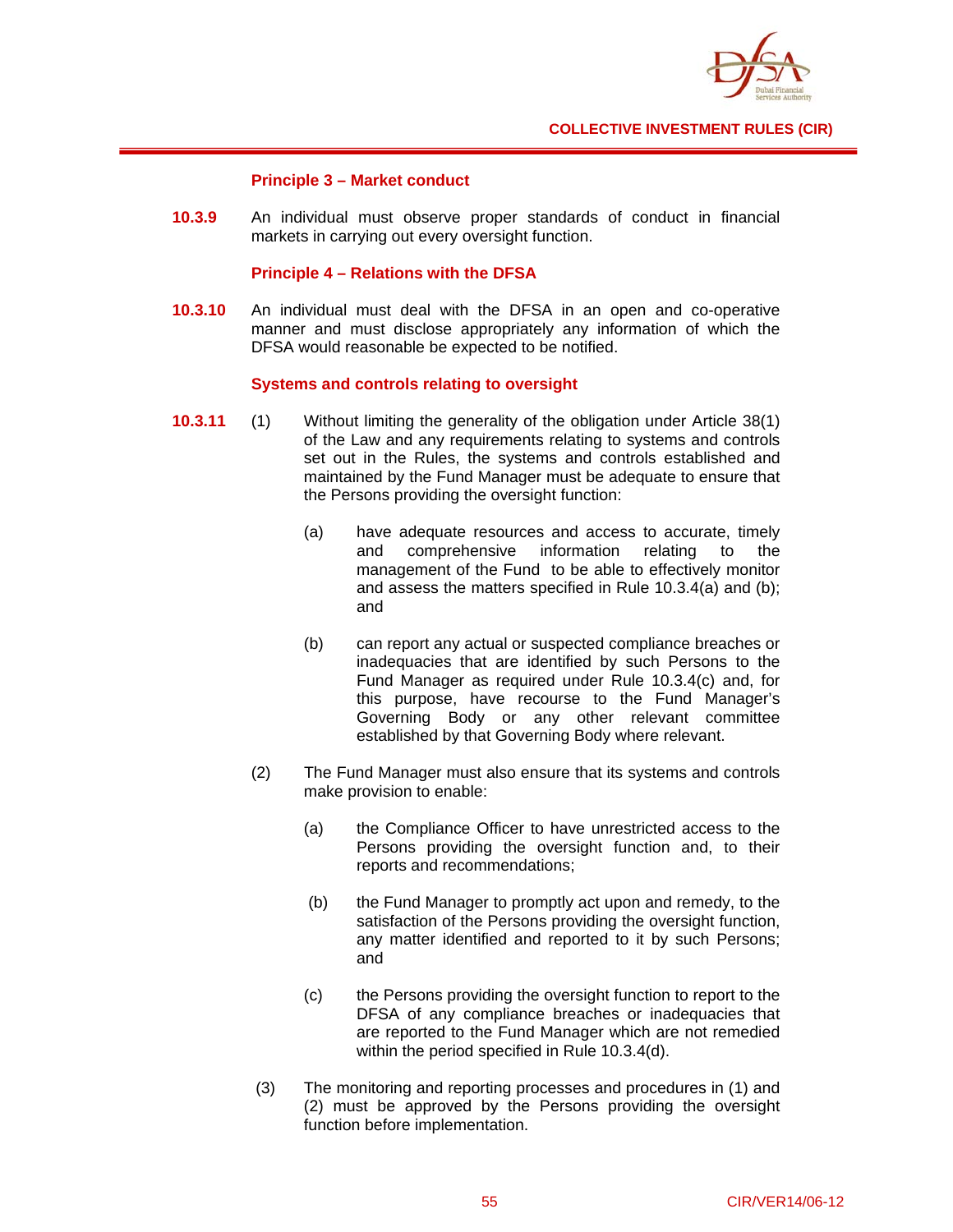

### **Guidance**

The nature and extent of the systems and controls will depend upon a variety of factors including the nature, size and complexity of the Fund's operations. While all Fund Managers and appointees, irrespective of size, legal structure or organisation need to comply with this section, the DFSA will take into account these factors and the differences that exist between Funds when assessing the adequacy of a Fund Manager's systems and controls. Nevertheless, neither these factors nor the differences relieve a Fund Manager or appointees from compliance with their regulatory obligations.

- **10.3.12** (1) The Persons appointed to perform the oversight function must report to the Fund Manager as to whether the Fund Manager's systems and controls relating to the oversight function are operating as intended and remain adequate at least quarterly at a board meeting of the Fund Manager.
	- (2) Where an Eligible Custodian or Trustee has been appointed as the Person providing the oversight function, the Fund Manager must provide to that Person, and to the Fund's Governing Body, a copy of the Fund's most recent internal audit report and any compliance report as soon as such report is available to the Fund Manager.

## **Oversight report**

- **10.3.13** (1) The Person providing the oversight function of a Public Fund must make a report to Unitholders of the Fund which must be included in the Fund's annual report referred to in Rule 9.4.2.
	- (2) The oversight report must contain:
		- (a) a description, which may be in summary form, of the duties of the Person carrying out the oversight functions and in respect of the safekeeping of the Fund Property; and
		- (b) a statement whether, in any material respect:
			- (i) the issue, sale, redemption and cancellation, and calculation of the price of the Units and the application of the Fund's income, have not been carried out in accordance with the Rules and, the Constitution; and
			- (ii) the investment and borrowing powers and restrictions applicable to the Fund including those specified in section 10.5, if those have been exceeded.

## **Co-operation with oversight providers**

- **10.3.14** A Fund Manager must take reasonable steps to ensure that it and its Employees and those of the Fund:
	- (a) provide such assistance as the Persons providing the oversight function reasonably require to discharge their duties;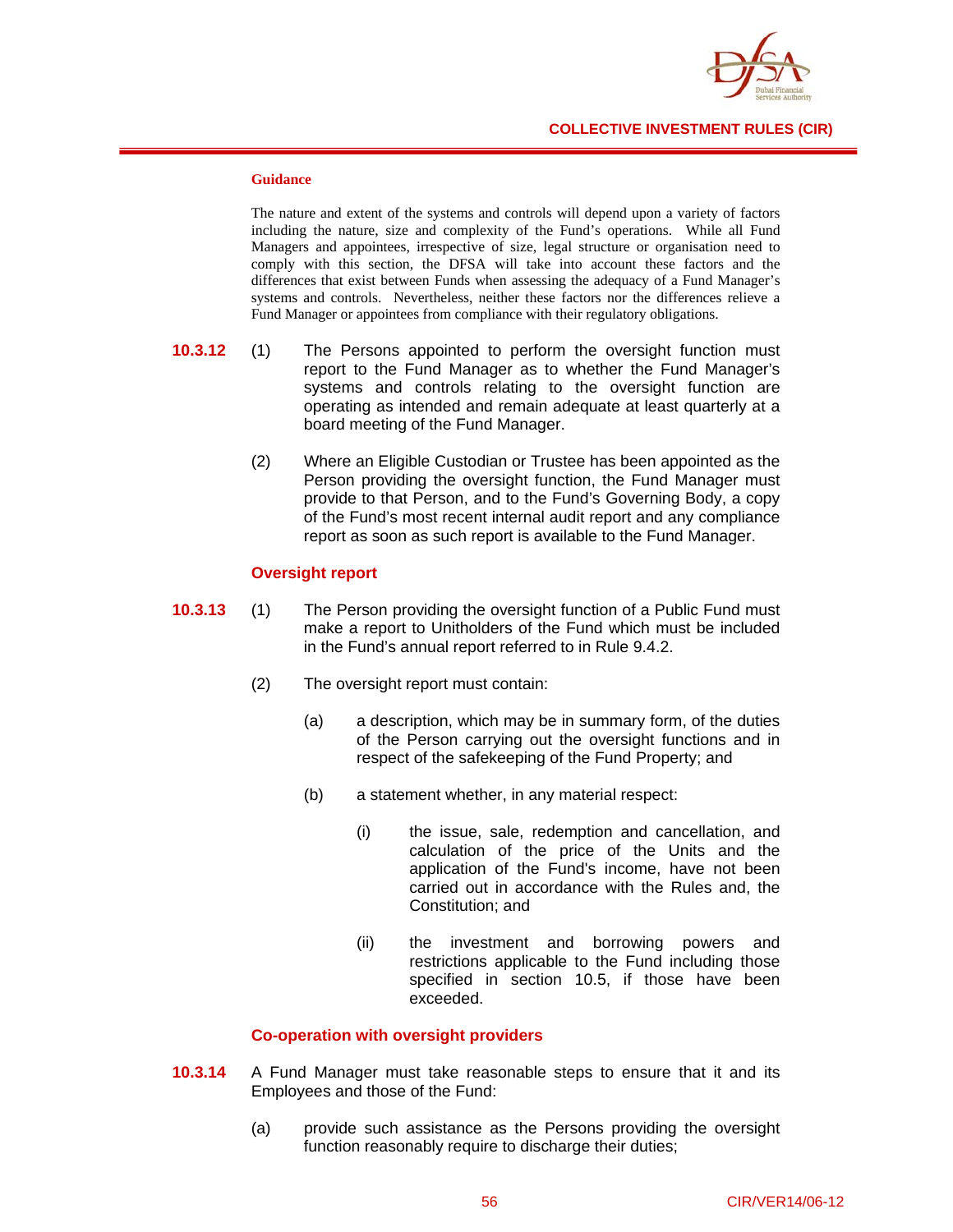

- (b) give the Persons providing the oversight function right of access at all reasonable times to relevant records and information relating to the Fund;
- (c) do not interfere with the ability of the Persons providing the oversight function to discharge their duties;
- (d) do not provide false or misleading information to the Persons providing the oversight function; and
- (e) report to the Persons providing the oversight function any matter which may significantly affect the financial position of the Fund or which is a breach of the Law or the Rules in this module.

### **Record keeping**

- **10.3.15** (1) A Fund Manager must keep records of:
	- (a) the due diligence process it has undertaken to assess whether the Persons appointed for the oversight function meet the suitability criteria in Rule 10.3.2(1); and
	- (b) the matters identified and reported to it by the Persons providing the oversight function under Rule 10.3.4(c) and any remedial measures adopted by it to address such matters.

## **10.4 Prospectus requirement for Public Funds**

#### **Guidance**

The disclosure requirements relating to a Prospectus that apply to a Public Fund are somewhat more extensive than the Prospectus disclosure that apply to other types of Funds, in particular, Private Funds and Exempt Funds. However, as Prospectus disclosure is a matter closely linked to the marketing of Funds, Prospectus requirements relating to the relevant types of Funds are set out in Part 7 of this module, which deals with the Offer of Units of Funds.

## **10.5 Investment and borrowing requirements for Public Funds**

## **Application**

**10.5.1** This section applies to the Fund Manager of a Domestic Fund which is a Public Fund, an Eligible Custodian and, where appropriate, a Trustee, and, to Persons appointed to perform the oversight function for such a Fund, to the extent specified in Rule 10.3.4.

## **Spread of risk and protection of Fund Property**

**10.5.2** A Fund Manager must take reasonable steps to ensure that the Fund Property of a Public Fund provides a spread of risk that is consistent with the investment objectives and policy of the Fund as stated in its most recently published Prospectus, and in particular, any investment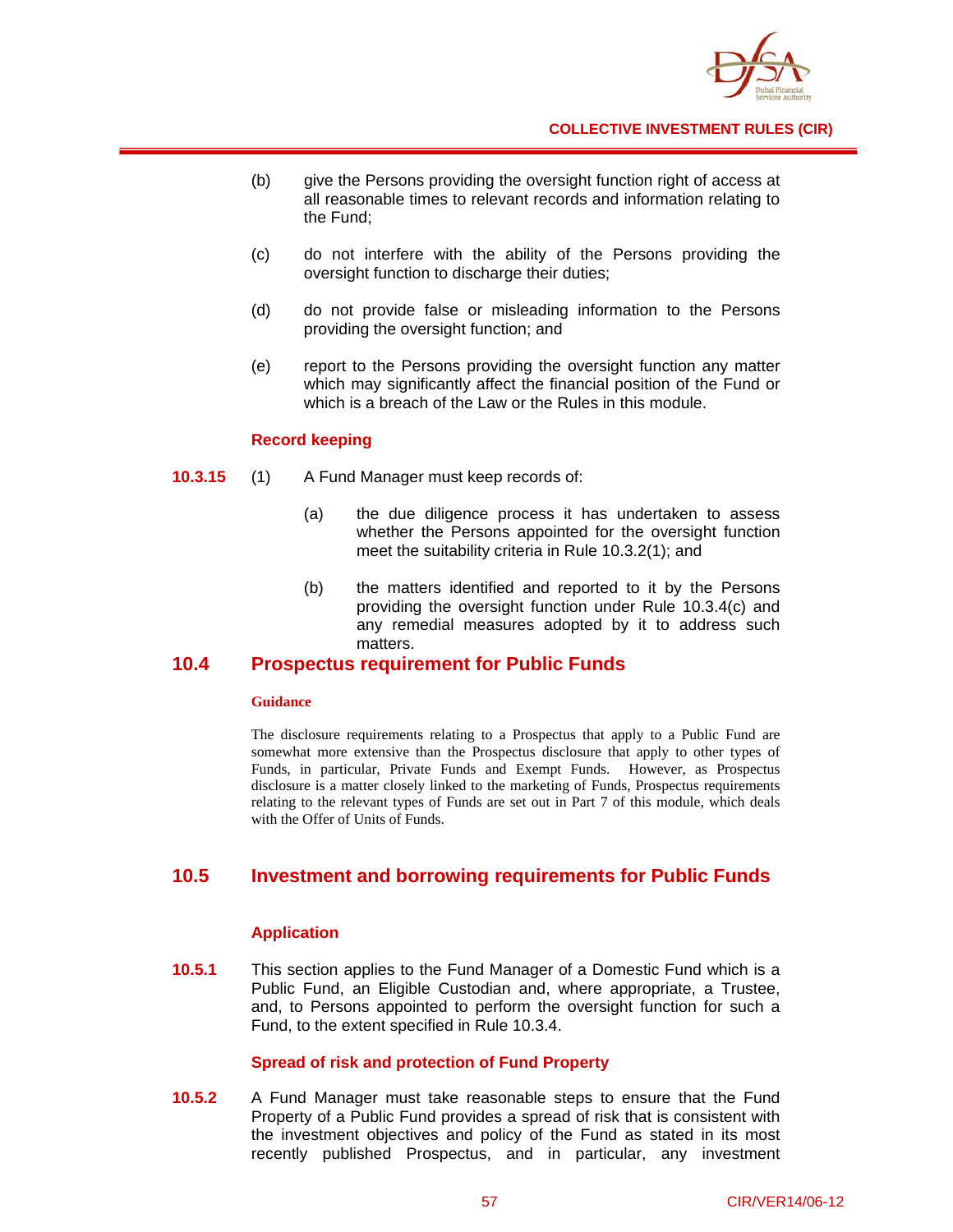

objectives as regards return to the Unitholders whether through capital appreciation or income or both.

- **10.5.3** (1) A Fund Manager must avoid the Fund Property being used or invested contrary to any provision in this section.
	- (2) On becoming aware of any breach of a Rule in this section, a Fund Manager must take action, at its own expense, to rectify that breach.
	- (3) A Fund Manager must take the action in (2) immediately, except in circumstances where it decides doing so would not be in the best interests of Unitholders, in which case the action must be taken as soon as such circumstances cease to apply.
	- (4) A Fund Manager must not postpone taking action in accordance with (2) unless the Persons providing oversight functions have given their consent.

## **Investment in other Funds**

- **10.5.4** A Fund may invest in Units of another Fund, except where otherwise provided in the Rules in this module, only where the Fund Manager has taken reasonable care to determine, before investing in that other Fund, it:
	- (a) is the subject of an independent annual audit conducted in accordance with IFRS or US GAAP;
	- (b) has mechanisms in place to enable Unitholders to redeem their Units within a reasonable time if it is an open-ended Fund;
	- (c) is prohibited from having more than 20% of its value in the Units of other Funds; and
	- (d) has a proper and disclosed basis for asset valuation and the pricing of Units in that Fund.

## **Transactions in derivatives**

- **10.5.5** (1) The total exposure of a Public Fund to Derivatives may not exceed the net asset value of the Fund Property.
	- (2) The Fund Manager's systems and controls must include adequate risk management processes which enable it to monitor and measure as frequently as appropriate the risk of a Fund's Derivative positions and their contribution to the overall risk profile of the Fund.

## **Stock lending and borrowing**

**10.5.6** (1) Subject to the Fund's Constitution and its most recent Prospectus, the Fund Manager, or the Eligible Custodian or Trustee at the request of the Fund Manager, may enter into: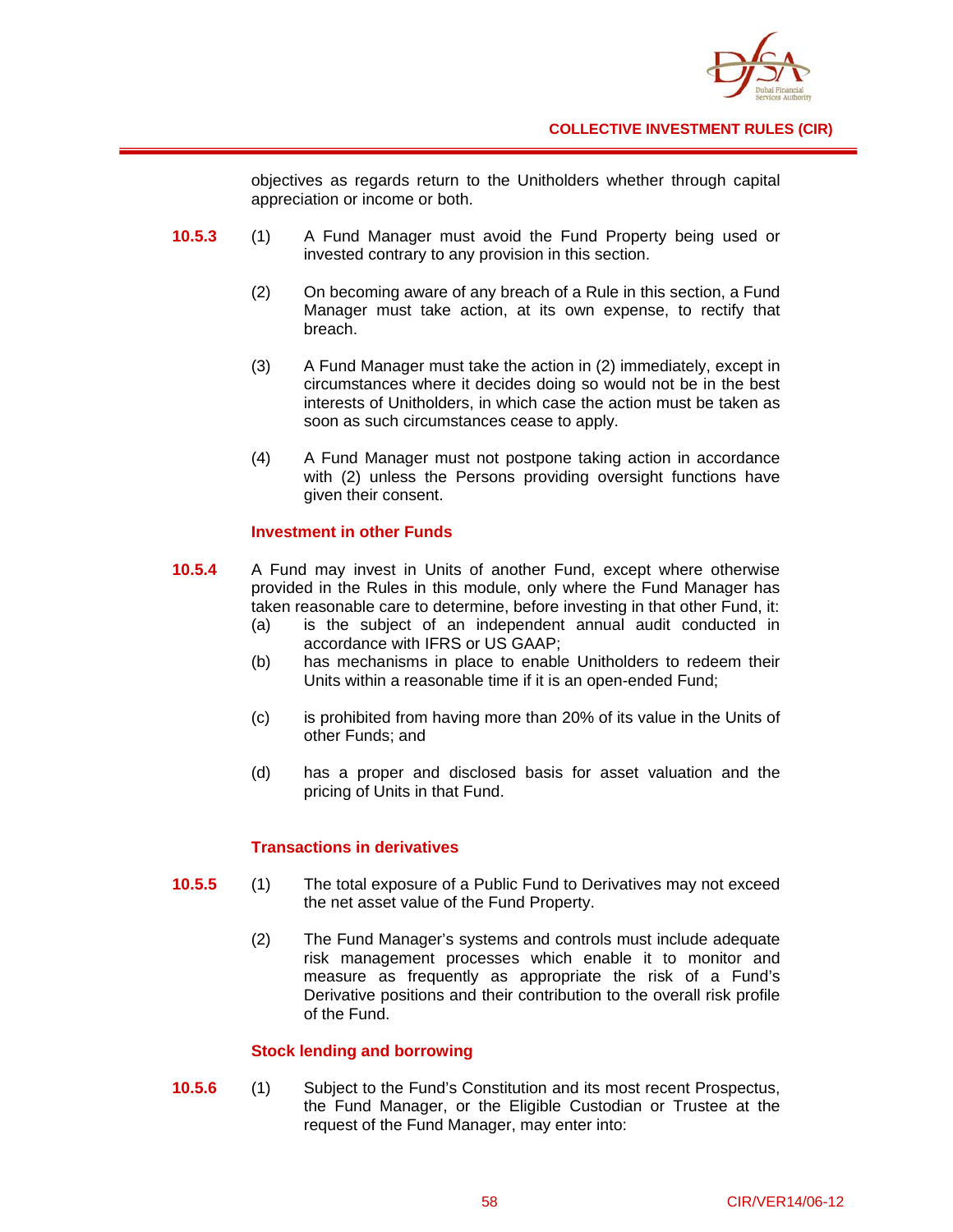

- (a) stock lending arrangements in respect of any Securities forming the Fund Property; and
- (b) stock borrowing arrangements.
- (2) The Fund Manager must ensure that the value of any collateral for the stock lending arrangement is at all times at least equal to the value of the Securities transferred.

## **Borrowing**

- **10.5.7** (1) Subject to the Fund's Constitution and its most recent Prospectus, the Fund Manager, or the Eligible Custodian or Trustee on the instructions of the Fund Manager, may borrow money for the use of the Fund on terms that the borrowing is to be repayable out of the Fund Property.
	- (2) The Fund Manager must ensure, except in the case of a Property Fund, that the Fund's borrowing does not on any day exceed 20% of the net asset value of the Fund Property and must take reasonable care to ensure that arrangements are in place that will enable borrowings to be repaid to ensure such compliance.
	- (3) Where the limit in (2) is breached, the Fund Manager must take immediate action to deal with that breach.
	- (4) In this Rule, "borrowing" also includes any arrangement including a combination of Derivatives to achieve a temporary injection of money into the Fund Property in the expectation that the sum will be repaid.

## **Investment in Real Property**

- **10.5.8** A Fund Manager of a Fund other than a Property Fund must before investing in Real Property, appoint, with the approval of the Person providing the oversight function for the Fund, a Valuer with relevant expertise who meets the requirements in Rule 13.4.19 and likewise upon any vacancy to ensure that any property in the Fund Property is expertly valued.
- **10.5.9** (1) The Fund Manager must ensure that the Valuer appointed under Rule 10.5.8 procures the proper valuation of all the property held within the Fund Property, on the basis of a full valuation with physical inspection including, where the property is or includes a building, an internal inspection at least once a year.
	- (2) For the purposes of (1), any inspection in relation to adjacent properties of a similar nature and value may be limited to that of only one such representative property.
	- (3) The Fund Manager must, subject to (4), ensure that the Valuer values the property, on the basis of a review of the last full valuation, at least every 6 months.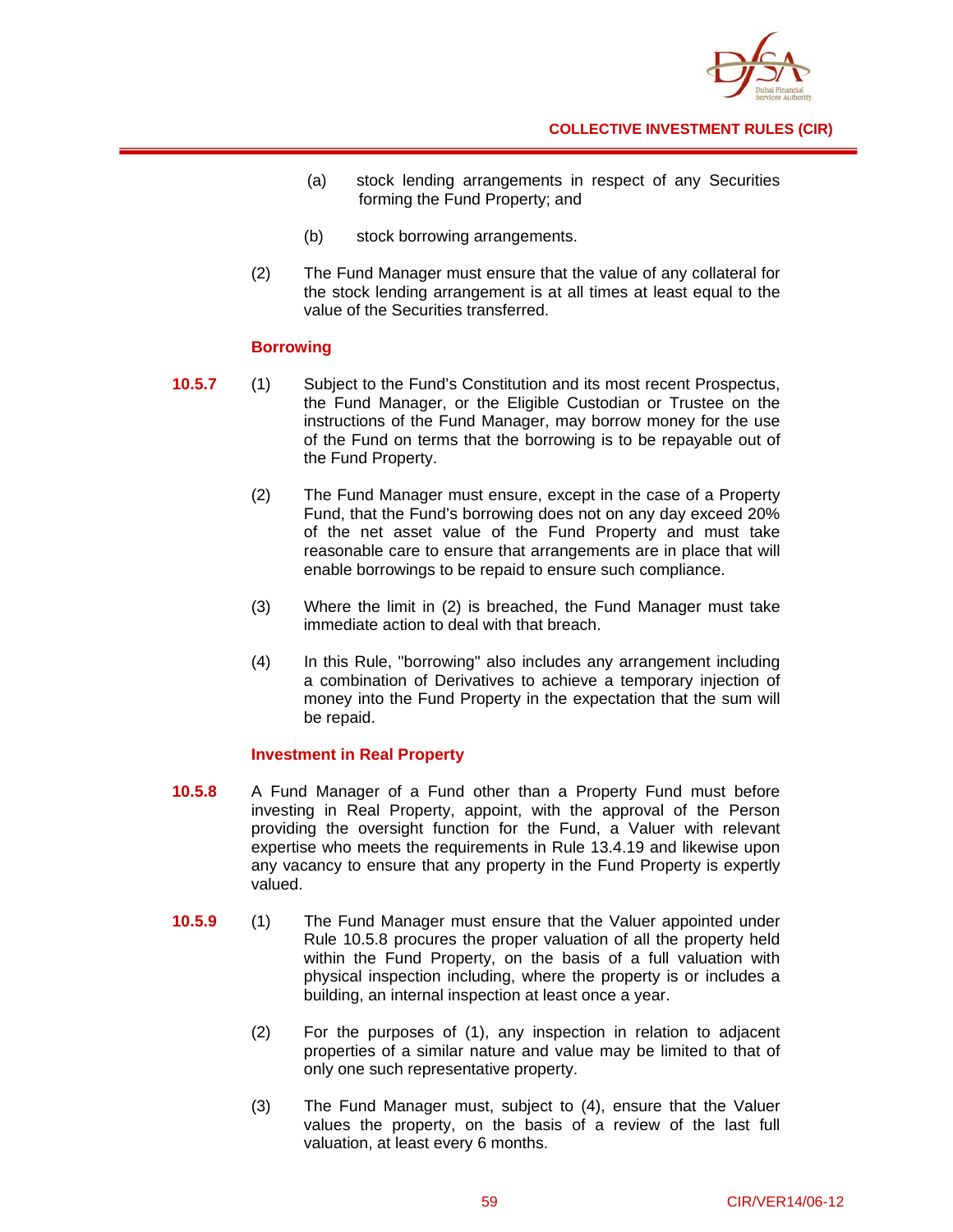

- (4) If any event occurs which may on reasonable grounds have a material effect on the valuation of the relevant property the Fund Manager must consult with the Valuer with a view to arranging a fresh valuation before any Units in the Fund are issued or redeemed after the date of the event.
- (5) The Fund Manager must require that any valuation by the Independent Valuer is on the basis of an 'open market value' as defined in the Constitution and Prospectus.

#### **Guidance**

The DFSA would expect the Fund Manager to define 'open market value' to be based on an authoritative text such as the Royal Institute of Chartered Surveyors' Appraisal and Valuation Standards (fifth edition) ("Red Book") or similar practitioners text used by surveyors for the valuation to be a proper valuation under Rule 10.5.9(5).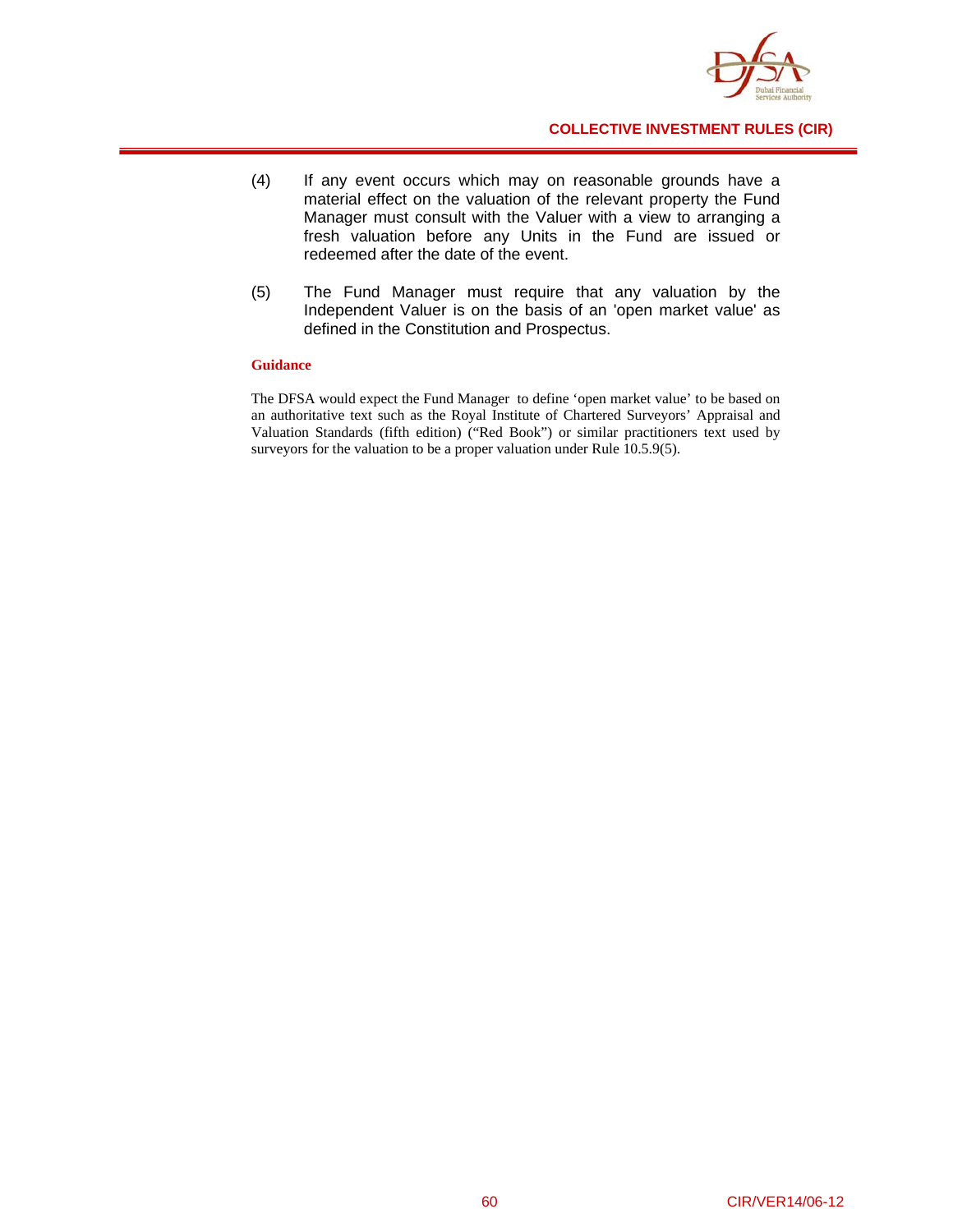

# **11 REQUIREMENTS SPECIFIC TO PRIVATE FUNDS**

# **11.1 Notification Requirement for a Private Fund**

- **11.1.1** A Fund Manager of a Private Fund, when notifying the DFSA pursuant to Article 34 of the Law, must also include:
	- (a) a general description of the Fund, including the nature of its investments and the intended size of the Fund in monetary terms;
	- (b) if it is a Hedge Fund which has appointed a prime broker pursuant to Rule 13.6.3:
		- (i) the details relating to the identity of the prime broker and its Regulator; and
		- (ii) a legal certification that all the requirements in Rule 13.6.3 relating to the use of prime brokers have been fully complied with by the Fund Manager; and
	- (c) the name of the jurisdiction in which the Fund Manager is domiciled if it is an External Fund Manager, and the details of the Appointed Fund Administrator or Trustee to that Fund for the purposes of Rule 6.1.3.

## **11.2 Meeting the criteria to be classified as a Private Fund**

#### **Guidance**

- 1. Article 16(2) of the Law provides that a Domestic Fund may be constituted as a Private Fund only if it meets the criteria in Article 16(3). The Private Fund criteria under Article 16(3) provide that such a Fund:
	- a has or intends to have 100 or fewer Unitholders;
	- b has its Units offered to persons only by way of a private placement; and
	- c has only Unitholders each of whom meets the criteria to be classified as a Professional Client.
- 2. Under Article 16(6), the DFSA has the power to prescribe, among other things, the relevant criteria to be classified as a Professional Client and what activities constitute private placement.
- 3. Under Article 26(1) of the Law, a Private Fund is required to have one of the permitted forms, i.e. an Investment Company, Investment Partnership or an Investment Trust. However, certain types of Private Funds which belong to a specialist class of Funds may be permitted to use only some and not all the permitted forms. See Part 6 for those variations.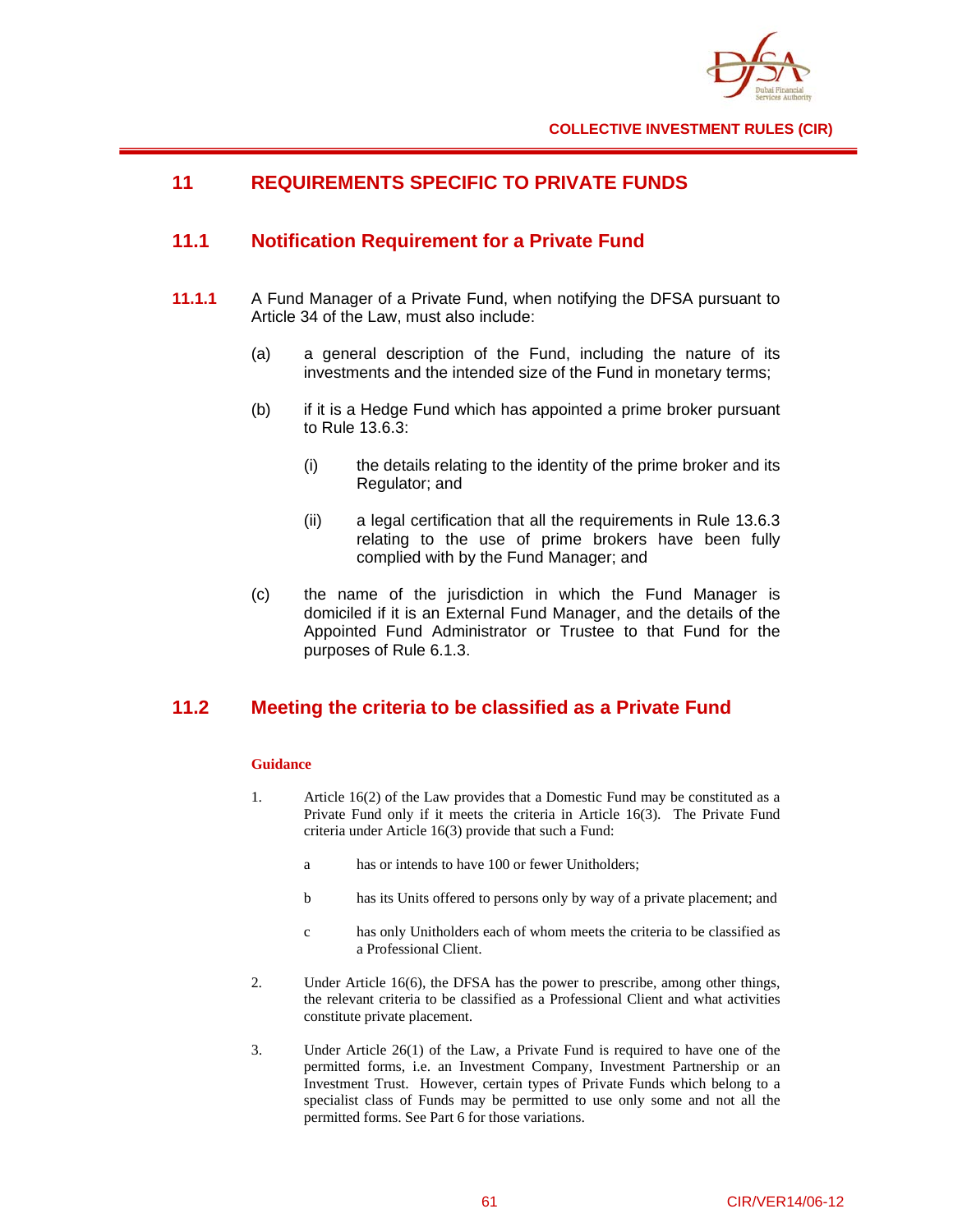

- 4. If a Private Fund can no longer meet the relevant criteria to be classified as a Private Fund, the Fund Manager of that Fund is required, under Article 34(3) of the Law, to apply for the winding up of that Fund. Alternatively, the Fund Manager may have that Fund moved to the classification of either a Public Fund or Exempt Fund, which requires the satisfaction of the requirements and formalities specific to those types of Funds.
- 5. In addition to the requirements specific to Private Funds, such a Fund must also meet the core requirements that are common to most Domestic Funds, which are set out in Part 4 of this module.
- **11.2.1** (1) A Fund may be classified as a Private Fund only if it fulfils the criteria in Article 16(3) of the Law at the inception of the Fund and, on an on-going basis.
	- (2) A Fund Manager must ensure that a Fund which is or is intended to be established and operated as a Private Fund meets the criteria in Article 16(3) of the Law both at the inception of the Fund and on an on-going basis.
	- (3) For the purposes of (2), where a Fund Manager makes arrangements with other Authorised Firms or Persons in other jurisdictions to Offer to issue or sell the Units of a Private Fund, then it must take reasonable steps to ensure that those Authorised Firms or other Persons do not Offer to issue or sell the Units in a manner that would result in a breach of the criteria in Article 16(3) of the Law.
	- (4) As soon as a Fund Manager becomes aware that a Private Fund it manages no longer meets or is likely to not meet the criteria in Article 16(3) of the Law, it must immediately:
		- (a) commence proceedings relating to the winding up of the Fund, or alternatively, take necessary steps to have the Fund registered as a Public Fund or an Exempt Fund; and
		- (b) notify the DFSA of that fact and the measures it has already taken and proposes to take under (a).
- **11.2.2** (1) The following criteria are hereby prescribed by the DFSA for the purposes of Article 16(7)(a) and (b) of the Law:
	- (a) a Person meets the criteria to be a Professional Client if that Person is a Client specified under COB Rule 2.3.2; and
	- (b) Units of a Fund are Offered by private placement if, and only if, an Offer of the Units is made to a Person who is likely to be interested in the Offer having regard to:
		- (i) previous contact between the Person making the Offer and that Person;
		- (ii) a professional or other connection between the Person making the Offer and that Person; or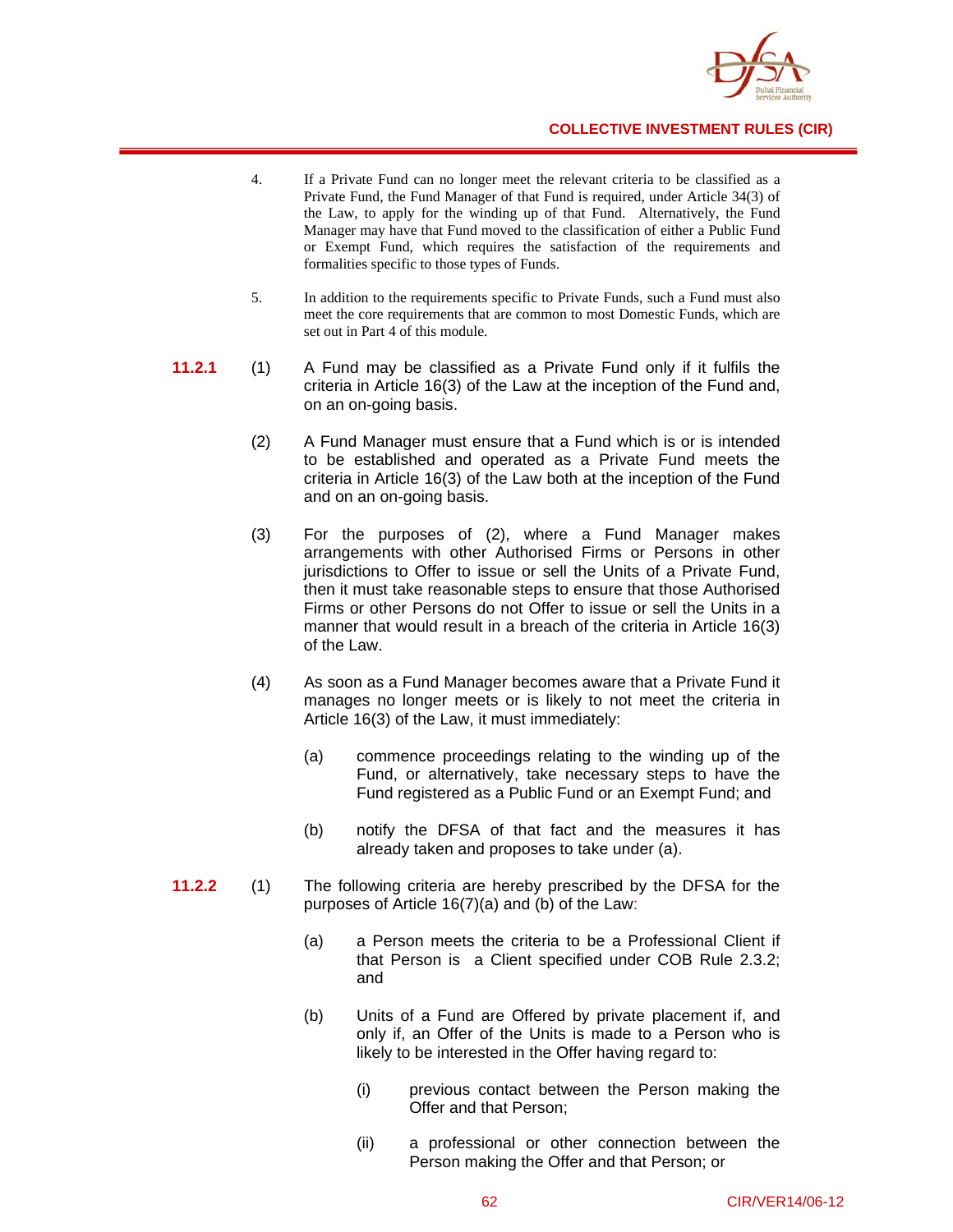

## (iii) statements or actions by that Person that indicate that he is interested in Offers of that kind.

### **Guidance**

Generally a firm will not be able to undertake mass marketing activities relating to Units of Exempt Funds because such marketing would likely to amount to a public offer, which can only be made in respect of a Unit of a Public Fund.

# **11.3 Private Fund Prospectus**

#### **Guidance**

The disclosure requirements relating to a Prospectus that apply to a Private Fund are different to the Prospectus disclosure required for other types of Funds, in particular, Private Funds and Exempt Funds. However, as Prospectus disclosure is a matter closely linked to the marketing of Funds, Prospectus requirements relating to the relevant types of Funds are set out in chapter 14.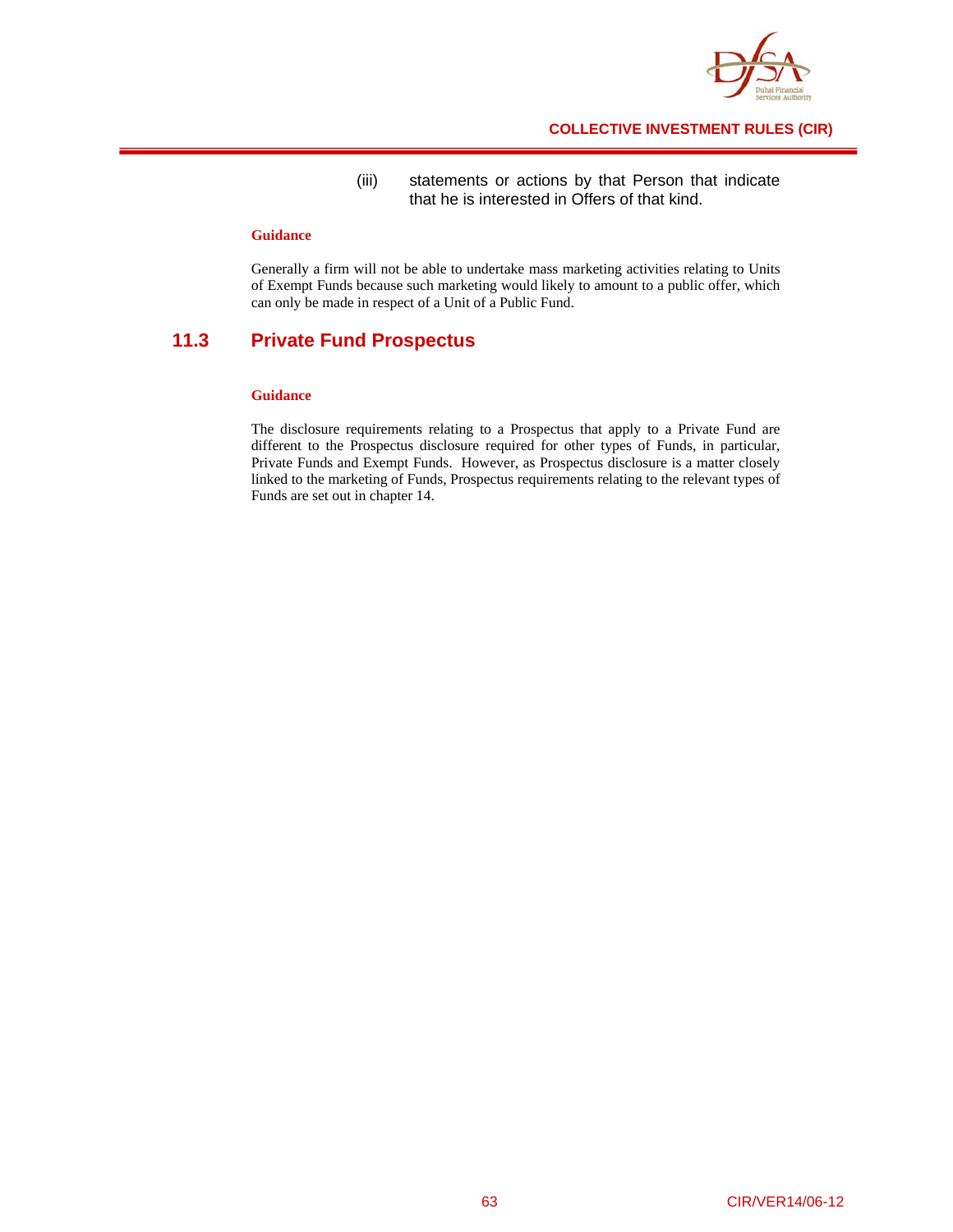

# **12 REQUIREMENTS SPECIFIC TO EXEMPT FUNDS**

# **12.1 Meeting the criteria to be classified as an Exempt Fund**

### **Guidance**

- 1. Article 16(2) of the Law provides that a Domestic Fund may be constituted as an Exempt Fund only if it meets the criteria in Article 16(4). The Exempt Fund criteria under Article 16(4) provide that such a Fund must:
	- a. have or intend to have 100 or fewer Unitholders;
	- b. have its Units offered to persons only by way of a private placement;
	- c. have only Unitholders each of whom meets the criteria to be classified as a Professional Client; and
	- d. have a minimum subscription of at least US\$50,000 for a person to become a Unitholder in the Fund.
- 2. Under Article 16(6), the DFSA has the power to prescribe, among other things, the relevant criteria to be classified as a Professional Client and what activities constitute private placement.
- 3. Under Article 26(1) of the Law, an Exempt Fund is required to have one of the permitted forms, i.e. an Investment Company, Investment Partnership or an Investment Trust. However, certain types of Exempt Funds which belong to a specialist class of Funds may be permitted to use only some and not all the permitted forms. See Part 6 for those variations.
- 4. If an Exempt Fund can no longer meet the relevant criteria to be classified as an Exempt Fund, the Fund Manager of that Fund is required, under Article 34(3), to apply for the winding up of that Fund. Alternatively, the Fund Manager may have that Fund moved to the classification of a Public Fund, which requires the satisfaction of the requirements and formalities specific to that type of Fund.
- 5. In addition to the requirements specific to Exempt Funds, such a Fund must also meet, except where otherwise provided, the other requirements that are common to all Domestic Funds, which are set out in Part 4 of this module.
- 6. Units of Exempt Funds, like Units of Private Funds, can only be Offered by way of private placement and to Professional Clients, but must meet the additional criterion of a minimum subscription test of US\$50,000. The definitions of these terms provided in relation to Private Funds in Rule 11.2.2 apply equally to Exempt Funds.
- **12.1.1** (1) A Fund may be classified as an Exempt Fund only if it fulfils the criteria in Article 16(4) of the Law at the inception of the Fund and on an on-going basis.
	- (2) A Fund Manager must ensure that a Fund which is or is intended to be established and operated as an Exempt Fund meets the criteria in Article 16(4) both at the inception of the Fund and on an on-going basis.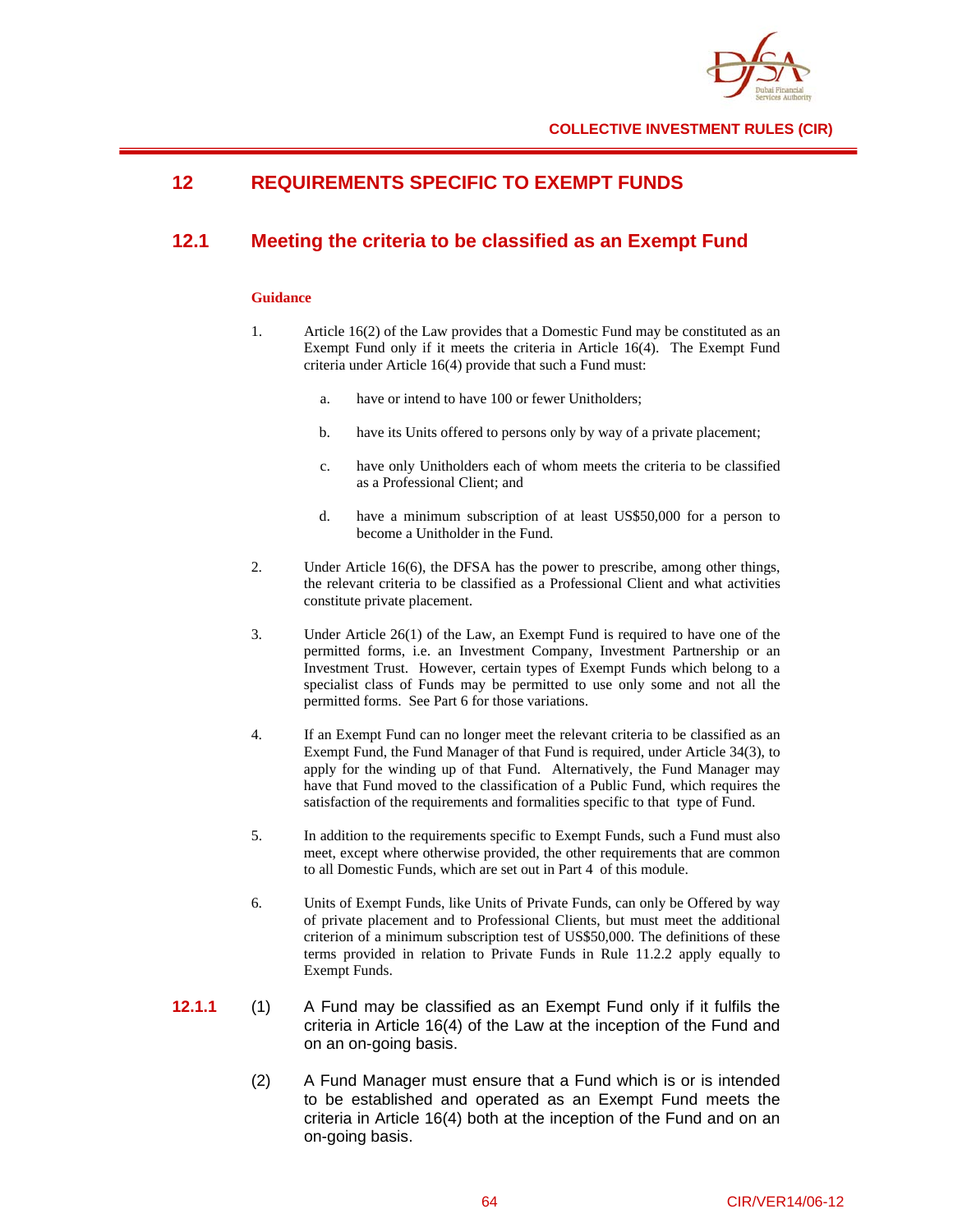

- (3) For the purposes of (2), where a Fund Manager makes arrangements with other Authorised Firms or Persons in other jurisdictions to Offer to issue or sell the Units of an Exempt Fund. then it must take reasonable steps to ensure that those Authorised Firms or other Persons do not Offer to issue or sell the Units in a manner that would result in a breach of the criteria in Article 16(4).
- (4) As soon as a Fund Manager becomes aware that an Exempt Fund it manages no longer meets or is likely to not meet the criteria in Article 16(4) of the Law, it must immediately:
	- (a) commence proceedings relating to the winding up of the Fund, or alternatively, take necessary steps to have the Fund registered as a Public Fund; and
	- (b) notify the DFSA of that fact and the measures it has taken and proposes to take under (a).
- (5) A Fund Manager of an Exempt Fund which is subject to the valuation requirement in CIR Rule 8.4.1(a)(ii) must appoint a Fund Administrator or a Person regulated by a Financial Services Regulator as the Person undertaking the valuation of that Fund.
- **12.1.2** A Fund Manager of an Exempt Fund, when notifying the DFSA pursuant to Article 34 of the Law, must also include:
	- (a) a general description of the Fund including the nature of its investments and the intended size of the Fund in monetary terms;
	- (b) if it is a Hedge Fund which has appointed a prime broker pursuant to Rule 13.6.3:
		- (i) the details relating to the identity of the prime broker and its Regulator; and
		- (ii) a legal certification that all the requirements in Rule 13.6.3 relating to the use of prime brokers have been fully complied with by the Fund Manager;
	- (c) if it is an External Fund, the name of the jurisdiction in which the Fund is established or domiciled; and
	- (d) if it is an External Fund Manager, the name of the jurisdiction in which that Fund Manager is domiciled, and the details of the Appointed Fund Administrator or Trustee to that Fund for the purposes of Rule 6.1.3.

## **12.2 Exempt Fund Prospectus**

#### **Guidance**

The disclosure requirements relating to a Prospectus that apply to an Exempt Fund are different from the Prospectus disclosure required for Public Funds. As Prospectus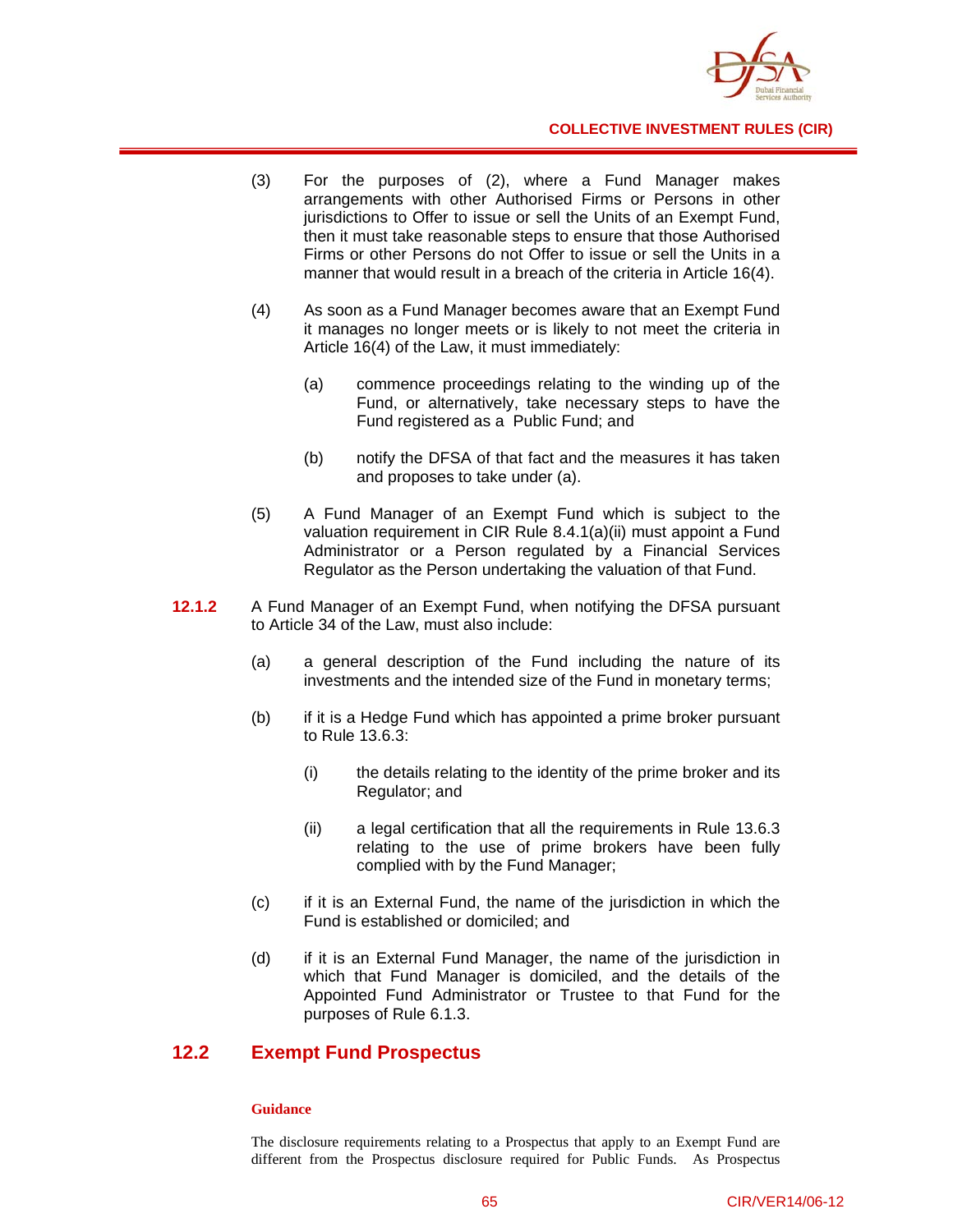

disclosure is a matter closely linked to the marketing of Units of Funds, Prospectus requirements relating to the relevant types of Funds are set out in chapter 14.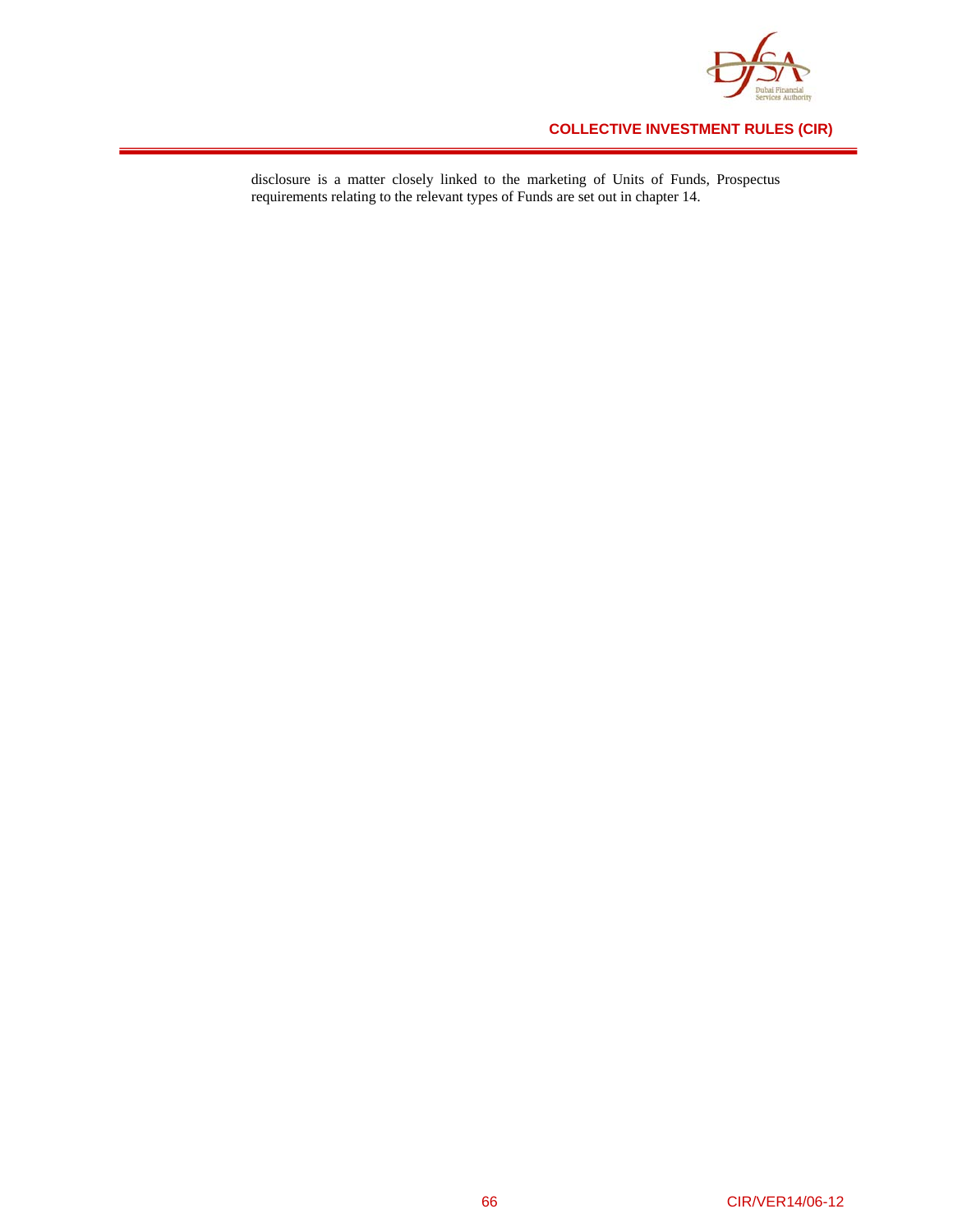

# **PART 6: RULES SPECIFIC TO SPECIALIST CLASSES OF DOMESTIC FUNDS**

#### **Guidance**

- 1. Article 17 of the Law confers on the DFSA the power to prescribe any type of Domestic Fund (i.e. a Public Fund, Private Fund or an Exempt Fund) as a "specialist class" of a Domestic Fund and in so doing apply any requirements as are suitable for that specialist class of Funds. This Part sets out the requirements that apply to such a Fund by virtue of being a specialist class of Fund.
- 2. Most of the requirements that are set out in this part as applying to specialist classes of Domestic Funds are generally in addition to the core requirements that apply to every Domestic Fund (see Part 4). Further, depending on whether it is a Public Fund, Private Fund or an Exempt Fund, the additional requirements in Part 5 of this module would also apply to a specialist class of Fund.

# **13. ADDITIONAL REQUIREMENTS FOR SPECIALIST FUNDS**

## **13.1 Fund of Funds**

### **Guidance**

See Rule 3.1.3 for the definition of a Fund of Funds.

- **13.1.1** (1) A Fund manager of a Fund of Funds may not invest in:
	- (a) another Fund of Funds;
	- (b) a Feeder Fund;
	- (c) any Fund which is dedicated to investment in a number of Funds;
	- (d) any Fund which is dedicated to investment in a single Fund or in a single investment trust; and
	- (e) any Sub-Fund of an Umbrella Fund or Sub-Fund of any other Fund which is equivalent to a Fund within (a) to (d).
	- (2) Not more than 25% in value of the Fund Property is to consist of Units in any one Fund.
	- (3) For the purpose of (1) and (2), each Sub-Fund of an Umbrella Fund and of an equivalent Fund is to be treated as if it were a separate Fund.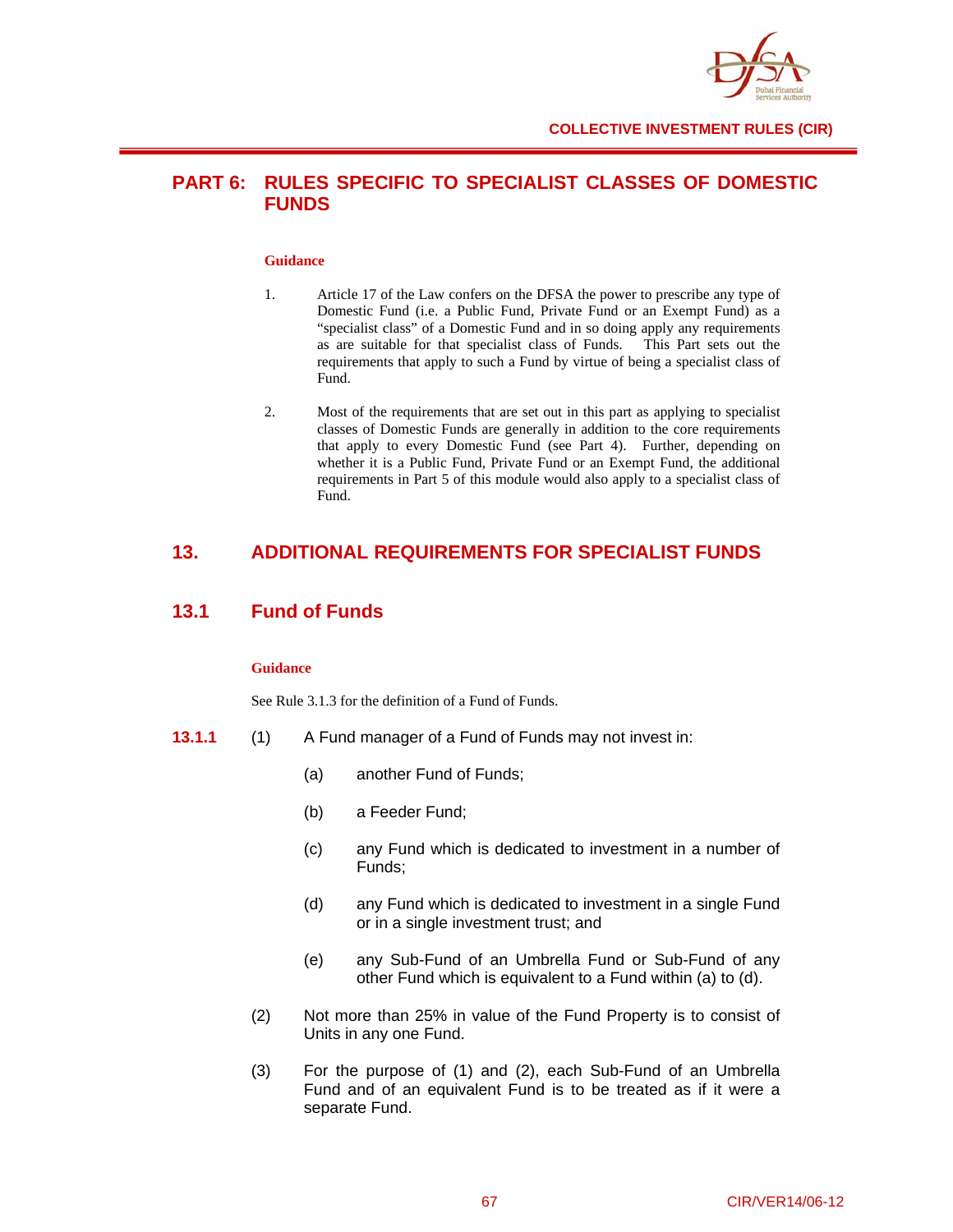

# **13.2 Feeder Funds**

## **Guidance**

See Rule 3.1.4 for the definition of a Feeder Fund.

- **13.2.1** (1) A Fund Manager of a Feeder Fund must ensure that the Fund Property of a Feeder Fund, except where otherwise provided in the Rules in this chapter, only consists of:
	- (a) Units or Debentures of a single Master Fund; or
	- (b) in the case of a Feeder Fund which is a Public Fund, Units or Debentures of an eligible Master Fund.
	- (2) A Master Fund is eligible for the purposes of (1)(b) only if:
		- (a) the borrowing of the Master Fund does not exceed 200% of the net asset value of the Master Fund or the market value of the Units of the Master Fund at the mid-value share price;
		- (b) the Units in or Debentures of the Master Fund are regularly Offered for purchase and sale by at least three market makers who are recognised or registered as members of an Exchange or an exchange regulated by a Financial Services Regulator;
		- (c) the Feeder Fund owns not more than 20% of the Units (or of any class of Units in or of the Debentures or of any class of Debentures) of the Master Fund; and
		- (d) the Master Fund has no limit on its duration.
- **13.2.2** A Fund Manager of a Feeder Fund must also ensure that the Feeder Fund invests in a Master Fund only if:
	- (a) the Fund Manager of the Master Fund is regulated by a Financial Services Regulator;
	- (b) the Master Fund is itself registered or authorised by a Financial Services Regulator and is itself subject to independent oversight;
	- (c) the investment objectives of the Master Fund have been disclosed in detail in the Prospectus of the Feeder Fund;
	- (d) it has made available to prospective Unitholders in the Feeder Fund copies of the Prospectus and the last audited annual reports and accounts of the Master Fund; and
	- (e) the Fund Manager of the Master Fund has waived any initial charges which it is otherwise entitled to make in relation to the acquisition of Units in its Fund.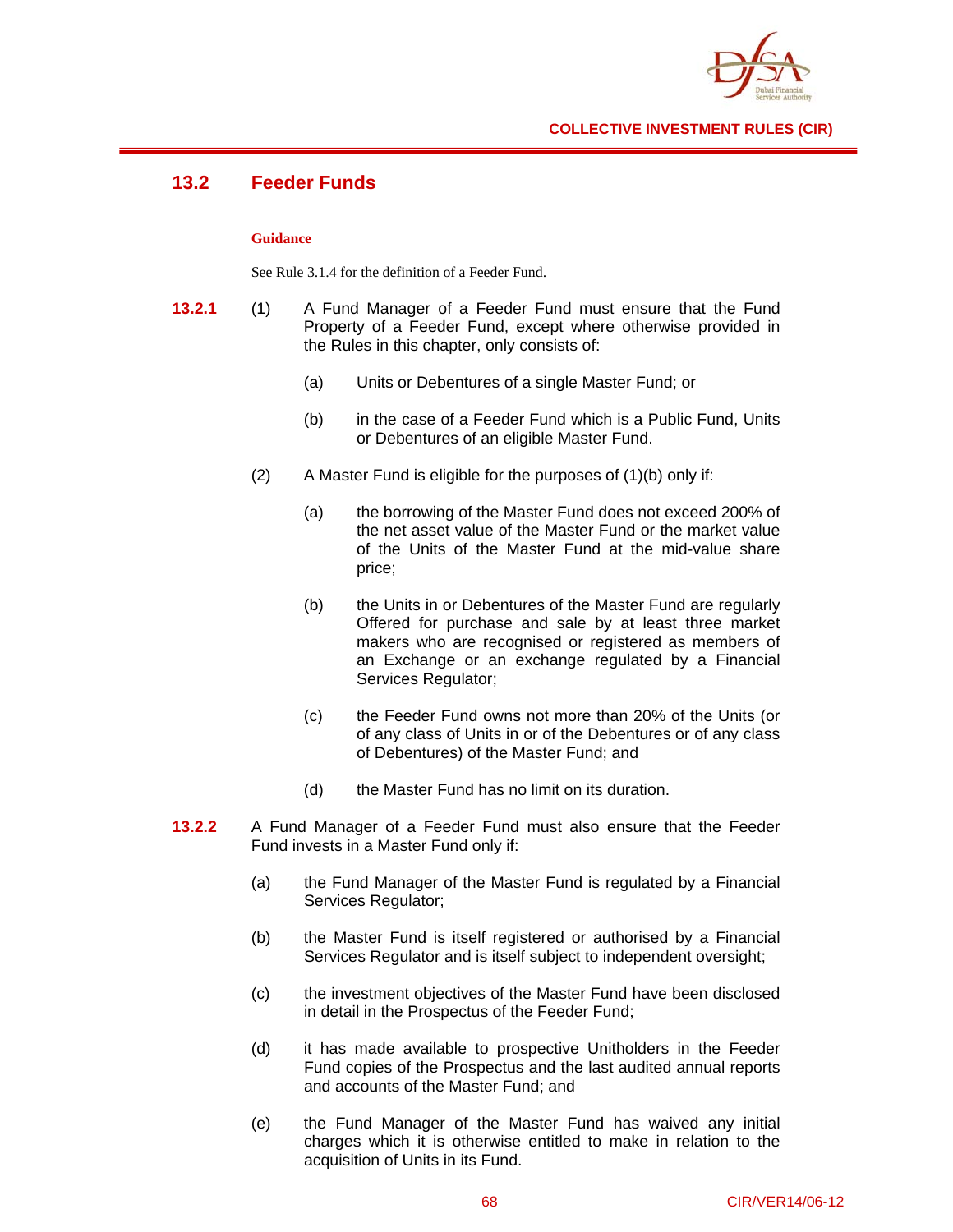

**13.2.3** Where the Feeder Fund invests in a Master Fund managed by the same Fund Manager or by an associated or related company, the Fund Manager of the of the Feeder Fund must ensure that the Master Fund in which the investment is being made does not charge subscription or redemption fees on account of the investment; and commission or rebates received by the Fund Manager of the Feeder Fund, by virtue of the investment into the Master Fund, must be paid into the property of the Feeder Fund.

## **13.3 Private Equity Funds**

## **Guidance**

See Rule 3.1.6 for the definition of a Private Equity Fund.

## **Investment committee**

- **13.3.1** (1) A Fund Manager of a Private Equity Fund is not required to appoint an Eligible Custodian for the Fund pursuant to Rule 8.2.2 where it meets the requirements in (2) and (3).
	- (2) A Fund Manager of a Private Equity Fund must call a meeting of Unitholders to vote on the election of at least three experts who are independent of the Fund Manager to sit on an investment committee of the Fund.
	- (3) The committee members in (2) must not involve themselves in the day to day management of the Fund but are appointed to review investment opportunities.

## **Guidance**

- 1. The DFSA expects Fund Managers of Private Equity Funds to have proper regard to best practice standards or guidance issued by the DFSA as well as leading international trade bodies in relation to such Funds.
- 2. Experts are persons whose profession, expertise or reputation gives authority to a statement or opinion made by that person in relation to the subject matter of the statement or opinion.
- 3. Where a Private Equity Fund appoints an investment committee pursuant to Rule 13.3.2(1), the annual report of that Fund must also include a report by that committee (see Rule 9.4.7(1)).
- **13.3.2** A Fund Manager of a Private Equity Fund must ensure that:
	- (a) unless the purpose of the Fund is to invest in a single venture or undertaking, it does not invest more than 25% of the Fund in one such venture or undertaking; and
	- (b) it does not invest in companies which are Affected Persons in relation to the Fund or the Fund Manager, except where it does so in compliance with the requirements in Rule 8.3.2.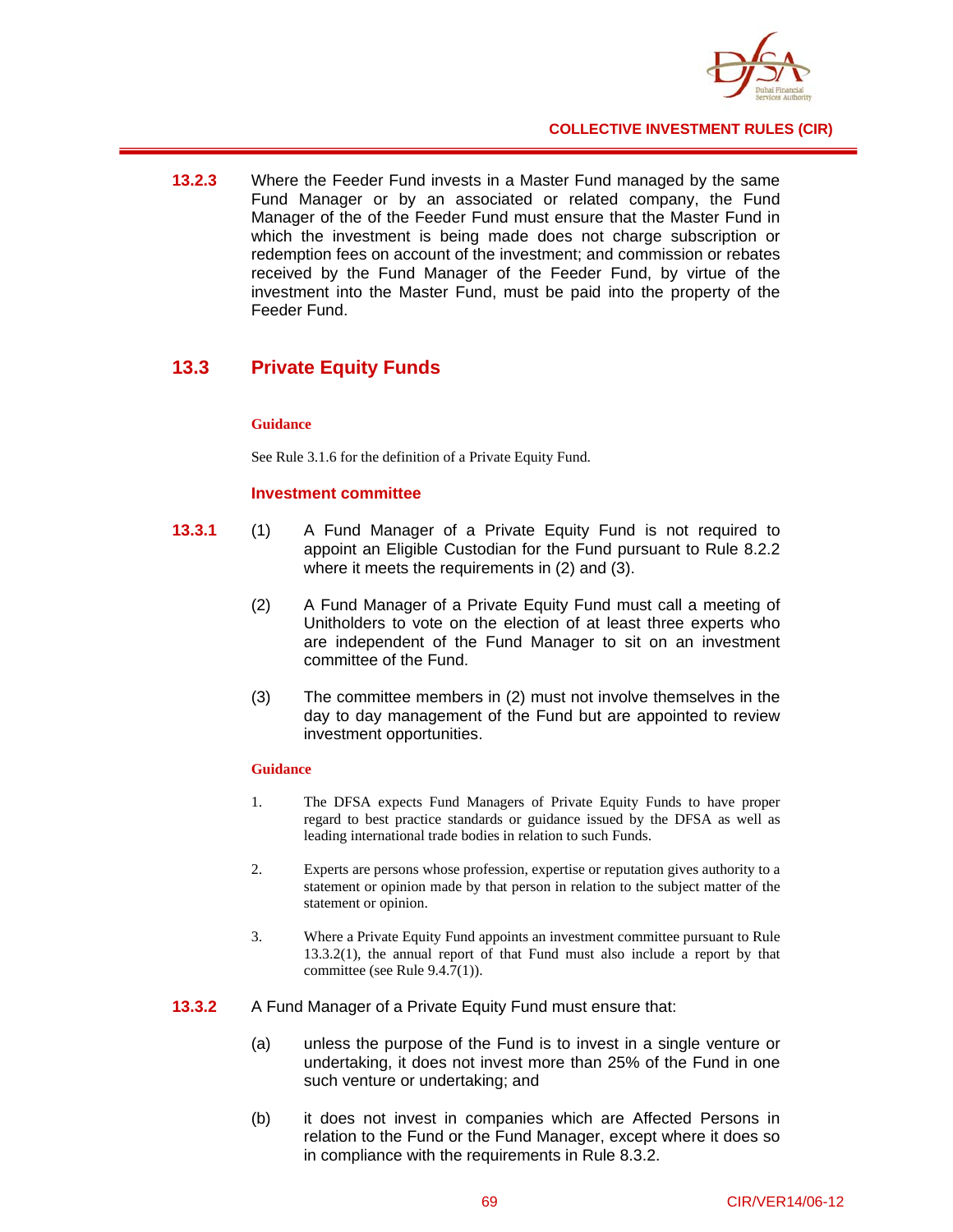

- **13.3.3** Where the Fund Manager of a Private Equity Fund intends to invest in any venture, the Fund Manager must ensure that it makes adequate arrangements for the undertaking of due diligence in respect of that venture including investigating its corporate governance standards.
- **13.3.4** If a Fund Manager of a Private Equity Fund has placed a Person on the board of the Undertaking in which it is investing, it must take reasonable steps to ensure that it manages conflicts and follows good corporate governance.

## **13.4 Property Funds**

## **Guidance**

See Rule 3.1.7 for the definition of a Property Fund.

## **Permitted form and listing**

- **13.4.1** (1) A Fund Manager of a Domestic Fund which is a Property Fund must use only a closed-ended legal structure for the investment vehicle.
	- (2) In the case of a Property Fund which is or intends to be a Public Fund, the Fund Manager:
		- (a) may only use either an Investment Company or Investment Trust as the investment vehicle of the Fund;
		- (b) must ensure that it is listed and traded on an Authorised Market Institution or is listed and traded on an exchange in a Recognised Jurisdiction within 6 months from the date on which the Units of the Fund are first Offered to the public or any other shorter period as specified in the Fund's Prospectus; and
		- (c) must ensure that the Constitution of the Fund includes provisions that deal with:
			- (i) the manner in which the issue and redemption of Units of the Fund will be made to ensure that the Fund is closed ended; and
			- (ii) if applicable, the circumstances in which any Private Placements may be made.

#### **Guidance**

A closed ended legal structure is an investment vehicle used by a Fund that does not continuously issue or redeem Units based on the net asset value of the Fund. Therefore, Unitholders of such Funds do not have a redemption right. Instead, if the Fund is listed and traded, Unitholders are able to sell their Units or buy Units on exchange, however, a Fund using a closed-ended structure can issue new Units to new Unitholders (or effect a buyback) subject to the applicable laws and where permitted under its own Constitution.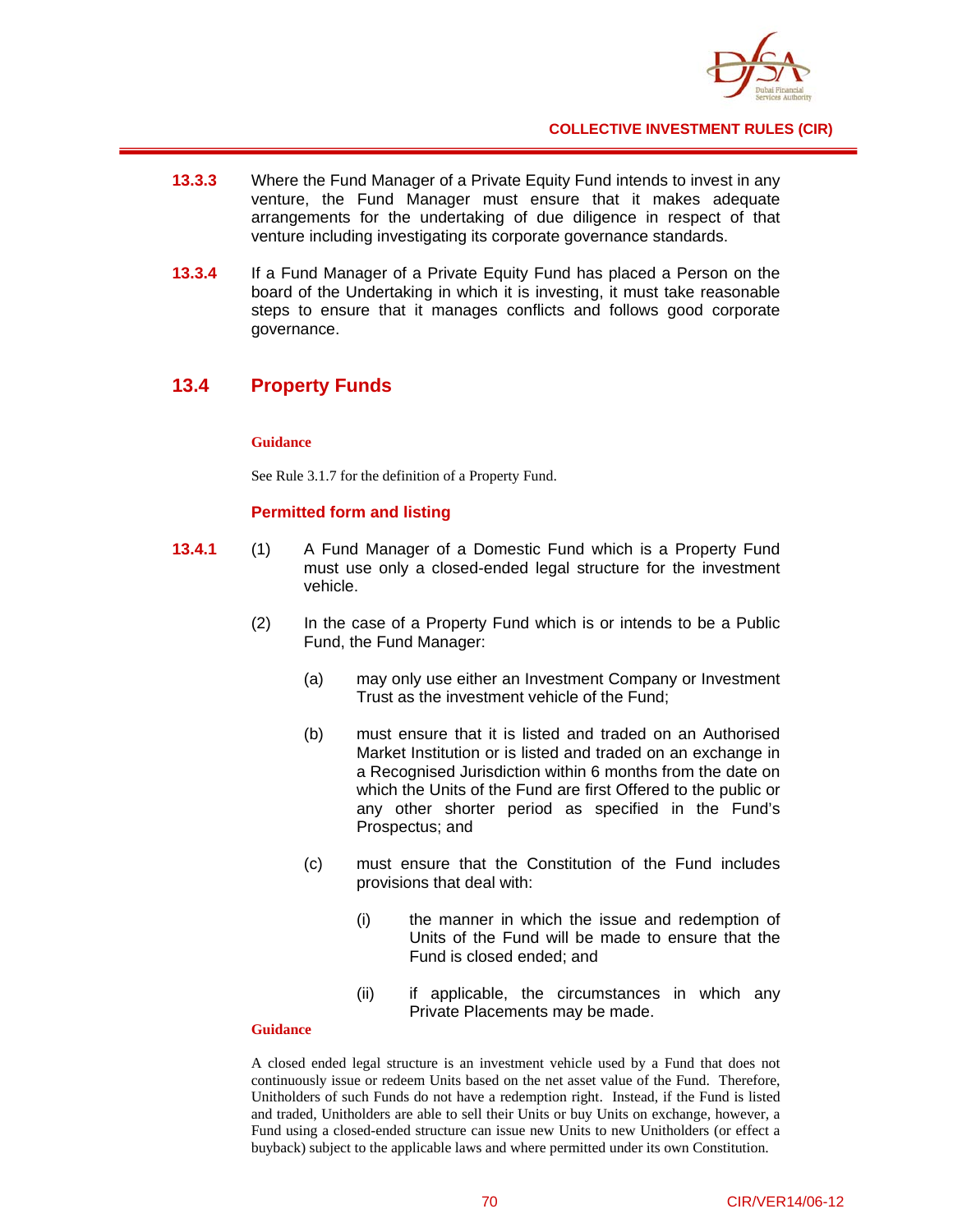

## **Alternative Custody arrangements**

- **13.4.2** (1) A Fund Manager of a Property Fund is not required to appoint an Eligible Custodian for the Fund pursuant to Rule 8.2.2 where it meets the requirements in (2) and (3).
	- (2) The Fund Manager or, in the case of an Investment Trust, the Trustee, for the purpose of meeting the legal or regulatory requirements in relation to the ownership of Real Property applicable in the jurisdiction in which the Real Property is situated, may implement alternative arrangements for safekeeping where the arrangements:
		- (a) in the case of an Investment Trust, enable the Trustee to continue to control the Fund Property; and
		- (b) in all cases:
			- (i) do not enable the Fund Manager to have unfettered control of the Fund Property; and
			- (ii) are in accordance, where applicable, with the requirements in Rules 13.4.6 to 13.4.11.
	- (3) If the Fund Manager or, in the case of an Investment Trust, the Trustee, implements arrangements in accordance with (2), it must satisfy the DFSA that the arrangements have the effect specified in (2) and are legally effective in the DIFC and in the jurisdiction where the Real Property is situated.

#### **Guidance**

- 1. Rule 13.4.2 enables Fund Managers and Trustees to find suitable alternative arrangements to those mandated under Rule 8.2.2(2) and 8.3.3(b) for the safekeeping of Real Property in circumstances where, for example, the Trustee of an Investment Trust cannot by reason of the applicable Law hold the legal title to Real Property in a GCC country. In such situations appropriate use of declarations of trust, indemnities and resolutions may produce an acceptable alternative. The DFSA has previously permitted such alternative arrangements by way of waiver and modification to earlier provisions preceding the enactment of Rule 8.2.2(2) and 8.3.3(b).
- 2. Note that in relation to an Investment Company or Investment Partnership, Rule 8.2.2 requires a Fund Manager to delegate the activity of Providing Custody to an Eligible Custodian. In relation to an Investment Trust, Rule 8.3.3(b) also permits a Trustee to delegate the activity of Providing Custody to an Eligible Custodian.

## **Investment Committee**

- **13.4.3** (1) A Fund Manager of a Property Fund must, subject to (2), call a meeting of Unitholders to vote on the election of at least three experts who are independent of the Fund Manager to sit on an investment committee of the Fund.
	- (2) A Fund Manager of a Fund which is constituted as an Investment Trust need not appoint an investment committee.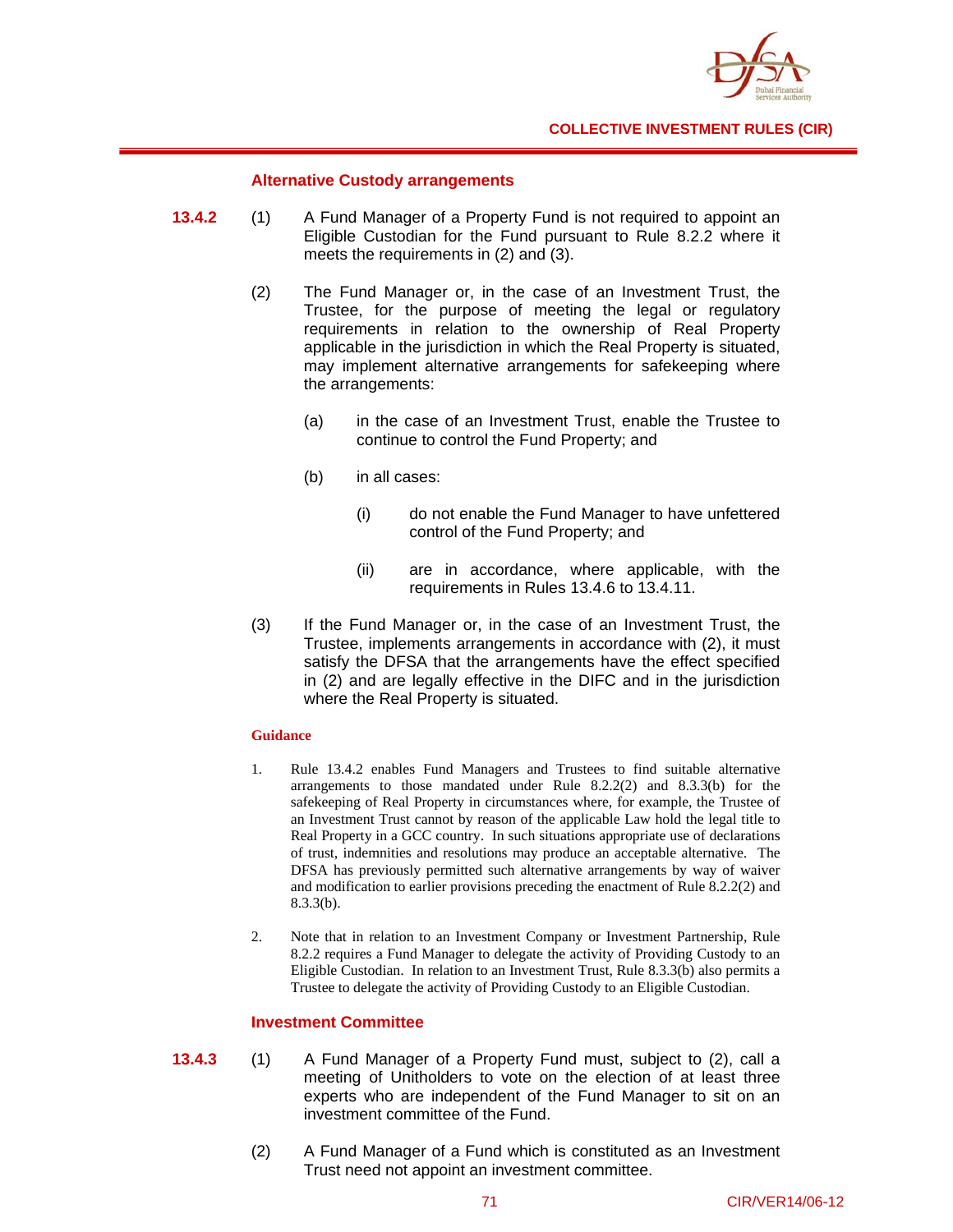

(3) The committee members in (1) are appointed to review investment opportunities and must not involve themselves in the day to day management of the Fund.

## **Investments**

- **13.4.4** (1) A Fund Manager must, subject to (2), ensure that the assets of a Property Fund, except where otherwise provided in the Rules in this section, consist only of any or all of:
	- (a) Real Property;
	- (b) Property Related Assets; or
	- (c) Units in another Property Fund; and
	- (d) up to a maximum of 40% of cash, government and public Securities.
	- (2) The requirements in (1) do not apply to a Fund Manager during the initial 6 month period of the Fund's operation and in any case, will be subject to any other time period set out in the Prospectus or as approved by a Special Resolution of the Unitholders.
	- (3) A Fund Manager must ensure that:
		- (a) Property Related Assets of a Property Fund are listed and traded on an Exchange which is provided for in the Prospectus of the Fund; and
		- (b) the Property Fund does not grant any Person an option to acquire any property included in the Fund.
	- (4) The Fund Manager or, where appointed, the Trustee, must, subject to (5), ensure that the Fund holds good marketable legal and beneficial title in all its Real Property, whether directly or via Special Purpose Vehicles controlled by the Fund. The Fund may hold such title as joint tenants or tenants-in-common with one or more third parties provided that the Fund must hold the majority interest and control and have the freedom to dispose of its interest.
	- (5) Any special arrangement entered into in respect of Fund Property for the purposes of Islamic finance arrangements where the legal title to the property is held by a financial institution will be acceptable for the purposes of (4) provided information relating to such arrangements either disclosed in the Prospectus of the Fund or approved by Special Resolution of Unitholders.
	- (6) The Fund Manager and, if appointed, the Trustee, must take all reasonable care to ensure that the Fund Manager arranges adequate property insurance and public liability insurance coverage in relation to the Real Property of a Fund.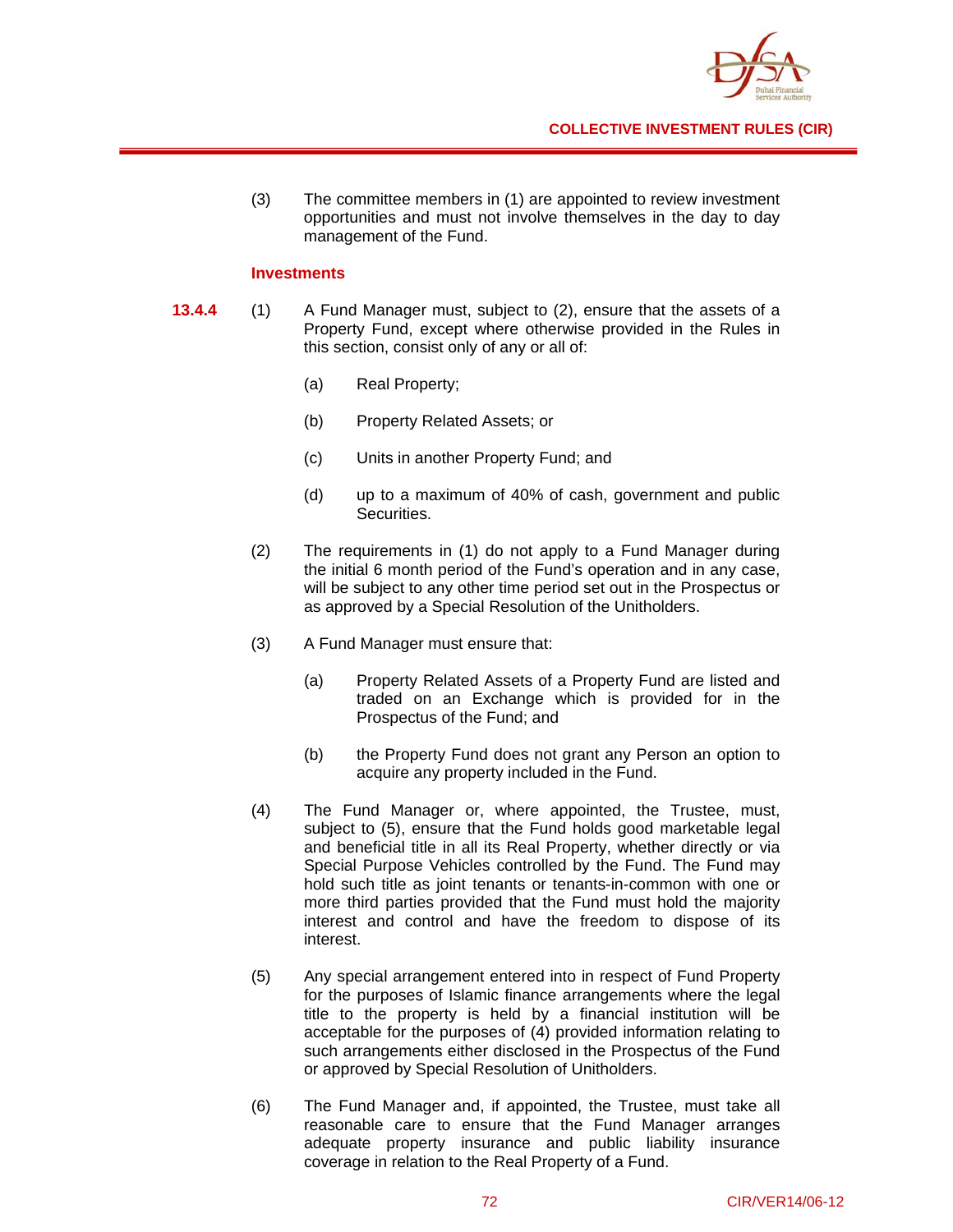

## **Guidance**

- 1. Rule 13.4.4(5) enables Fund Managers and Trustees to use certain Islamic structures such as ijara for property financing which require the legal ownership of the real property to be held by the financial institution providing the financing.
- 2. Rule 13.4.4.(5) does not require individual transactions to be specified in the Prospectus or approved by Special Resolution of Unitholders. Instead, it would be sufficient for general information relating to such arrangements, such as their legal effect, to be included in the Prospectus, failing which Unitholder approval by Special Resolution will be required. Similarly, Unitholders can by Special Resolution grant general approval for use of such Islamic financing arrangements, obviating the need for each specific transaction to be separately approved.

#### **Borrowing**

- **13.4.5** (1) The Fund Manager of a Public Property Fund may borrow either directly or through its Special Purpose Vehicle for financing investment or operating purposes but aggregate borrowings must not at any time exceed 80% of the total net asset value of the Fund.
	- (2) The Fund Manager of a Private Property Fund may borrow either directly or through its Special Purpose Vehicle for financing investment or operating purposes but aggregate borrowings must not at any time exceed 100% of the total net asset value of the Fund.
	- (3) The Fund Manager of a Fund may pledge the Fund's assets to secure borrowings under (1) and (2).
	- $(4)$  In the event that the borrowing limit under  $(1)$  and  $(2)$  is exceeded, the Fund Manager must inform the Trustee (if appointed), the Unitholders and the DFSA of the magnitude of the breach, the cause of the breach, and the proposed method of rectification. The Fund Manager must use its best endeavours to reduce as soon as reasonably possible the excess borrowings.
	- (5) All borrowings by the Fund must be conducted at arm's length.
	- (6) Borrowings by any Special Purpose Vehicles held by the Fund must be aggregated for the purpose of calculating borrowings of the Fund for the purposes of this Rule.

## **Joint Ownership Arrangement**

- **13.4.6** The Fund Manager must ensure that when a joint ownership arrangement is entered into, the Fund has a majority stake or holding in respect of that arrangement, that is, more than 50% ownership and control in each property at all times.
- **13.4.7** (1) In making any joint ownership investment under Rule 13.4.7, the Fund Manager must: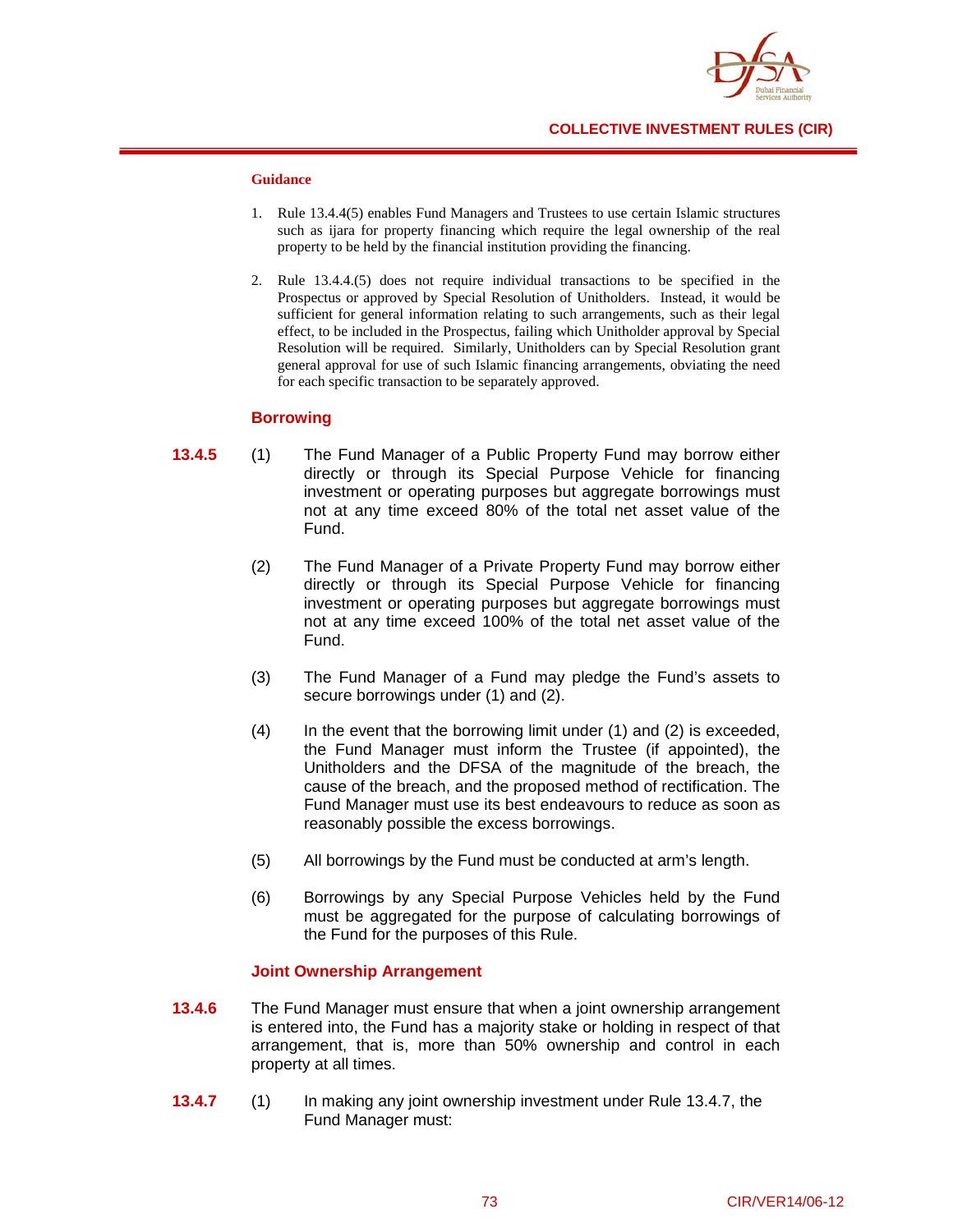

- (a) be able to demonstrate that the arrangement, including the decision to own less than a 100% interest in the property, is in the interests of the Unitholders; and
- (b) must obtain a legal opinion in accordance with (2).
- (2) The legal opinion referred to in (1)(b) must include:
	- (a) a description of the significant terms of the joint ownership arrangement;
	- (b) a statement whether the Fund will have a good and marketable legal and beneficial interest in the property;
	- (c) a description of the equity and profit sharing arrangements of the parties to the agreement;
	- (d) a statement that the relevant contract and joint ownership arrangements are legal, valid, binding and enforceable under applicable law;
	- (e) a statement that all necessary licences and consents required in the location where the subject property is located have been obtained by the Fund or its Special Purpose Vehicle;
	- (f) any restriction on divestment by the Fund of its interest, in whole or in part, in the property; and
	- (e) if applicable, the implication of foreign rules and regulations that may prohibit full ownership of the property by the Fund.
- **13.4.8** The Fund Manager must ensure that:
	- (a) proper due diligence is conducted in identifying restrictions and constraints that may limit a Fund's direct ownership of a 100% interest in a property; and
	- (b) the liability of, or assumed by, the Fund does not exceed the percentage of its interest in the joint ownership arrangement and there is to be no assumption of unlimited liability by the Fund.
- **13.4.9** The Fund Manager must disclose to Unitholders;
	- (a) the ownership structure of the property interest and the material terms thereof, including restrictions on divestments and the impact or implication of such restrictions on the divestment value of the interest in the property;
	- (b) the identity, background and ownership of the remaining legal and beneficial owners in the property, transactional history of these owners with the Fund in relation to the property;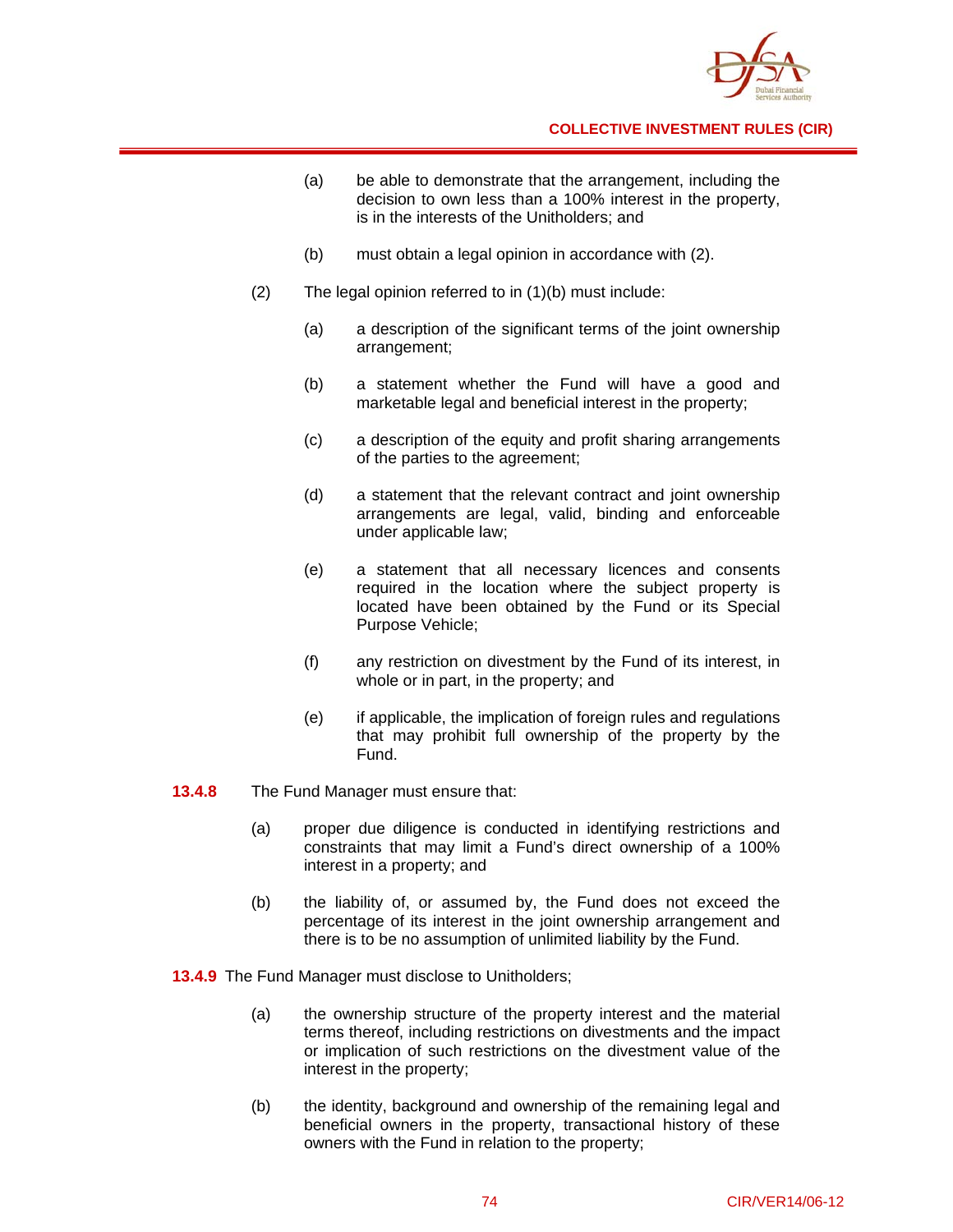

- (c) financial, remuneration, fee-sharing or other material arrangements that have been or will be entered into between the Fund and the other owners of that property or their associates;
- (d) a summary of the contents of the legal opinion in Rule 13.4.7(1)(b) in relation to the property; and
- (e) where appropriate:
	- (i) the nature of restrictions on foreign ownership and the duration of them, and the impact of such restrictions on the operations and financial position of the Fund as a whole;
	- (ii) the Valuer's opinion and evaluation of the impact of such prohibitions on the value of the property; and
	- (iii) any other information which may reasonably be relevant to a Unitholder.

## **Use of Special Purpose Vehicles**

- **13.4.10** (1) The Fund Manager of a Property Fund may hold Real Property for the Fund through a Special Purpose Vehicle, subject to (2) and (3), only if the Fund has majority ownership and control of the Special Purpose Vehicle.
	- (2) A Special Purpose Vehicle set up by the Fund Manager of a Fund under (1) may itself hold Real Property through another Special Purpose Vehicle (the second Special Purpose Vehicle) for the sole purpose of directly holding Real Property for the Fund or arranging financing for the Fund but the second Special Purpose Vehicle must not hold Real Property for the Fund through another Special Purpose Vehicle.
	- (3) The Fund Manager of the Fund must ensure that:
		- (a) neither the Constitution of any Special Purpose Vehicle nor the organisation, transactions or activities of such vehicles under any circumstance contravene any requirements of the Rules in this section;
		- (b) the board of directors of each of the Special Purpose Vehicles is appointed by the Fund Manager in agreement with the Trustee or Persons performing oversight functions of the Fund where applicable and, where elected, the investment committee; and
		- (c) both the Fund and the Special Purpose Vehicles must appoint the same Auditor and adopt the same accounting principles and policies.

#### **Guidance**

Under 13.4.11, additional Special Purpose Vehicles may be permitted by the DFSA by waiver or modification under limited circumstances, such as where the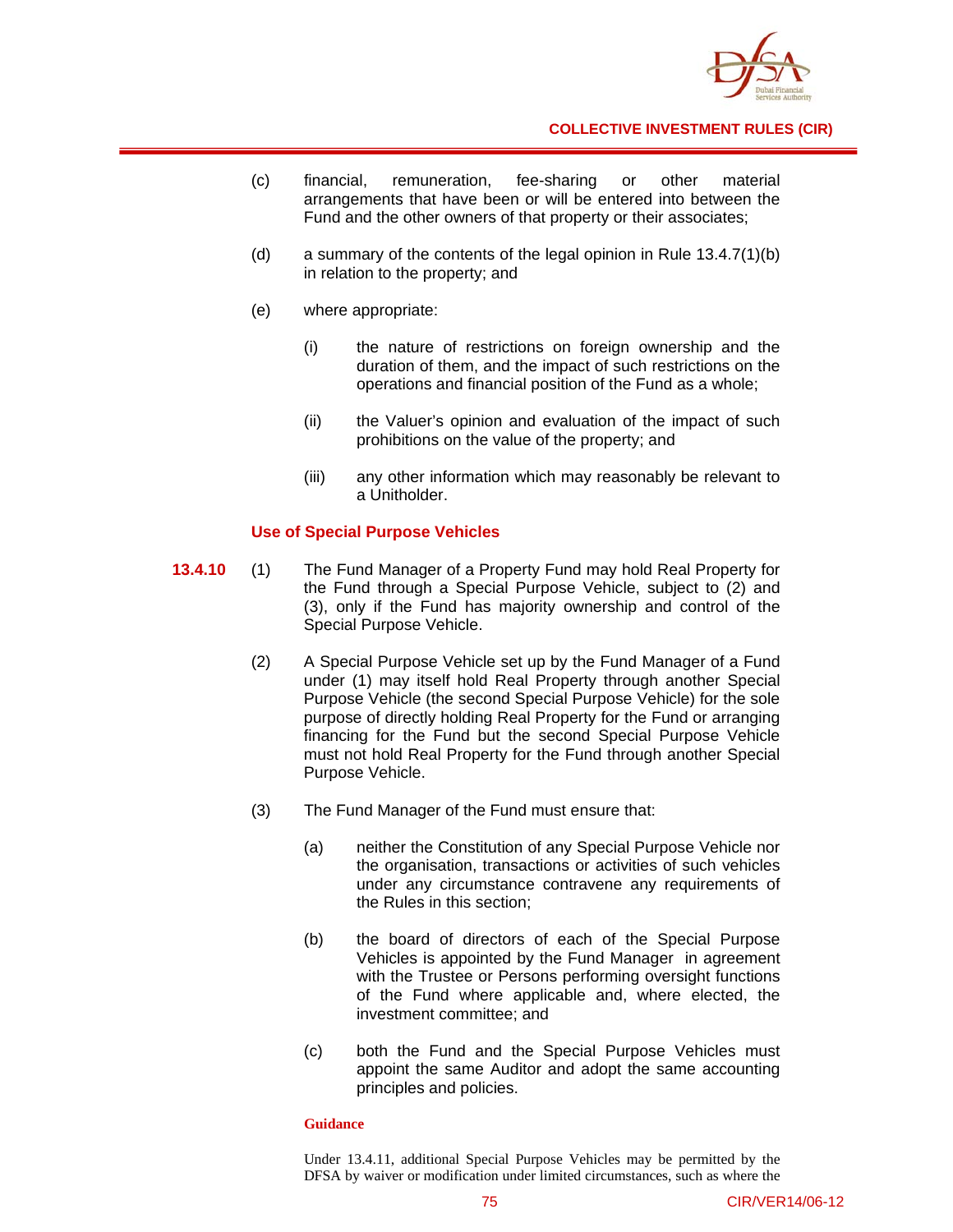

Fund Manager can demonstrate to the satisfaction of the DFSA that the arrangement is necessary for the purpose of meeting the legal or regulatory requirements of another jurisdiction.

- **13.4.11** If the Fund acquires Real Property through the acquisition of a Special Purpose Vehicle, the following matters must be complied with by the Fund Manager for the purpose of the purchase:
	- (a) a report made by the Fund's Auditor must be prepared on:
		- (i) the profit and loss of the Special Purpose Vehicle for each of the three years preceding the transaction or any shorter period as is relevant if the Special Purpose Vehicle was in existence for less than three years; and
		- (ii) the assets and liabilities of the Special Purpose Vehicle as at the last date, which is no more than 6 months old from the date of the report to which the accounts of the Special Purpose Vehicle were prepared;
	- (b) the report required under (a) must:
		- (i) indicate how the profits and losses of the Special Purpose Vehicle would, in respect of the Shares to be acquired, have affected the Fund, if the Fund had at all material times held the Shares to be acquired; and
		- (ii) where the Special Purpose Vehicle has subsidiaries, deal with the profits or losses and the assets and liabilities of the Special Purpose Vehicle and its subsidiaries, either as a whole, or separately; and
	- (c) a valuation report in respect of the Special Purpose Vehicle's interest in Real Property must be prepared in accordance with the requirements set out in Rules 13.4.18 to 13.4.22.

## **Transactions with Affected Persons**

## **Guidance**

Fund Managers are required pursuant to Rule 8.3.1 to obtain the agreement of Unitholders by way of a Special Resolution before undertaking an Affected Person transaction where the total consideration or value of the transaction is 5% or more of the net asset value of the Fund. See also App2 and App3.

- **13.4.12** (1) The following information in relation to Affected Person transactions must be disclosed to Unitholders and where appointed the Trustee, by the Fund Manager of the Fund:
	- (a) any beneficial interests of the Affected Person, and any changes thereof, in the Fund; and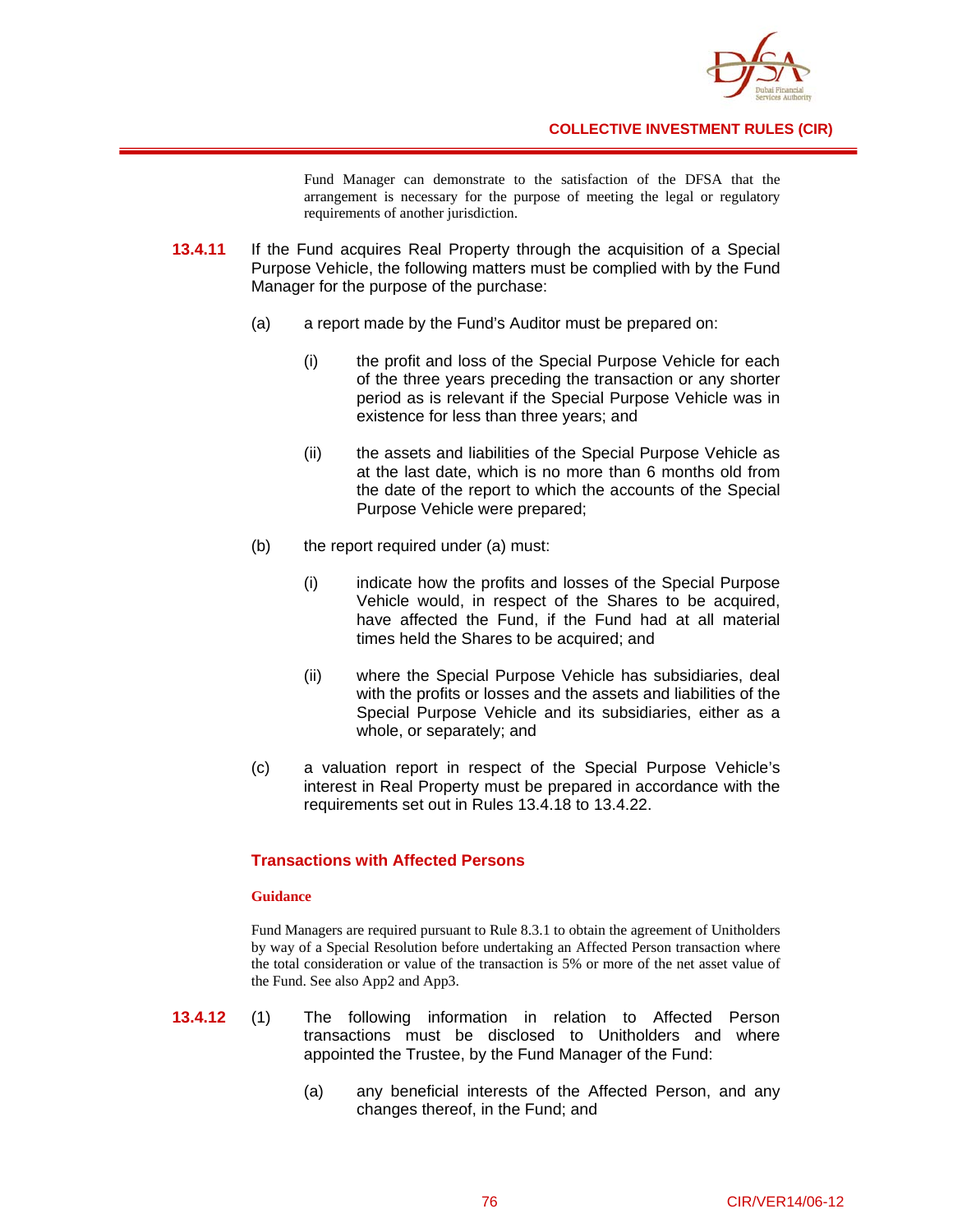

- (b) any potential conflicts of interests involving the Affected Person and the measures implemented to address such conflicts.
- (2) If the Fund Manager operates more than one Fund and a transaction involves two or more of the Funds operated by the Fund Manager, such transactions between the Funds will be Affected Person transactions for each of the Funds involved in the transactions.
- **13.4.13** (1) Where any Affected Person has an interest in an Undertaking which competes or is likely to compete, either directly or indirectly, with the Fund's activities, the Fund Manager must disclose to Unitholders and where appointed the Trustee, the following:
	- (a) a description of the Undertaking of the Affected Person and its management, to enable Unitholders to assess the nature, scope and size of such business, with an explanation as to how such Undertaking may compete with the Fund;
	- (b) where applicable, a statement from the relevant Affected Person that it is capable of performing, and shall perform, its duty in relation to the Fund independently of its related business and in the best interests of the Fund and its holders; and
	- (c) a statement as to whether the Fund may acquire any of the related business or assets of the Affected Person.
	- (2) If there is any change in information required under (1) after initial disclosure, the Fund Manager must disclose such changes to the Unitholders and where appointed the Trustee.
- **13.4.14** Where an Affected Person has, for the purpose of the establishment of the Fund, agreed to sell Real Property to the Fund, the Fund Manager must disclose the following in the Prospectus:
	- (a) a valuation report by an independent valuer of the Real Property that the Affected Person has agreed to sell; and
	- (b) the price to be paid by the Fund for the Real Property and other material terms of the transaction.
- **13.4.15** (1) The Fund Manager must ensure that if any cash forming part of the Fund's assets is deposited with an Affected Person (being an institution licensed to accept deposits), interest must be paid on the deposit at a rate not lower than the prevailing commercial rate for a deposit of that size and term.
	- (2) The Fund Manager must ensure that in the event of borrowing from an Affected Person (being an institution licensed to lend money), interest charged on the borrowing is at a rate not higher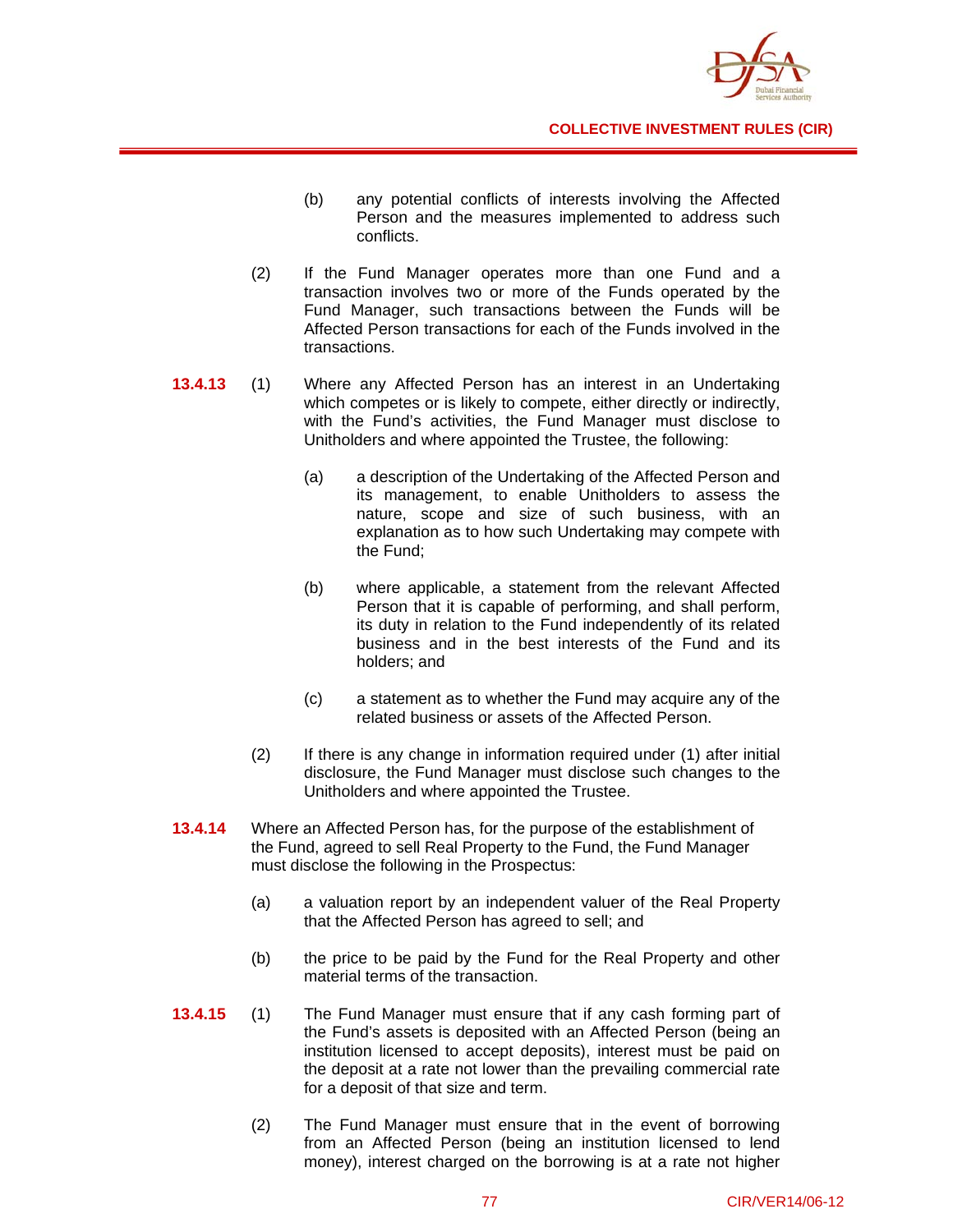

than the prevailing commercial rate for a borrowing of that size and term.

- **13.4.16** The Fund Manager must ensure that any Affected Person transactions in the nature of services provided relating to the Real Property of the Fund in the ordinary and usual course of estate management, including renovation and maintenance work, are contracted on normal commercial terms and subject to the prior approval of the Trustee or other oversight function.
- **13.4.17** The Fund Manager and, if appointed, the Trustee must not engage Affected Persons as property agents for rendering services to the Fund, including advisory or agency services in property transactions.

## **Valuation function**

- **13.4.18** (1) The Fund Manager of a Property Fund must, subject to the approval of the Trustee, appoint a Person who is able to provide professional valuation services in accordance with the Rules in this section.
	- (2) The Fund Manager must ensure that the Person appointed under (1) values each Real Property prior to its acquisition and disposal.
	- (3) The Fund Manager must commission the Person referred to in (1) to produce a valuation report of the Property Fund each year in accordance with Rule 13.4.22. The net asset value of the Fund following this valuation must be reported in the annual report of the Fund.
- **13.4.19** For the purpose of Rule 13.4.18, a Fund Manager must appoint a Person:
	- (a) who carries on the business of valuing Real Property;
	- (b) who is not Related to the Fund Manager; and
	- (c) whom the Fund Manager, and if appointed the Trustee, have reasonable grounds to believe would be capable of providing objective valuation of Real Property.

#### **Guidance**

- 1. The term "Related" has the meaning given to it in the GLO module.
- 2. A Fund Manager, and where appointed the Trustee, in forming the opinion required under Rule 13.4.19(c), should be satisfied that the Person to be engaged for providing valuation of Real Property meets if not all, at least most of the following criteria:
	- a. the Person is a, or has key personnel who are, fellow or associate members of a recognised professional body of surveyors or property valuers and who are qualified to perform property valuations;
	- b. the Person has or has access within the organisation to the relevant expertise, that is, knowledge of and experience in the valuation of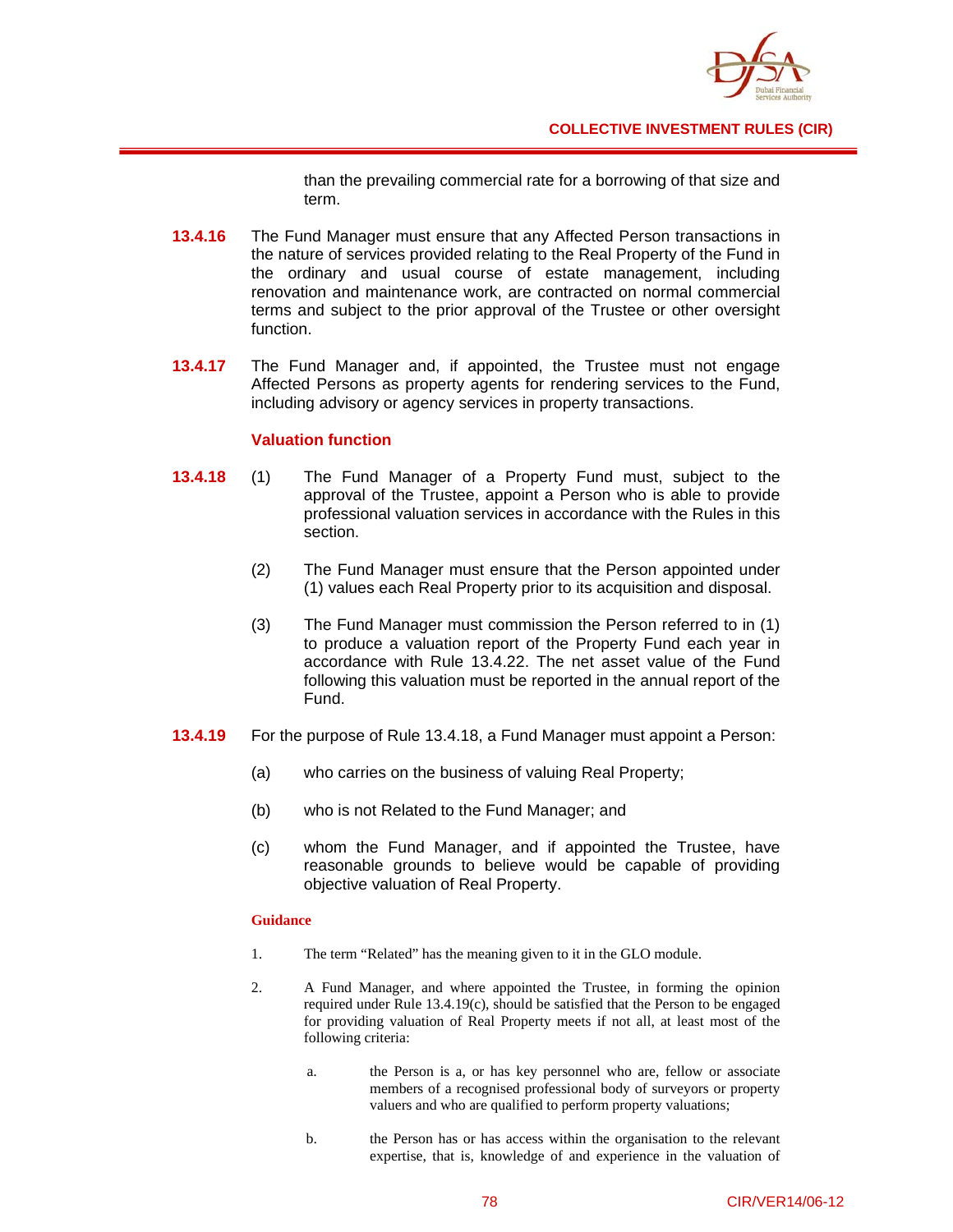

property of the relevant kind in the relevant area where the property is situated;

- c. the Person has robust internal controls and checks and balances to ensure the integrity of valuation reports and that these reports are properly and professionally prepared in accordance with international best practice;
- d. the Person has adequate professional insurance to cover its usual risks;
- e. the Person does not have ownership or other commercial links with any other Persons providing Financial Services to the Fund (such as investment advisers or investment managers appointed to the Fund), which would impair that Person's ability to provide independent and objective valuation services to the Fund; and
- f. the Person or any of his associates has not been instrumental in relation to the finding of the Real Property for the Fund.
- **13.4.20** (1) A Fund Manager must ensure that any valuation by the Person appointed to provide valuation services to the Fund is carried out on the basis of an 'open market value' as defined in the Constitution and the most recent Prospectus of the Fund.
	- (2) The valuation report under (1) must confirm that if the Real Property was acquired for the Property Fund it could be disposed of at that valuation within a reasonable period.
- **13.4.21** The Fund Manager must ensure that the property is acquired within a reasonable time from the date of the valuation report and in any event not later than six months from the date of valuation and at a price no more than 5% above the valuation price.

## **Guidance**

The DFSA would expect the Fund Manager to define 'open market value' to be based on an authoritative text such as the Royal Institute of Chartered Surveyors' Appraisal and Valuation Standards (fifth edition) ("Red Book"); or similar practitioners text used by surveyors; or International Valuation Standards issued from time to time by the International Valuation Standards Committee

## **Valuation Report**

- **13.4.22** A Fund Manager must ensure that any valuation report prepared by the Person appointed:
	- (a) includes all material details in relation to the basis of valuation and the assumptions used;
	- (b) describes and explains the valuation methodologies adopted;
	- (c) outlines the overall structure and condition of the relevant market including an analysis of the supply and demand situation, the market trend and investment activities;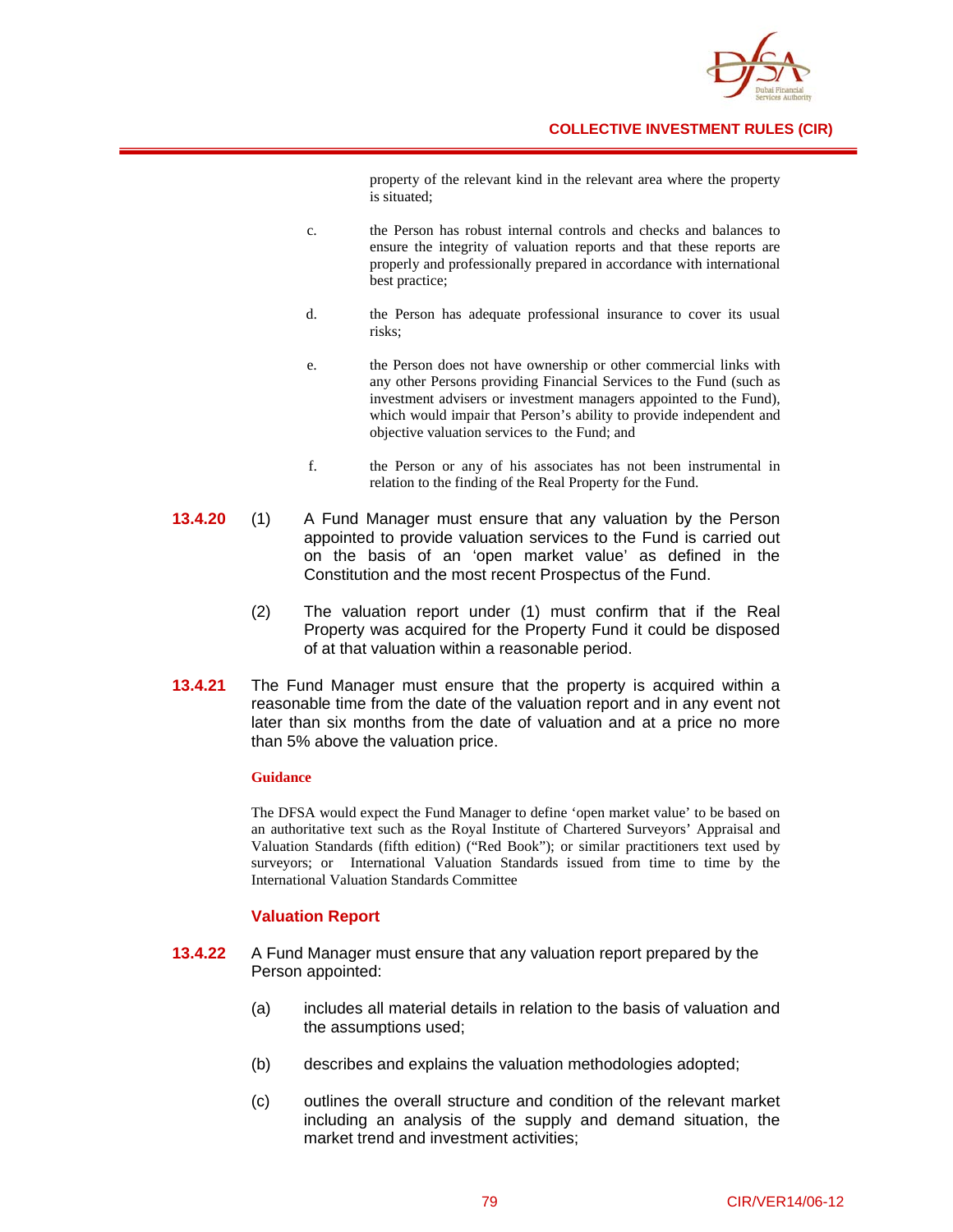

- (d) includes a brief description of the property, its location, the nature of the interest the Fund holds in the property, its existing use, any encumbrances concerning or affecting the property, the lease expiry profile if any, the capital value in existing state at the date the valuation was performed, the net monthly income from the property, and any other matters which may affect the property or its value;
- (e) confirms the professional status of the valuer and that the valuation report is prepared on a fair and unbiased basis; and
- (f) explains the rationale for choosing the particular valuation method if more than one method is available.
- **13.4.23** A Fund Manager must ensure that whenever a valuation report is prepared for the Fund, the date of the valuation report must be:
	- (a) the date the Fund is valued, if such report is prepared for the purpose of calculating the net asset value of the Fund; or
	- (b) a date which is not more than three months before the date on which:
		- (i) an offering document is issued;
		- (ii) a circular is issued, if the circular relates to a transaction that requires Unitholders' approval; or
		- (iii) a sale and purchase agreement or other agreement to transfer legal title is signed, if the transaction does not require Unitholder approval.

#### **Retirement of valuer**

- **13.4.24** (1) A Fund Manager must ensure that where a Person appointed pursuant to Rule 13.4.19 has conducted valuations of the Real Property for the Fund for five consecutive years, that Person is retired.
	- (2) A Person retired under (1) must not be re-appointed by the Fund Manager to perform Fund valuation unless a period of two years has elapsed from the date of the retirement of that Person.
	- (3) The Fund Manager, and if appointed the Trustee on instructions of the Fund Manager, may at any time remove the Person appointed to provide the valuation services by notice in writing in any of the following events:
		- (a) the Person enters into liquidation, becomes bankrupt or has a receiver appointed over its assets; or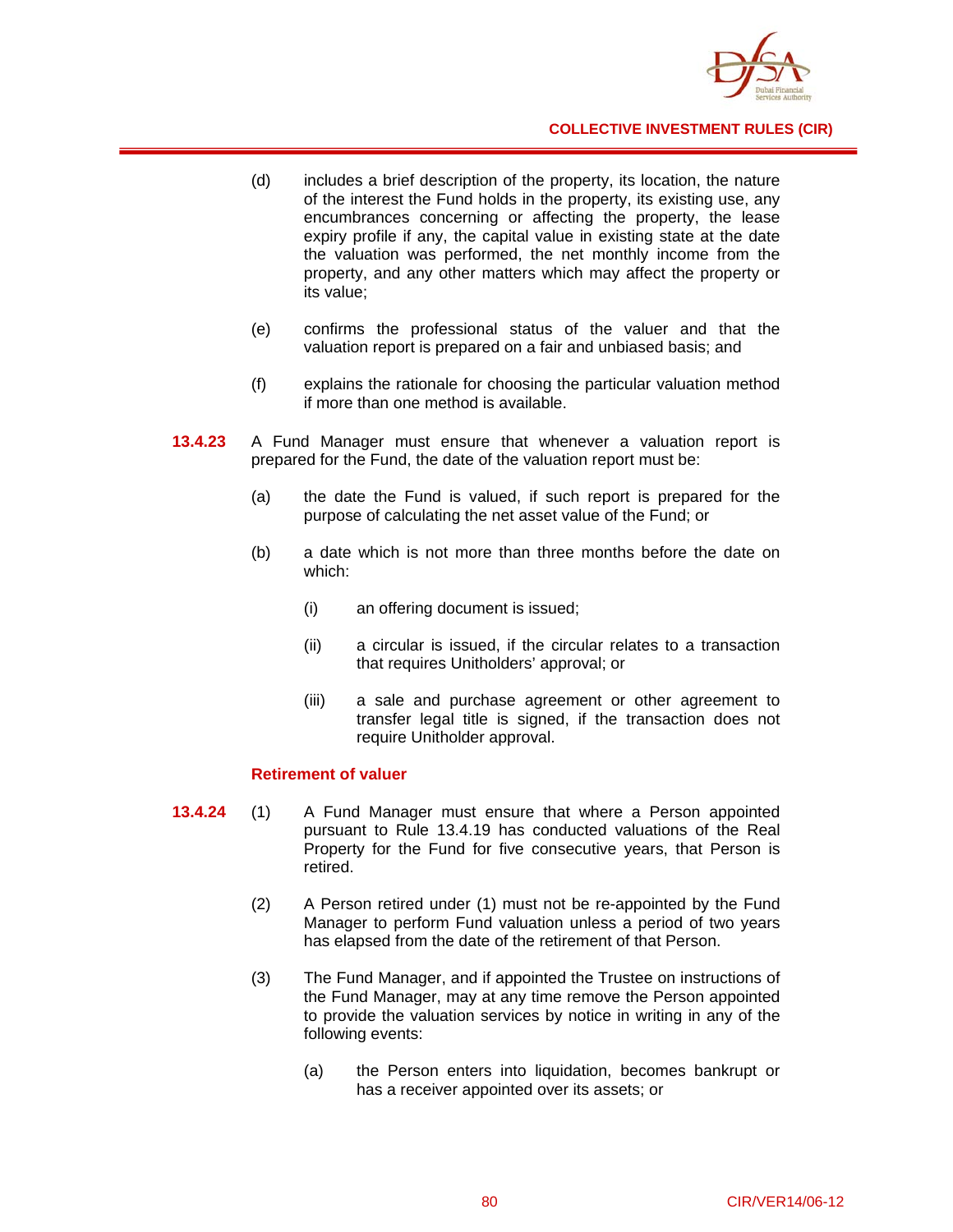

- (b) the Fund Manager, in consultation with the Trustee, determines on reasonable grounds that it is necessary to remove that Person in the interests of the Fund and the Unitholders; or
- (c) an ordinary resolution is passed by the Unitholders to dismiss that Person.
- (4) Upon the retirement or dismissal of the Person appointed to provide the valuation services to the Fund, the Fund Manager must appoint another Person to provide valuation services to the Fund where the Fund Manager and where appointed the Trustee are satisfied that the Person meets the requirements specified in Rule 13.4.19.

## **13.5 Real Estate Investment Trusts (REITs)**

## **Guidance**

- 1. See Rule 3.1.8 for the definition of a Real Estate Investment Trust (REIT).
- 2. REITs are a subset of Property Funds. The Fund Manager of a Public Property Fund, which is, or is to be held out, as a REIT, is required, in addition to the general Rules applying to Public Property Funds, to also comply with the Rules in this section.

## **Real Estate Investment Trusts (REITs)**

- **13.5.1** (1) A Fund Manager, or any Person making an Offer of a Unit of a Fund or otherwise marketing a Fund, must not include the term "Real Estate Investment Trust" or "REIT" or refer to a Fund or otherwise hold out a Fund as being a Real Estate Investment Trust or a REIT, unless it is a Public Property Fund which is constituted in accordance with (2).
	- (2) A REIT is a Public Property Fund which:
		- (a) is constituted either as an Investment Company or as an Investment Trust;
		- (b) is primarily aimed at investments in income-generating Real Property;
		- (c) distributes to the Unitholders at least 80% of its audited annual net income; and
		- (d) if at any time during the operation of the Fund the requirements are not met, the Fund Manager, and, if appointed the Trustee, must immediately notify the DFSA and the exchange of the failure to meet the requirements in these Rules and what measures have been or will be taken to remedy the breach.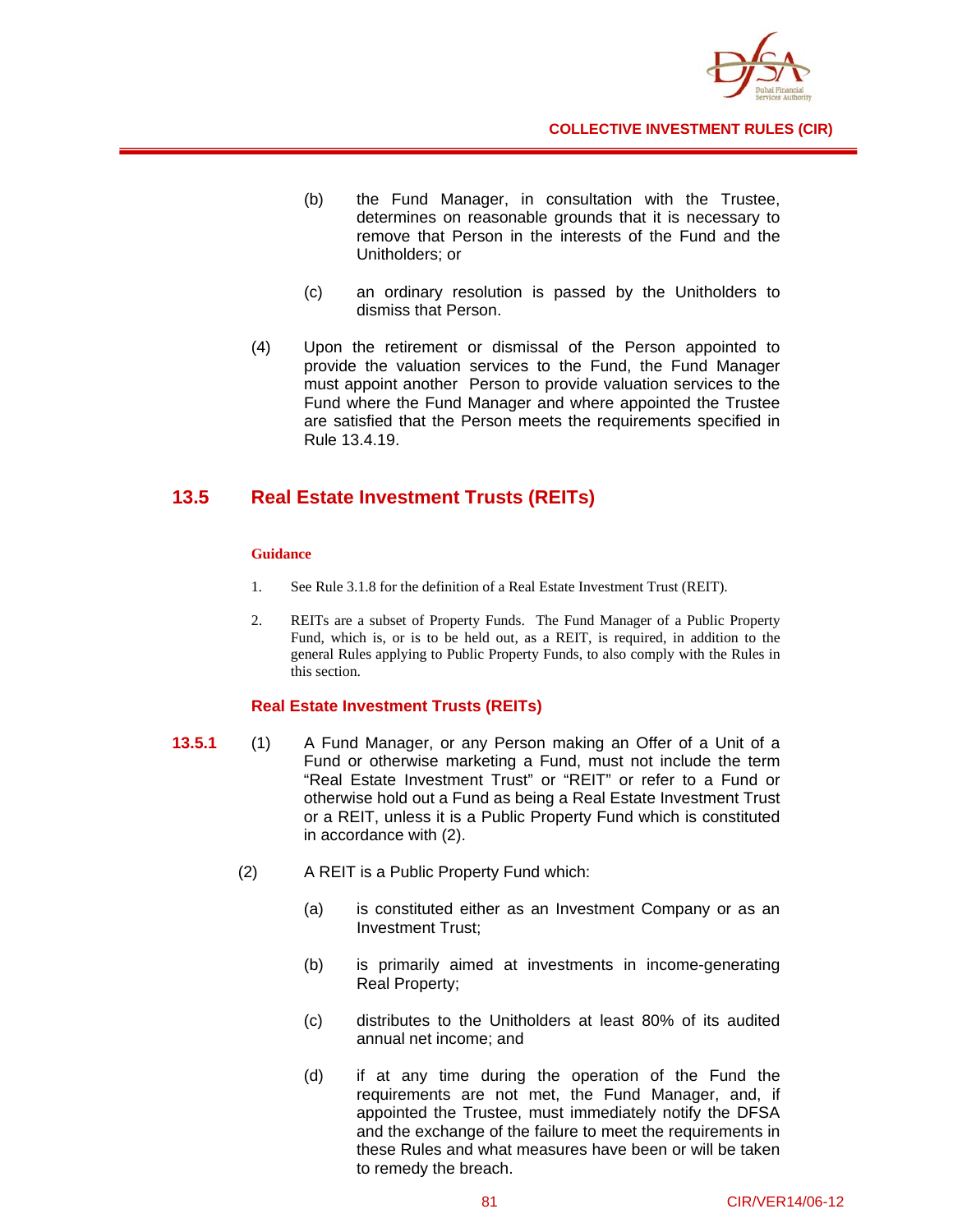

- **13.5.2** (1) A Fund Manager of a REIT must ensure that it distributes to the Unitholders as dividends each year an amount not less than 80% of its audited annual net income.
	- (2) The Persons providing oversight functions in respect of the Fund must determine if any;
		- (a) revaluation surplus credited to income, or
		- (b) gains on disposal of Real Property,

shall form part of net income for distribution to Unitholders.

- **13.5.3** Where a REIT holds any Real Property via one or more Special Purpose Vehicles, the Fund Manager must ensure that each Special Purpose Vehicle distributes to the Fund all of its income as permitted by the laws and regulations of the jurisdiction where the Special Purpose Vehicle is established.
- **13.5.4** (1) A Fund Manager of a REIT must ensure, subject to (2), that any investment made in respect of property under development whether on its own or in a joint venture is undertaken only where the REIT intends to hold the developed property upon completion.
	- (2) The total contract value of the property under development in (1) must not exceed 30% of the net asset value of the Fund Property of the REIT.

## **Guidance**

For the purposes of Rule 13.5.4, the DFSA would not consider property development activities to include refurbishment, retrofitting and renovation.

**13.5.5** A Fund Manager of a REIT may borrow either directly or through its Special Purpose Vehicle up to 70% of the total net asset value of the Fund.

## **13.6 Hedge Funds**

#### **Guidance**

See Rule 3.1.9 for the definition of a Hedge Fund.

## **Risk management**

**13.6.1** A Fund Manager of a Hedge Fund must ensure that the risks inherent in the operation of a Hedge Fund are adequately addressed, with due regard to the nature of the strategies and investment process employed by the Fund Manager and the role of Fund Administrators and Custodians and where appointed, prime brokers.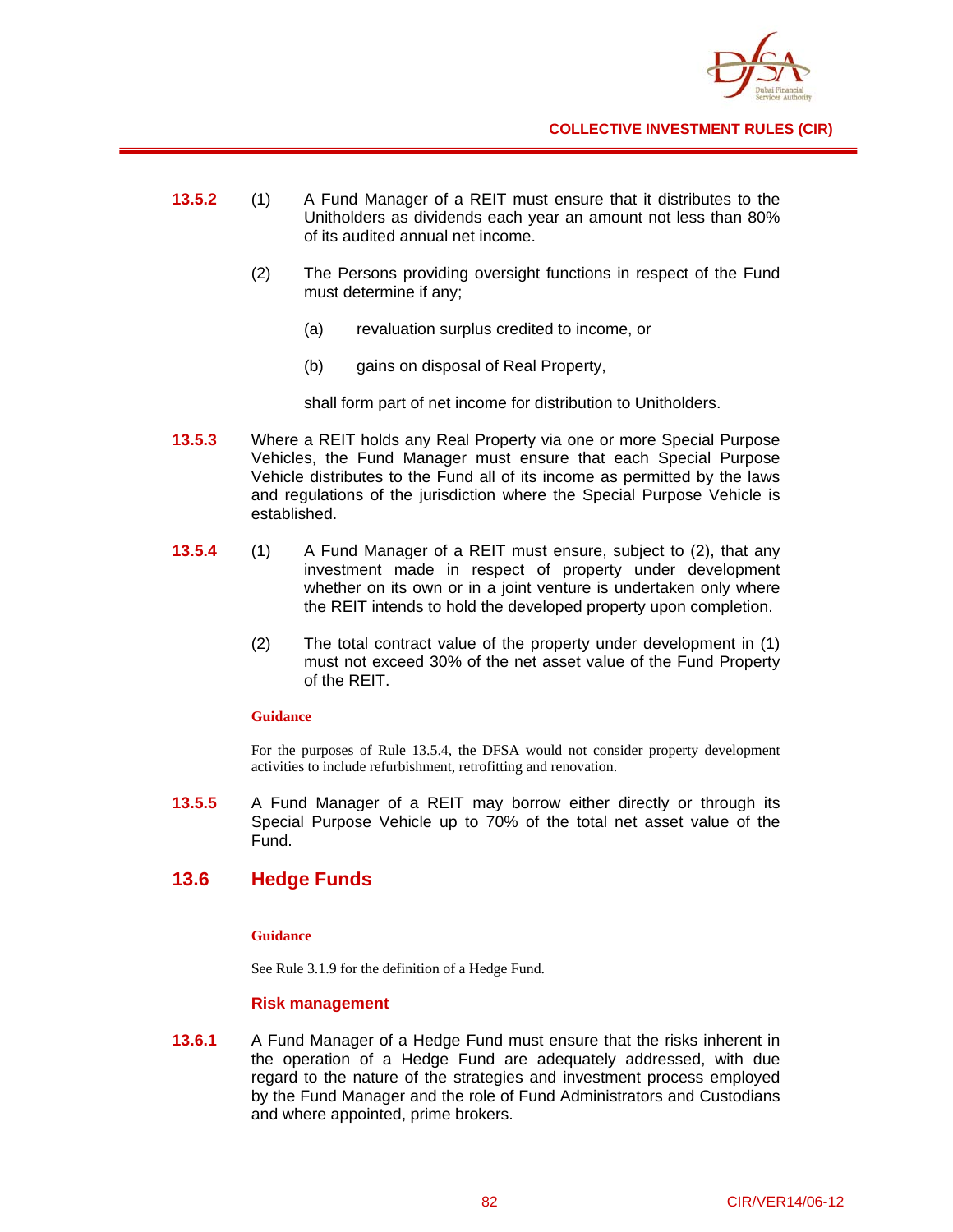

#### **Guidance**

A prime broker is a Person who provides to a Fund a range of services including custody and depository services, trading and execution services, clearing and settlement services and financing to support the Fund's investment activities. Such financing activities generally include stock lending and borrowing. The restrictions in Rules A1.3.1(c) and (f) of Appendix 1 (App 1) prevent a Fund Manager of a Hedge Fund from authorising a prime broker to commingle the assets of the Fund with any other assets held by or available to the prime broker and use those assets as collateral to support the prime broker's cross lending and borrowing activities involving Funds to which it acts as the prime broker. However, the restrictions in  $A1.3.2(c)$  and (f) do not apply if a Fund Manager of a Hedge Fund can comply with the requirements relating to the use of prime brokers set out in Rule 13.6.4.

## **13.6.2** (1) The Fund Manager of a Hedge Fund must ensure functional separation and independence between:

- (a) the functions of Fund valuation and asset pricing; and
- (b) the investment management process.
- (2) Where the Fund manager is unable to demonstrate adequate separation and independence in accordance with (1), the DFSA may require the Fund Manager to appoint an independent, suitably competent and experienced Fund Administrator to perform the functions specified in (1)(a).

## **Guidance**

To provide segregation of the net asset value determination process of the Fund from the investment management process, generally personnel involved in the former should not be involved in the latter. An effective method of achieving such segregation is to delegate the calculation, determination and production of the net asset value to a suitably competent and experienced third party Fund Administrator.

## **Use of prime brokers**

- **13.6.3** A Fund Manager of a Hedge Fund may only grant to a prime broker authority to combine the assets of the Fund with any other assets held by or available to the prime broker as collateral for any financing activities to be undertaken by the prime broker where, and so long as, all the following conditions are met:
	- (a) the Fund is a Private Fund or an Exempt Fund;
	- (b) the Prospectus of the Fund contains, in addition to the disclosure required under chapter 14, the following mandatory disclosure and warnings:
		- (i) the identity and profile of the prime broker, including where it is located and how it is regulated;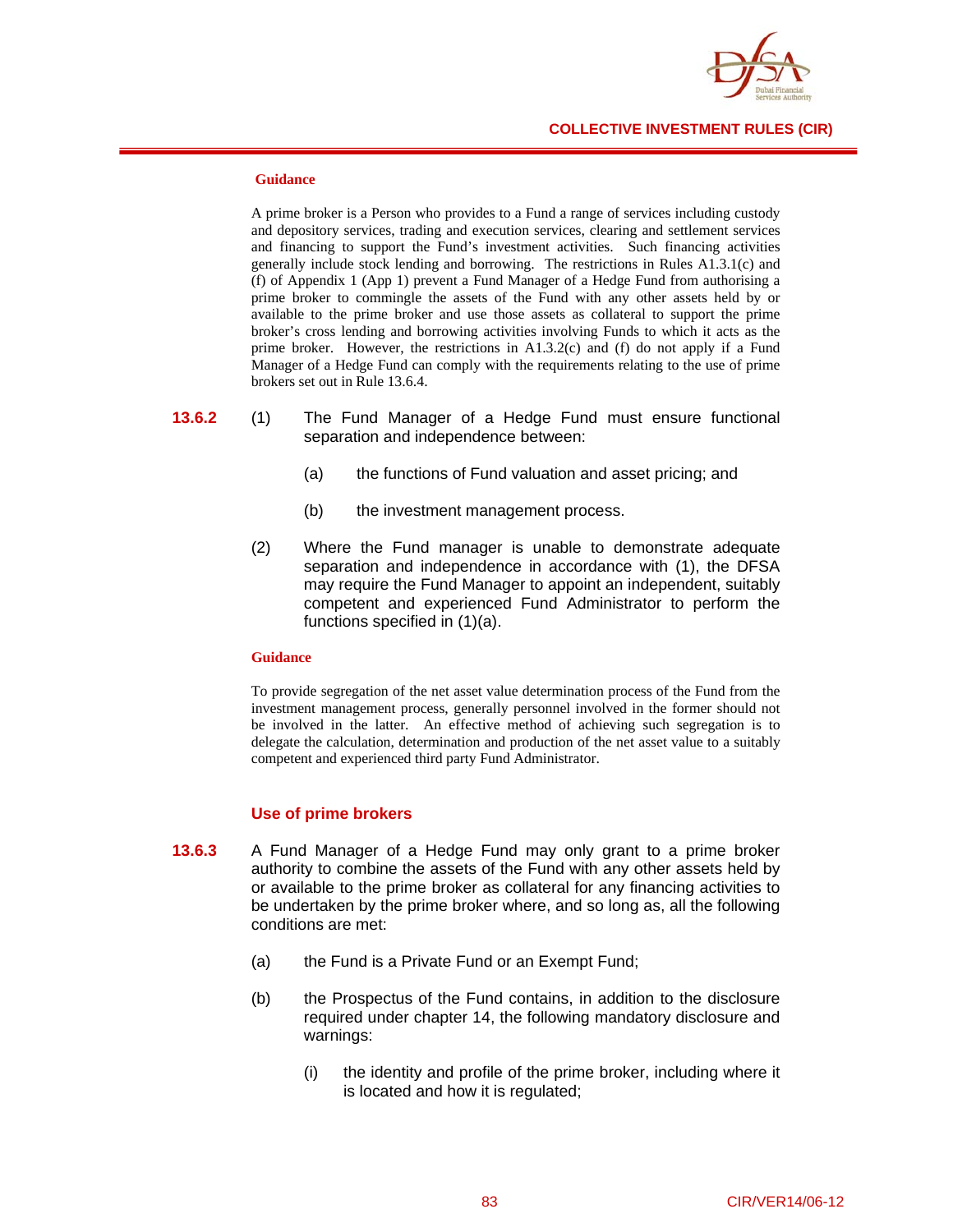

- (ii) the services which the prime broker provides to the Fund and the nature and extent to which the prime broker has the power and authority to combine the assets of the Fund with any other assets held by or available to the prime broker as collateral for any financing activities undertaken by the prime broker; and
- (iii) a prominent health warning in the Prospectus to alert prospective Unitholders to the facts that:
	- (A) the Fund's appointed prime broker has the power and authority to use as collateral the assets of the Fund in conjunction with any other assets held by or available to the prime broker; and
	- (B) where the prime broker uses Fund assets as collateral pursuant to the above power, the Unitholders may lose all the assets of the Fund in the event of the insolvency of the prime broker;
- (c) the Person appointed as the prime broker qualifies as an Eligible Custodian;
- (d) the agreement between the prime broker and the Fund Manager contains mandatory contractual provisions that:
	- (i) prohibit the prime broker from using as collateral the assets of the Fund to an extent exceeding 140% of the Fund's indebtedness to the prime broker at any given time; and
	- (ii) create an irrevocable right in favour of the Fund that enables any indebtedness of the Fund to the prime broker to be set off against any amounts that are owing by the prime broker to the Fund, including in the event of the insolvency of the prime broker; and
- (e) the Fund Manager has in place adequate valuation procedures to mark positions to market daily in order to meet on an ongoing basis the restriction referred to in (d)(i) relating to the limit to which the prime broker may use as collateral the assets of the Fund.

## **Guidance**

- 1. If the prime broker holds the legal title to the Fund assets, the prime broker must, in any event, qualify as an Eligible Custodian. However, even if a prime broker does not hold the legal title to the Fund assets, Rule 13.6.2(c) requires it to meet the Eligible Custodian requirements in certain circumstances. This is where it has the power to use Fund assets as collateral for its financing activities (e.g. by having a charge over the Fund assets) in conjunction with any other assets held by or available to it.
- 2. In relation to the matters referred to in Rules 13.6.1 and 13.6.2 and in relation to management of Hedge Fund investments, the DFSA expects Fund Managers of Hedge Funds to have proper regard to best practice standards and guidance set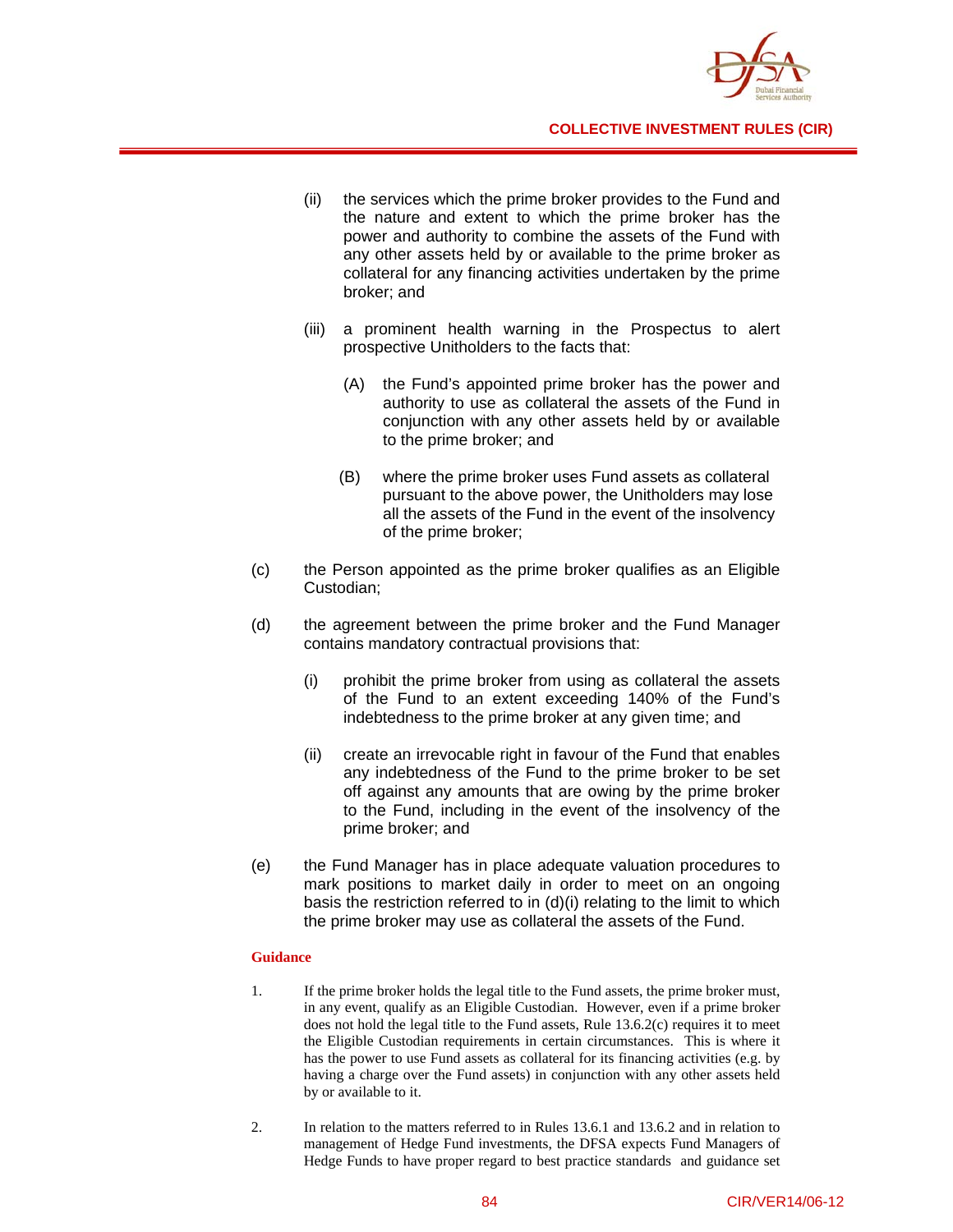

out in App 7, DFSA's Hedge Fund Code of Practice as well as international developments relating to Hedge Funds.

## **13.7 Umbrella Funds**

## **Guidance**

See Rule 3.1.10 for the definition of an Umbrella Fund.

## **Form of an Umbrella Fund**

- **13.7.1** Subject to any restrictions in the Law and the Rules in this module, an Umbrella Fund:
	- (a) may be formed as a Protected Cell Company (PCC); and
	- (b) must be an open-ended Fund if formed as a PCC.

## **Guidance**

- 1. A Protected Cell Company (PCC) is a form of Investment Company which needs to be registered as a PCC under the Companies Regulations. An Umbrella Fund using the PCC structure has the benefit of legal segregation of Fund Property forming part of each individual cell. Accordingly, Fund Property of one cell of a PCC is not available to pay any obligations arising in relation to another cell of that PCC.
- 2. It is not mandatory for an Umbrella Fund to be constituted as a PCC. Instead, such Funds may be formed as a conventional Investment Company or Investment Trust. However, the legal segregation available to each cell of a PCC is not available to Sub-Funds of Umbrella Funds not formed as a PCC.

## **Investments of an Umbrella Fund**

**13.7.2** A Fund Manager of an Umbrella Fund must ensure that none of its Sub-Funds invests in another of its Sub-Funds.

#### **Guidance**

Requirements that apply to other Funds apply to Umbrella Funds equally, although there are some Umbrella Fund specific requirements. For convenience of reference, key provisions specific to Umbrella Funds are identified in the following Table.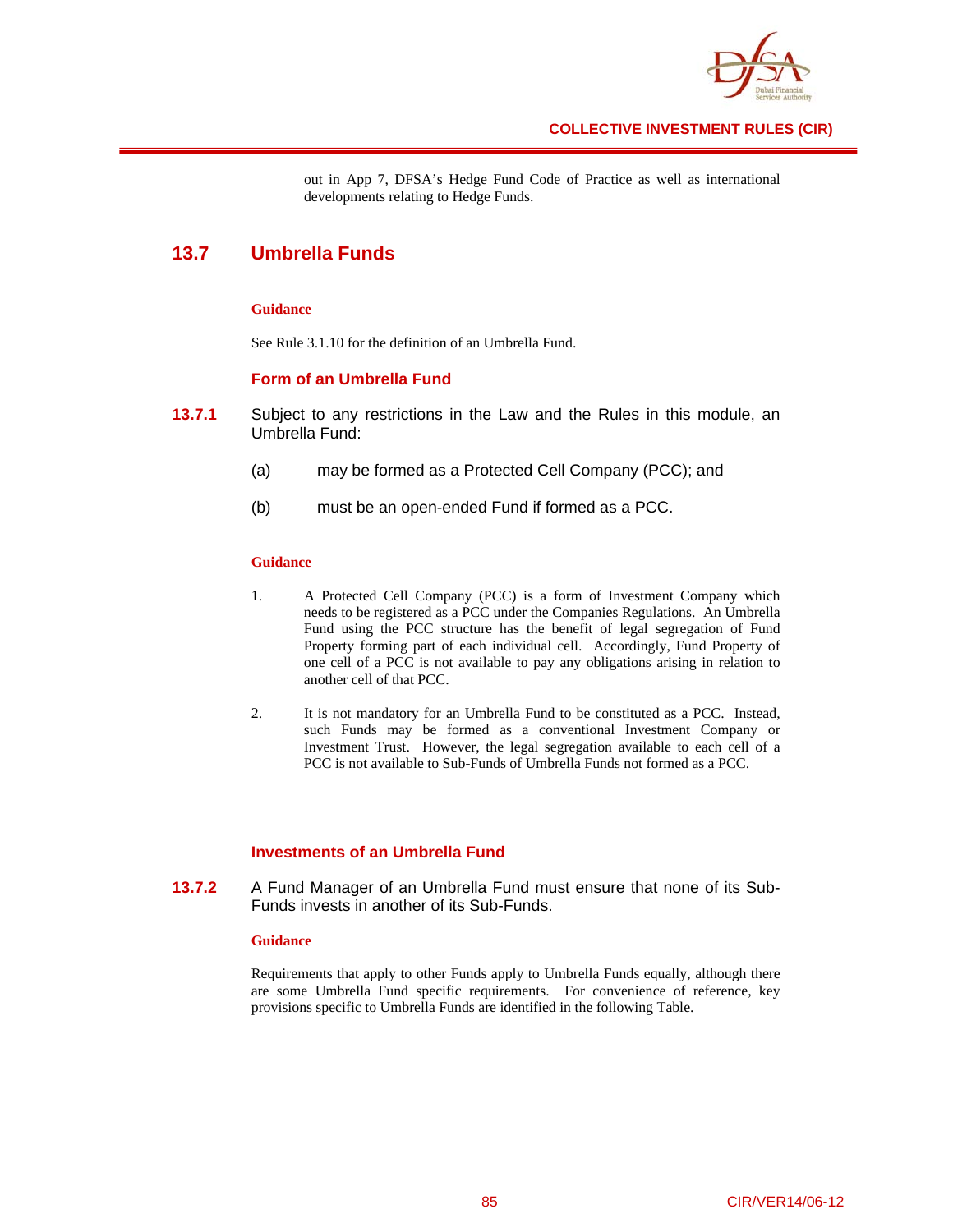

| Rule                              | <b>Requirements</b>                                                                 |
|-----------------------------------|-------------------------------------------------------------------------------------|
| Rule 3.1.10                       | Definition                                                                          |
| Rule 13.7.1                       | Form of an Umbrella Fund                                                            |
| <b>Rules 9.4.2</b>                | Annual and interim reports                                                          |
| <b>Rules 9.4.6</b>                | Content of the annual report of an Umbrella Fund                                    |
| <b>Rules 9.4.9</b>                | Fund Manager's Report                                                               |
| <b>Rules 13.7.2</b>               | Investment restrictions applicable to Fund of<br>Funds when investing in a Sub-Fund |
| App A7.1.1(2)(h) & 17             | Content of a Public Fund Prospectus                                                 |
| Rules 14.3.5                      | Content of a Short Form Prospectus                                                  |
| Rules 16.1.1, 16.1.3(3) (4) & (5) | Transfer schemes                                                                    |
| Rules 17.1.1 & 17.1.6             | Winding up                                                                          |

# **13.7.3** Additional requirements specific to Umbrella Funds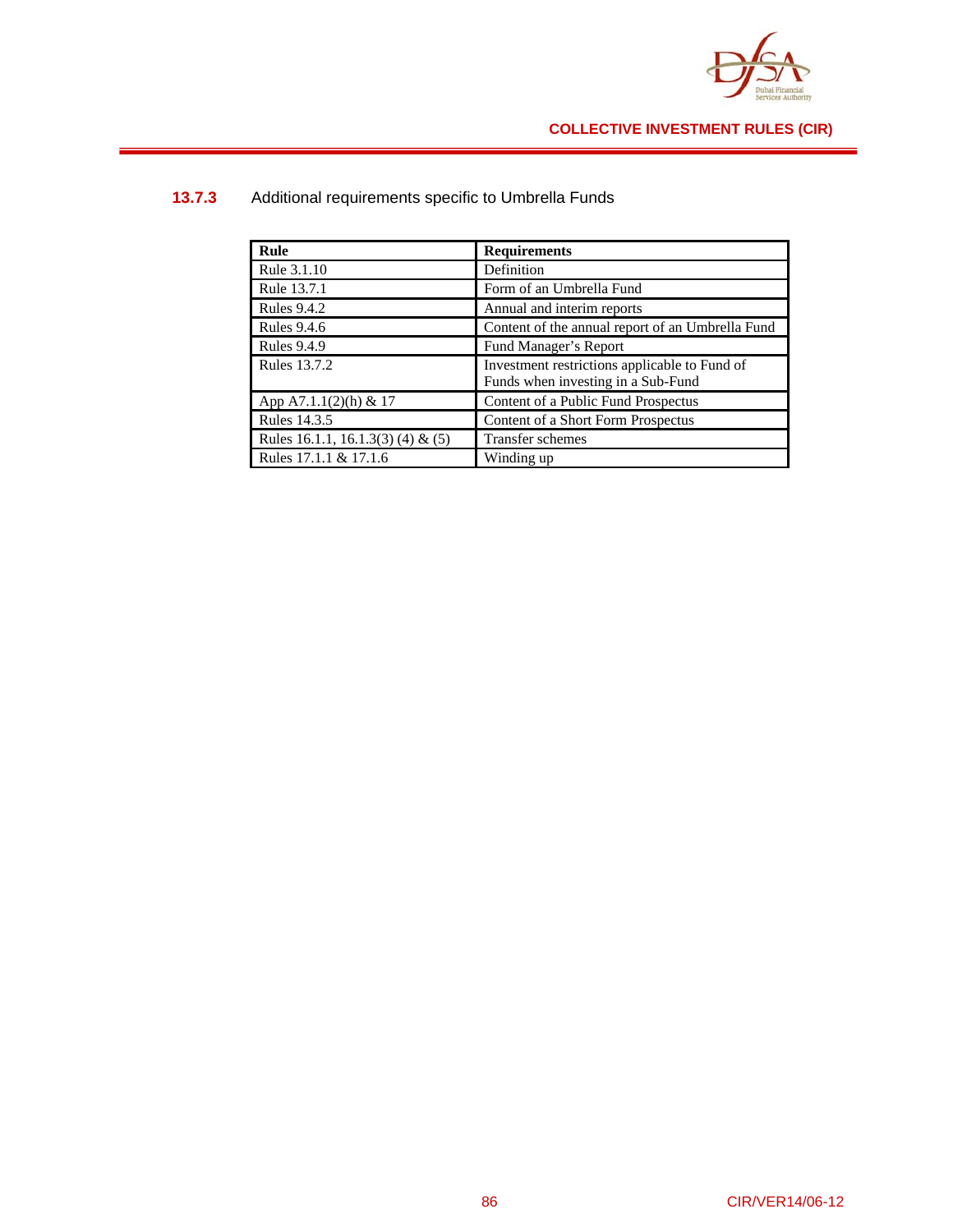

# **PART 7: MARKETING OF DOMESTIC AND FOREIGN FUNDS**

#### **Guidance**

- 1. Part 7 of the Law sets out the overarching provisions that apply to the Offer (also called marketing) of Units of both Domestic and Foreign Funds; and in the case of the latter, where Units of such Funds are marketed in or from the DIFC.
- 2. Article 50 of the Law contains the Marketing Prohibition. Under this prohibition, no Person is permitted to Offer a Unit of a Fund to prospective or existing Unitholders unless:
	- a. a Prospectus that complies with the relevant requirements in the Law and the Rules is made available to the person to whom the Offer is made;
	- b. the Person making the Offer of the Unit is either the Fund Manager of the Fund or an Authorised Firm whose licence authorises it to do so; and
	- c. the Offer is made in accordance with the applicable requirements in the Law or the Rules.
- 3. Article 19 of the Law defines the activities that constitute an Offer. Under this Article, a Person is to be regarded as making an Offer of a Unit if he:
	- a. makes an offer to another Person which, if accepted, would give rise to a contract for the issue or sale of Units by him or by another Person with whom he has made arrangements for the issue or sale of the Units; or
	- b. invites another Person to make an offer which, if accepted by him, would give rise to a contract for the issue or sale of Units by him or by another Person with whom he has made arrangements for the issue or sale of the Units,

whether or not the offer or invitation referred to in Article  $19(2)(a)$  or (b) is made by way of a financial promotion of the Units..

- 4. Rules 4.1.3 and 4.1.4 exclude from being treated as Offers any Transactions undertaken by an Authorised Firm where such Transactions are Executiononly Transactions, or Transactions for the purposes of managing a Discretionary Portfolio for a Client, or for the purposes of redeeming a Unit of a Fund for a Client. Similarly, an offer made by an Authorised Firm to a Market Counterparty is also excluded from being an Offer. As a result, such excluded Transactions and offers do not attract the marketing prohibition in Article 19 of the Law and the requirements in both the Law and this module relating to the marketing of Units.
- 5. This Part of the module sets out the detailed requirements that apply to the Offer of Units of Domestic and Foreign Funds, including Prospectus disclosure, under respective chapters. The Rules in this chapter supplement provisions of COB which also govern the carrying on of Financial Service activities by an Authorised Firm, except where otherwise provided.
- 6. With the exception of Part 2 of the Markets Law 2012, that Law and Rules made for the purpose of that Law govern the listing of the Units of a Fund and continuous disclosure obligations that apply to in relation to Listed Funds.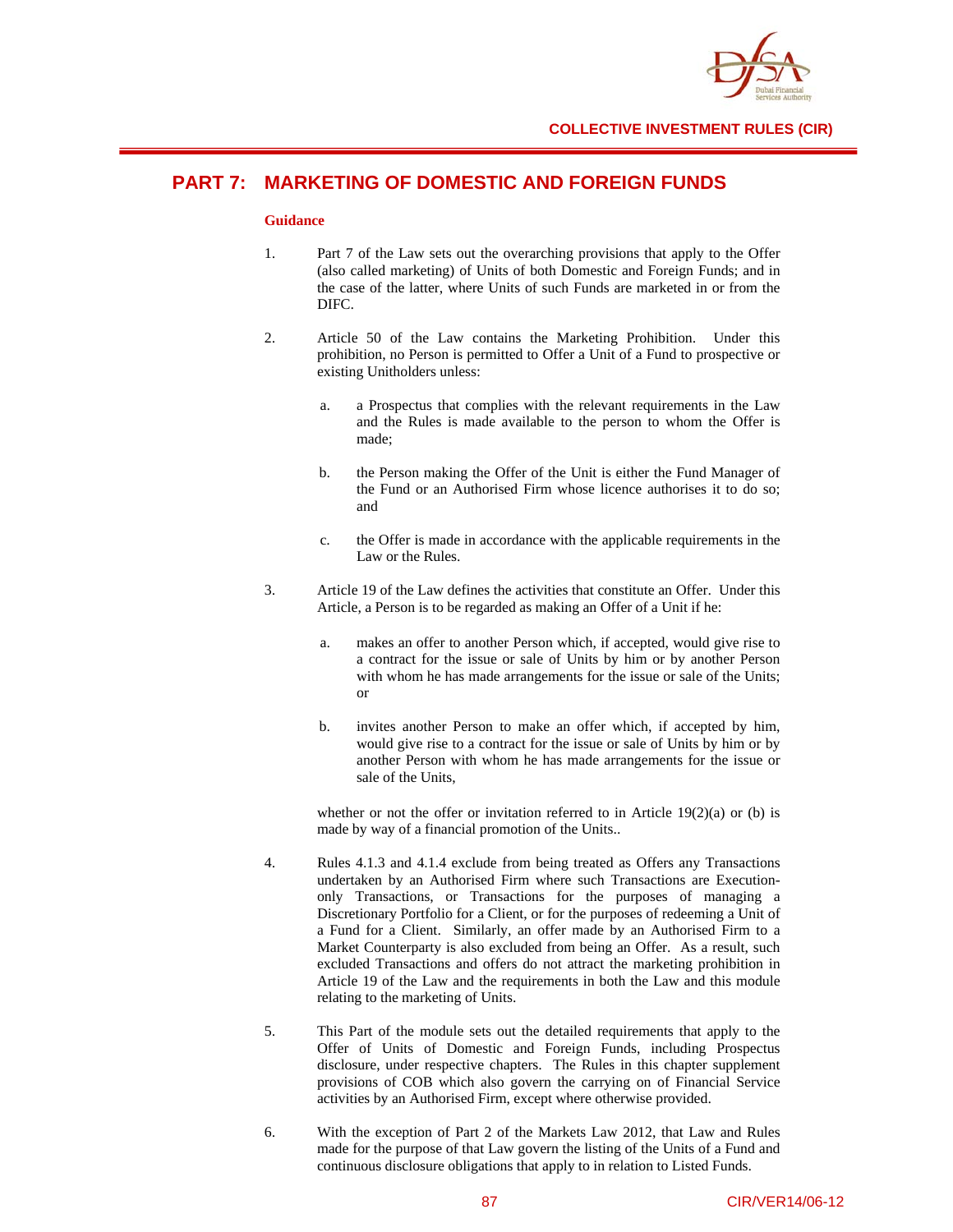

## **14 MARKETING OF DOMESTIC FUNDS AND PROSPECTUS DISCLOSURE**

## **14.1 Prospectus disclosure for Domestic Funds**

## **Guidance**

- 1. While a Person is required by virtue of Article 50(1) of the Law when making an Offer of a Unit of a Domestic Fund to another Person to make available to that other Person a Prospectus, the obligation to produce a Prospectus is imposed under Article 51(a) of the Law on the Fund Manager of a Domestic Fund.
- 2. This chapter sets out the detailed requirements that apply to the Fund Manager who is obliged to produce a Prospectus, and the obligations and liabilities relating to Prospectuses, as well as the obligation relating to making available a Prospectus which applies to the activity of making an Offer of Units.
- 3. Some requirements relating to Prospectus disclosure are common to all Domestic Funds. However, in other areas, particularly relating to the content of disclosure required in a Prospectus, and the manner of distribution, different requirements apply depending on whether the Fund is a Public Fund, Private Fund or Exempt Fund. Further, specialist class of Funds attract additional disclosure requirements that are unique to their activities. This chapter sets out those requirements and where necessary by reference to the types and classes of Domestic Funds.
- 4. Article 14(2) of the Law provides that the requirements relating to Domestic Funds do not apply to an External Fund (i.e. a Fund established in a jurisdiction other than the DIFC by a DFSA licensed Fund Manager), unless otherwise provided in the Law or Rules. As a result, the general Prospectus requirements set out in the Law and this module do not apply to External Funds, except that:
	- a. any offer document prepared for the purposes of complying with the requirements applicable in the jurisdiction in which the External Fund is established is regarded as a Prospectus for the purposes of the requirements relating to the Offer of Units of such a Fund in or from the DIFC (see Article 50(3)(d) of the Law); and
	- b. the DFSA has the power to prescribe any additional disclosure to be included in such a document (see Articles and 50(2) of the Law).

Those requirements are specified in Rules 14.2.4 – 14.2.7.

## **Application**

- **14.1.1** (1) This chapter applies to a Fund Manager of a Domestic Fund, and each Director or partner of the Fund Manager and, if it has a Governing Body, each member of that body.
	- (2) This chapter also applies to an Authorised Firm, and each of its Directors or partners, where such a Firm is not the Fund manager and undertakes the marketing of Units of a Domestic Fund.
	- (3) This chapter also applies to other specified Persons to the extent so specified.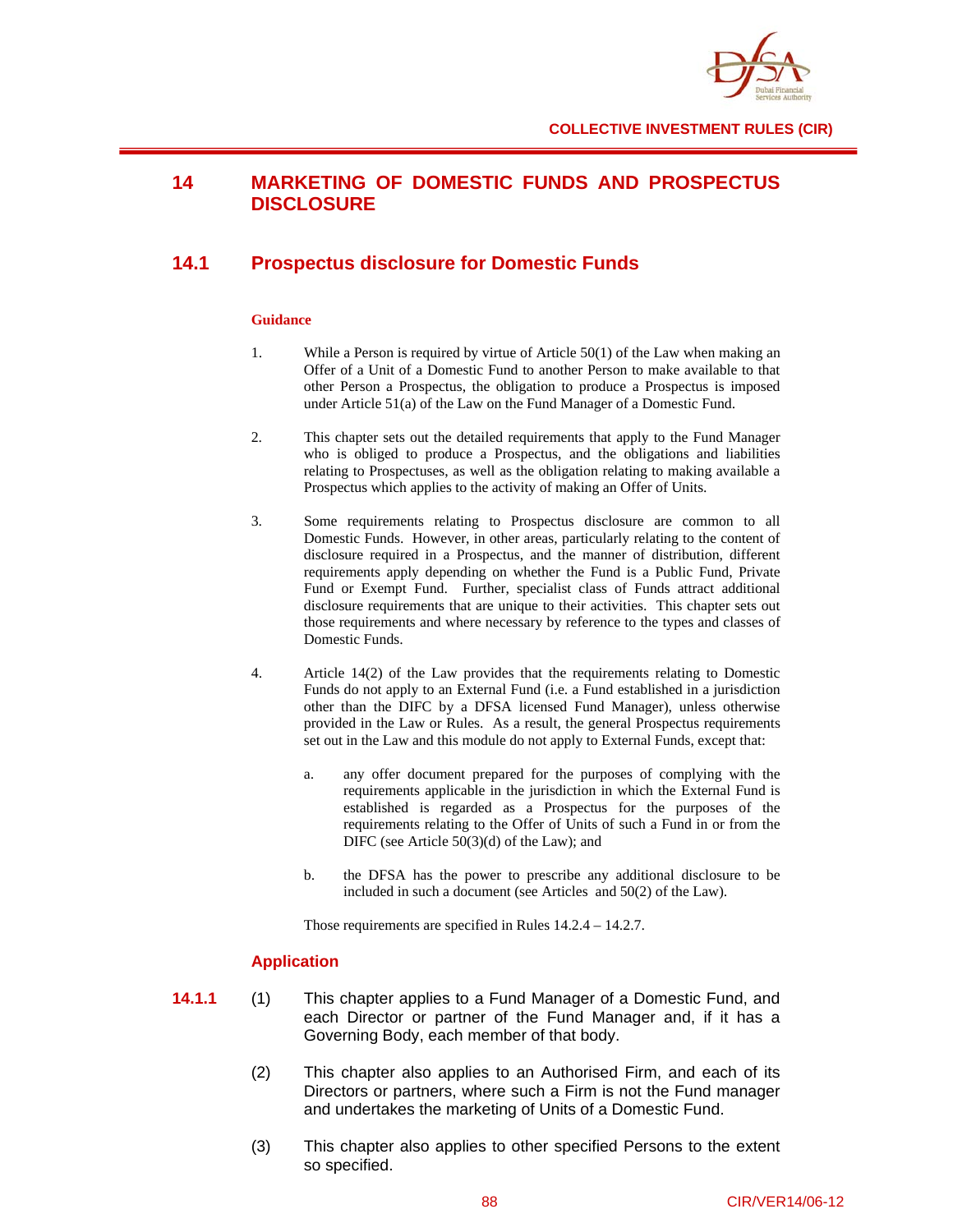

## **Guidance**

An External Fund Manager must also comply with the requirements in this chapter, because it is managing a Domestic Fund (i.e. a Fund established or domiciled in the DIFC- See Article 13(2)(a)).

## **14.2 General Requirements relating to Prospectuses**

- **14.2.1** (1) The Prospectus must not contain any provision which is unfairly prejudicial to the interests of Unitholders generally or to the Unitholders of any class of Units.
	- (2) For the purposes of the information that must be included in a Prospectus pursuant to Article 52 of the Law:
		- (a) such information must be material information; and
		- (b) information is material if it is either:
			- (i) within the knowledge of the Directors or partners of the Fund Manager or
			- (ii) which such Directors or partners ought reasonably have obtained by making reasonable enquiries.
	- (3) The Prospectus must be in the English language.
	- (4) The expiry date of a Prospectus must be no later than 12 months after the date of the Prospectus.

## **Guidance**

In conducting inquiries relating to the obligations under (2), a Fund Manager must give particular regard to the information which would be required and expected by a Retail Client in order to make an informed decision about the merits of investing and the extent and characteristics of risk.

#### **Supplementary and Replacement Prospectuses**

#### **Guidance**

- 1. Article 52(4) of the Law requires a Fund manager to issue, if, at any time after the issue of a Prospectus there is a material change affecting any matter contained in the Prospectus or a significant new matter arises, a Supplementary or a Replacement Prospectus in the manner prescribed in the Rules.
- 2. Under Article 50(3) of the Law, any reference in the Law and the Rules to a Prospectus includes a Short Form Prospectus of a Private Fund, an Information Memorandum of an Exempt Fund and any Supplementary or Replacement Prospectus , unless otherwise provided. Accordingly, all requirements that apply to a Prospectus apply equally to each of those documents except where stated otherwise.
- **14.2.2** (1) Where a Fund Manager, for the purpose of Article 52(3) of the Law, issues a Supplementary Prospectus, the Fund Manager must: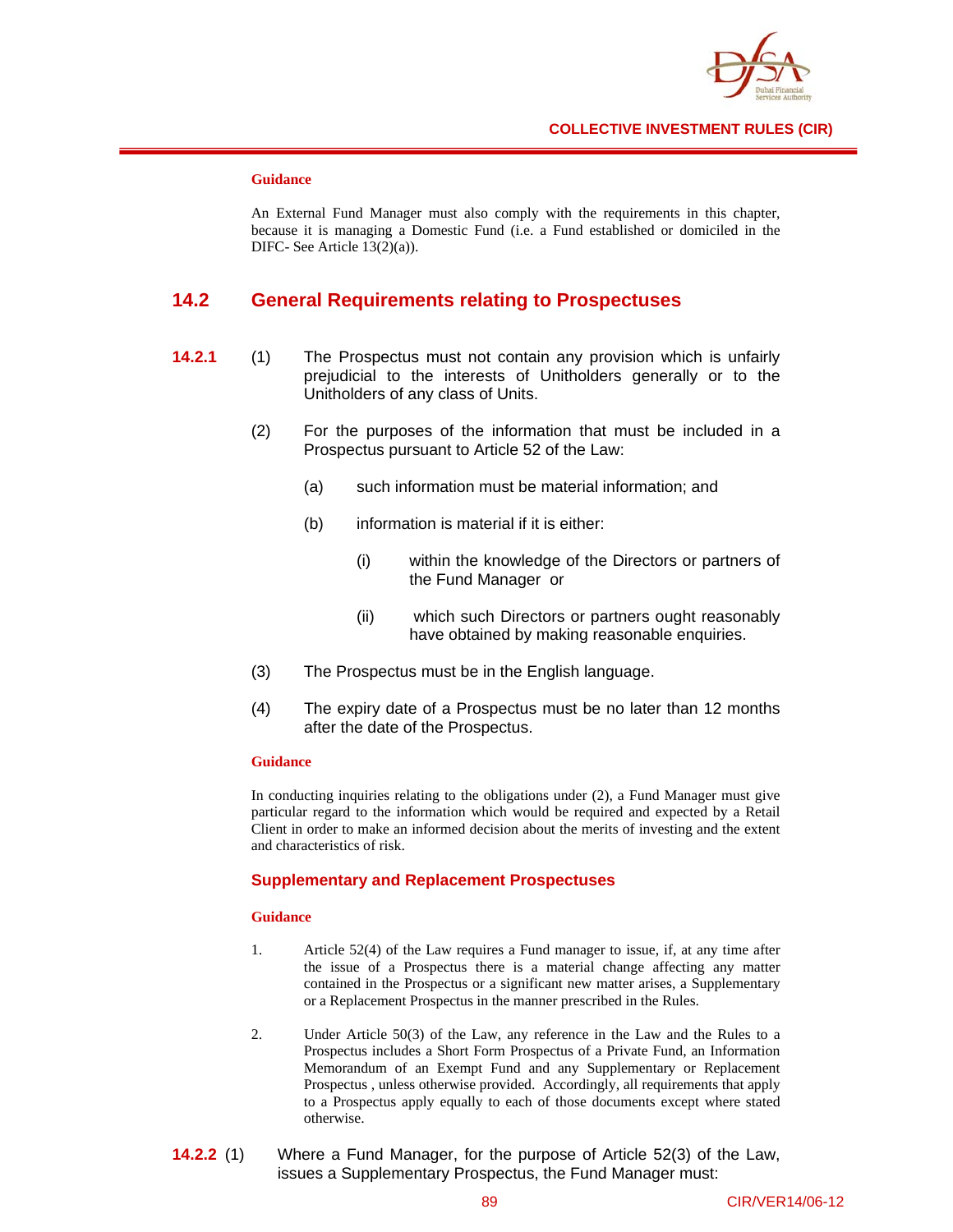

- (a) clearly identify in the Supplementary Prospectus the Prospectus that it supplements, the revisions to that Prospectus, the date of any material change or new matter giving rise to any revision, and the date of the document which must be the date of filing with the DFSA;
- (b) if it is a Public Fund, file a copy with the DFSA;
- (c) provide a copy to each Person who applied for Units under the previous Prospectus after the earliest date of any material change or new matter giving rise to the revision; and
- (d) ensure the Supplementary Prospectus is made available in the same media and through the same channels as, and together with, the previous Prospectus.
- (2) Where a Fund Manager, for the purpose of Article 52(3) of the Law, issues a Replacement Prospectus, the Fund Manager must:
	- (a) clearly state that it is a Replacement Prospectus, and identify the Prospectus that it replaces, the date and nature of any material change or new matter giving rise to the replacement, the expiry date, and the date of the document which must be the date of filing with the DFSA;
	- (b) if it is a Public Fund, file a copy with the DFSA; and
	- (c) provide a copy to each Person who applied for Units under the previous Prospectus after the earliest date of any material change or new matter giving rise to the replacement.
- (3) The expiry date of a Supplementary Prospectus or Replacement Prospectus under (1) or (2) must be the same as that of the Prospectus it supplements or replaces.
- **14.2.3** When a Supplementary Prospectus or Replacement Prospectus of a Public Fund has been filed with the DFSA and made available in accordance with Rule 14.2.4, the Fund Manager must:
	- (a) inform any Person who applied for Units on the basis of the previous Prospectus after the earliest date of a material change or new matter giving rise to the issue of the Supplementary Prospectus or Replacement Prospectus of their right to confirm or retract any application made on the basis of that Prospectus and to obtain a refund of monies paid, and the manner in which to do so; and
	- (b) allow any such Person a period of at least seven days from the date of receipt of the Supplementary Prospectus or Replacement Prospectus in which to so confirm or retract his application.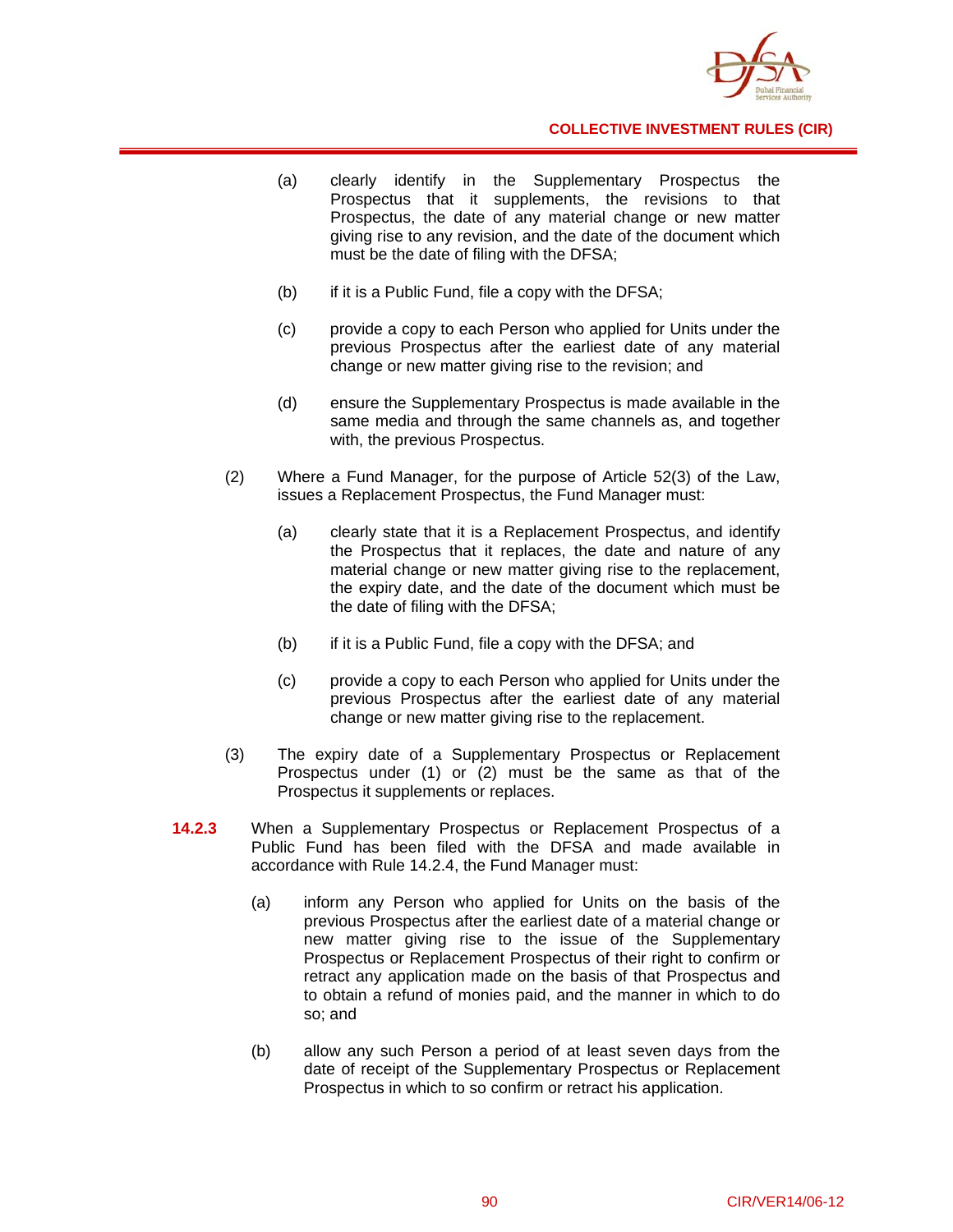

## **Prospectus of an External Fund**

- **14.2.4** A Fund Manager or other Authorised Firm must not Offer in or from the DIFC a Unit of an External Fund to a Retail Client unless the Units of the External Fund can be offered, under the requirements applying to that Fund in the jurisdiction in which the Fund is established, to retail investors.
- **14.2.5** Where a Fund Manager or other Authorised Firm Offers a Unit of an External Fund to a Person, it must make available to that Person at the time of the Offer a copy of a current Prospectus relating to the Fund which contains the additional requirements in Rule 14.2.6.

## **Guidance**

Under Article 50(3)(d) of the Law, a Prospectus includes, in the case of an External Fund the Units of which are marketed in or from the DIFC, any prospectus or other disclosure document prepared in accordance with the laws applicable to that Fund in the jurisdiction in which the Fund is established or domiciled.

- **14.2.6** (1) The Prospectus of an External Fund made available by the Fund Manager or other Authorised Firm making the Offer of the Units of that Fund in or from the DIFC must be in the English language.
	- (2) The Prospectus must contain in a prominent position, or have attached to it, a statement that clearly:
		- (a) describes the jurisdiction in which the Fund is established and the legislation in that jurisdiction that applies to the Fund;
		- (b) states the name of the relevant Financial Services Regulator in that jurisdiction;
		- (c) describes the regulatory status accorded to the Fund by that Regulator;
		- (d) includes the following warning:

"This Prospectus relates to a Fund which is not subject to any form of regulation or approval by the Dubai Financial Services Authority ("DFSA").

The DFSA has no responsibility for reviewing or verifying any Prospectus or other documents in connection with this Fund. Accordingly, the DFSA has not approved this Prospectus or any other associated documents nor taken any steps to verify the information set out in this Prospectus, and has no responsibility for it.

The Units to which this Prospectus relates may be illiquid and/or subject to restrictions on their resale. Prospective purchasers should conduct their own due diligence on the Units.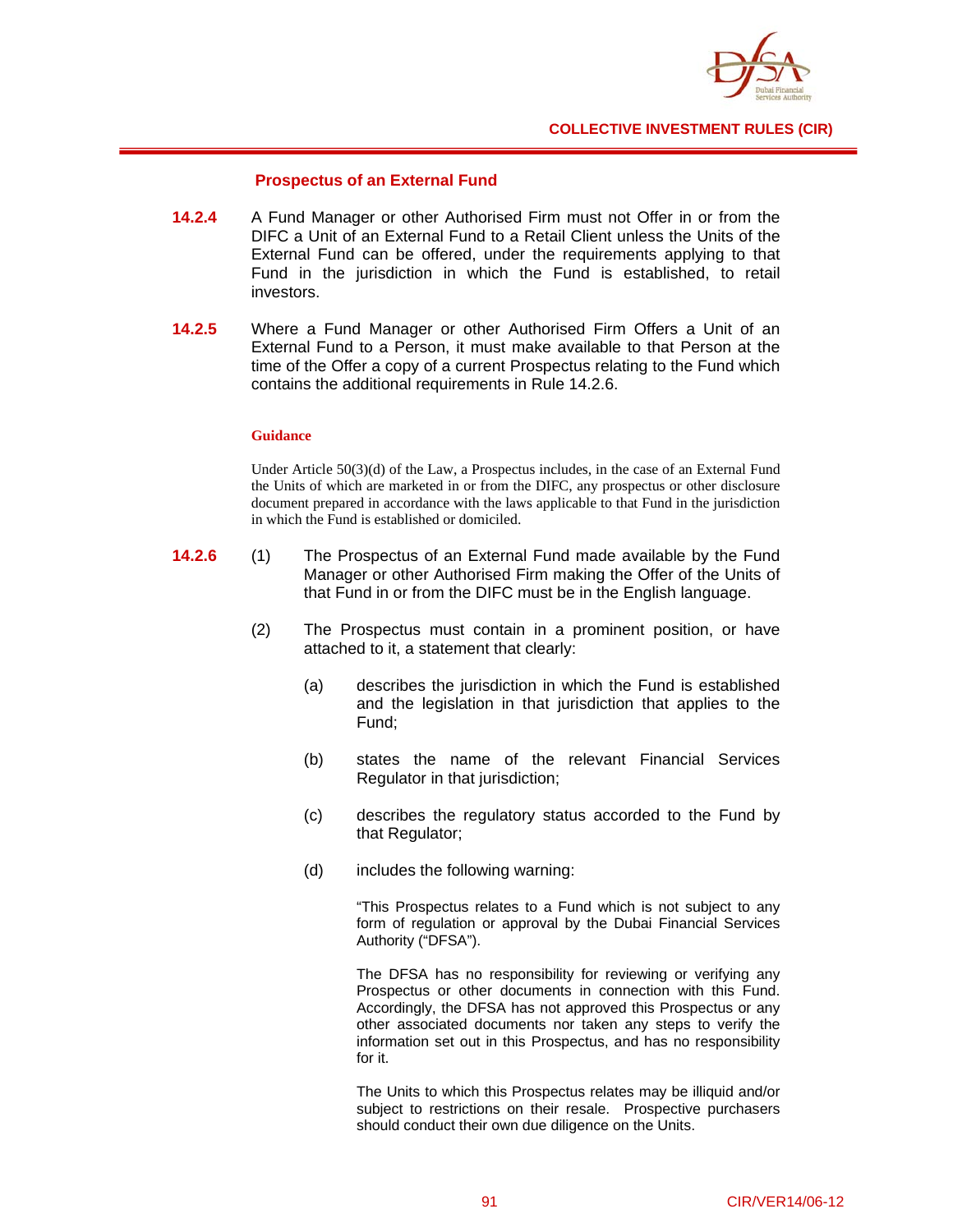

If you do not understand the contents of this document you should consult an authorised financial adviser.";

and

- (e) if the Offer is not directed to Retail Clients, includes a prominent statement to that effect to be incorporated within the warning in (d).
- **14.2.7** A Fund manager or other Authorised Firm which makes an Offer of a Unit of an External Fund in or from the DIFC must maintain at its place of business or other designated location in the DIFC copies of the relevant Prospectus for inspection by Clients and by the DFSA during normal business hours.

## **Guidance**

In relation to Rule 14.2.7, copies of the Prospectus may be stored electronically so long as Clients and the DFSA have ready and immediate access.

## **14.3 Prospectus content**

## **Public Fund Prospectus**

- **14.3.1** Without limiting the generality of the Prospectus disclosure required under Article 52 of the Law, the Fund Manager must, in the case of a Public Fund, include in the Prospectus of the Fund:
	- (a) the information in App 5;
	- (b) if it is a specialist class of a Public Fund, any information as is relevant to that specialist class of Fund as set out in section 14.4; and
	- (c) the mandatory statement required under Rule 14.3.4.

## **Short Form Prospectus of a Private Fund**

- **14.3.2** Without limiting the generality of the Prospectus disclosure required under Article 52 of the Law, the Fund Manager must, in the case of a Private Fund, include in the Prospectus of the Fund:
	- (a) the information in Rule 14.3.5;
	- (b) if it is a specialist class of a Private Fund, any information that is relevant to that specialist class of Fund as set out in section 14.4; and
	- (c) the mandatory statement required under Rule 14.3.4.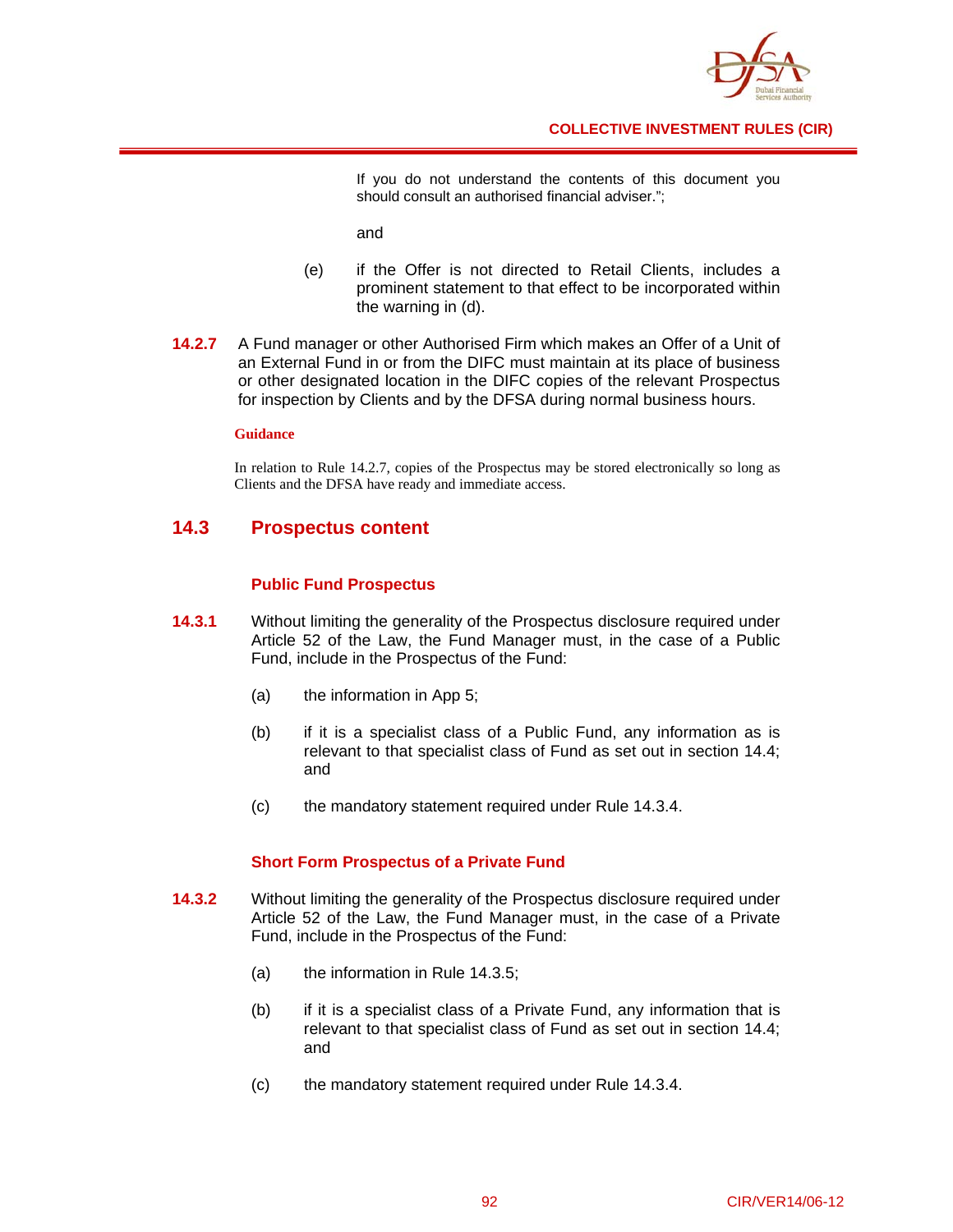

## **14.3.3 Information Memorandum of an Exempt Fund**

#### **Guidance**

- 1. Under Article 50(3)(b) of the Law, an Information Memorandum of an Exempt Fund is a Prospectus for the purposes of the Law and the Rules unless otherwise provided. In limited circumstances, the Rules prescribe additional disclosure to be included in a Prospectus of an Exempt Fund (for example Rule 13.6.3 where an Exempt Fund appoints a prime broker with certain additional powers).
- 2. There is no detailed prescribed disclosure content for the Information Memorandum of an Exempt Fund. However, as an Information Memorandum is a Prospectus, it is subject to the disclosure obligation in Article 50(2) of the Law. As a result, a Fund Manager of an Exempt Fund must include all the information which Professional Clients to whom it intends to Offer Units of the Exempt Fund would reasonably require and expect to find in such a Prospectus. This is to enable such Clients to make an informed decision relating to investing in the Fund.

### **Mandatory statement**

**14.3.4** (1) A Fund Manager other than that of an Exempt Fund must include in the Fund's Prospectus, with appropriate adjustments to indicate whether it is a Prospectus, Short Form Prospectus or Information Memorandum as is relevant, the following statement displayed prominently on its front page:

> "This Prospectus relates to a DIFC Fund in accordance with the Collective Investment Law [2010] and Rules of the Dubai Financial Services Authority ("DFSA").

> The DFSA has no responsibility for reviewing or verifying any Prospectus or other documents in connection with this Domestic Fund. Accordingly, the DFSA has not approved this Prospectus or any other associated documents nor taken any steps to verify the information set out in this Prospectus, and has no responsibility for it.

> The Units to which this Prospectus relates may be illiquid and/or subject to restrictions on their resale. Prospective purchasers of the Units offered should conduct their own due diligence on the Units.

> If you do not understand the contents of this document you should consult an authorised financial adviser."

(2) If the Fund is a Private Fund, the Fund Manager must ensure that the statement referred to in (1) includes the following statement:

> "This Short Form Prospectus is intended for distribution only to Professional Clients as specified in those Rules and must not, therefore, be delivered to, or relied on by, a Retail Client."

(3) If the Fund is an Exempt Fund, the Fund Manager must ensure that the statement referred to in (1) includes the following statement: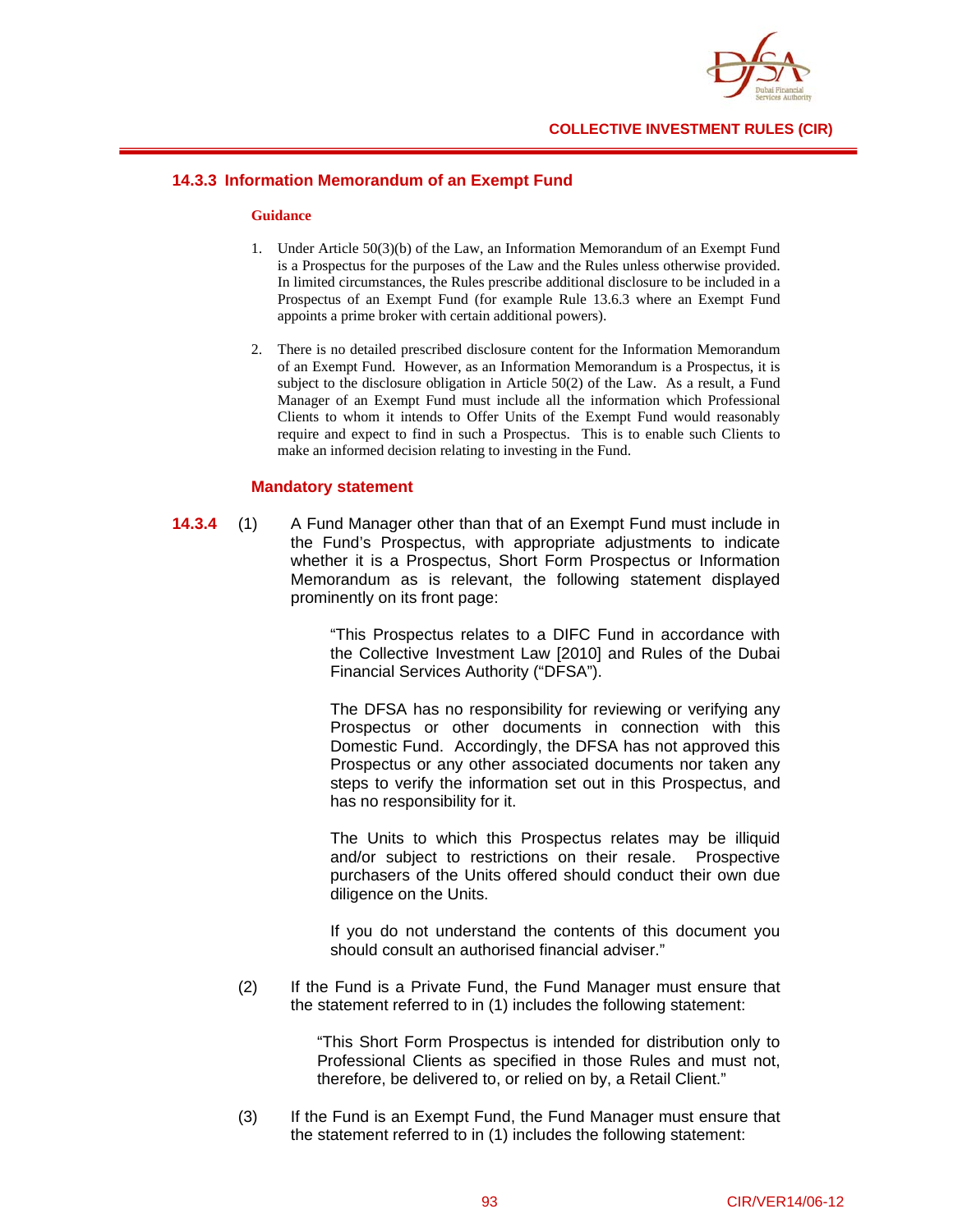

"This Information Memorandum is intended for only Professional Clients who can make a minimum subscription of US\$50,000 as specified in those Rules and must not, therefore, be delivered to, or relied on by, a Retail Client or a Professional Client not able to make that minimum subscription."

## **Content of a Short Form Prospectus**

- **14.3.5** A Short Form Prospectus must contain the following information:
	- (a) the name of the Private Fund;
	- (b) particulars of the Fund Manager and, if applicable the Trustee and its regulatory status;
	- (c) details of the Eligible Custodian, any independent investment committee or other similar arrangements in respect of the Fund;
	- (d) a detailed description of the Fund, its investment objectives and policy, and the nature of its investments;
	- (e) particular risks to a prospective Unitholder associated with the type of Fund and its investments;
	- (f) particulars of management of the Fund and other service providers including:
		- (i) the name of any Service Provider;
		- (ii) which Financial Services Regulator regulates that Person; and
		- (iii) details of the arrangements;
	- (g) any applicable charges and the basis upon which such charges will be calculated;
	- (h) details of dealing and redemption or other exit arrangements and any costs to the Unitholders as a result thereof;
	- (i) details of investment and borrowing powers and, if the Fund is permitted by its Constitution and the Rules to borrow money in excess of 200% of the net asset value of the Fund, full details of the manner in which the risk posed by such borrowing is to be managed;
	- (j) a statement that this document is the Prospectus of the Private Fund valid as at a particular date which shall be the date of the Prospectus;
	- (k) a statement that no Units will be issued on the basis of the Prospectus after the expiry date specified in the Prospectus; and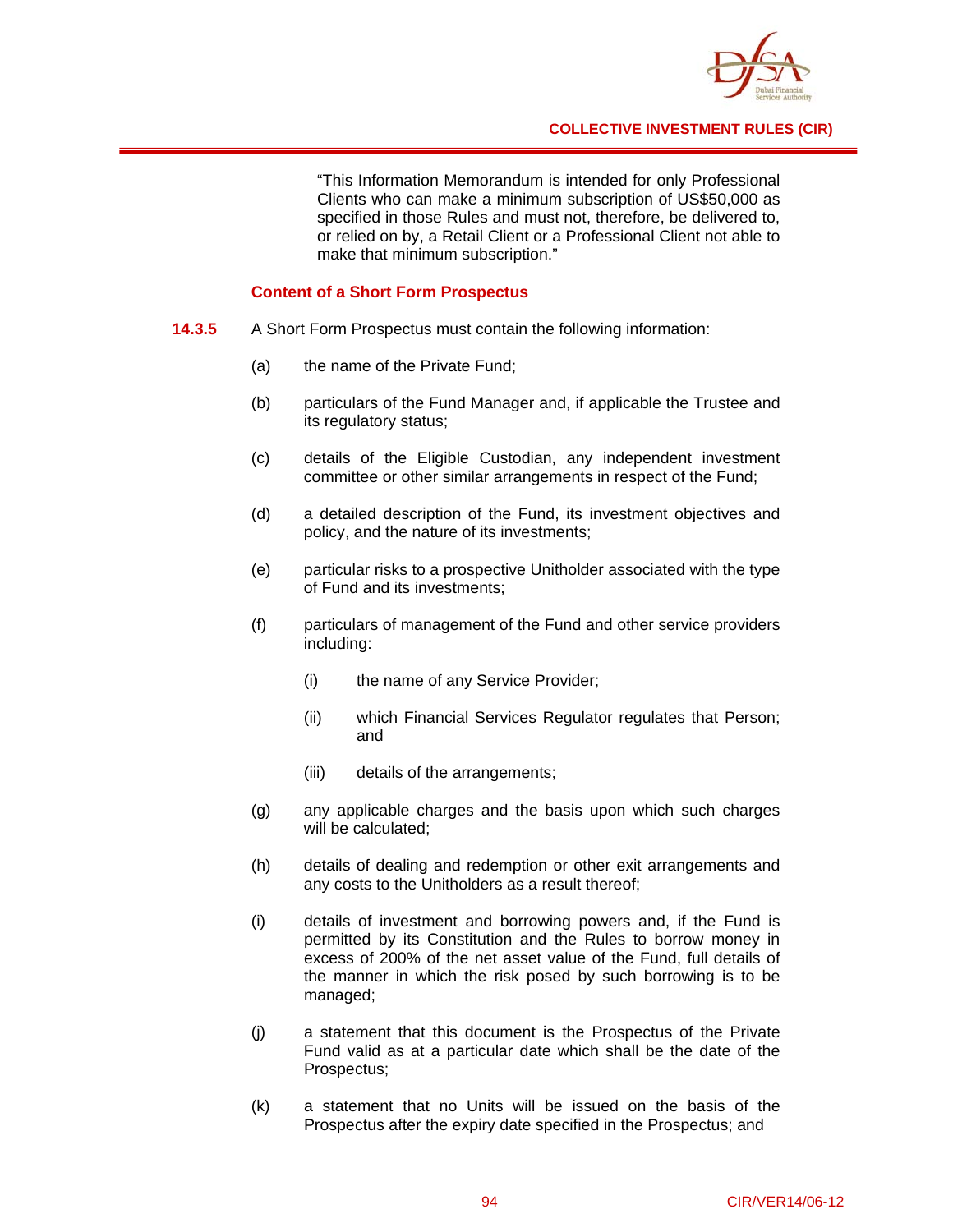

(l) if the Fund is an Umbrella Fund, information relating to its Sub-Funds and any costs or restrictions relating to switching between Sub-Funds.

## **14.4 Additional Prospectus disclosure for specialist Funds**

## **Prospectus of a Feeder Fund**

- **14.4.1** A Fund Manager of a Feeder Fund must ensure that the Fund's Prospectus discloses:
	- (a) a prominent risk warning to alert prospective Unitholders to the fact that they will be subject to higher fees arising from the layered investment structure;
	- (b) the fees arising at the level of:
		- (i) the Feeder Fund itself;
		- (ii) if applicable, the Master Fund of the Feeder Fund; and
		- (iii) if applicable, any underlying Funds into which the Master Fund invests, to the extent known.

## **Prospectus of a Property Fund**

- **14.4.2** A Fund Manager of a Property Fund must ensure that the following information is disclosed in the Fund's Prospectus:
	- (a) the nature of the commitment which prospective Unitholders will enter into;
	- (b) the risks involved in this type of Fund;
	- (c) the prominent risk warning which makes reference to circumstances in property markets which can cause difficulties in meeting redemptions;
	- (d) details of the Property Fund's appointed Valuer under Rule 13.4.18(1);
	- (e) in a prominent position in the Prospectus, the redemption procedures;
	- (f) the dividend or income distribution policy;
	- (g) the insurance arrangement for the Fund;
	- (h) a statement with respect to any material policy regarding real property activities;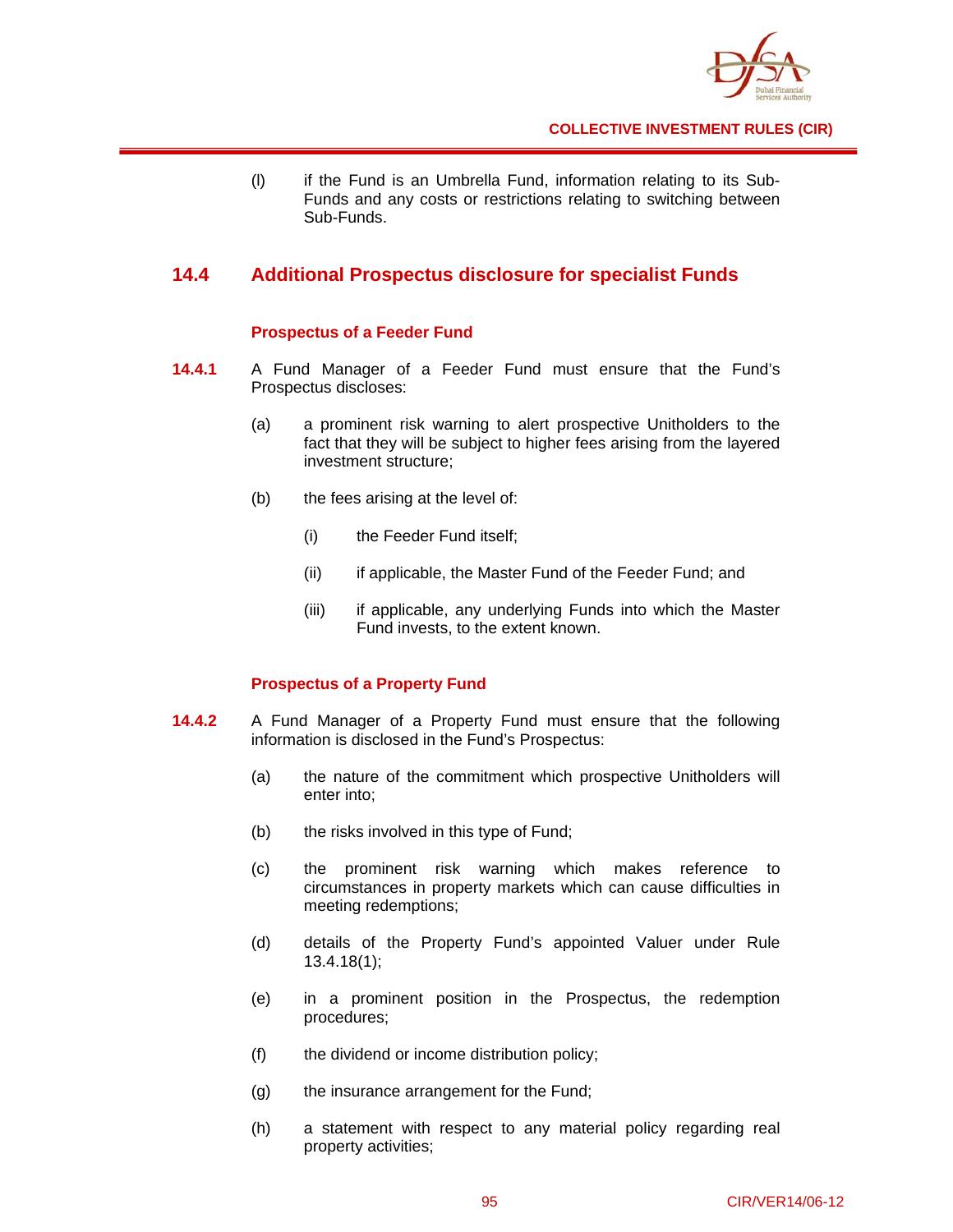

- (i) details of transactions or agreements entered into with Affected Persons;
- (j) full particulars of the nature and extent of the interest, if any, of Affected Persons, in the property owned or proposed to be acquired by the Fund;
- (k) details of significant holders and the number of units held and deemed to be held by each of them;
- (l) details of principal taxes levied on the Fund's income and capital, including tax, if any, deducted on distribution to Unitholders;
- (m) a statement to explain the standards according to which the property valuations are conducted; and
- (n) if applicable, the Fund is a REIT and whether the investment vehicle is an Investment Company or an Investment Trust.
- **14.4.3** A Fund Manager of a Property Fund must also disclose in the Fund's Prospectus, in addition to the standard disclosure requirements, in respect of investment limits, the following information:
	- (a) what percentage of the Property Fund's net assets may consist of property related assets which are not traded in or dealt on markets provided for in the Constitution;
	- (b) unless the Constitution and the Prospectus state that the Fund invests in a single property, the maximum percentage of the Fund's net assets which may be invested in any single property or, if applicable, the conditions under which the Fund may derogate from this restriction;
	- (c) the maximum percentage of the Property Fund's net assets which may be invested in properties which are vacant, in the process of development or requiring development; and
	- (d) the maximum percentage of the Property Fund's net assets which may be invested in properties which are subject to a mortgage; and
	- (e) If it is a Private Fund, that borrowing may not exceed 100% of the value of the net assets of the Property Fund, which may be generally secured on the properties of the Fund.
- **14.4.4** Without limiting any other disclosure obligations of the Fund Manager under these Rules, a Fund Manager of a Property Fund which is a Public Fund that invests in a single property must prominently disclose in the Prospectus of the Fund:
	- (a) that the Fund invests in a single property;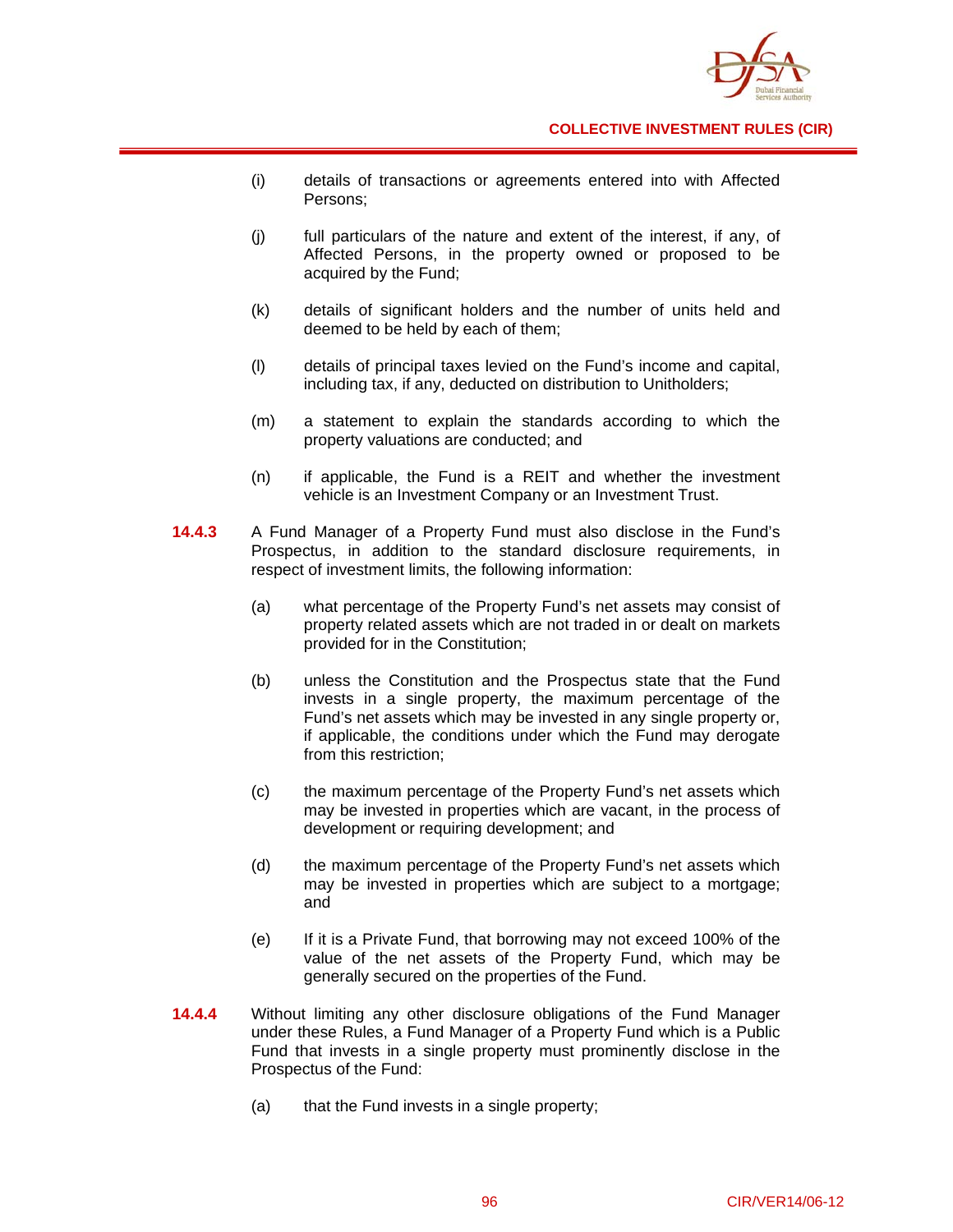

- (b) details relating to the single property such as whether the property comprises individual properties or buildings, whether there are different types of uses of or businesses conducted in the property, and proportions of anticipated income to be derived from the types of uses or occupants of the property; and
- (c) any risks associated with the investment in the single property, including risks arising from or affecting income to be derived from the uses or occupants of the property.

#### **Guidance**

A Fund may be considered to invest in a single property if the Fund Property (apart from cash or other assets held for management purposes) comprises a single building (or a single building with ancillary or adjacent buildings) managed by or on behalf of the Operator of the Fund as a single enterprise.

## **Prospectus for a Private Equity Fund**

- **14.4.5** If a Fund is a Private Equity Fund, the Fund Manager must provide the following in the Fund's Prospectus:
	- (a) a description of the arrangements in place for the safekeeping of monies raised from Unitholders but not yet invested in the proposed undertaking or venture; and
	- (b) a description of the exit arrangements for Unitholders.

#### **Prospectus for a Hedge Fund**

**14.4.6** A Fund Manager of a Hedge Fund must prominently disclose to prospective Unitholders in the Prospectus and any other financial promotions relating to the Fund, the following Mandatory Hedge Fund Disclosure Statement:

> "When considering investment in a Hedge Fund you should consider the fact that some Hedge Fund products use leverage and other speculative investment practices that may increase the risk of investment loss, can be illiquid, may involve complex tax structures, often charge high fees, and in many cases the underlying investments are not transparent and are known only to the Hedge Fund Investment Manager.

> Returns from Hedge Funds can be volatile and you may lose all or part of your investment. With respect to single manager products the manager has total trading authority and this could mean a lack of diversification and higher risk. The Hedge Fund may be subject to substantial expenses that are generally offset by trading profits and other income. A portion of those fees is paid to the Hedge Fund Manager."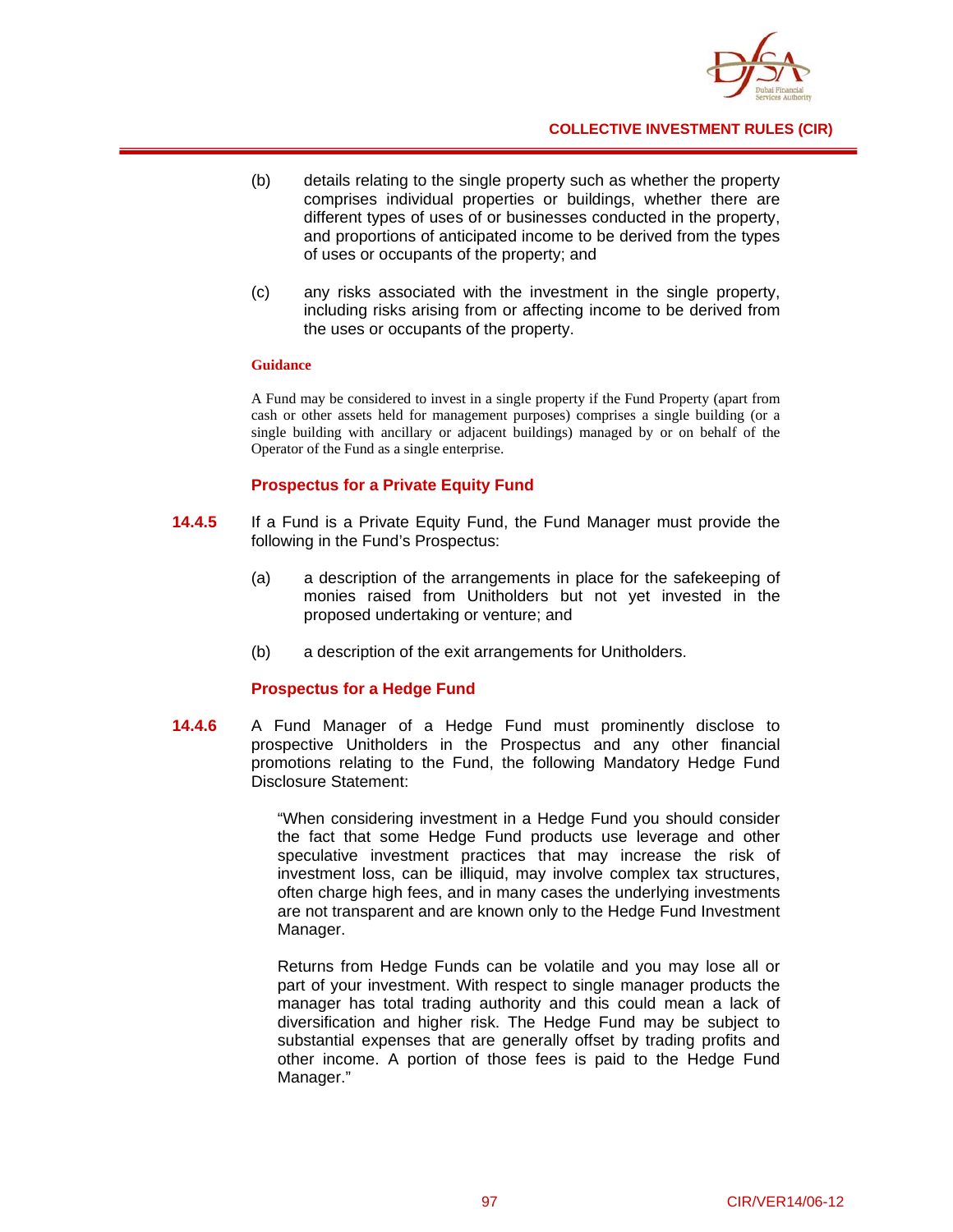

## **14.5 Obligation relating to making a Prospectus available**

- **14.5.1** (1) A Fund Manager of a Domestic Fund must make the Fund's most recent Prospectus available free of charge to any Unitholder and to any Person who is eligible to invest in the Fund when making an Offer to issue or sell a Unit of the Fund to such a Person, and, in any case, must not enter into a Transaction relating to the issue or sale of a Unit of the Fund with a Person unless that Transaction results from an Excluded Offer as defined in section 4.1 of this module.
	- (2) A Fund Manager of a Domestic Fund which is a Private Fund or an Exempt Fund must not, and must not cause any other Person to, make an Offer of Units of such a Fund in a manner that would result in a breach of the requirements in Article 16(3) or (4) of the Law as is applicable to that Fund.

## **Guidance**

- 1. Section 4.1 of this module contains the definitions of Excluded Offers, such as Execution-only Transactions and Transactions with market Counterparties.
- 2. A Fund Manager should note the requirements in Article 50(1) of the Law. Accordingly, a Prospectus drawn up pursuant to Rule 14.1.3 should be made available to prospective Unitholders for as long as the Offer is open and once the Offer is closed, the Fund Manager's obligation to make the Prospectus available would cease.
- 3. Articles 16(3) and (4) of the Law sets out the criteria for Private Funds and Exempt Funds. In particular, these articles require that Units in a Private Fund or Exempt Fund may only be Offered for issue or sale by means of a Private Placement with Professional Clients, and in a manner which does not result in the Fund having more than 100 Unitholders, as is applicable.
- **14.5.2** (1) Where an Authorised Firm Offers a Unit of a Domestic Fund to a Person it must make available to that Person a copy of the most recent Prospectus at the time of the Offer or before effecting the Transaction in relation to the Units, unless that Transaction results from an Excluded Offer as defined in section 4.1 of this module.
	- (2) An Authorised Firm must not make an Offer of Units of a Private Fund or an Exempt Fund in a manner that would result in a breach of the requirements in Articles 16(3) or (4) of the Law as is applicable to that Fund.
- **14.5.3** A Fund Manager and an Authorised Firm making an Offer of a Unit of a Fund meet the requirement in Rule 14.5.1(1) or Rule 14.5.2(1) as is relevant by:
	- (a) maintaining at its place of business in the DIFC copies of the relevant Prospectus for inspection by Clients and by the DFSA during normal business hours; or
	- (b) being able to advise readily of a location in the DIFC where copies of the Prospectus are available.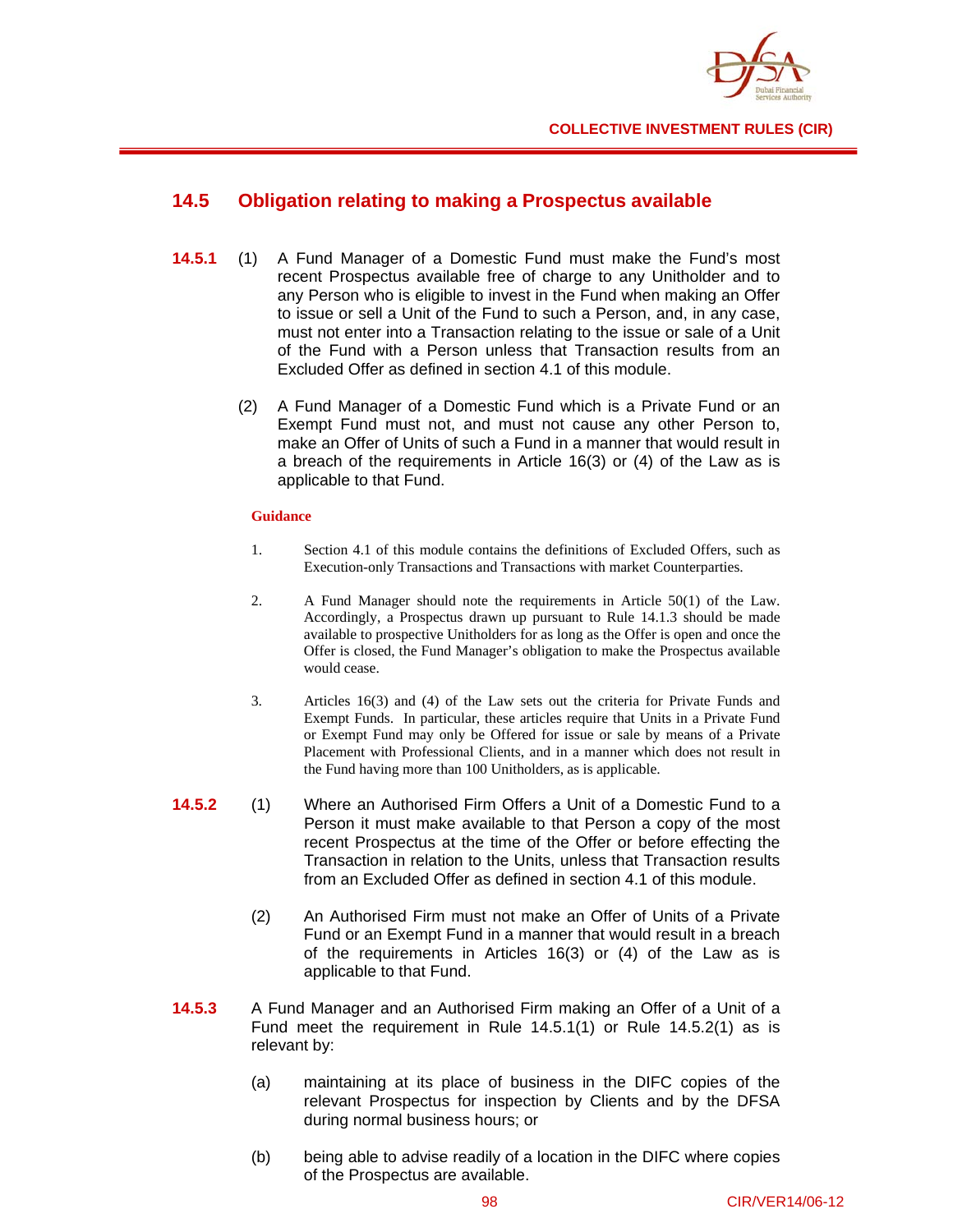

## **Guidance**

Copies of the Prospectus may be stored electronically so long as Clients and the DFSA have ready and immediate access.

## **14.6 Responsibility for Prospectus**

## **Prescribed persons**

- **14.6.1** (1) For the purposes of Article 58(1) of the Law, the following Persons are prescribed as being responsible for a Prospectus:
	- (a) the Fund Manager;
	- (b) where the Fund is a Body Corporate, each Person who is a Director of that Body Corporate at the time when the Prospectus is filed;
	- (c) where the Fund is an Investment Undertaking, each Person who is authorised to be named, and is named, in the Prospectus as a Director, General Partner or member of the Governing Body or as having agreed to become such a Person of that Fund either immediately or at a future time;
	- (d) each Person who accepts, and is stated in the Prospectus as accepting, responsibility for, or for any part of, the Prospectus;
	- (e) each Person who is deemed to accept responsibility for any part of a Prospectus under these Rules; and
	- (f) each Person not falling within any of the foregoing paragraphs who has authorised the contents of, or of any part of, the Prospectus.
	- (2) A Person who has accepted responsibility for, or authorised, only part of the contents of any Prospectus, is responsible only for that part and only if it is included in, or substantially in, the form and context to which he has agreed.
	- (3) Nothing in (1) makes a Person responsible for any part of a Prospectus by reason only of giving advice as to its contents in a professional capacity to a Person specified in (1)(a) to (f).

## **Exceptions from liability**

**14.6.2** The circumstances set out in the Rules in this section are prescribed for the purposes of Article 58(2) of the Law.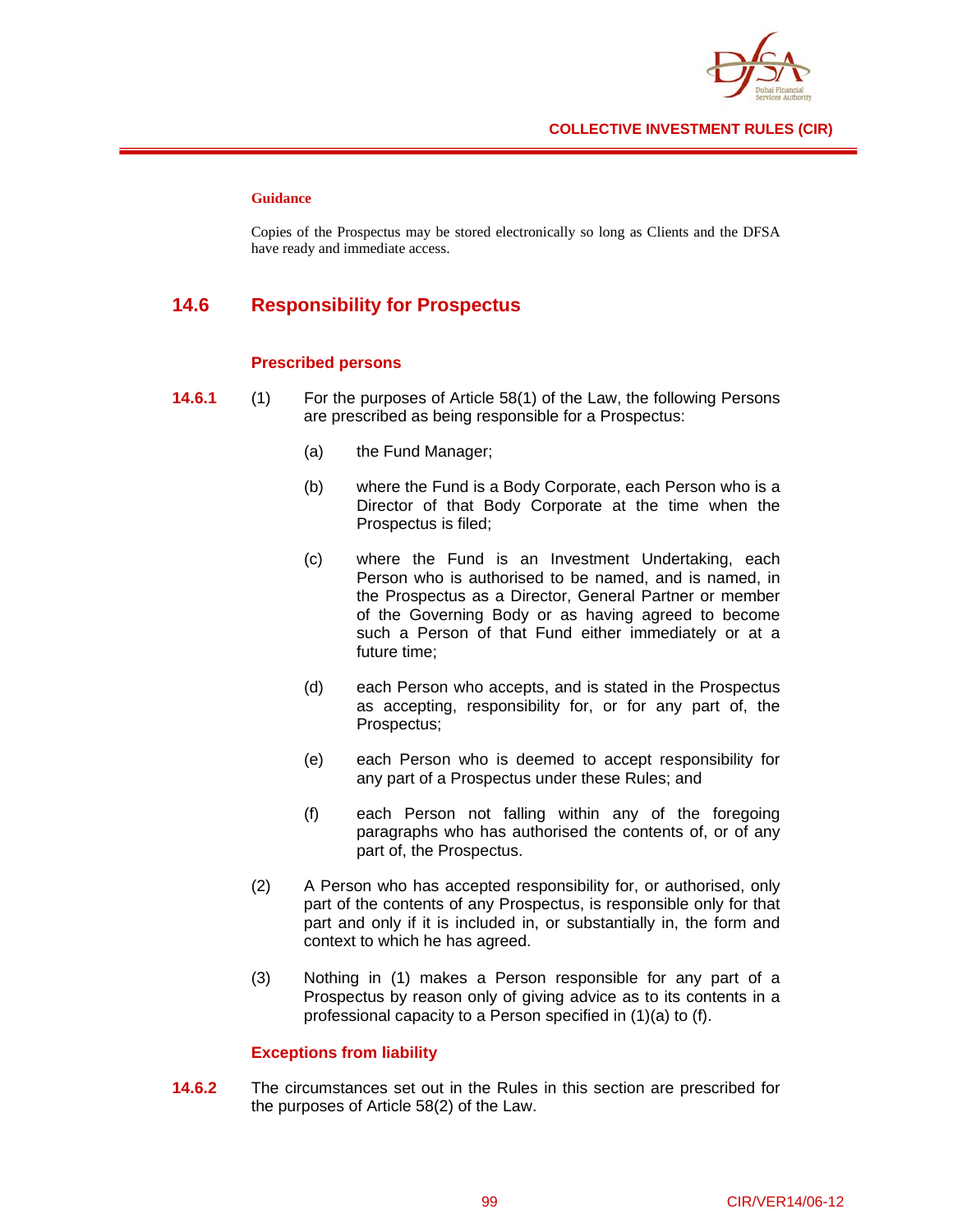

- **14.6.3** (1) A Person, with the exception of the Fund Manager, will not incur any liability under Article 58(1) of the Law for any loss in respect of Units caused by any such statement or omission if, at the time when the Prospectus was filed for registration or the notification to the DFSA, pursuant to Articles 28 or 34 as is relevant, was made or given he believed on reasonable grounds, having made any enquiries as were reasonable, that the statement was true and not misleading or that the matter whose omission caused the loss was properly omitted and:
	- (a) he continued in that belief until the time when the Units were acquired;
	- (b) they were acquired before it was reasonably practicable to bring a correction to the attention of Persons likely to acquire the Units in question;
	- (c) before the Units were acquired he had taken all such steps as it was reasonable for him to have taken to ensure that a correction was promptly brought to the attention of Persons likely to acquire the Units in question; or
	- (d) the Units were acquired after such a lapse of time that he ought in the circumstances to be reasonably excused.
	- (2) A Person will not incur any liability under Article 58(1) of the Law for any loss in respect of Units caused by a statement purporting to be made by or on the authority of another Person as an expert which is, and is stated to be, included in the Prospectus with that other Person's consent at the time when the Prospectus was filed for registration or the notification to the DFSA pursuant to Article 56 was given, if he believed on reasonable grounds that the other Person was competent to make or authorise the statement and had consented to its inclusion in the form and context in which it was included and:
		- (a) he continued in that belief until the time when the Units were acquired;
		- (b) they were acquired before it was reasonably practicable to bring the fact that the expert was not competent or had not consented to the attention of Persons likely to acquire the Units in question;
		- (c) before the Units were acquired he had taken all such steps as it was reasonable for him to have taken to secure that that fact was promptly brought to the attention of Persons likely to acquire the Units in question; or
		- (d) the Units were acquired after such a lapse of time that, in the circumstances, he ought reasonably to be excused.
	- (3) Without prejudice to (1) and (2), a Person will not incur any liability under Article 58(1) of the Law for any loss in respect of any Units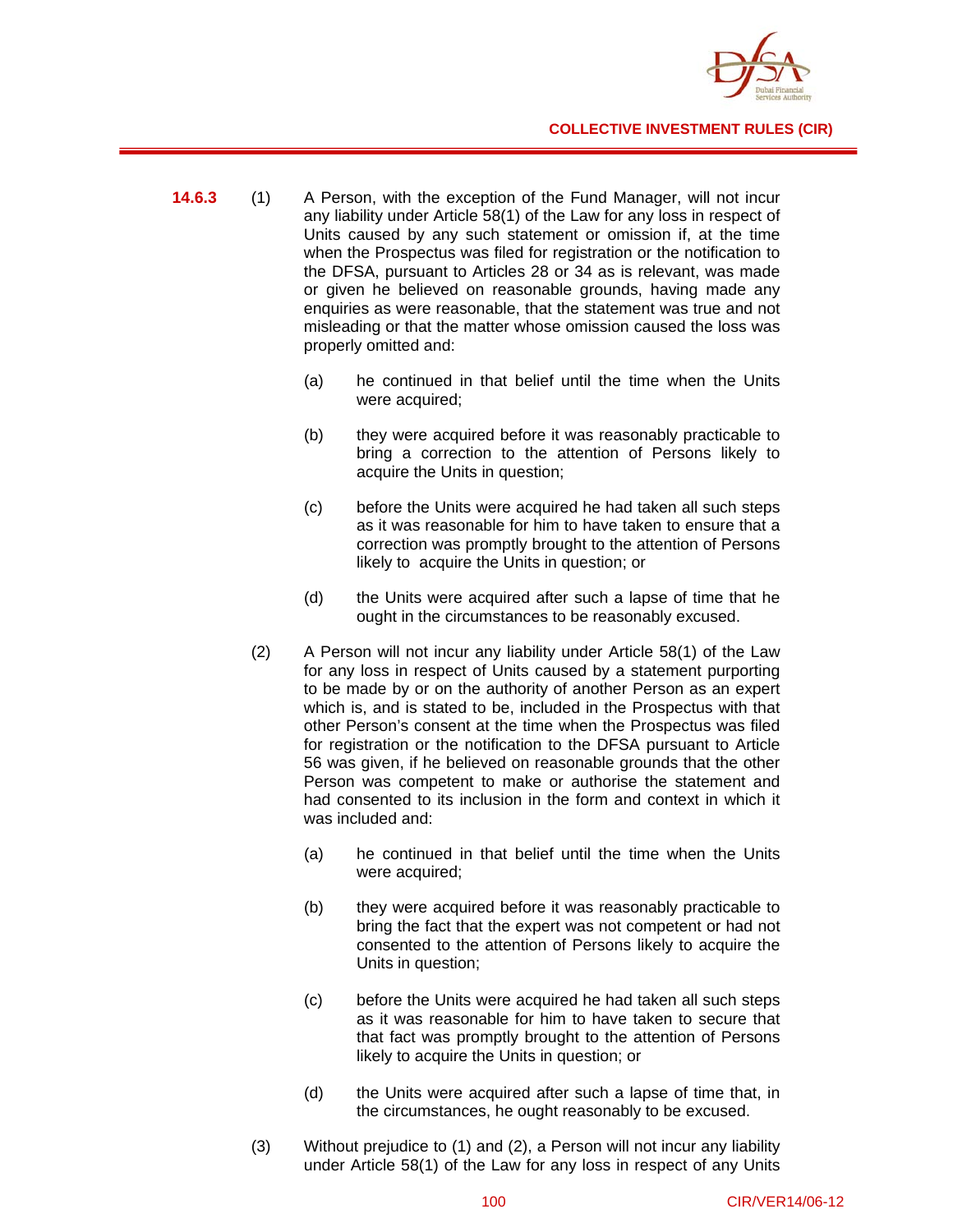

caused by any such statement or omission as is there mentioned if:

- (a) before the Units were acquired a correction or, where the statement was such as is mentioned in (2), the fact that the expert was not competent or had not consented had been published in a manner calculated to bring it to the attention of Persons likely to acquire the Units in question; or
- (b) he took all such steps as it was reasonable for him to take to secure such publication and believed on reasonable grounds that such publication had taken place before the Units were acquired.
- (4) A Person will not incur any liability under Article 58(1) of the Law for any loss resulting from a statement made by an official Person or contained in a public official document which is included in the Prospectus if the statement is accurately and fairly reproduced.
- (5) A Person will not incur any liability under Article 58(1) of the Law if the Person suffering the loss acquired the Units in question with knowledge:
	- (a) that the statement was false or misleading;
	- (b) of the omitted matter or of the change; or
	- (c) of the new matter or inaccuracy.

## **Experts**

- **14.6.4** For the purposes of Article 58 of the Law, an expert is prescribed as a Person accepting responsibility for any statement or report reproduced (in whole or in part) in a Prospectus with that Person's written consent.
- **14.6.5** A Fund Manager must:
	- (a) keep a record of any consent received under Rule 14.5.4; and
	- (b) include a statement in the Prospectus that the expert has consented to the reproduction of his statement or report.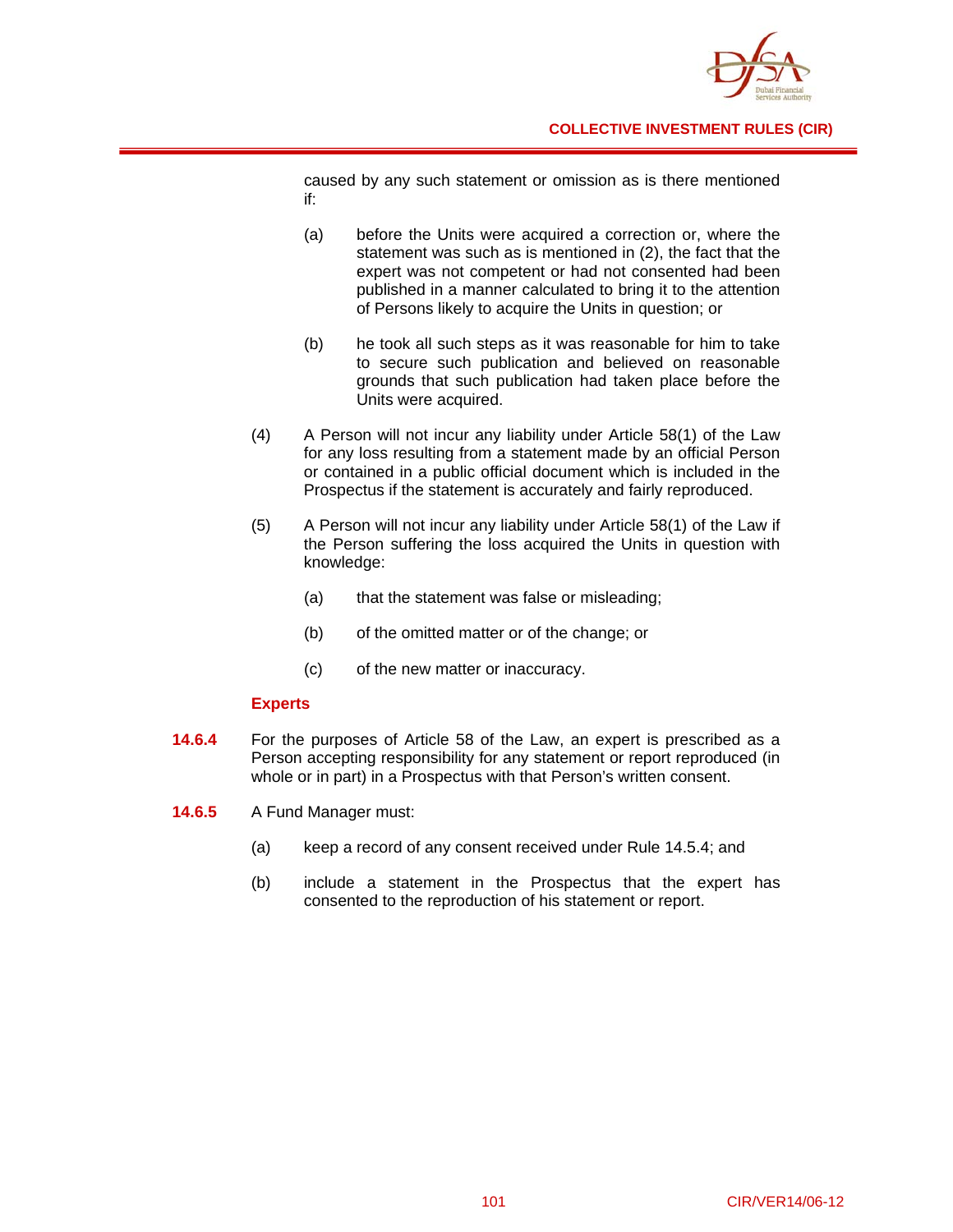

# **15 MARKETING OF FOREIGN FUNDS**

# **15.1 Access to Foreign Funds and availability of Prospectus**

## **Guidance**

- 1. Rules 4.1.3 and 4.1.4 exclude from being treated as Offers any Transactions undertaken by an Authorised Firm where such Transactions are Execution-only Transactions, or Transactions for the purposes of managing a Discretionary Portfolio for a Client, or for the purposes of redeeming a Unit of a Fund for a Client. Similarly, an offer made by an Authorised Firm to a Market Counterparty is also excluded from being an Offer. As a result, such excluded Transactions and offers do not attract the marketing prohibition in Article 50 of the Law and the requirements in both the Law and this module relating to the marketing of Units.
- 2. Article 54(1) of the Law prohibits the Offer of Units of a Foreign Fund unless one of three specified criteria in that Article are met, i.e.
	- a. the Foreign Fund meets either:
		- i. the criteria for a Designated Fund in a Recognised Jurisdiction; or
		- ii. other criteria prescribed in the Rules;
	- b. the Authorised Firm has a reasonable basis for recommending the Unit of the Foreign Fund as suitable for the particular Client to whom the Offer is made; or
	- c. the Foreign Fund, had it been a Domestic Fund, would meet the Exempt Fund criteria in Article 16(4) of this Law and the Offer is made in a manner that does not breach the requirements in that Article.
- 3. Under Article 54(2) of the Law, the DFSA has the power to prescribe any additional criteria, requirements or conditions that apply to the Offer of Units of a Foreign Fund, including disclosure that must be included in a Prospectus and the legal form and structure of the Fund such as being open-ended or closed ended or listed or not. This section contains additional criteria and requirements prescribed pursuant to Article 54(2) of the Law.

## **Clients to whom Offers of Units of Foreign Funds can be made**

**15.1.1** An Authorised Firm must not, in or from the DIFC, Offer a Unit of a Foreign Fund to a Retail Client unless the Units of the Foreign Fund can be offered, under the home jurisdiction regulation applying to that Fund, to retail investors.

## **Prospectus disclosure relating to Foreign Funds**

**15.1.2** Where an Authorised Firm Offers a Unit of a Foreign Fund to a Person, it must make available to that Person a copy of a current Prospectus relating to the Fund which complies with the additional requirements in Rule 15.1.3 at the time of the Offer.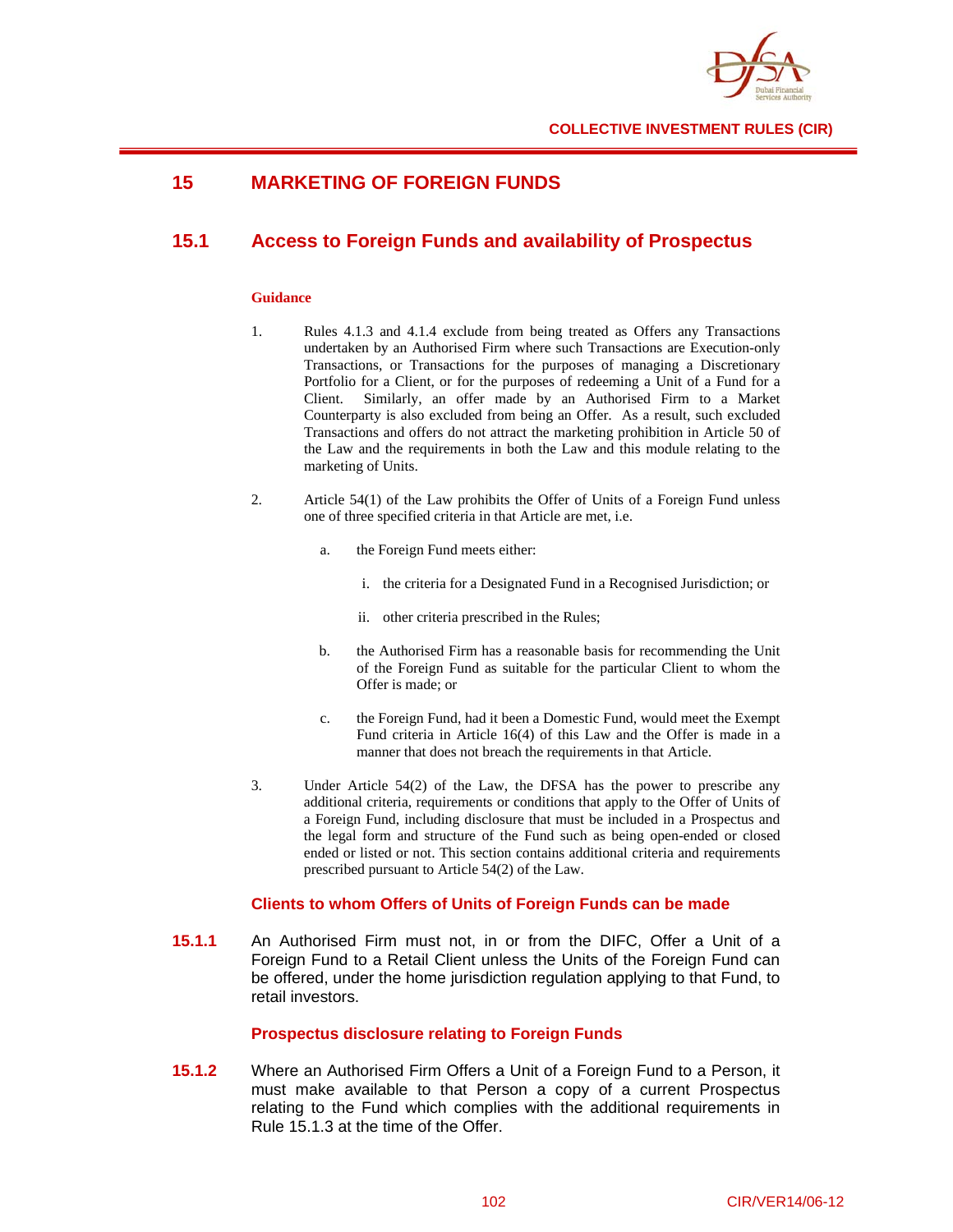

## **Guidance**

Under Article 50(3)(d) of the Law, a Prospectus includes, in the case of a Foreign Fund the Units of which are marketed in or from the DIFC, any prospectus or other disclosure document prepared in accordance with the laws applicable to that Foreign Fund.

- **15.1.3** (1) The Prospectus of a Foreign Fund made available by an Authorised Firm must be in the English language.
	- (2) The Prospectus must contain in a prominent position, or have attached to it, a statement that clearly:
		- (a) describes the foreign jurisdiction and the legislation in that jurisdiction that applies to the Fund;
		- (b) states the name of the relevant Financial Services Regulator in that jurisdiction;
		- (c) describes the regulatory status accorded to the Fund by that Regulator;
		- (d) includes the following warning:

"This Prospectus relates to a Fund which is not subject to any form of regulation or approval by the Dubai Financial Services Authority ("DFSA").

The DFSA has no responsibility for reviewing or verifying any Prospectus or other documents in connection with this Fund. Accordingly, the DFSA has not approved this Prospectus or any other associated documents nor taken any steps to verify the information set out in this Prospectus, and has no responsibility for it.

The Units to which this Prospectus relates may be illiquid and/or subject to restrictions on their resale. Prospective purchasers should conduct their own due diligence on the Units.

If you do not understand the contents of this document you should consult an authorised financial adviser.";

and

- (e) if the Offer is not directed to Retail Clients, includes a prominent statement to that effect to be incorporated within the warning in (d).
- **15.1.4** An Authorised Firm which makes an Offer of a Unit of a Foreign Fund must maintain at its place of business or other designated location in the DIFC copies of the relevant Prospectus for inspection by Clients and by the DFSA during normal business hours.

#### **Guidance**

In relation to Rule 15.1.4, copies of the Prospectus may be stored electronically so long as Clients and the DFSA have ready and immediate access.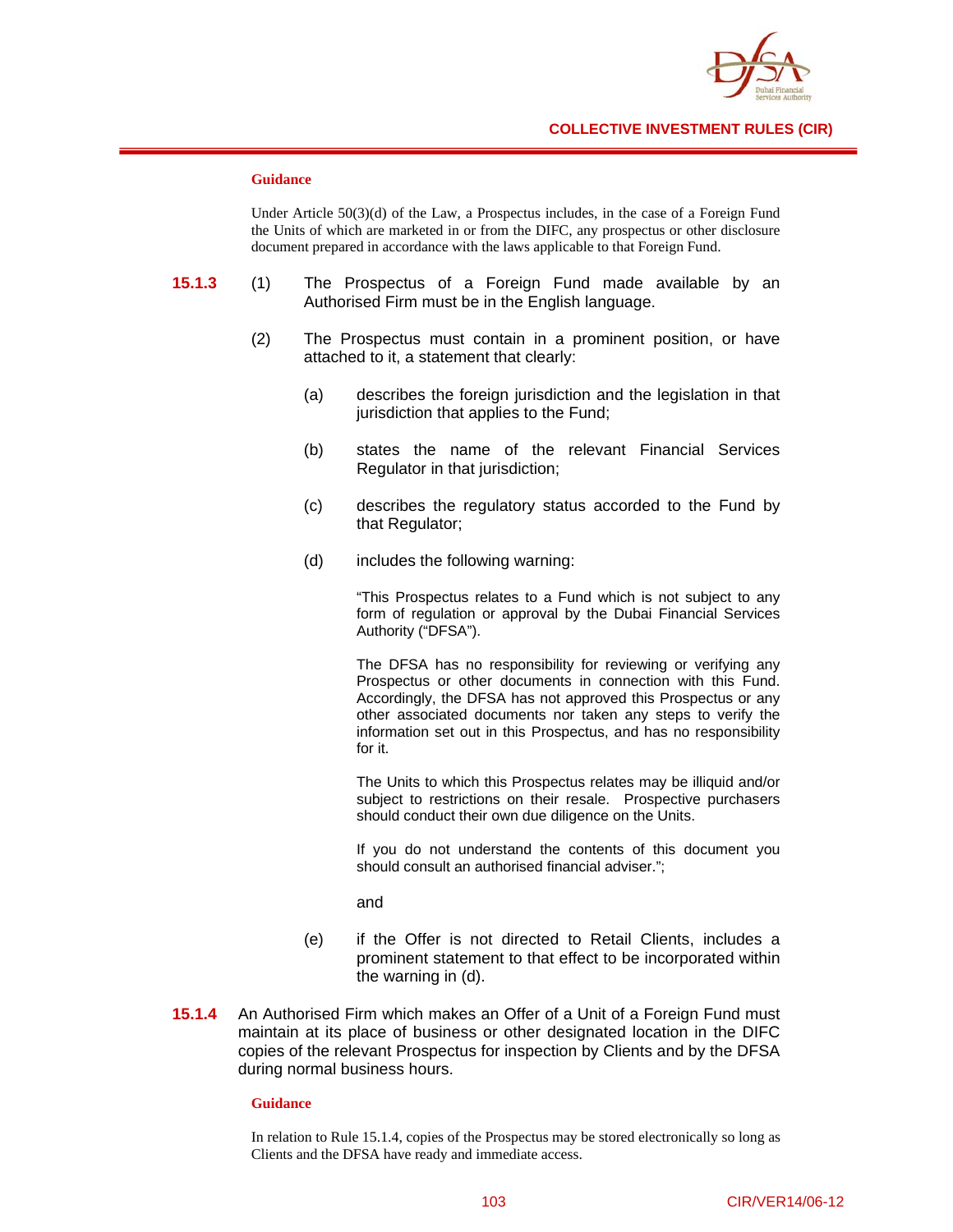

## **Designated Foreign Fund criteria**

- **15.1.5** The criteria prescribed for the purposes of Article 54(1)(a)(i) of the Law to enable an Authorised Firm to Offer a Unit of a Foreign Fund are as follows:
	- (a) the Fund is both established and operated in a Recognised Jurisdiction specified in the DFSA's Recognised Jurisdictions Notice and the Fund is a Designated Fund included in that Notice; and
	- (b) if it is a Property Fund, the requirements in Rule 15.1.7 are satisfied.

### **Guidance**

For the purposes of the Rules including this Rule, the DFSA has issued and published a Recognised Jurisdictions Notice on its website which sets out the list of Recognised Jurisdictions and which also specifies the Designated Funds.

## **Other Foreign Fund criteria**

- **15.1.6** (1) The criteria prescribed for the purposes of Article 54(1)(a)(ii) of the Law to enable an Authorised Firm to Offer a Unit of a Foreign Fund are as follows:
	- (a) the Fund:
		- (i) has both a custodian who meets one of the requirements in (2) and an investment manager who meets one of the requirements in (3); or
		- (ii) has both the custody and investment management activities of the Fund being performed by a Person who meets the requirements in (4); or
		- (iii) the Fund has been rated or graded as at least "investment grade" by Moody's, Fitch or Standard & Poor's or such other international rating agency acceptable to the DFSA.

and,

- (b) if the Fund is a Property Fund, it meets the requirements in Rule 15.1.7.
- (2) For the purposes of  $(1)(a)(i)$ , the custodian is the Person who is responsible for providing safe custody of the Fund Property and such Person must be:
	- (a) an Eligible Custodian;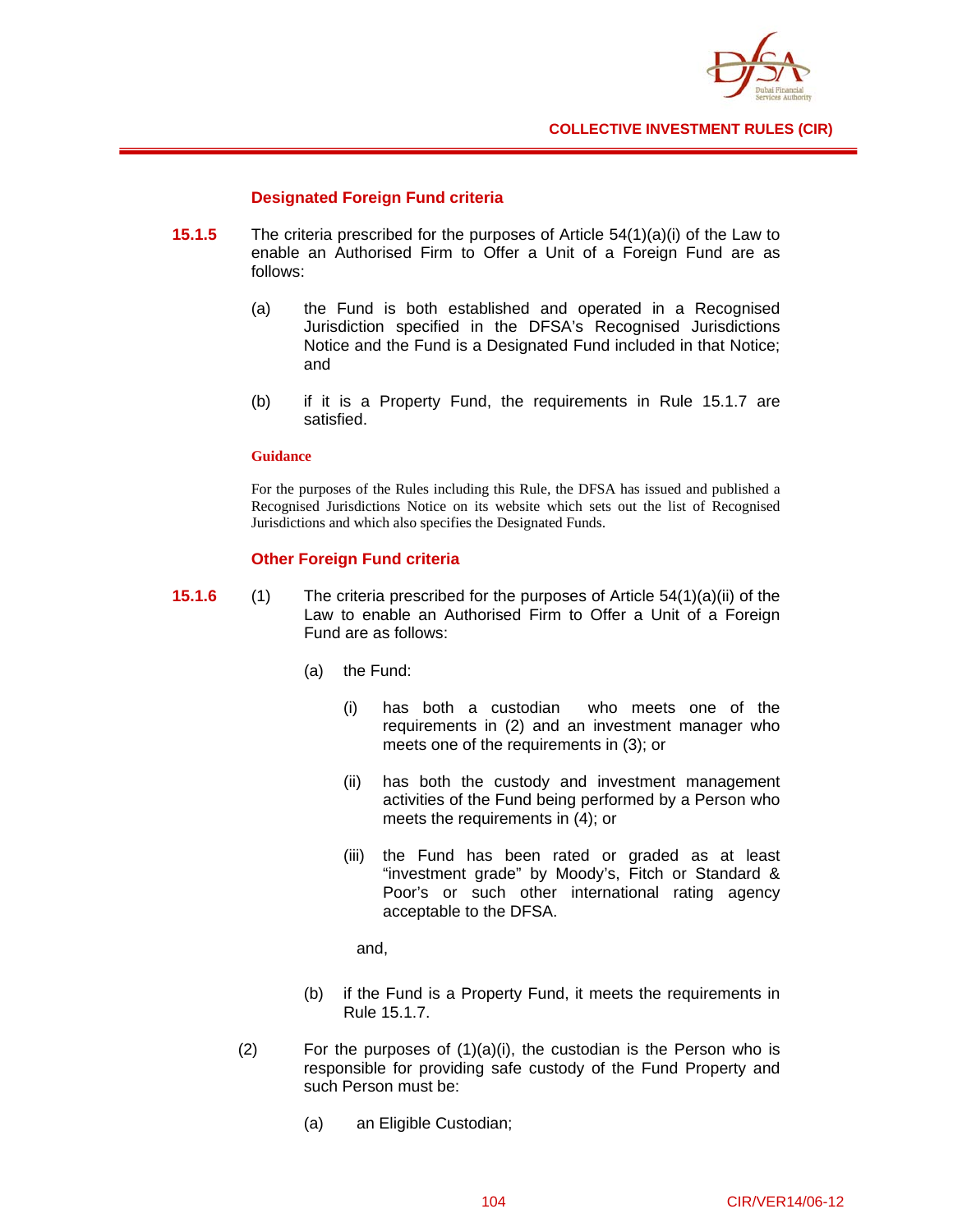

- (b) a member of a Group that is subject to consolidated supervision by a Financial Services Regulator in a Recognised Jurisdiction and the activities of the custodian are included within the scope of that supervision;
- (c) appointed under an agreement by a Person who is subject to supervision by a Financial Services Regulator in a Recognised Jurisdiction and the agreement is in accordance with the requirements of that Regulator; or
- (d) a Person as to whom the Authorised Firm is satisfied has adequate custody and asset safety arrangements in respect of the Foreign Fund after performing due diligence taking into consideration each of the following factors:
	- (i) whether the Person providing custody is authorised and supervised by a Financial Services Regulator for the purposes of providing custody;
	- (ii) the extent of segregation of assets;
	- (iii) independence and management of conflicts of interests;
	- (iv) the terms of the safe custody agreement; and
	- (v) periodic reporting requirements.
- $(3)$  For the purposes of  $(1)(a)(i)$ , the investment manager is a Person who makes investment decisions for or on behalf of the Fund and must be a Person who is:
	- (a) authorised and supervised by the DFSA or a Financial Services Regulator located in a Recognised Jurisdiction in respect of its activities in relation to investment management;
	- (b) a member of a Group that is subject to consolidated supervision by a Financial Services Regulator in a Recognised Jurisdiction and the activities of the investment manager are included within the scope of the supervision; or
	- (c) appointed under an agreement by another Person who is subject to supervision by a Financial Services Regulator in a Recognised Jurisdiction and the agreement is in accordance with the requirements of the Regulator.
- (4) For the purposes of (1)(a)(ii), the Person carrying out both the custody and investment management activities of the Fund must be a Person who is:
	- (a) authorised and supervised by the DFSA or a Financial Services Regulator located in a Recognised Jurisdiction in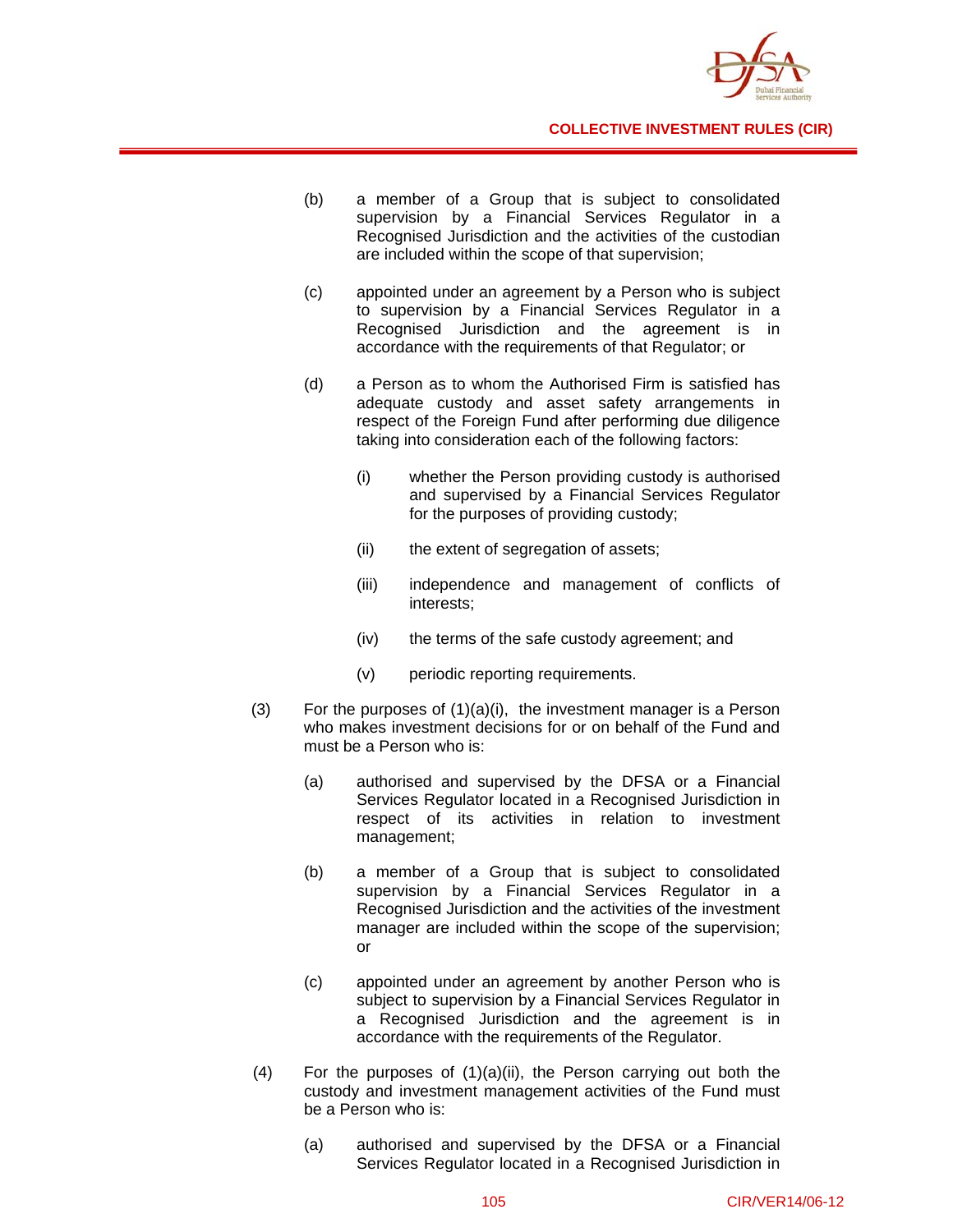

respect of both of its custody and investment management activities;

- (b) a member of a Group that is subject to consolidated supervision by a Financial Services Regulator in a Recognised Jurisdiction and its custody and investment management activities are included within the scope of that supervision; or
- (c) appointed under an agreement by another Person who is subject to supervision by a Financial Services Regulator in a Recognised Jurisdiction and the agreement is in accordance with the requirements of that Regulator.

## **Foreign Property Funds**

- **15.1.7** A Foreign Fund meets the Property Fund condition referred to in Rule 15.1.5(b) or 15.1.6(1)(b) as is applicable where:
	- (a) 60% or more of the Fund's assets comprise of Real Property, Property Related Assets or Units in another Property Fund;
	- (b) the Fund is a closed-ended Fund; and
	- (c) the Units of the Fund are either:
		- (i) listed and traded on an Authorised Market Institution or on an exchange regulated in a Recognised Jurisdiction; or
		- (ii) Offered only by means of a Private Placement.

#### **Guidance**

A closed-ended legal structure is an investment vehicle used by a Fund that does not continuously issue or redeem Units based on the net asset value of the Fund.

## **Recommendation-Based Offers of Units of Foreign Funds**

**15.1.8** An Authorised Firm may not make an Offer of a Unit of a Foreign Fund to a particular Client under the criteria in Article 54(1)(b) of the Law unless it has made an assessment of the suitability of the investment for that Client in accordance with COB Rule 3.4.2.

#### **Guidance**

Under Article  $54(1)(b)$  of the Law, an Authorised Firm is permitted to make an Offer of a Unit of a Foreign Fund if it has a reasonable basis for recommending that the investment in the Fund is suitable for the particular Client. To form such an opinion, the firm must undertake the assessment required under COB Rule 3.4.2.

## **Offer of Units of Foreign Funds that meet Exempt Fund criteria**

**15.1.9** (1) An Authorised Firm may not make an Offer of a Unit of a Foreign Fund under the criteria in Article 54(1)(c) of the Law unless: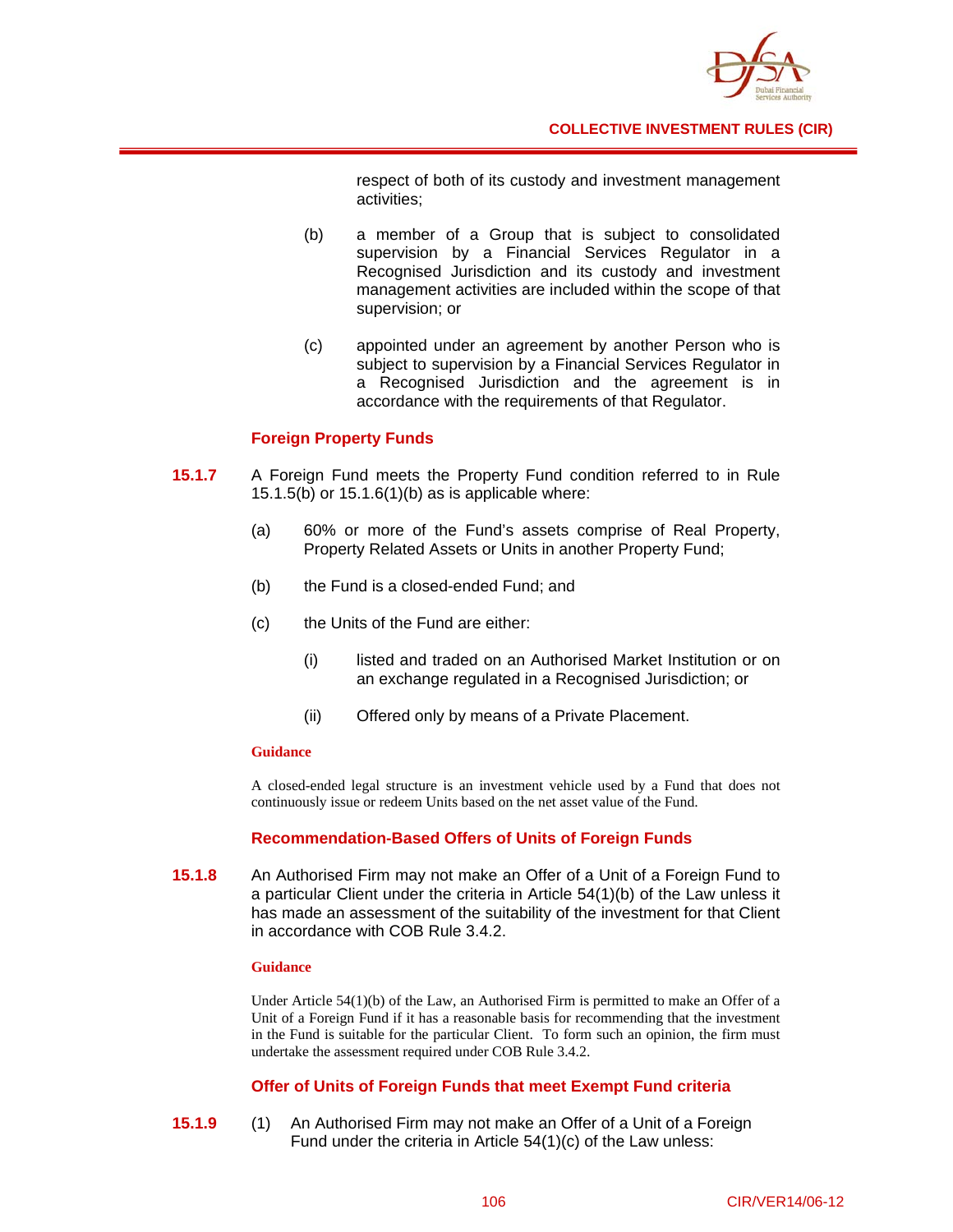

- (a) it has first satisfied itself on reasonable grounds that the Fund meets the Exempt Fund criteria specified in Article 16(4) of the Law; and
- (b) it makes the Offer in a manner that is in accordance with the criteria in Article 16(4) of the Law.
- (2) An Authorised Firm that relies on (1) for Offering Units of a Foreign Fund must be able to demonstrate to the DFSA that it conducted adequate due diligence to ensure compliance with (1)(a).

## **Periodic Information to DFSA**

- **15.1.10** (1) An Authorised Firm must submit to the DFSA, within four months of the end of the Authorised Firm's financial year, a report regarding any Offer or Transaction in respect of a Unit of any Domestic Fund or Foreign Fund which has been made during the preceding financial year.
	- (2) The report required under (1) must include the details of:
		- (a) the name of the Fund and its Fund Manager; and
		- (b) if the Fund is a Foreign Fund:
			- (i) whether it is a Designated Fund and, if so, in which Recognised Jurisdiction it is authorised or approved; and
			- (ii) if it is not a Designated Fund, the other criteria under which the Authorised Firm has relied when marketing the Units of the relevant Foreign Fund. .

## **Record keeping**

- **15.1.11** (1) Without limiting any requirements under COB, an Authorised Firm must keep records that are sufficient to demonstrate due compliance with the requirements in the Rules in this chapter.
	- (2) The records in (1) must be maintained for a minimum of six years.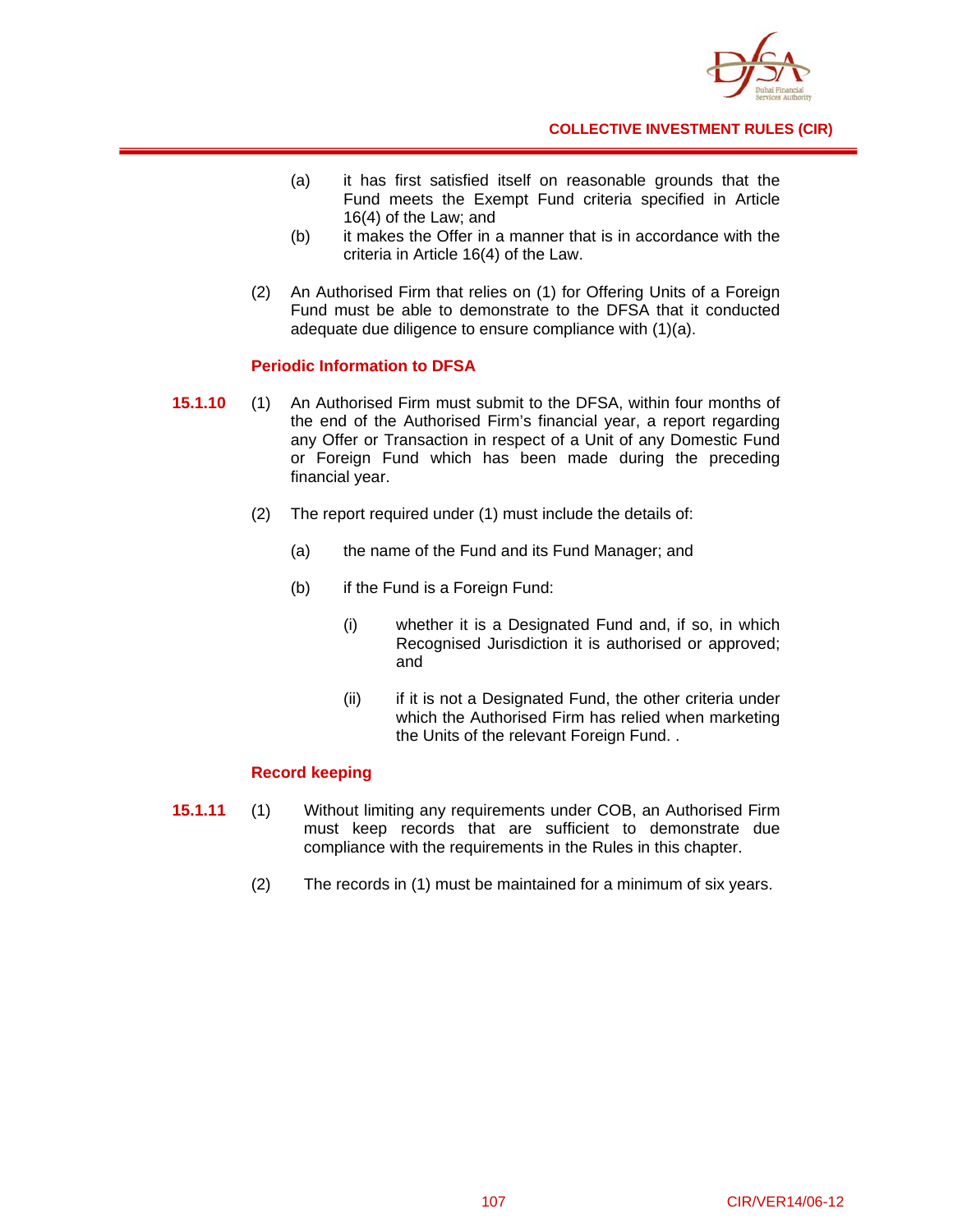

# **PART 8 – TRANSFER SCHEMES AND WINDING UP OF DOMESTIC FUNDS**

# **16. TRANSFER SCHEMES RELATING TO DOEMSTIC FUNDS**

# **16.1 Application of the Regulatory Law**

## **Guidance**

- 1. Pursuant to Part 9 of the Regulatory Law 2004, a Fund may be transferred in whole or in part to another body in accordance with that Part.
- 2. The DFSA may make Rules for the purposes of that Article pursuant to the power conferred under Article 113 of the Regulatory Law 2004.
- **16.1.1** This Chapter applies to a Fund Manager and, where appointed, the Trustee of a Domestic Fund and, if the Fund is an Umbrella Fund using the form of a Protected Cell Company, in respect of each cell as if though each cell is a separate Fund.
- **16.1.2** Pursuant to Article 113 of the Regulatory Law 2004, the DFSA prescribes, in Rule 16.1.3, the modification to Part 9 of that Law necessary for the purposes of transferring a Fund's property or liability to another Fund.
- **16.1.3** (1) Article 108 (4) of the Regulatory Law 2004 is to be read and, to have effect, as if it were subject to the provisions set out in this Rule.
	- (2) Where, for the purpose of a transfer scheme, it is proposed that the property of a Fund should become the property of another Fund or the property of a Sub-Fund of an Umbrella Fund, the proposal must not be implemented without the sanction of a Special Resolution of the Unitholders in the Fund, unless (3) applies.
	- (3) Where, for the purposes of a transfer scheme, it is proposed that Fund Property attributable to a Sub-Fund of an Umbrella Fund should become the property of another Fund, the proposal must not be implemented without the sanction of:
		- (a) a Special Resolution of the Unitholders in the Sub-Fund of that Umbrella Fund; and
		- (b) in the case of an Umbrella Fund that does not use the form of a Protected Cell Company, unless implementation of the transfer scheme is not likely to result in any material prejudice to the interests of the Unitholders in any other Sub-Fund of that Umbrella Fund, a Special Resolution of the Unitholders of other Sub-Funds of that that Umbrella Fund.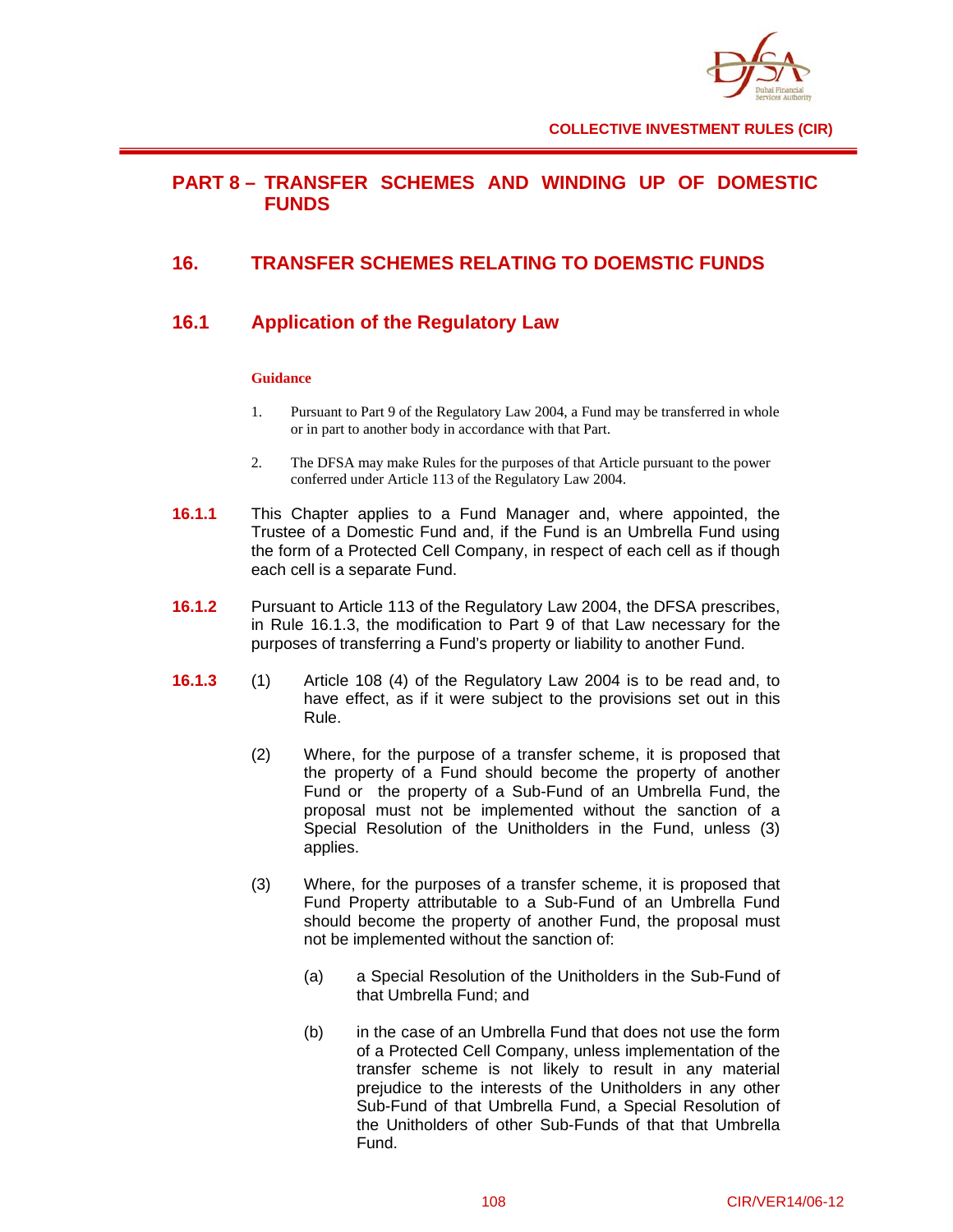

- (4) If it is proposed that a Fund or a Sub-Fund of an Umbrella Fund should receive property, other than its first property pursuant to a transfer scheme, or an arrangement equivalent to a scheme of arrangement entered into with some other Fund or Sub-Fund, or a Body Corporate, the proposal must not be implemented without the sanction of a Special Resolution of the Unitholders in the relevant Fund or Sub-Fund and, in the case of an Umbrella Fund which is not in the form of a Protected Cell Company, the class or classes of Units related to the Sub-Fund, unless (5) applies.
- (5) In (4), if the Fund Manager and if appointed the Trustee agree that the receipt of the property concerned for the account of the Fund:
	- (a) is not likely to result in any material prejudice to the interest of the Unitholders of the Fund;
	- (b) is consistent with the objectives of the Fund or Sub-Fund of an Umbrella Fund; and
	- (c) could be effected without any breach of the requirements relating to the borrowing and investment restrictions relating to the Fund or Sub-Fund in chapter 10.5;

then the transfer may be effective and the issue of Units in exchange for assets as part of a transfer scheme may be undertaken.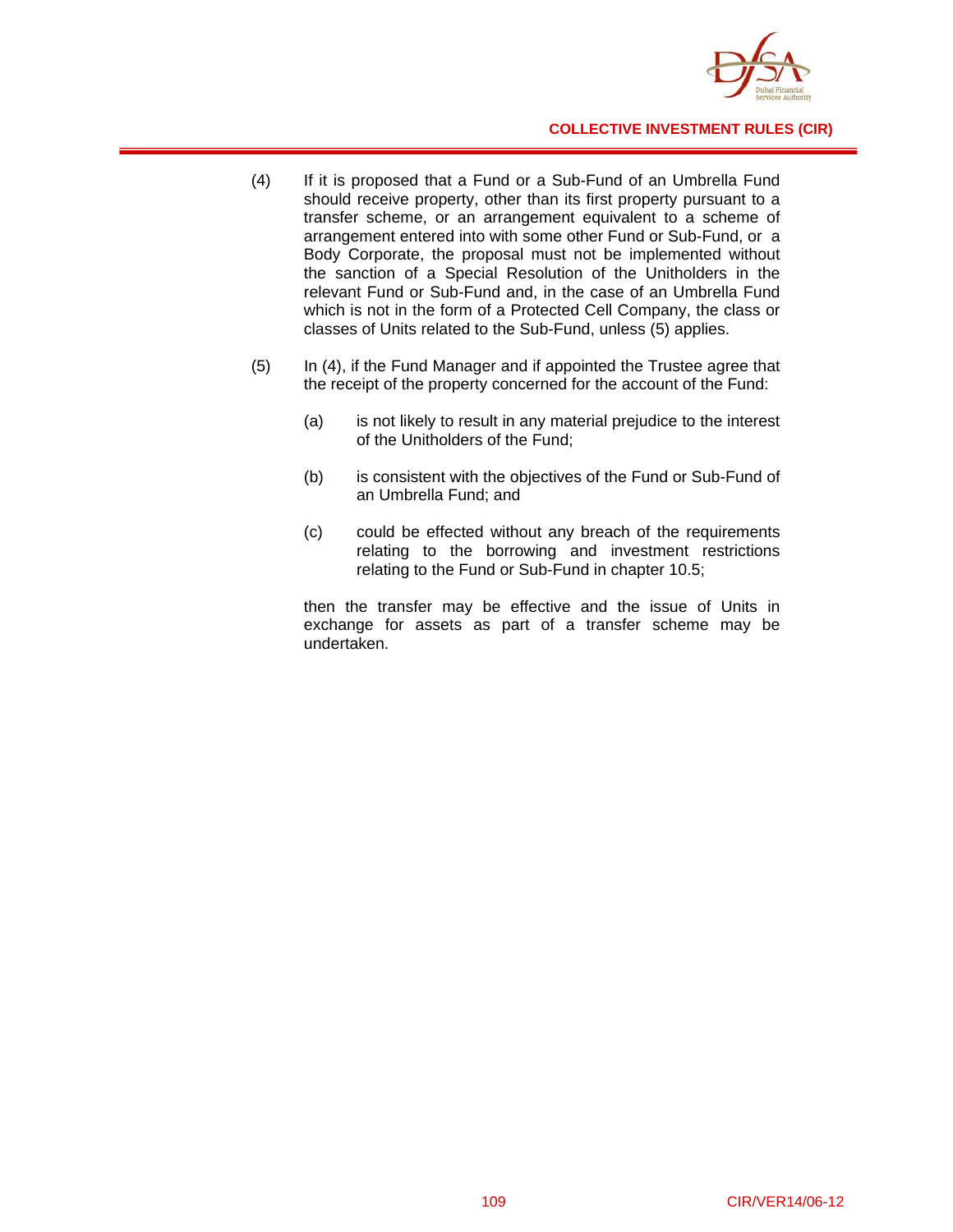

# **17 Winding up of Domestic Funds**

### **Guidance**

Part 8 of the Law sets out all the provisions relating to transfer schemes and the winding up of Funds. Article 61(c) enables the DFSA to prescribe additional circumstances to those contained in the Law in relation to when a Fund may be wound up. This section contains such Rules.

# **17.1 Application**

- **17.1.1** This Chapter applies to a Fund Manager and, where appointed, the Trustee of a Domestic Fund and, if the Fund is an Umbrella Fund using the form of a Protected Cell Company, in respect of each cell as though each cell is a separate Fund.
- **17.1.2** Pursuant to Article 61(c) of the Law, the DFSA prescribes in this chapter the additional circumstances in which a Domestic Fund may be wound up.
- **17.1.3** (1) Upon the happening of any of the events specified in (2) and not otherwise, the Fund Manager and, if appointed the Trustee must cease to issue, sell, cancel or redeem Units in the Fund or to invest or borrow for the Fund and proceed to wind up the Fund in accordance with the Law and this section.
	- (2) The events referred to in (1) are:
		- (a) in response to a request made to the DFSA by the Trustee, Fund Manager or other member of its Governing Body for the removal of a Fund from the list of registered Funds, the DFSA has agreed, albeit subject to there being no material change in any relevant factor, that, on the conclusion of the winding up of the Fund, the DFSA will accede to that request;
		- (b) the expiration of any period specified in the Constitution as the period at the end of which the Fund is to terminate; or
		- (c) the effective date of a duly approved transfer scheme, which is to result in the Fund that is subject to the transfer scheme being left with no property.

#### **Guidance**

The grounds for winding up of a Domestic Fund under this Rule are in addition to the grounds specified in the Law. Under Article 64(1)(a) and (b) of the Law, a Fund which is no longer commercially viable or the purpose of which is either already accomplished or cannot be accomplished can be wound up. Similarly, under Article 34(3) of the Law, if a Domestic Fund which is a Private Fund or Exempt Fund can no longer meet the relevant criteria to be classified as a Fund of that type, the Fund Manager of such a Fund must either be registered as a Public Fund or be wound up.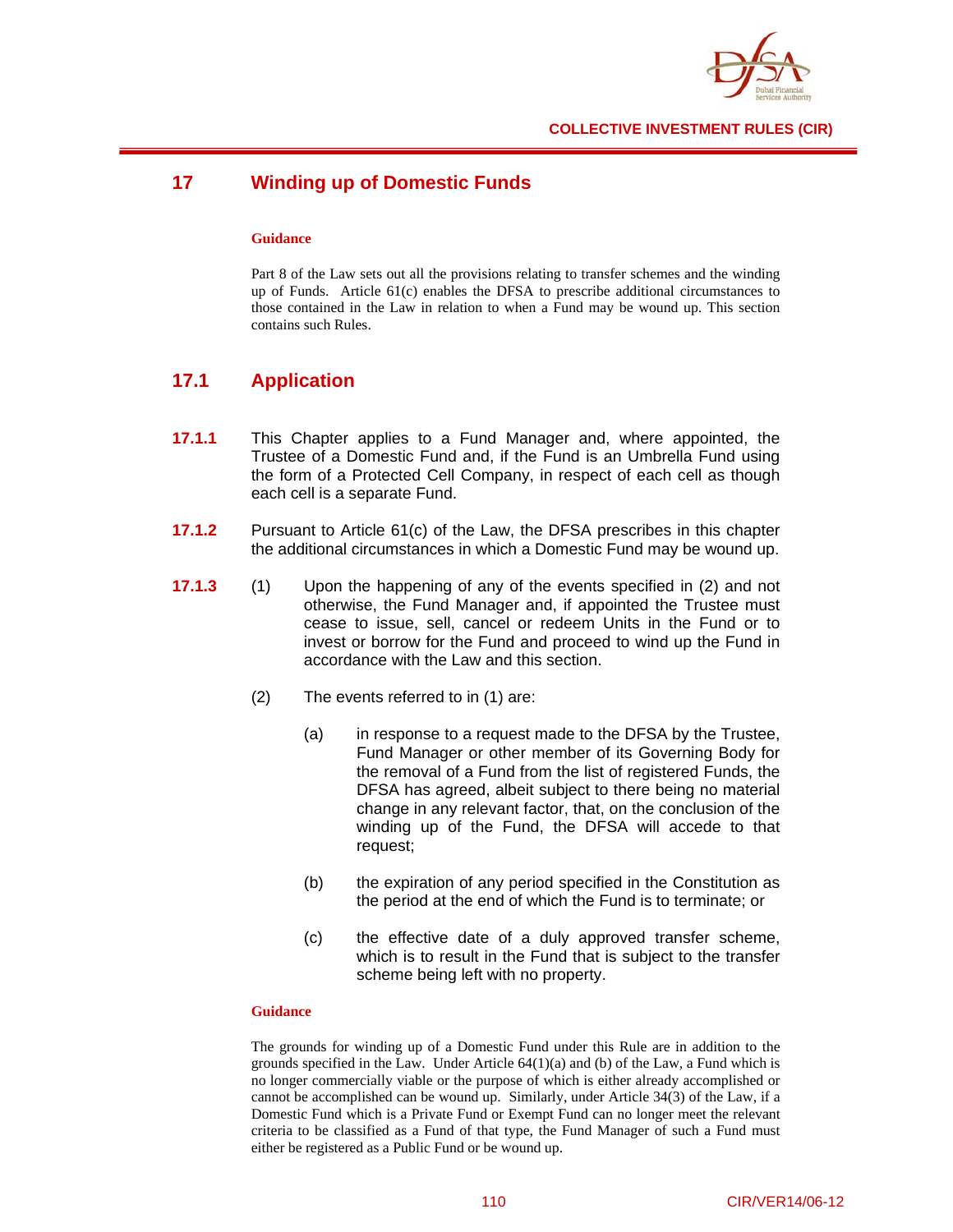

- **17.1.4** (1) In a case falling within Rule 17.1.3(2)(c), the Fund Manager and if appointed the Trustee of the Fund must wind up the Fund in accordance with the approved transfer scheme.
	- (2) In any other case falling within Rule 17.1.4 or specified in Article 64(1) or Part 8of the Law:
		- (a) the Fund manager or Trustee must, as soon as practicable after the Fund falls to be wound up, realise the Fund Property;
		- (b) after paying therefrom or retaining adequate provision for all liabilities properly so payable and for the costs of the winding up, the Fund Manager must distribute the proceeds of that realisation to the Unitholders (upon production by them of such evidence as the Fund Manager may reasonably require as to their entitlement thereto) proportionately to their respective interests in the Fund as at the date of the relevant event referred to in Rule 17.1.3; and
		- (c) any unclaimed net proceeds or other cash (including unclaimed distribution payments) held by the Fund Manager or Trustee after the expiration of twelve months from the date on which they became payable must be paid by the Fund Manager or Trustee into court, subject to the Fund Manager or Trustee having a right to retain any expenses incurred by it relating to that payment.
	- (3) Where the Fund Manager or Trustee and one or more Unitholders agree, the requirement of (2) to realise the Fund Property does not apply to that part of the property proportionate to the entitlement of such Unitholders. The Fund Manager or Trustee may distribute that part in the form of property, after making adjustments or retaining provisions as appear to the Fund Manager or Trustee appropriate for ensuring that, that or those Unitholders bear a proportional share of the liabilities and costs.
	- (4) The Fund Manager or Trustee must as soon as practical after the winding up or termination has commenced:
		- (a) if the Unitholders have not initiated the winding up under Article 63 of the Law, inform the Unitholders of the winding up or termination; and
		- (b) publish a notice of the winding up or termination in one English and one Arabic language national newspaper and if the Fund has a website, on the Fund's website.
	- (5) On completion of the winding up in respect of the events referred to in Rule 17.1.3(2)(b) or (c) or Article 64(1) of the Law, the Fund Manager or Trustee must notify the DFSA in writing of that fact and at the same time the Fund Manager or Trustee must require the DFSA to revoke the relevant registration.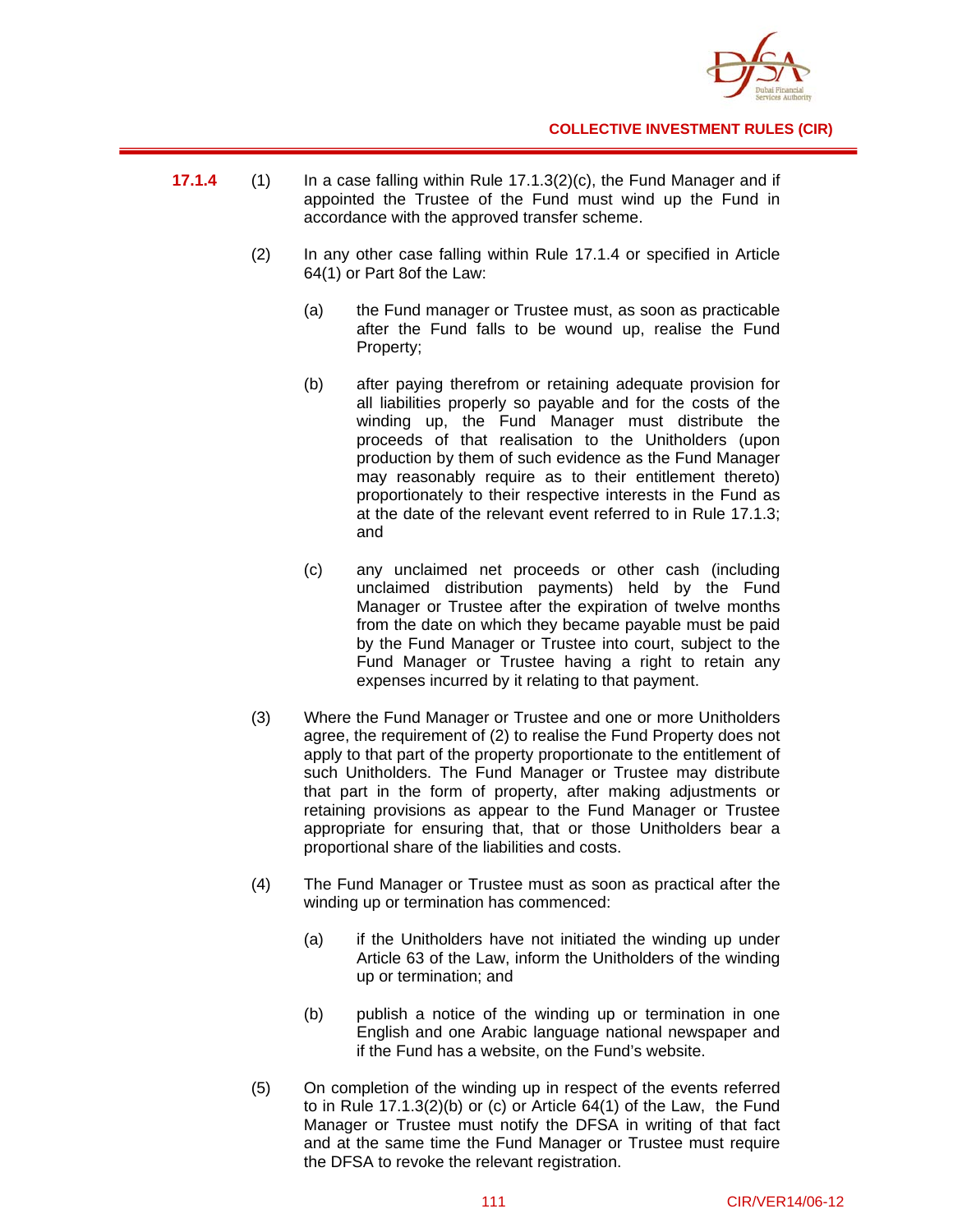

## **Accounting and Reports during winding up**

- **17.1.5** (1) Subject to any order of the court, and subject to (2) and (3), while a Fund is being wound up, whether under Rule 17.1.3 or otherwise:
	- (a) the annual and half-yearly accounting periods continue to run;
	- (b) the provisions concerning annual and interim allocation of income continue to apply; and
	- (c) annual and half-yearly reports continue to be required.
	- (2) Where for any annual or half-yearly accounting period the Fund Manager, after consulting the Auditor and the DFSA, has taken reasonable care to determine that timely production of an annual or half-yearly report is not required in the interests of the Unitholders or the DFSA, the Fund Manager or Trustee may direct that immediate production of the report by the Auditor may be dispensed with.
	- (3) The period in question in (2) must be reported on together with the following period in the next report prepared for the purposes of (1) or (4).
	- (4) At the conclusion of the winding up, the accounting period then running is regarded as the final annual accounting period.
	- (5) Within two calendar months after the end of the final accounting period, the annual reports of the Fund Manager must be published and sent to each Person who was a Unitholder immediately before the end of the final accounting period.

#### **Funds that are not commercially viable**

- **17.1.6** (1) If the Fund Manager of a Fund believes on reasonable grounds that the Fund is not commercially viable or the purpose of the Fund cannot be accomplished, the Fund Manager must notify the DFSA and include the information specified in (2).
	- (2) The information referred to in (1) is:
		- (a) name of the Fund;
		- (b) size and type of Fund;
		- (c) number of Unitholders;
		- (d) whether dealing in the Fund's Units has been suspended;
		- (e) why the request is being made;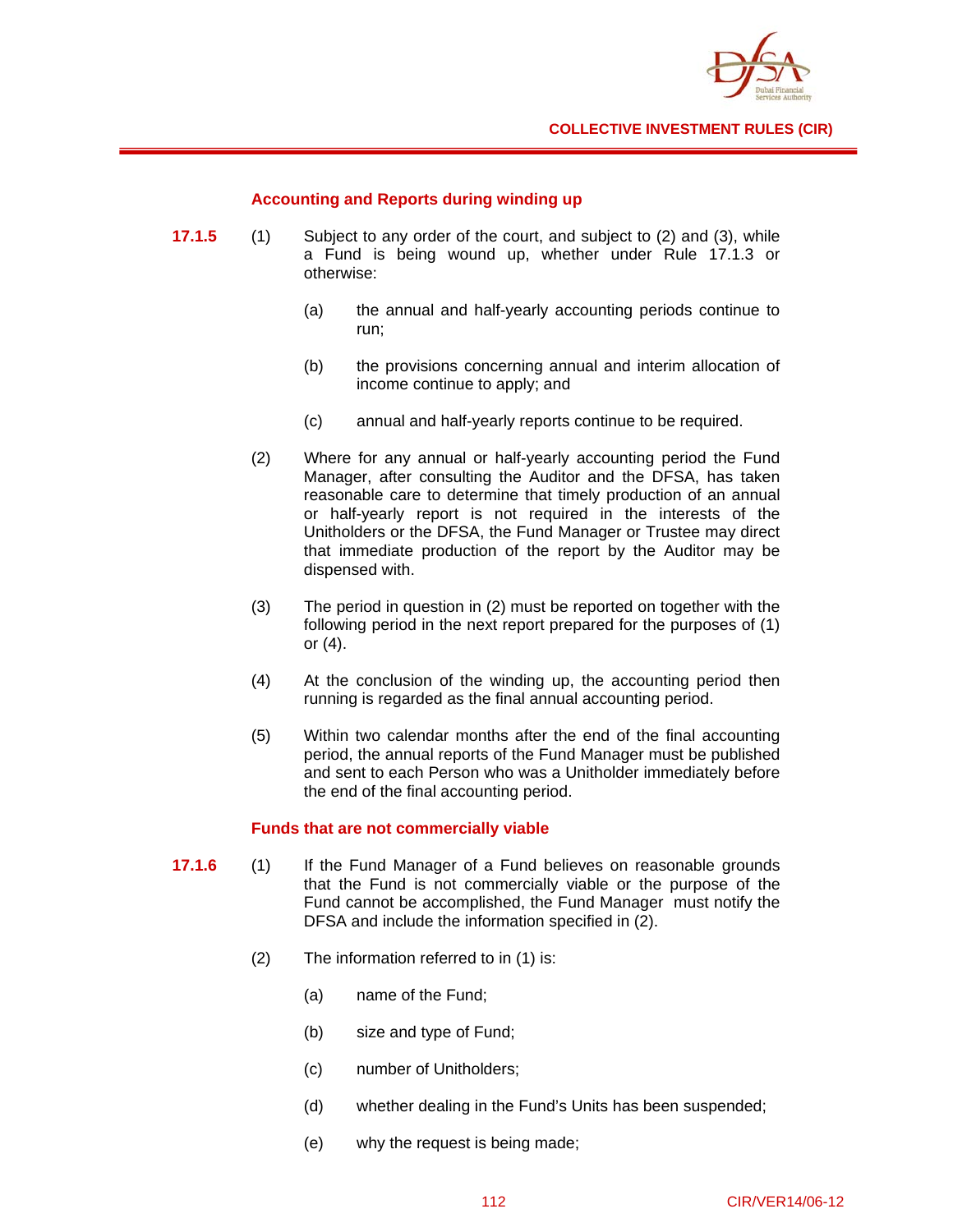

- (f) what consideration has been given to the Fund entering into a transfer scheme with another Fund and the reasons why a transfer scheme is not possible;
- (g) (i) whether Unitholders have been informed of the intention to seek winding up or revocation; and
	- (ii) if not, when they will be informed;
- (h) details of any proposed preferential switching rights offered or to be offered to Unitholders if it is an Umbrella Fund;
- (i) details of any proposed rebate of charges to be made to Unitholders who recently purchased Units;
- (j) where the costs of winding-up will fall;
- (k) a statement obtained from the Trustee or Eligible Custodian or other Persons providing the oversight function if the Fund is a Public Fund or a statement from the Auditor if the Fund is a Private Fund:
	- (i) that the Fund Manager, having taken reasonable care in considering the matter, is certain that a transfer scheme is not practical;
	- (ii) an explanation of what steps have been considered that would result in the Fund not needing to wind up;
	- (iii) confirmation that the Fund Manager has carried out its function and duties in accordance with the Law and Rules; and
	- (iv) whether the Fund's investment and borrowing powers have been exceeded;
- (l) the preferred date for the commencement of the winding up; and
- (m) any additional information considered relevant to the DFSA's consideration.
- (3) The DFSA may request further information after receipt of the notification.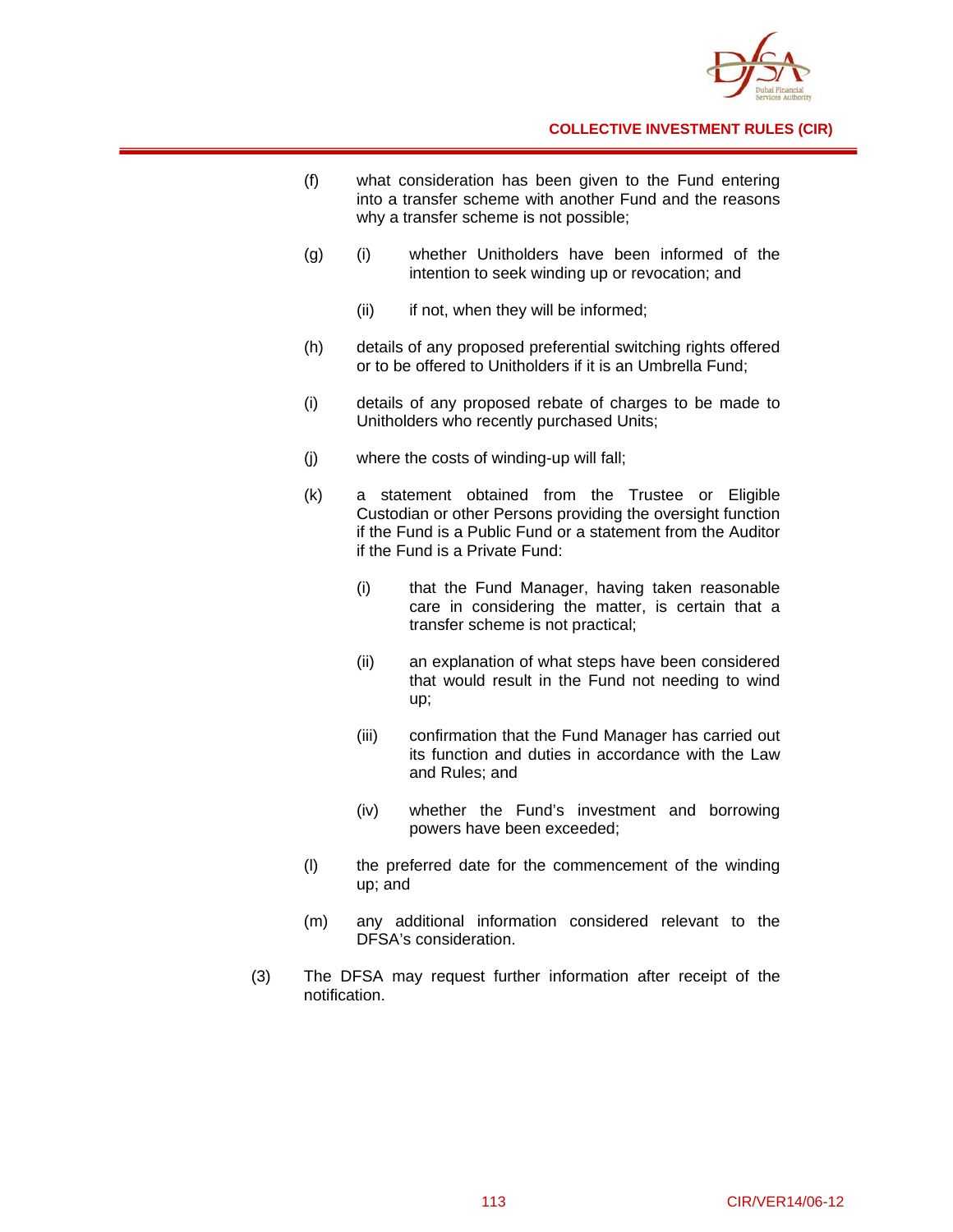

# **PART 9: TRANSITIONAL RULES**

# **18 TRANSITIONAL RULES**

# **18.1 Application**

- **18.1.1** (1) This chapter applies, subject to (2), to every Person to whom the Collective Investment Law 2006 and any Rules made for the purposes of that law applied immediately prior to the Effective Date.
	- (2) The Effective Date for the purposes of the Rules in this chapter is the date on which the Collective Investment Law 2010 comes into force.

### **Guidance**

- 1. Article 1 of the Collective Investment Law 2010 provides as follows:
	- "(a) This Collective Investment Law 2010 repeals and replaces the Collective Investment Law 2006 ("the Previous Law") and may be cited as the "Collective Investment Law 2010" ("this Law").
	- (b) Except where otherwise provided in the Rules, anything done or omitted to be done pursuant to or for the purposes of the Previous Law is deemed to be done or omitted to be done pursuant to or for the purposes this Law.
	- (c) Without limiting the generality of Article 1(b), such repeal shall not affect:
		- (i) any right, privilege, remedy, obligation or liability accrued to or incurred by any person; or
		- (ii) any investigation or legal or administrative proceeding commenced or to be commenced in respect of any right, remedy, privilege, obligation or liability,

 under the Previous Law and, any such investigation or legal or administrative proceeding may be instituted, continued or enforced, including any penalty, fine or forfeiture, under this Law.

(d) The DFSA may, by Rules, prescribe any transitional or saving provisions as are or are deemed necessary to give effect to, or to facilitate, the transition from the Collective Investment Law 2006 to this Law."

## **18.2 Licences**

**18.2.1** Any Person who has a Licence authorising that Person to carry on the Financial Service of Operating a Collective Investment Fund immediately prior to the Effective Date is, subject to Rule 18.3.1, hereby deemed to be authorised under its Licence to carry on the Financial Service of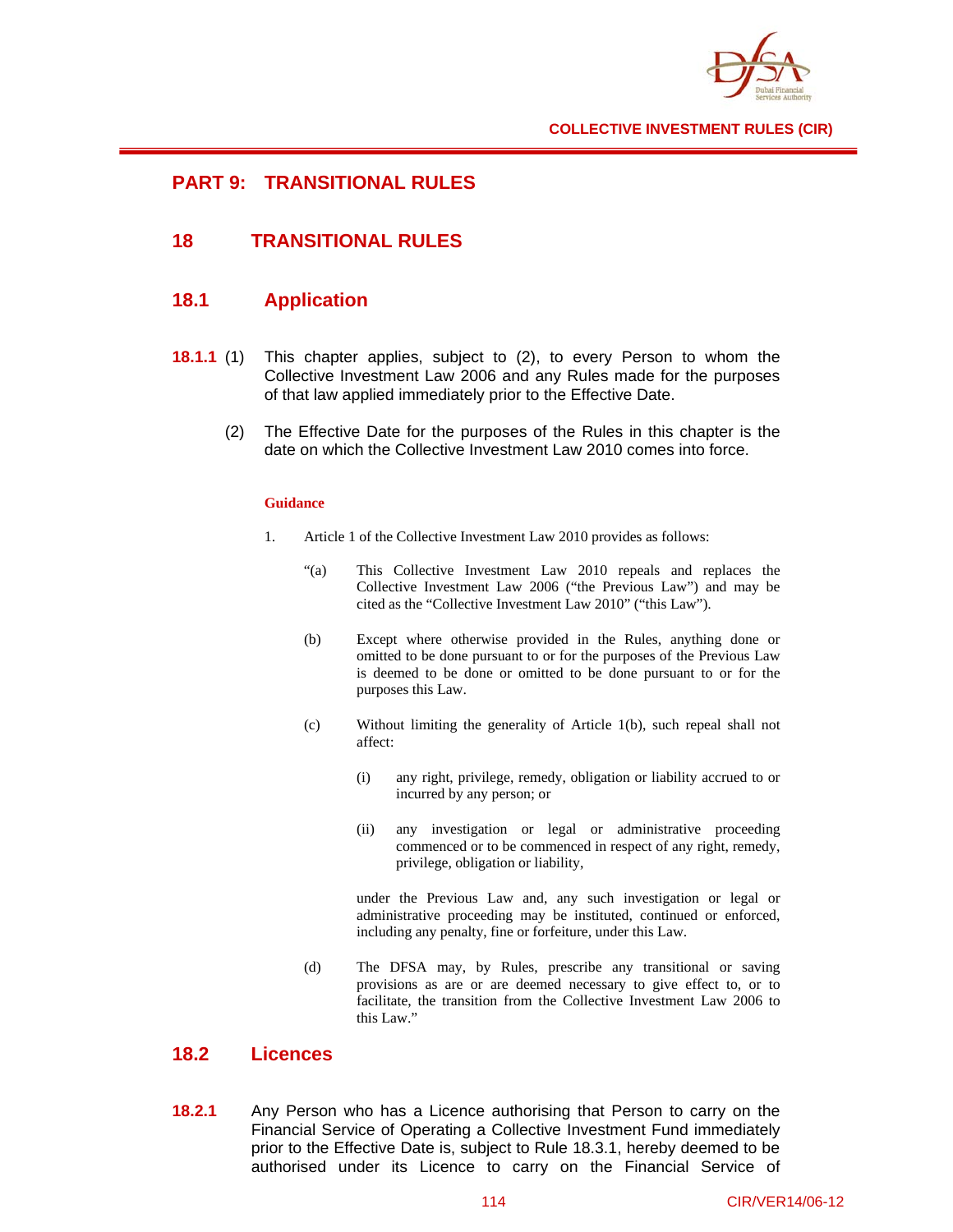

Managing a Collective Investment Fund on the Effective Date. Such deeming has effect subject to the same conditions or restrictions as were applicable to that Person's Licence immediately prior to the Effective Date.

# **18.3 Private Funds**

- **18.3.1** (1) Any Person whose Licence authorised that Person to Operate a Private Fund immediately prior to the Effective Date is hereby deemed, subject to Rule 18.3.2, to be authorised to Manage an Exempt Fund as defined in Article 16(4) of the Collective Investment Law 2010.
	- (2) Nothing in (1) prevents a Person who was the Operator of a Private Fund immediately prior to the Effective Date from continuing to operate the Private Fund during the Transitional Period.
	- (3) The Transitional Period, for the purposes of this Rule and Rules 18.3.2 and 18.3.3, is the period of 2 years commencing on the Effective Date.

### **Guidance**

- 1. The DFSA will not permit the creation of new Private Funds after the Effective Date. The provisions relating to Private Funds will cease to be in force, pursuant to Rule 18.3.3, upon the expiry of the Transitional Period.
- 2. As a result of the deeming under Rule 18.3.1, a Person whose Licence permitted that Person to Operate a Private Fund before the Effective Date need not change its Licence to be able to Manage an Exempt Fund.

**18.3.2** (1) A Person referred to in Rule 18.3.1 may either:

- (a) continue to treat that Fund as a Private Fund during the Transitional Period; or
- (b) convert that Fund, at any time during the Transitional Period, to:
	- (i) an Exempt Fund by complying with the requirements in (2); or
	- (ii) a Public Fund by complying with all the requirements that apply to Public Funds.
- (2) For the purposes of converting a Private Fund to an Exempt Fund, the Fund Manager of that Fund must lodge with the DFSA a notice specifying the name of the Fund and the Fund Manager and the date from which the Fund is to be converted to an Exempt Fund.
- (3) The Fund Manager of a Private Fund must take necessary steps to wind up any Private Fund where it does not intend to convert such a Fund to either an Exempt Fund or a Public Fund as soon as practicable but in any case before the expiry of the Transitional Period.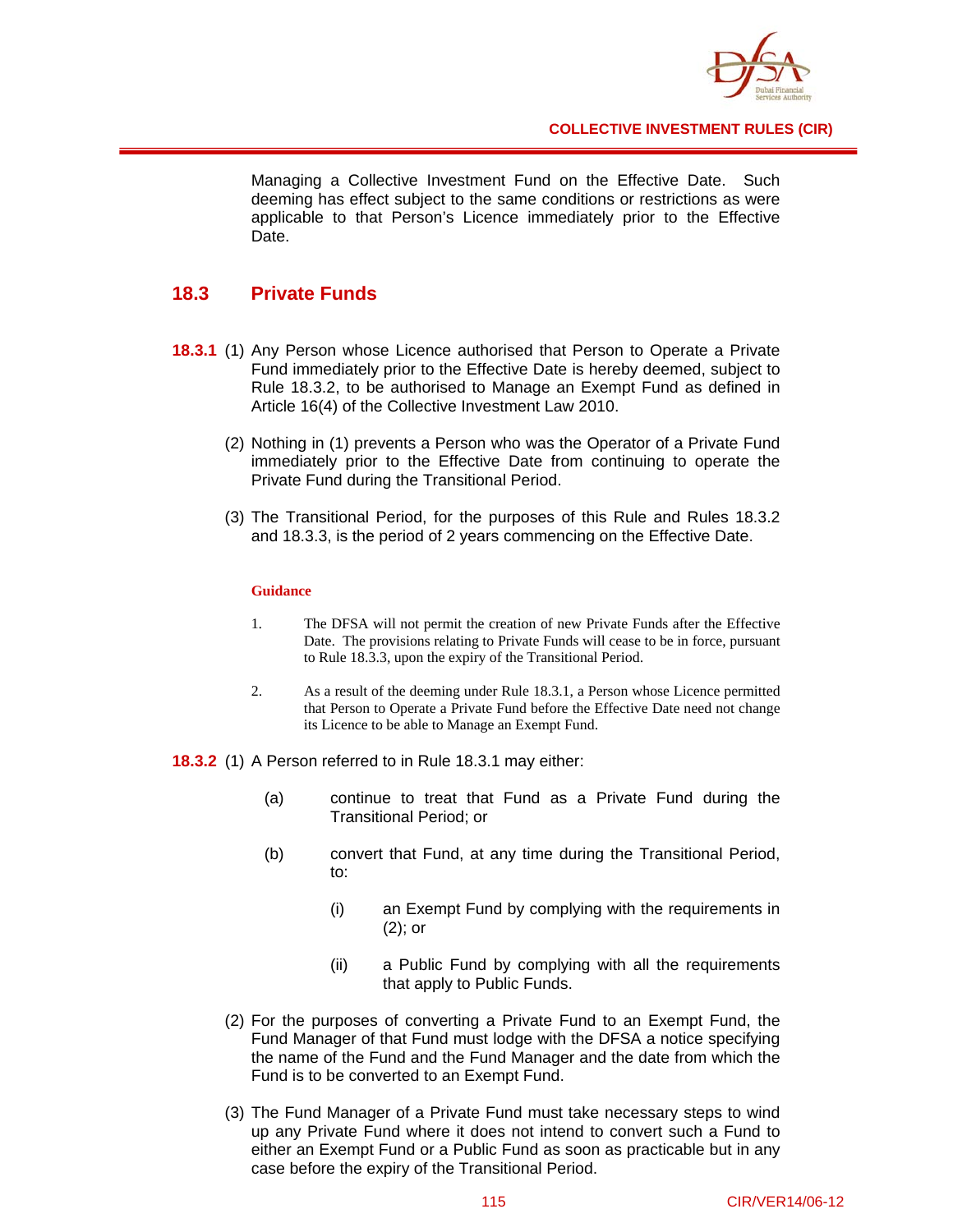

#### **Guidance**

- 1. If a Fund Manager decides to continue to treat a Private Fund that was in operation on the Effective Date as a Private Fund for any period during the Transitional Period, it needs to comply with all the requirements relating to Private Funds in the Collective Investment Law 2010 and the Rules made for the purposes of that law.
- 2. If a Fund Manager who wishes to convert an existing Private Fund to an Exempt Fund finds it not practicable or overly burdensome in having to comply with any of the specific requirements that apply to an Exempt Fund, it should promptly apply to the DFSA for an appropriate waiver or modification of the relevant requirements.
- **18.3.3** The provisions in the Collective investment Law 2010 and the Rules made for the purposes of that law, so far as they relate to Private Funds, will cease to have force upon the expiry of the Transitional Period.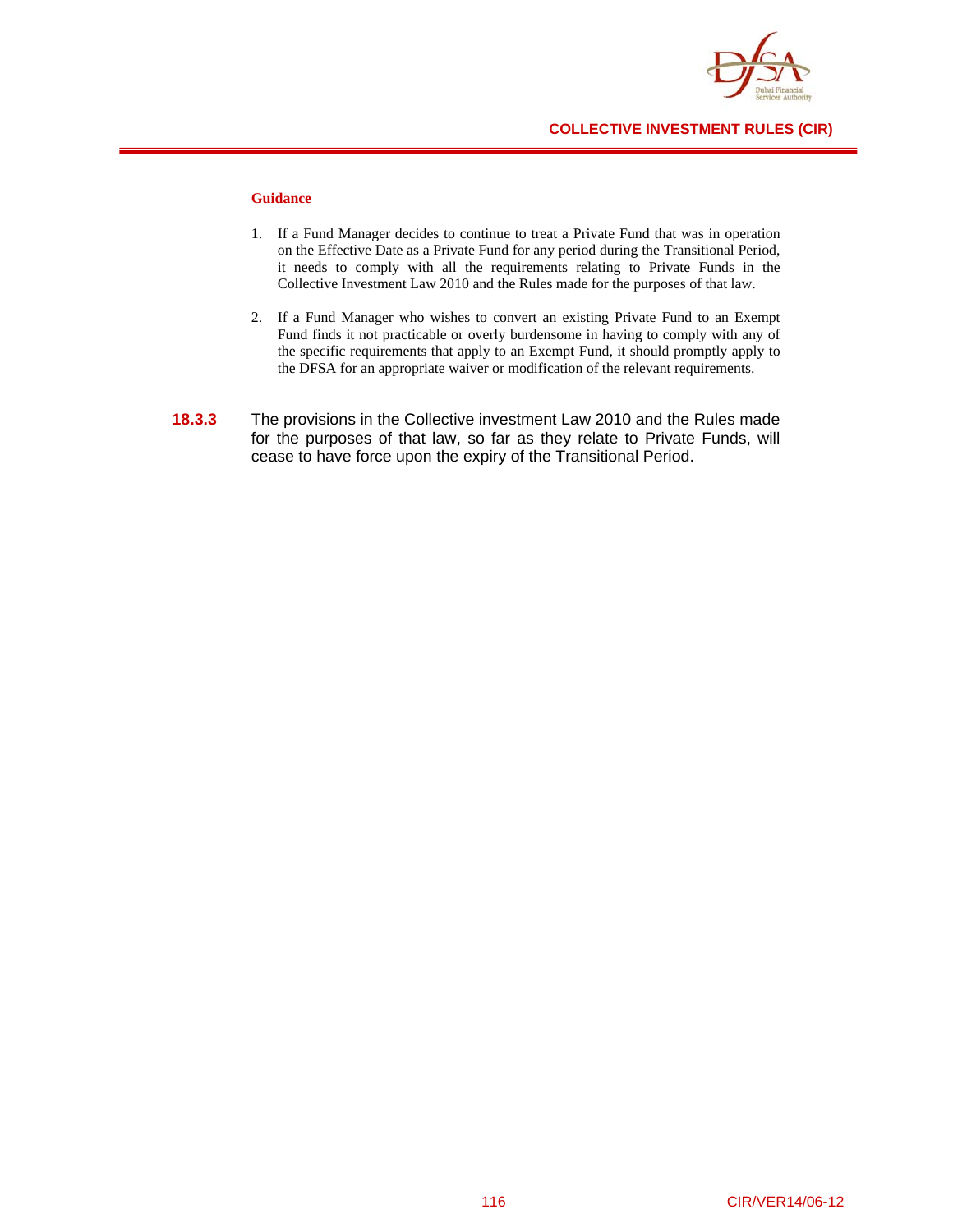

# **App 1 DELEGATION AND OUTSOURCING**

# **A1.1 Application**

- **A1.1.1** This Appendix (App 1) applies to a Fund Manager and if appointed the Trustee in relation to every:
	- (a) Delegation Agreement; and
	- (b) Outsourcing Agreement.

made or entered into pursuant to these Rules.

# **A1.2 Mandatory provisions**

- **A1.2.1** (1) A Fund Manager or Trustee must ensure that any agreement specified in Rule A1.1.1:
	- (a) sets out the functions or activities and service standards that will be applied to the carrying out of such functions or activities;
	- (b) provides that the Service Provider cannot in turn, delegate any activities delegated to it, or outsource any functions outsourced to it, without prior approval of the Fund Manager or Trustee as applicable;
	- (c) requires the Service Provider to:
		- (i) maintain records to show and explain transactions in relation to each activity or function performed in relation to the Fund;
		- (ii) maintain such records in a manner to enable the Fund Manager or Trustee to prepare accounts in compliance with these Rules and any other applicable legislation;
		- (iii) retain the records for at least six years from the date to which they relate;
		- (iv) keep the records, at all reasonable times, open to inspection by the DFSA, the Fund's Auditor and any Person providing the oversight function for the Fund; and
		- (v) ensure that the records are, if requested by the DFSA, capable of reproduction within a reasonable period not exceeding 3 days, in hard copy and in English.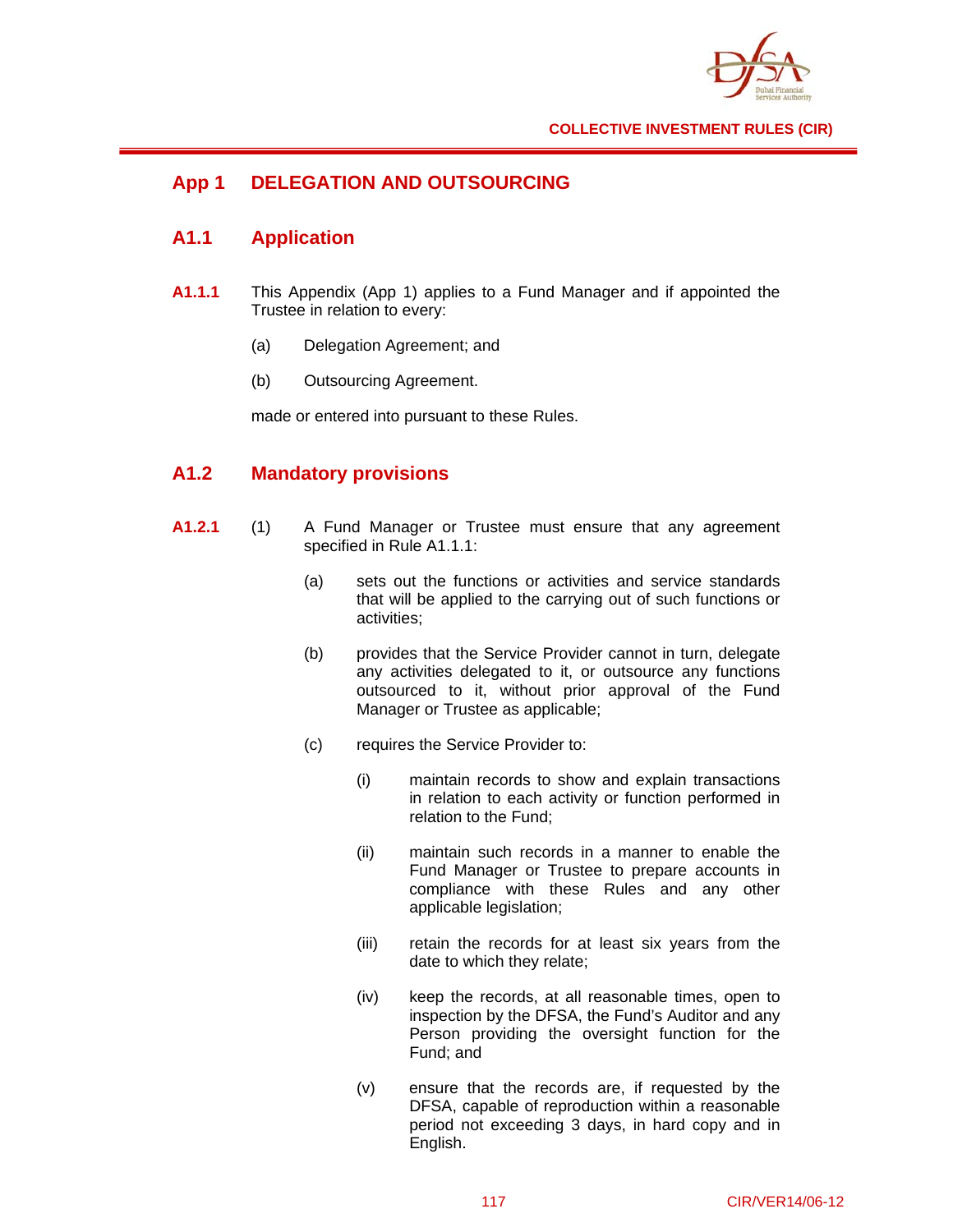

- (2) A Fund Manager or Trustee must ensure that a Delegation Agreement contains an undertaking by the Service Provider to:
	- (a) comply with any DFSA Rules applicable to the activity; and
	- (b) disclose to the DFSA and to the Fund Manager or Trustee, as the case may be, any material information that it would disclose to its Financial Services Regulator, if relevant, in relation to the conduct of the activity.
- (3) A Fund Manager or Trustee must maintain records of all agreements, and any instructions given to a Service Provider under the terms of an agreement, for at least six years.

#### **Guidance**

- 1. Other Rules may also impact on the contents of a Delegation Agreement or Outsourcing Agreement. For instance, consideration should be given to GEN Rule 5.3.21 and accompanying Guidance.
- 2. Without limiting the application of any Rules, the DFSA expects that any agreement would include as a minimum:
	- a. unambiguous descriptions and definitions of the activities or functions to be provided by the Service Provider and the duties of both parties;
	- b. an agreed standard between the parties or resources and services supported as necessary by performance measures in accordance with the applicable Rules;
	- c. the requirement for regular detailed reporting to a specified frequency from the Service Provider in respect of its duties and activities;
	- d. provisions relating to the reporting of relevant events such as technological changes or error reporting and, in particular, any event which undermines the ability of the Service Provider to fulfil its duties; and
	- e. the requirement for an annual review (at a minimum) of the performance of the Service Provider.

## **A1.3 Provisions relating to Eligible Custodians**

- **A1.3.1** (1) A Fund Manager or Trustee must ensure that a Delegation Agreement in relation to Providing Custody will:
	- (a) require that the title of any account of the Eligible Custodian to hold Fund Property sufficiently distinguishes that account from any account containing Investments belonging to the Eligible Custodian, and is in the form requested by the Fund Manager or Trustee;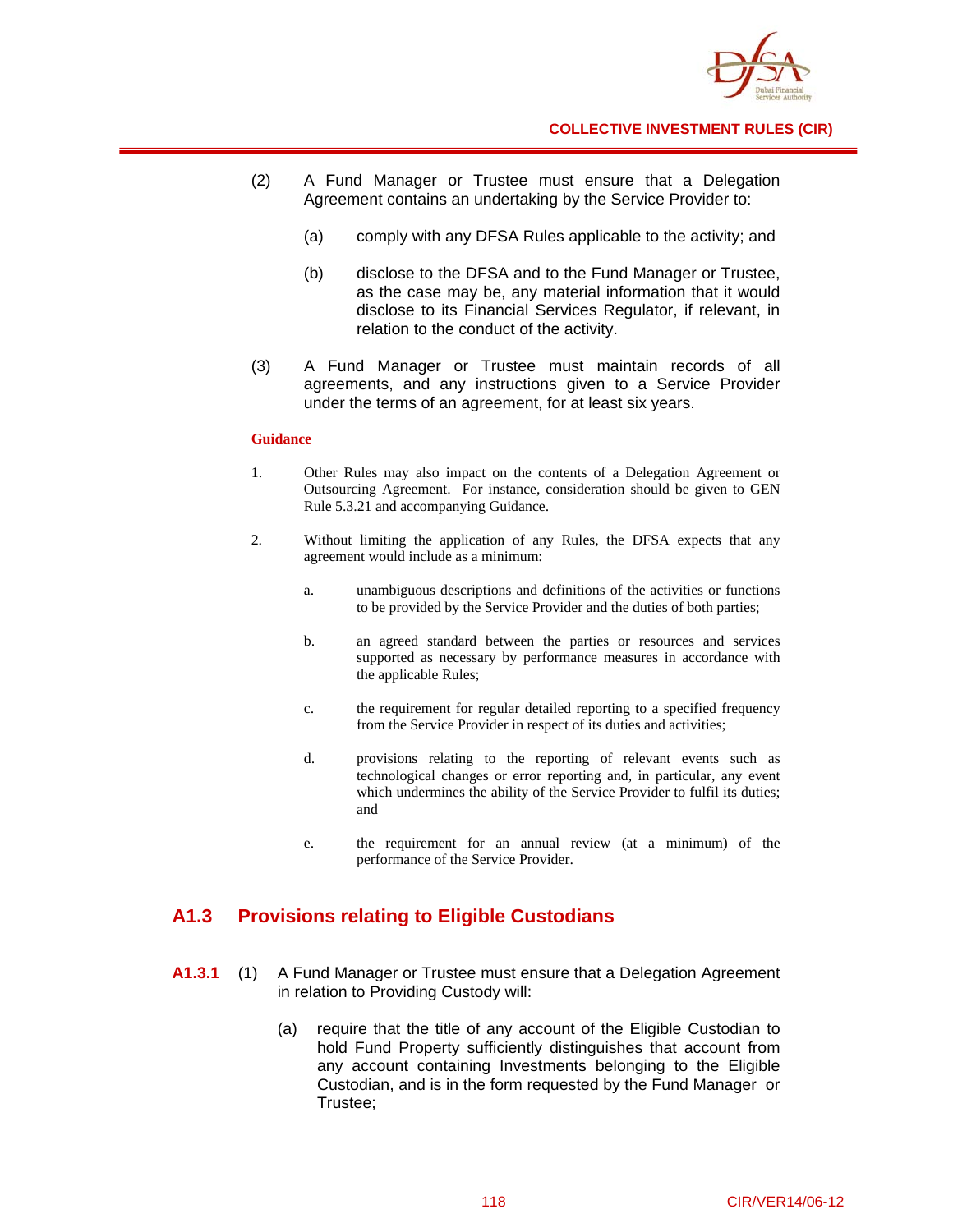

- (b) require that the Fund's Investments will only be credited and withdrawn in accordance with the instructions of the Fund Manager or Trustee;
- (c) require, subject to (2), that the Eligible Custodian will hold the Fund's Investments separately from assets belonging to the Eligible Custodian;
- (d) set out the arrangements for recording and registering the Funds, claiming and receiving dividends and other entitlements and interest and the giving and receiving of instructions;
- (e) require the Eligible Custodian to deliver a statement to the Fund Manager or Trustee (including the frequency of such statement), which details the Fund's Investments deposited to the account;
- (f) require, subject to (2), that all the Investments standing to the credit of the account are held by the Eligible Custodian as the agent of the Fund Manager or the Trustee and the Eligible Custodian is not entitled to combine the account with any other account or to exercise any charge, mortgage, lien, right of set-off or counterclaim against Investments in that account in respect of any sum owed to the Eligible Custodian on any other account of the Fund Manager, Trustee or any other Person; and
- (g) detail the extent of liability of the Eligible Custodian in the event of default.
- (2) Neither the Fund Manager nor the Trustee is required to meet the requirements in (1) (c) and (f), where either the Eligible Custodian or any other Person acting as the prime broker of the Fund does so in compliance with the requirements in Rule 13.6.3.

# **A1.4 Provisions relating to fund administration**

- **A1.4.1** A Fund Manager or Trustee must ensure that a Delegation Agreement in relation to Providing Fund Administration requires that the Service Provider must not hold or control monies or assets belonging to third parties in connection with such administration except in the following circumstances:
	- (a) holding cheques to the order of a Fund's bank account, provided such cheques are securely held for a maximum of three business days prior to being deposited into the relevant Fund's bank account or returned to the drawer of the cheque; or
	- (b) where the Service Provider has control over bank accounts kept for the purposes of the Fund, the accounts must be conducted strictly in accordance with the Fund Manager's instructions and any agreed mandate with the bank.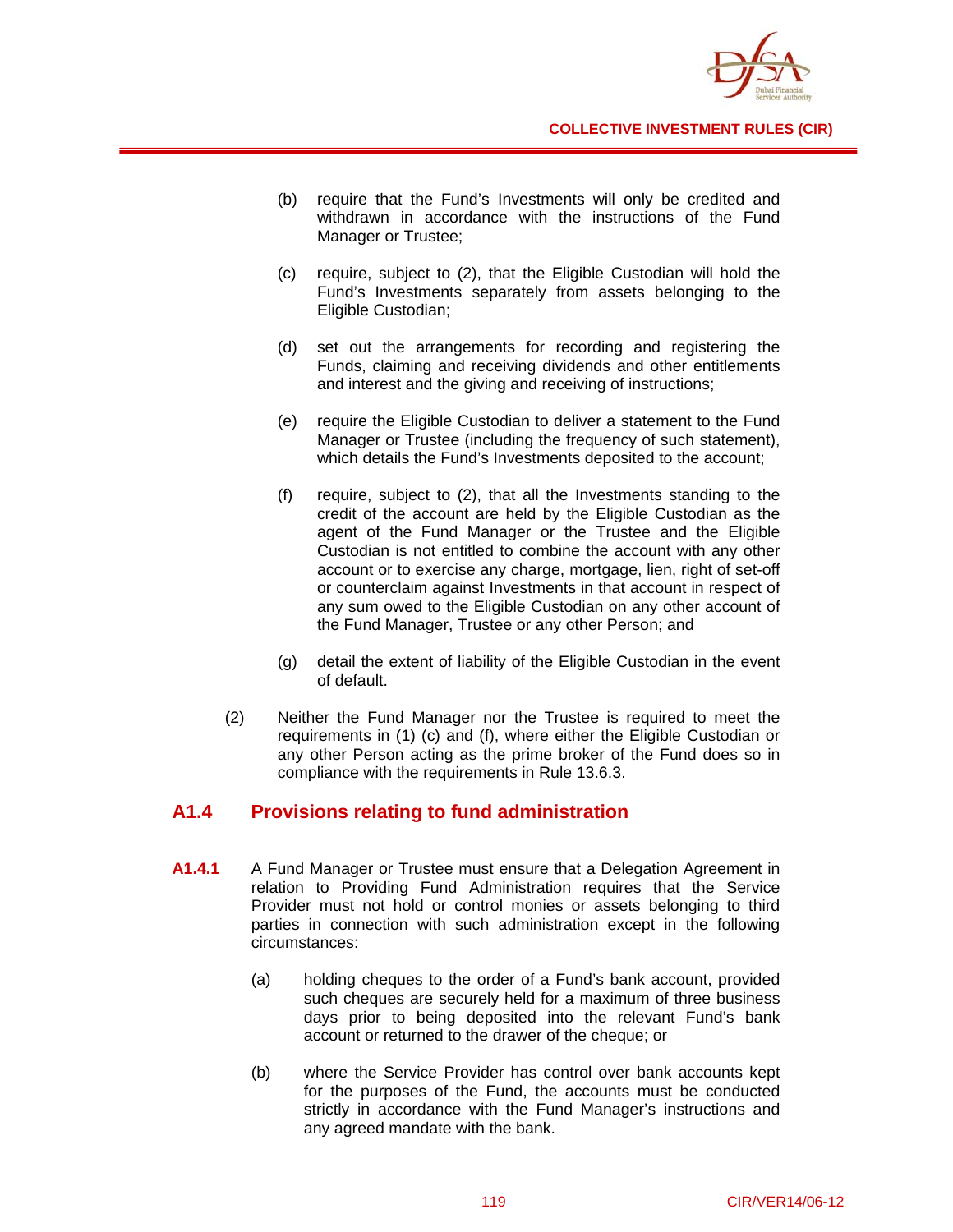

# **APP 2 meeting procedures**

# **A 2.1 Nomination of a chair**

- **A2.1.1** (1) A Fund Manager of a Public Fund or a private Fund, or in the case of a Fund which is structured as an Investment Trust, the Trustee, must nominate in writing a Person to be the chairman of a meeting of Unitholders and such a Person must be a Unitholder other than the Fund Manager.
	- (2) If no such chairman is nominated or if at any meeting the Person nominated is not present within 15 minutes after the time appointed for holding the meeting, the Unitholders present must choose another chairman.
	- (3) In the case of an equality of votes cast whether on a show of hands or on a poll in respect of a resolution put to a meeting of the Unitholders, any chairman appointed in accordance with the Constitution or under these Rules is entitled to a casting vote in addition to any other vote the chairman may have.

## **Notice of meetings**

- **A2.1.2** (1) Unitholders of a Public Fund must be given at least 14 days written notice or any longer period of notice specified for the purpose in the Constitution or these Rules, inclusive of the date on which the notice is first served and the day of the meeting.
	- (2) The notice must specify the place, day and hour of the meeting and the terms of the resolutions to be proposed.
	- (3) In the case of an Investment Trust, unless the Trustee has convened the meeting, a copy of the notice must be sent to the Trustee no later than the time at which it is sent to the Unitholders.
	- (4) The accidental omission to give notice to, or the non-receipt of notice by, any of the Unitholders does not invalidate the proceedings at any meeting.
	- (5) Notice of any adjourned meeting of Unitholders must be given to Unitholders and, if relevant, to the Trustee.

## **Quorum**

**A2.1.3** (1) In the case of an Investment Trust, the quorum at a meeting of Unitholders is the Unitholders present in person or by proxy or, in the case of a body corporate, by a duly authorised representative, of one-tenth in value or any proportion more than one-tenth in value specified for this purpose in the Trust Deed of all the Units in issue.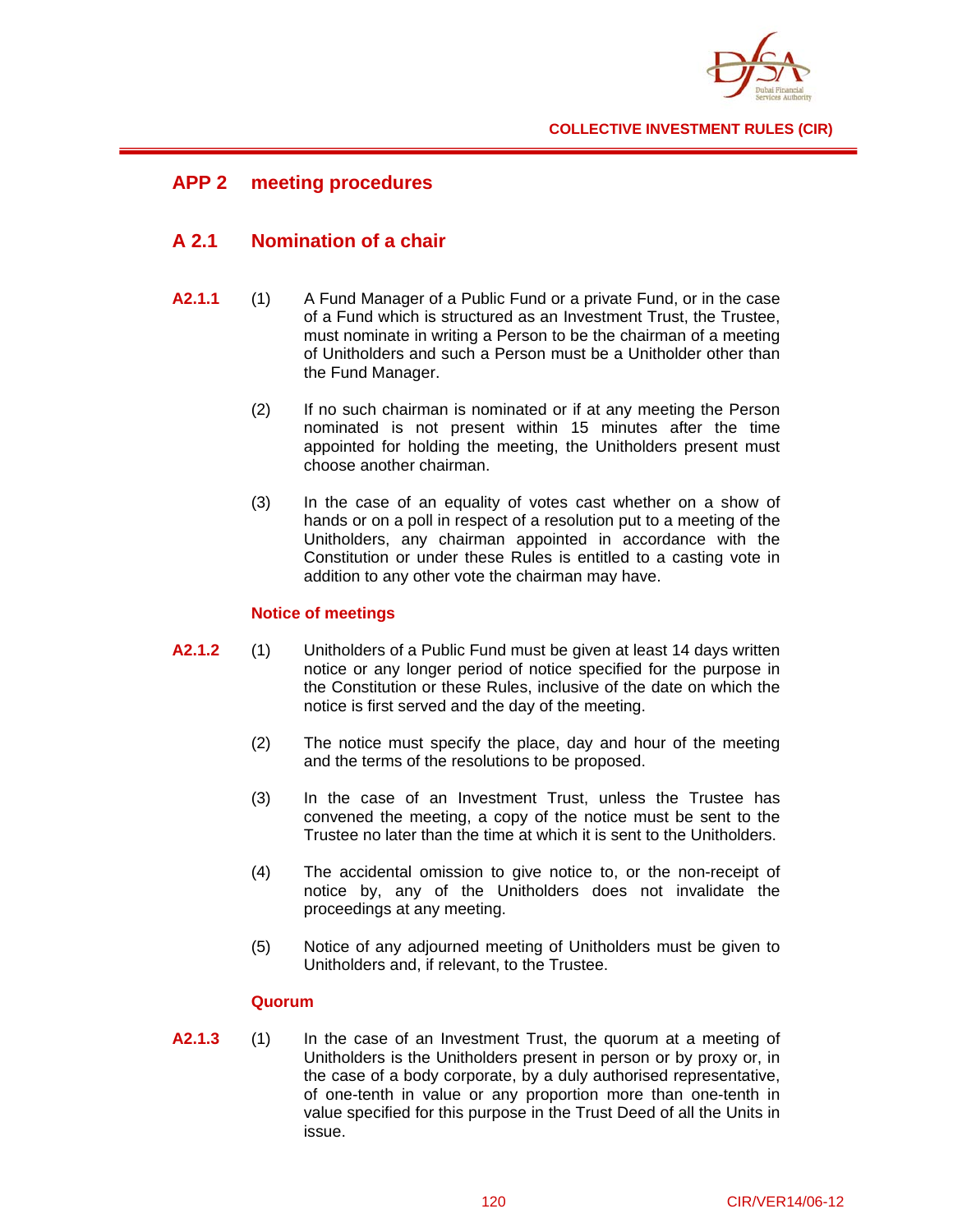

- (2) In the case of an Investment Company, the quorum at a meeting of Unitholders is two Unitholders, present in Person or by proxy or, in the case of a Body Corporate, by a duly authorised representative.
- (3) Business must not be transacted at any meeting unless the requisite quorum is present at the commencement of business.
- (4) If within half an hour from the time appointed for the meeting, a quorum is not present, the meeting:
	- (a) if convened on the requisition or request of Unitholders, must be dissolved; and
	- (b) if any other case, must stand adjourned to:
		- (i) a day and time which is seven or more days after the day and time of the meeting; and
		- (ii) a place to be appointed by the chairman if a chairman has been appointed in accordance with the Constitution or otherwise by the Operator.
- (5) If, at an adjourned meeting under (4)(b), a quorum is not present within 15 minutes from the time appointed for the meeting, one person entitled to be counted in a quorum present at the meeting is a quorum.
- (6) Notice of any adjourned meeting of Unitholders must be given to Unitholders. That notice must state that one or more Unitholders present at the adjourned meeting whatever their number and whatever the number of Units held by that Unitholder or Unitholders will form a quorum.
- **A2.1.4** (1) No Fund Manager, or other member of the Governing Body of the Fund is entitled to be counted in the quorum of, and no Fund Manager or other member of the Governing Body of the Fund nor any associate of such a Person is entitled to vote at, any meeting of the Fund.
	- (2) The prohibition in (1) does not apply to the exercise of voting rights attaching to any Units which the Fund Manager or other member of the Governing Body of the Fund or its associate holds on behalf of, or jointly with, another Person who is not subject to the prohibition in (1) and from whom the Fund Manager or other member of the Governing Body of the Fund or its associate, as the case may be, has received voting instructions.
	- (3) Therefore, for the purpose of Rule, Units held, or treated as held, by any Fund Manager or other member of the Governing Body of the Fund, must not, except as mentioned in (2), be regarded as being in issue.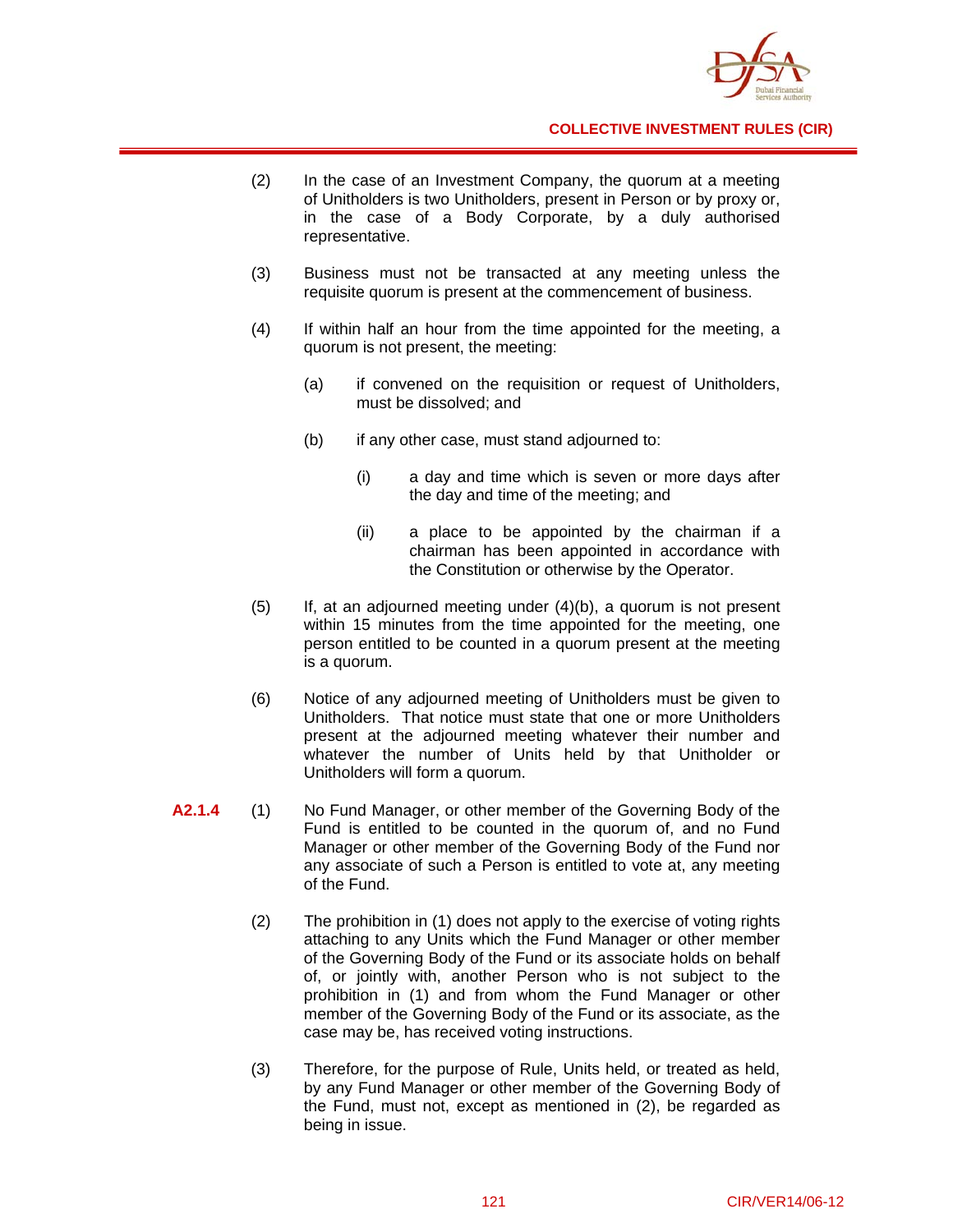

# **APP 3 APPROVALS AND NOTIFICATIONS**

# **A 3.1 Alterations to a Fund**

- **A 3.1.1** (1) A Fund Manager must, by way of a Special Resolution, obtain prior approval from the Unitholders for any proposed change to a Domestic Fund which is a fundamental change.
	- (2) In addition to the specific fundamental changes in relation to a Fund prescribed under Article 35(1) of the Law and also under Rules 6.4.1(4), 10.2.3, 13.5.4(2) and 20.5.2, a "fundamental change" under (1) is a change or event which:
		- (a) changes the purpose or nature of the Fund;
		- (b) may materially prejudice a Unitholder;
		- (c) alters the risk profile of the Fund; or
		- (d) introduces any new type of payment out of Fund Property.
	- (3) Notwithstanding (2) above, any change may be fundamental depending on its degree of materiality and effect on the Fund and its Unitholders. Consequently, the Fund Manager must determine whether in each case a particular change is fundamental in nature and, if the Fund is an Investment Trust, obtain the Trustee's agreement to the outcome of the determination.

#### **Guidance**

For the purpose of this section, a fundamental change to a Fund is likely to include:

- a. any proposal for a scheme of arrangement;
- b. a change in the investment policy to achieve capital growth from investment in one country rather than another;
- c. a change in the investment objective or policy to achieve capital growth through investment in fixed interest rather than in equity investments;
- d. a change in the investment policy to allow the Fund to invest in derivatives as an investment strategy which increases its volatility;
- e. a change to the characteristics of a Fund to distribute income annually rather than monthly;
- f. the introduction of limited redemption arrangements; or
- g. a change of the custodian, trustee or other oversight arrangement.
- **A 3.1.2** (1) A Fund Manager is expected to give prior written notice to Unitholders in respect of any proposed change to the operation of a Fund where the change constitutes a significant change.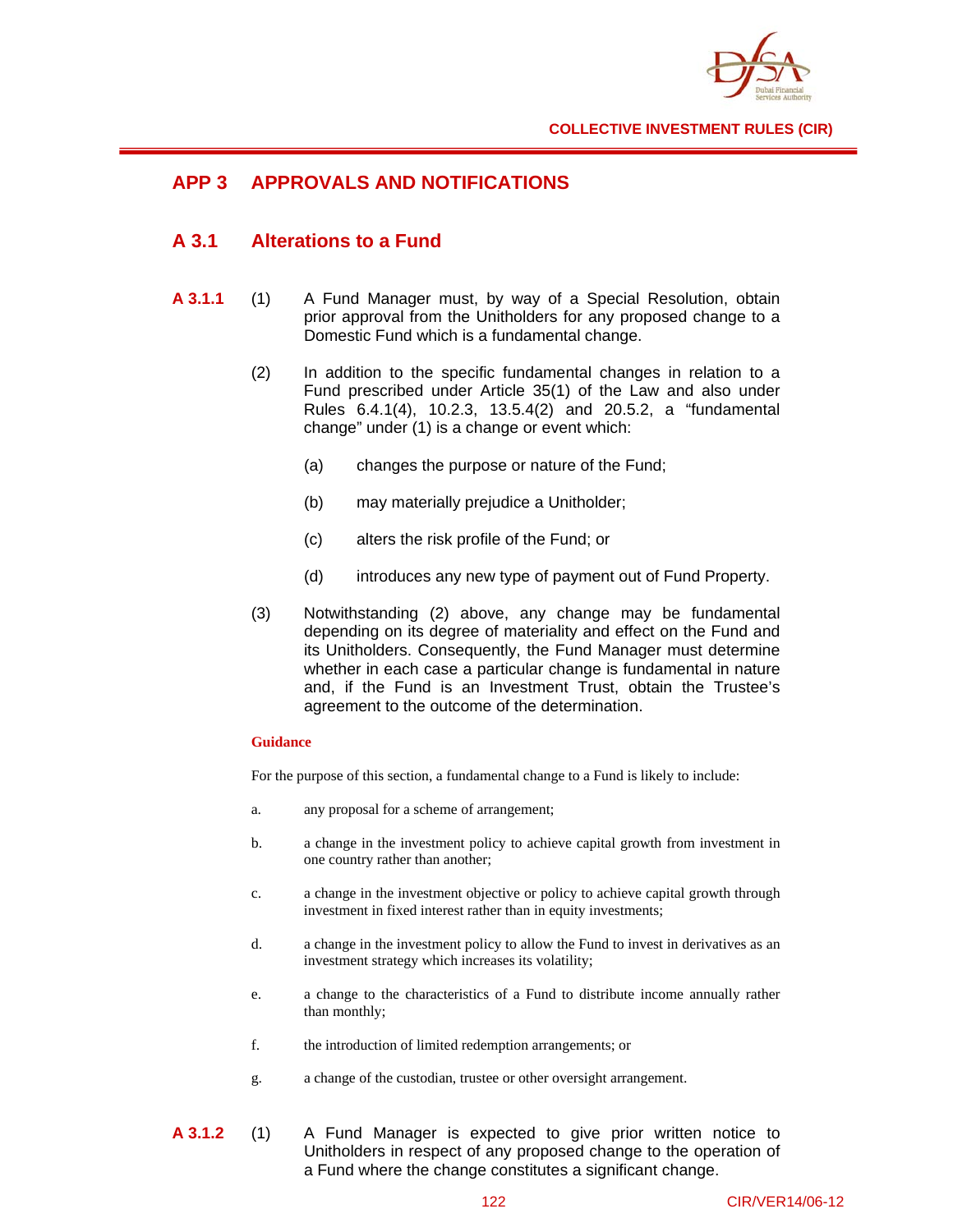

- (2) A "significant change" in (1) is a change or event which is not a fundamental change under Rule A 3.1.1 but:
	- (a) affects a Unitholder's ability to exercise his rights in relation to his investment;
	- (b) would reasonably be expected to cause the Unitholder to reconsider his participation in the Fund;
	- (c) results in any increased payments out of the Fund Property to the Fund Manager, the Trustee or any other director or an associate of either; or
	- (d) materially increases other types of payment out of Fund Property.
- (3) Changes may be significant depending in each case on their degree of materiality and effect on the Fund and its Unitholders. Consequently the Fund Manager will need to determine whether in each case a particular change is significant in nature or not and if the Fund is an Investment Trust obtain the Trustee's agreement of the outcome of the determination.

#### **Guidance**

- 1. The notice period required for a pre-event notification to the Unitholder should be of a reasonable length, which is expected to be at least 30 days.
- 2. For the purpose of this section, a significant change is likely to include:
	- a. a change in the method of price publication;
	- b. a change in any operational policy such as dilution policy or allocation of payments policy; or
	- c. an increase in the preliminary charge where Units are purchased through a group savings plan.
- **A3.1.3** (1) A Fund Manager must to inform Unitholders in an appropriate manner and timescale of any notifiable changes that are reasonably likely to affect, or to have affected, the operation of the Fund.
	- (2) A notifiable change in (1) is a change or event, other than a fundamental change or a significant change specified in this Appendix, which a Unitholder must be made aware of unless the Fund Manager concludes that the change is insignificant.

#### **Guidance**

- 1. The circumstances causing a notifiable change may or may not be within the control of the Fund Manager.
- 2. For the purpose of this section, a notifiable change might include: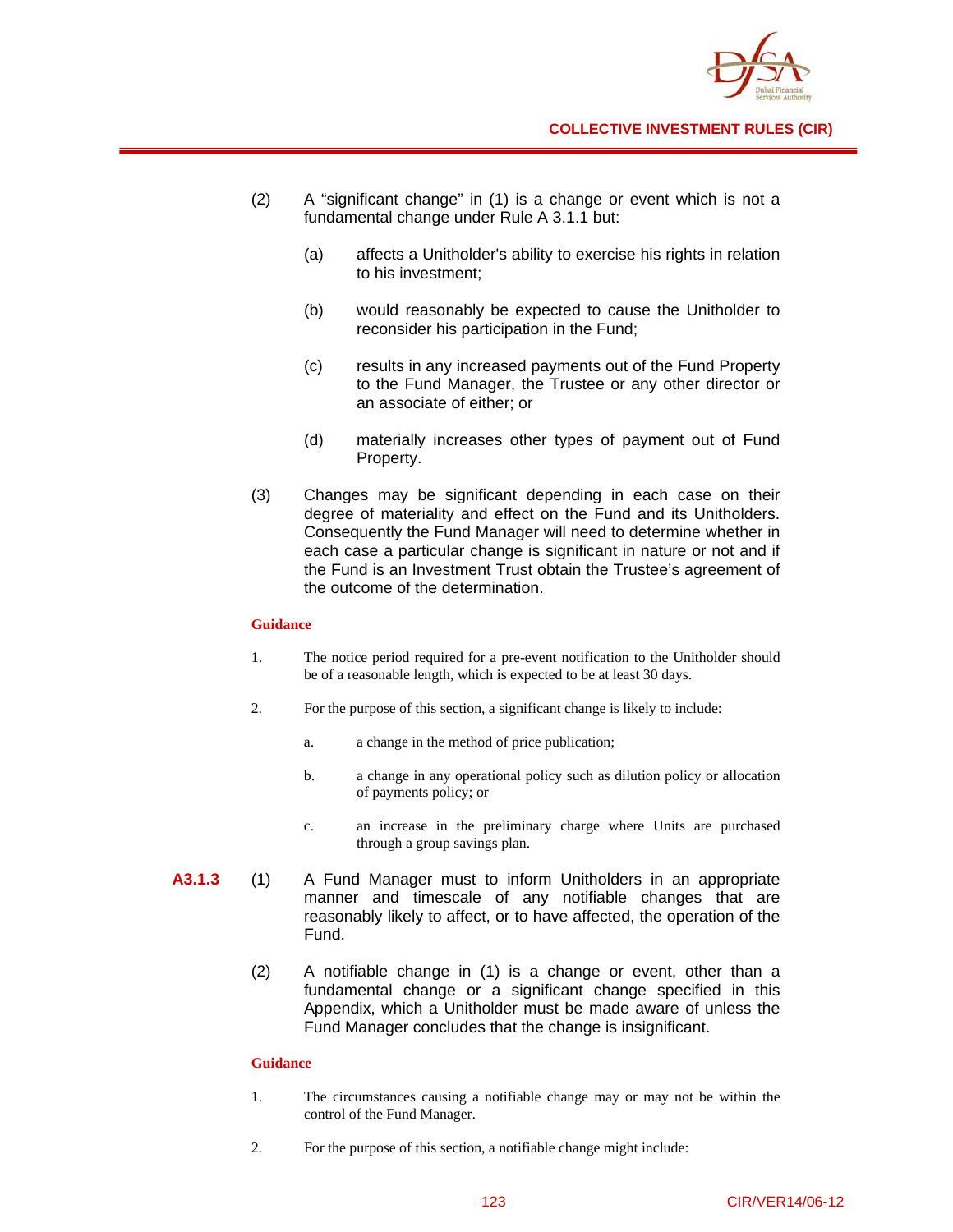

- a. a change of a named investment manager where the Fund has been marketed on the basis of that investment manager's involvement;
- b. a significant political event which impacts on the Fund or its operation;
- c. a change to the time of the valuation point;
- d. the introduction of limited issue arrangements; or
- e. a change in the name of the Fund.
- 3. The appropriate manner and timescale of notification in this section would depend on the nature of the change or event. Consequently, the Fund Manager will need to assess each change or event individually.
- 4. An appropriate manner of notification could include:
	- a. sending an immediate notification to the Unitholder;
	- b. publishing the information on a website; or
	- c. the information being included in the next periodical report of the Fund.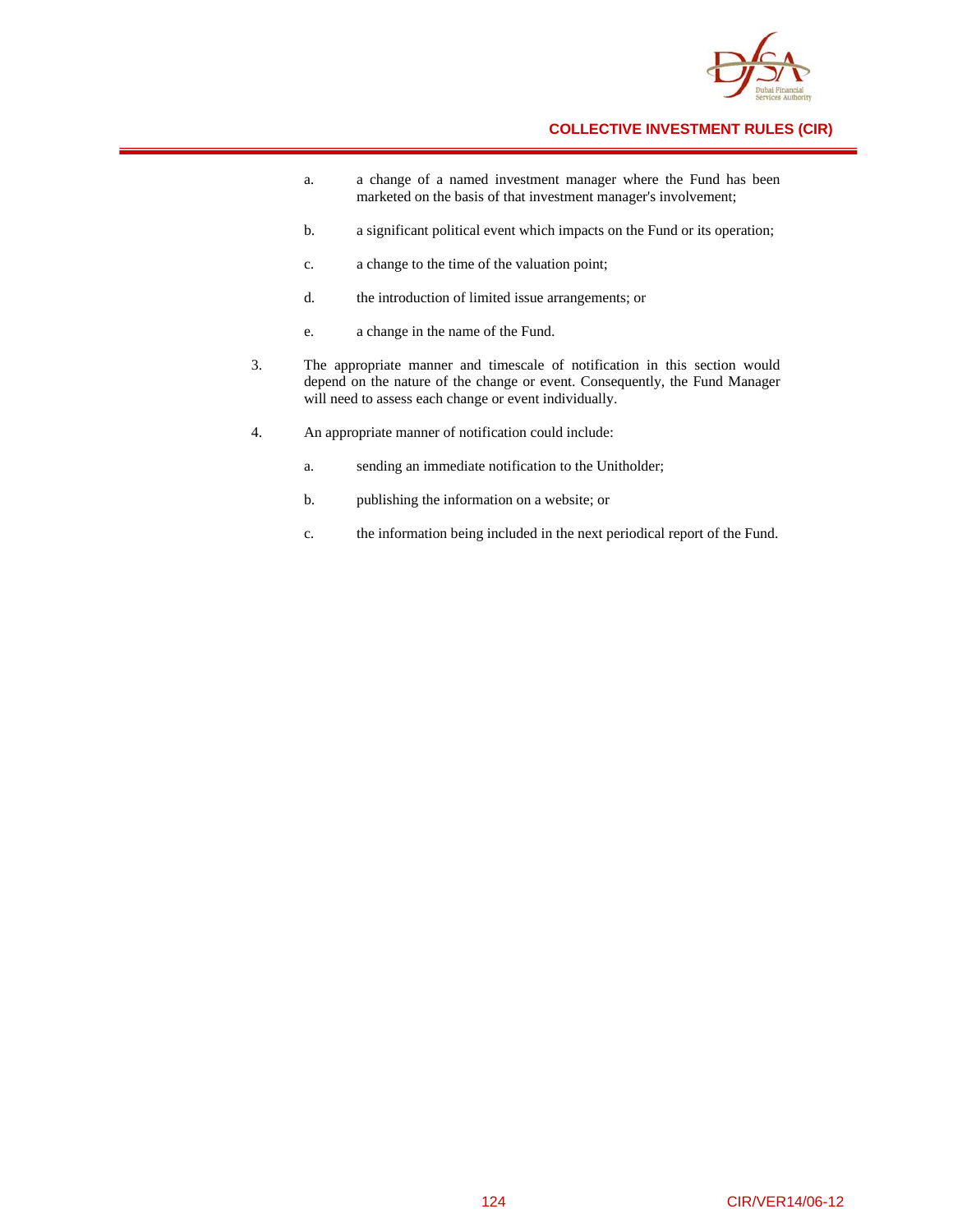

# **APP 4 GUIDANCE ON ASSET VALUATION AND PRICING**

#### **Guidance**

### **General**

- 1. This guidance relates to the calculation of a single price and net asset value in accordance with CIR Rules. Under the Rules, the Fund Manager should take all reasonable steps, and exercise due diligence, to ensure that the Property of the Fund is valued in accordance with the Law, the Rules and the Fund's Constitution.
- 2. This guidance sets out minimum standards of control in relation to the valuation of the Fund Property to which the Fund Manager , the Trustee and the Persons providing the oversight function should have regard in determining whether they have met their obligations under the applicable Rules and the Fund's Constitution.
- 3. The Fund Manager should take action forthwith to rectify any breach in respect of valuation. Where the breach relates to the incorrect pricing of Units, rectification should extend to the reimbursement or payment of money by the Fund Manager to Unitholders, former Unitholders or to the Investment Undertaking.
- 4. The Trustee or the Persons providing the oversight function may direct that rectification need not extend to reimbursement where it appears that the incorrect pricing is of minimal significance. This would only be appropriate where the Fund Manager has adequate controls in place.
- 5. The price of a Unit of any class should be calculated by valuing the Fund Property attributable to Units of that class and dividing that value by the number of Units of the class in issue. All the Fund Property should be valued at each valuation point and any part of the Fund Property which is not an Investment should be valued at fair value. The DFSA expects a Fund Manager to agree on its methodology for valuing the Fund Property with the Trustee or Eligible Custodian, or other Persons providing the oversight function and that the methodology in place is applied consistently.
- 6. In respect of Securities quoted on an Exchange:
	- a. the Fund's Constitution should set out the valuation policy that will be adopted by the Fund Manager where a single price for buying and selling a Security is quoted; and also where separate buying and selling prices are quoted on an Exchange. Either the official mid-market price or the last trade price should provide an appropriate basis of valuation for the Fund. The Fund Manager should, however, document the choice of methodology and ensure that the procedures are applied consistently and fairly; and
	- b. where there has been no recent trade in the Security concerned, or no reliable price exists, an Investment should be valued at a price which, reflects a fair and reasonable price for that investment. For example, a Fund Manager may obtain a valuation from three experienced brokers and average the value. In such cases, the Fund Manager is required to document the reasons for his decision and should be prepared to justify any assumptions made.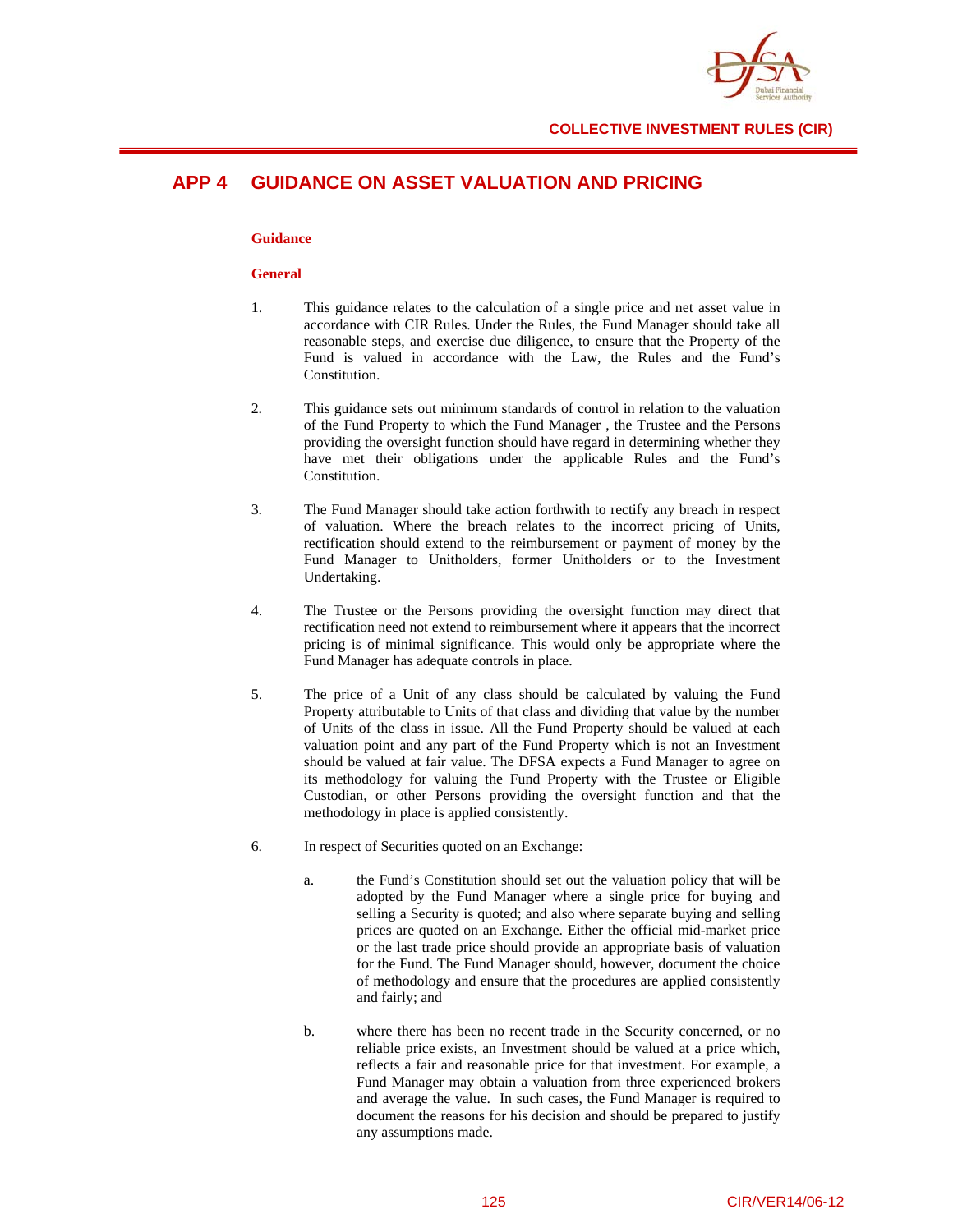

7. Where instances of incorrect pricing occur, the de minimis provisions set out in this guidance should apply only where the Fund Manager and Trustee or the Person providing oversight functions are able to meet the standards set out in this guidance. Evidence of persistent or repetitive errors, or errors consistently in the Fund Manager's favour, are likely to make it more difficult for the Fund Manager to demonstrate that he is able to meet the standards in this guidance.

#### **Pricing controls by the Fund Manager**

- 8. Unit prices and currency rates used in Fund valuations should be up to date and from a reputable source. The mere use of a source for prices and rates does not amount to delegation under the Rules. Although it should not be necessary to carry out significant substantive checking, the reliability of the source of prices and rates should be kept under regular review, and the use of doubtful prices or rates should be followed up.
- 9. The mere use of a source for prices and rates does not amount to delegation under the Rules. However, the use of a third party to carry out the pricing function, whether it is an Associate of the Fund Manager, or the Trustee or any Associate of the directors of the company or Persons providing the oversight function, or any independent third party, amounts to outsourcing. In this case the Fund Manager still retains its operating responsibilities and duties and, remains liable for the acts and omissions of that third party in performing the pricing functions as if they were the acts or omissions of the Fund Manager. The Fund Manager should ensure that the third party contracts to provide the service on a basis which takes account of the Fund Manager's responsibilities which require the Fund to be priced in accordance with the applicable Rules and the Fund's Constitution.
- 10. Where the pricing function is outsourced, the Fund Manager is required, in accordance with the Rules, to satisfy himself that the pricing agent remains competent to carry out the function, and that he has taken reasonable care to ensure that the pricing agent has carried out his duties in a competent manner.
- 11. The Fund Manager should seek assurance that the pricing agent's system is robust and will produce accurate results. The Fund Manager should review the outputs from the system at least annually, and on any significant system change. In addition, if the pricing agent is also responsible for calculation of dealing prices of Units, the Fund Manager should ensure that this system is reviewed to his satisfaction at least annually.
- 12. Unless the valuation and record keeping systems are integrated, the valuation output should be agreed with the Fund Manager's records of a Fund at each valuation point. In addition, the Fund Manager's records, including debtors and creditors, should be agreed with a Custodian's records of stocks and both capital and income cash at least monthly, with reconciling items followed up promptly, with debtors reviewed for recoverability.
- 13. Systems should be in place whereby all transactions are confirmed in writing or by electronic means to the Fund Manager or to a pricing agent as quickly as possible. It is desirable that all deals to which the Fund is committed, which have been notified, at most, one hour before a valuation, are included in that valuation, at estimated prices if necessary. Unless, however, there is likely to be significant movement in a price of a Unit, it is more important that an accurate cut-off procedure is in place to ensure that omissions or duplications do not take place, than it is to ensure that estimates are included in a valuation.
- 14. Where prices are obtained otherwise than from the main pricing source (e.g. unquoted, suspended, or illiquid stocks), the Fund Manager should maintain a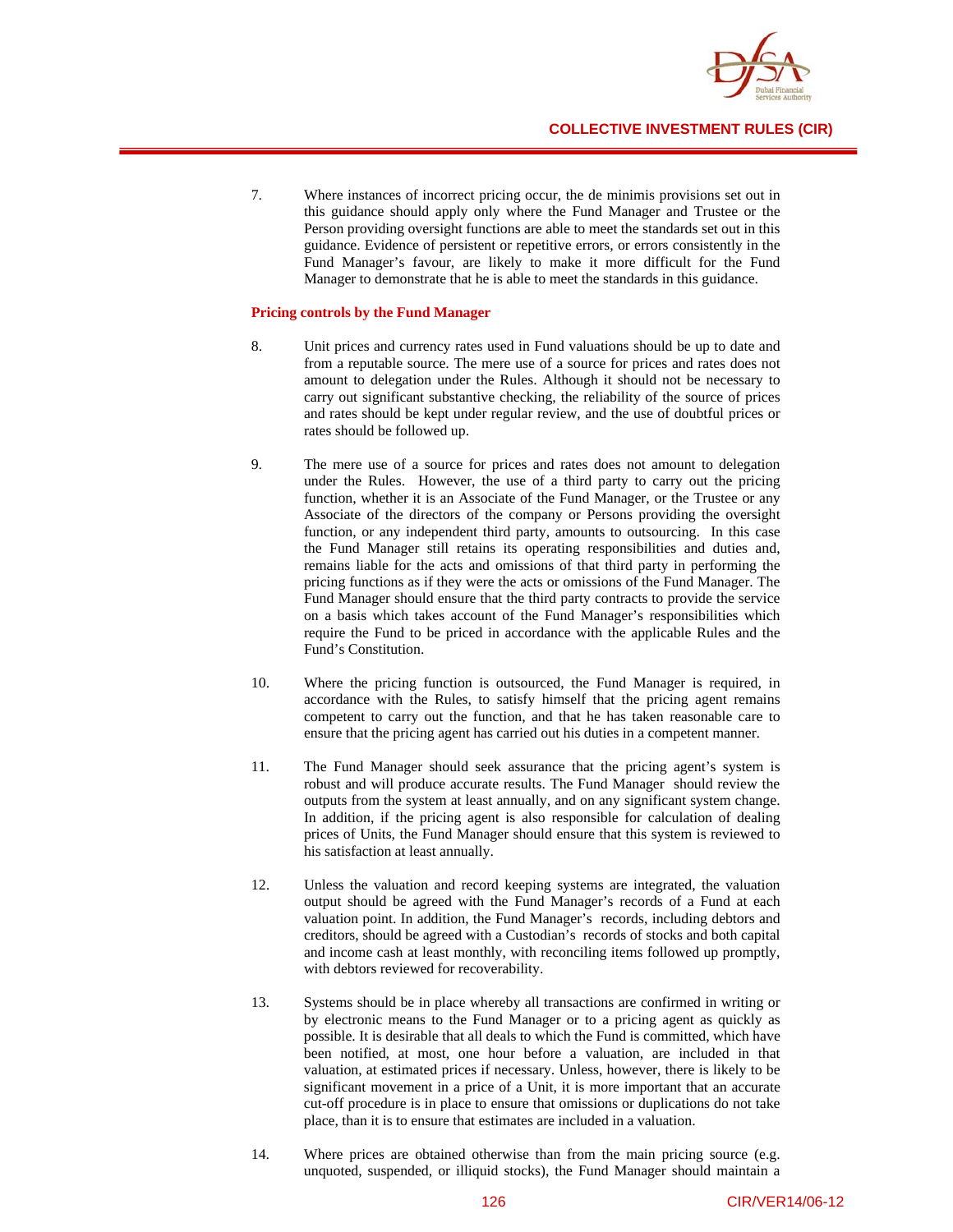

record of the source and basis for the value placed on the investment. These should be regularly reviewed.

- 15. A system should be in place to ensure that investment and borrowing powers which are contained in the Rules, where applicable and in the Fund's Constitution and Prospectus are not breached, and that if breaches occur they are identified and rectified.
- 16. A system should be in place to ensure that dividends are accounted for as soon as stocks are quoted ex-dividend, unless, as with some foreign stocks, it is prudent to account for them only on receipt. Fixed interest dividends and interest should be accrued at each point unless the level of materiality makes a longer interval appropriate. Similar considerations apply to the expenses of the Fund.
- 17 The Fund Manager should ensure periodically that any charge which is levied on a Unitholder for dilution has been calculated in accordance with the methodology which has been disclosed in the Constitution or Prospectus.
- 18. The Fund Manager should set a percentage or absolute limit for certain key elements of the valuation, such that any movement outside these limits is investigated. The process for the investigation and a report of its outcome should be in writing and evidenced by an appropriate signature. These key elements could, where relevant, include the movement of the overall price of the Fund against relevant markets, the movement of the prices and values of individual stocks, changes in currency rates, and accrual figures for income, expenses, and tax. In addition, prices which appear not to have changed after a fixed period of time should be investigated, since this may be the result of a price movement having been missed.
- 19. Cash should be reconciled to the bank account regularly, with outstanding items promptly followed up, and a full reconciliation sent to the trustee or depositary monthly.
- 20. Controls should be in place to ensure that the correct number of Units in issue is recorded at each valuation point. This should be reconciled with the Unitholder register at least monthly.
- 21. A copy of the valuation should be sent to the Fund Manager or the Fund's investment manager, if applicable, at least weekly. He should specifically check that the correct securities are recorded.

#### **Pricing and valuation checks by oversight arrangement**

- 22. The Persons providing oversight functions have a duty under the Rules to ensure that the Fund Manager's pricing methodology and operation is properly controlled. Its main emphasis should be to ensure that the Fund Manager keeps its controls and systems for pricing under review and to obtain evidence from the Fund Manager's systems that Unit prices are calculated correctly. This would also apply where the Fund Manager has outsourced some or all of its pricing functions to a Service Provider. The following paragraphs set out the minimum checks which DFSA expects any Person providing the oversight function to carry out in order to be satisfied with the Fund Manager's pricing methodology and operation, and to ensure that the likelihood of incorrect prices will be minimised.
- 23. The Persons providing the oversight function should carry out a thorough review of the Fund Manager's overall system for pricing. This should include an analysis of the controls in place to determine the extent to which reliance can be placed on them. This review should be carried out at the start of the appointment of a Person who will provide oversight functions, and also when major changes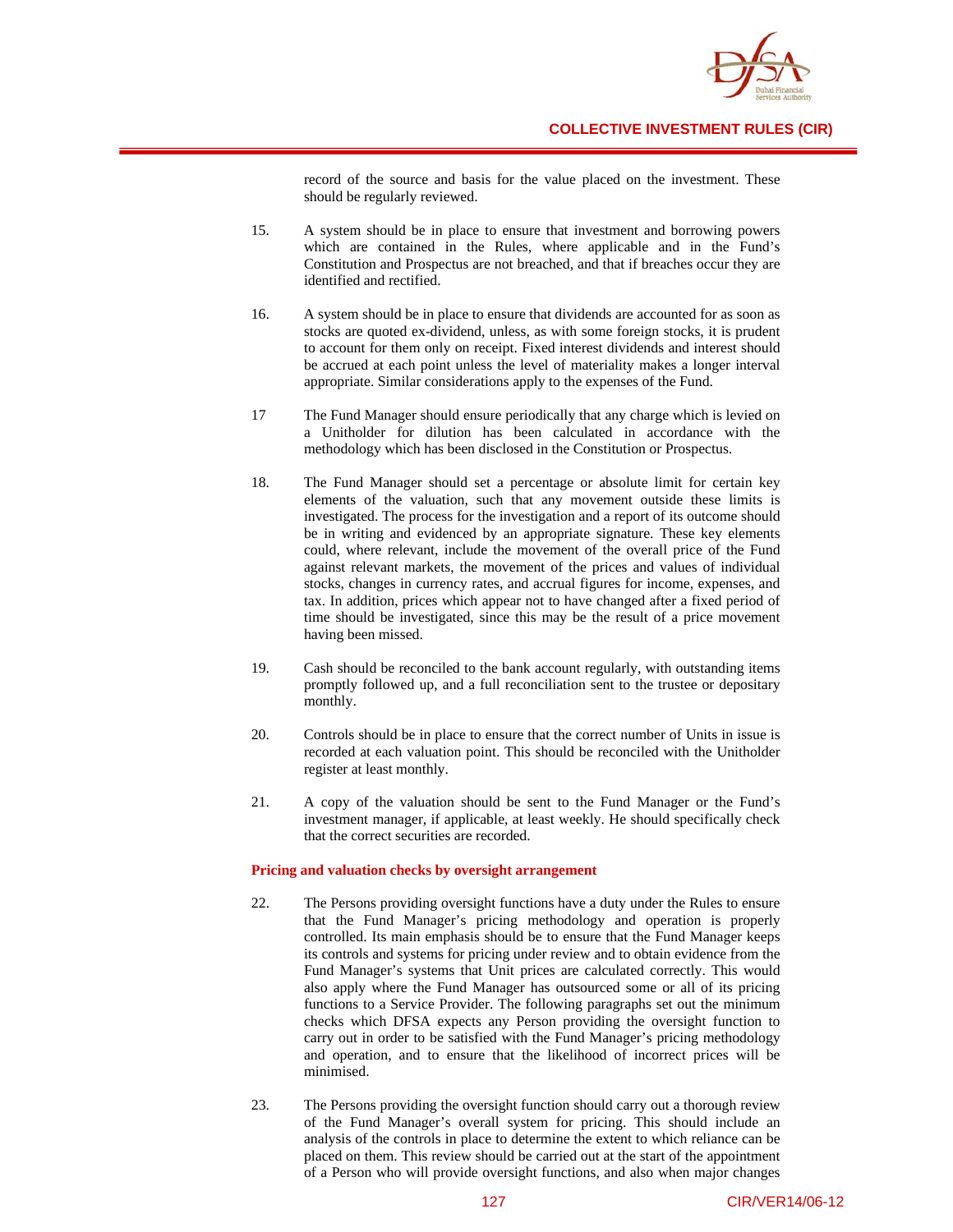

are made by the Fund Manager to its system. On an ongoing basis, the systems should be kept under review to ensure that a series of minor changes do not, over a period of time, have a significant effect on the integrity of the systems.

- 24. The Persons providing oversight functions should conduct a review at least annually to confirm that the Fund Manager's systems and controls are satisfactory. This will need to be more frequent where the oversight arrangement knows or suspects that the Fund Manager's systems and controls and are weak and unsatisfactory. The Persons providing oversight functions should ensure that any issues which are identified are properly followed up and resolved. Additionally, the Persons providing oversight functions should carry out a review of the valuation of the property of each Fund for which it is responsible, at least annually, which verifies, on a sample basis if necessary, the assets, liabilities, accruals, Units in issue, and any other relevant matters, for example, an accumulation factor or a currency conversion factor.
- 25. Where the Fund Manager's systems are manual, or have been installed or amended recently and are therefore unproven, the level of checking will need to be increased accordingly. This will also be necessary where a number of instances of incorrect pricing have previously been identified.

#### **Incorrect pricing**

- 26. The Fund Manager should record each instance where the Unit price is incorrect and, as soon as the error is discovered, report the fact to the Persons providing oversight functions together with details of the action taken, or to be taken, to avoid repetition.
- 27. The Fund Manager and the Persons providing the oversight function should if they become aware, report material instances of incorrect pricing to the DFSA as provided in the Rules. Materiality should be determined by taking into account a number of factors, including whether the Fund Manager has followed the pricing controls set out in this guidance.
- 28. The significance of any breakdown in management controls or other checking procedures should also be taken into account. The significance of any failure of systems should be considered. This may include situations where inadequate back-up arrangements exist. The duration of an error should also be taken into account; the longer an error persists, the more likely that it will have a material effect on a price.
- 29. The level of compensation paid to Unitholders, and the Fund Manager's ability (or otherwise) to meet claims for compensation in full, may also be relevant.
- 30. The Fund Manager should also report to the DFSA forthwith any instance of incorrect pricing where the error is greater than 0.5% of the price of a Unit, but where the Fund Manager and the Persons providing the oversight function believe that compensation is inappropriate and should not be paid by the Fund Manager.
- 31. The Trustee or the Persons providing oversight functions, in their reports, should summarise the number of instances of incorrect pricing during a particular period. This should include the number of errors which were greater than 0.5% of the price of a Unit and the number of errors which were less than 0.5% of the price of a Unit where the Trustee or the Persons providing the oversight function did not consider the Fund Manager's controls to be adequate.

#### **Action to be taken as regards compensation for incorrect pricing.**

32. Prices found to be incorrect by less than 0.5%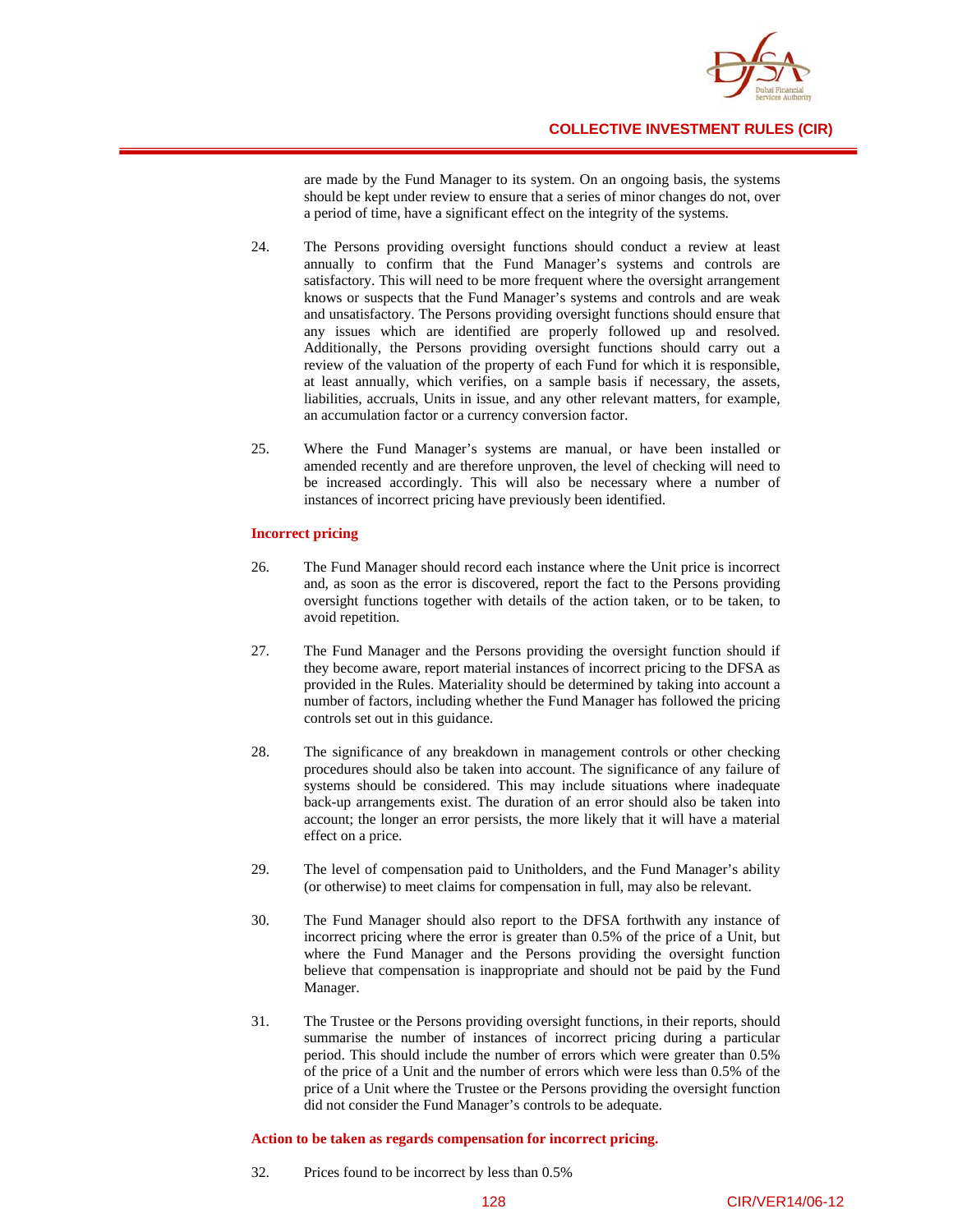

- a. Where the dealing price of any Unit of a Fund is found to be incorrect by less than 0.5% of the price of a Unit of a Fund, compensation to Unitholders will not normally be required, unless the Custodian decides otherwise.
- b. Where an issue or cancellation of Units has taken place at a price which is incorrect by less than 0.5% of the price of a Unit of a Fund, compensation to or from the Fund will not normally be required, unless the oversight arrangement decides otherwise.
- 33. Where the dealing price of any Unit of a Fund is found to be incorrect by 0.5% or more of the price of a Unit of a Fund, compensation to Unitholders will normally be required. If, exceptionally, the Trustee or the Persons providing the oversight function consider that compensation is inappropriate, he will need to report the matter to the DFSA, together with his recommendation and justification.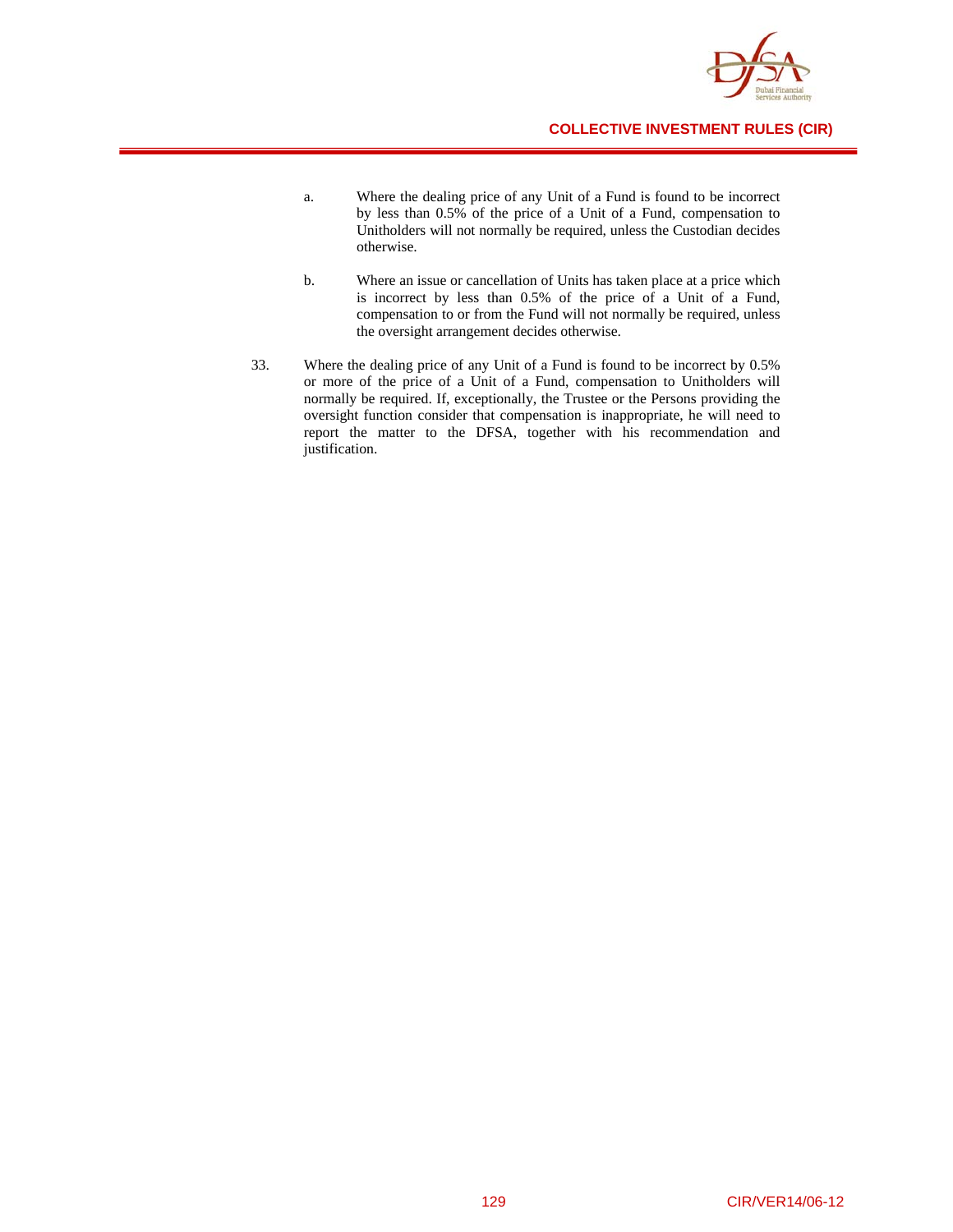

# **App 5 CONSTITUTION OF A DOMESTIC FUND**

# **A5.1 Contents of Constitution**

**A5.1.1** The Constitution of a Domestic Fund must contain all the information prescribed in the following table except where it is an Exempt Fund, in which case, it must contain the information specified in A, C, F, G, H, K and M.

| A | <b>General Information</b> |                                                                                                                                                                                                                                                                                              |  |
|---|----------------------------|----------------------------------------------------------------------------------------------------------------------------------------------------------------------------------------------------------------------------------------------------------------------------------------------|--|
|   | The following information: |                                                                                                                                                                                                                                                                                              |  |
|   | (1)                        | The name of the Fund.                                                                                                                                                                                                                                                                        |  |
|   | (2)                        | The Fund Manager's and, if the Fund is structured as an<br>Investment Trust, the Trustee's name and the principal<br>place of business in the DIFC as recorded by the Registrar<br>of Companies.                                                                                             |  |
|   | (3)                        | That the Fund is a Domestic Fund, the Constitution of which<br>is governed by the laws of the DIFC.                                                                                                                                                                                          |  |
|   | (4)                        | That the Fund is a Public Fund, Private Fund or Exempt<br>Fund, as the case may be.                                                                                                                                                                                                          |  |
|   | (5)                        | The legal form of the Fund and whether it is open or closed<br>ended.                                                                                                                                                                                                                        |  |
|   | (6)                        | If the Fund is a specialist class of a Fund as defined in<br>chapter 3 of this module, the relevant specialist class, and if<br>applicable, that the Fund is<br>an Islamic<br>Fund<br>and<br>consequently the Fund's entire business operations are<br>conducted in accordance with Shari'a. |  |
|   | (7)                        | If the Fund is managed by an External Fund Manager, that<br>fact and the details of the Appointed Fund Administrator or<br>Custody Provider of the Fund.                                                                                                                                     |  |
|   | (8)                        | If the Fund is an External Fund, the name of the jurisdiction<br>in which the Fund is domiciled.                                                                                                                                                                                             |  |
| в | <b>General Statements</b>  |                                                                                                                                                                                                                                                                                              |  |
|   | The following information: |                                                                                                                                                                                                                                                                                              |  |
|   | (1)                        | The Fund Manager is responsible, pursuant to the Law, for<br>all operations concerning the Fund and may from time to<br>time delegate activities or outsource functions, but not the<br>responsibility for conducting those activities and functions,                                        |  |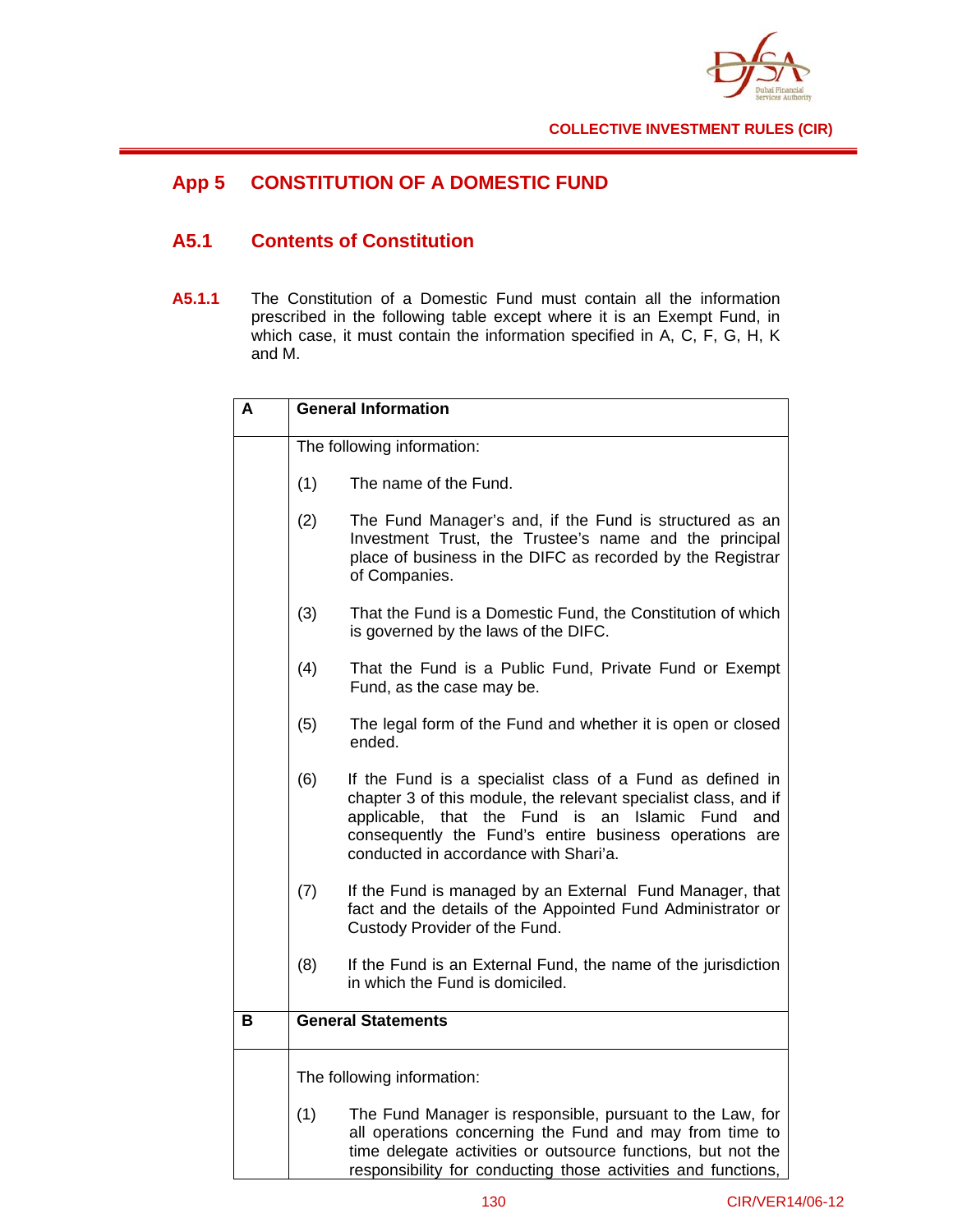

|   |                                  |           | to another Person in accordance with the CIR Rules.                                                                                                                                                                                                                     |
|---|----------------------------------|-----------|-------------------------------------------------------------------------------------------------------------------------------------------------------------------------------------------------------------------------------------------------------------------------|
|   | (2)                              | (a)       | The Fund Property is entrusted to the Fund Manager<br>and the Fund Manager remains responsible for the<br>property even when an Eligible Custodian holds the<br>legal title to the Fund Property; or                                                                    |
|   |                                  | (b)       | The Fund Property is held on trust by the Fund's<br>Trustee, as the case may be.                                                                                                                                                                                        |
|   | (3)                              | how long. | Whether the duration of the Fund is limited and, if so, for                                                                                                                                                                                                             |
|   | (4)                              |           | That fees, charges and other expenses of the Fund may be<br>taken out of Fund Property and the basis for determination<br>of the quantum of such fees, charges and other expenses.                                                                                      |
|   | (5)                              | any.      | The maximum and minimum sizes of the Fund's capital, if                                                                                                                                                                                                                 |
|   | (6)                              |           | That the Unitholders are not liable for the debts of the Fund,<br>unless the applicable legislation prescribes otherwise and, if<br>so, those circumstances.                                                                                                            |
|   | (7)                              | holds.    | That a Unitholder is not liable to make any further payment<br>after he has paid the price of his Units and that no further<br>liability can be imposed on him in respect of the Units he                                                                               |
|   | (8)                              |           | That payments to the Fund Manager, Trustee, any Eligible<br>Custodian, or the Person providing the oversight function<br>(including a Shari'a Supervisory Board) by way of<br>remuneration are authorised to be paid (in whole or in part)<br>out of the Fund Property. |
| С | <b>Where the Fund is a Trust</b> |           |                                                                                                                                                                                                                                                                         |
|   |                                  |           | The following information:                                                                                                                                                                                                                                              |
|   | (1)                              |           | The Trust Deed is made under and governed by the<br>Investment Trust Law 2006 and:                                                                                                                                                                                      |
|   |                                  | (a)       | is binding on each Unitholder as if he had been a<br>party to it and that he is bound by its provisions; and                                                                                                                                                            |
|   |                                  | (b)       | authorises and requires the Fund Manager and the<br>Trustee to do the things required or permitted of<br>them by its terms and the Investment Trust Law<br>2006 and the Law.                                                                                            |
|   | (2)                              |           | Subject to the provisions of these Rules:                                                                                                                                                                                                                               |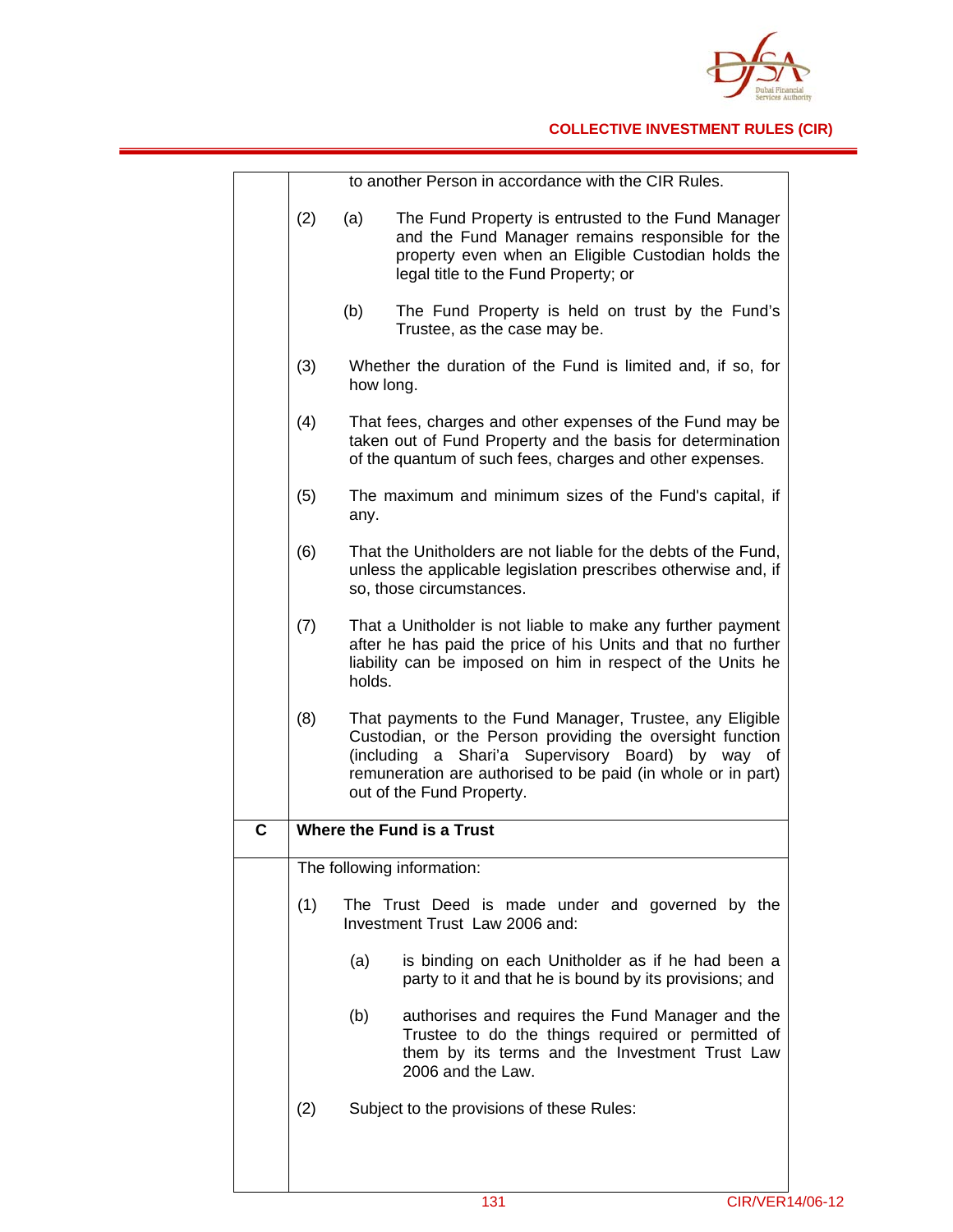

|   | (a)<br>the Fund Property (other than sums held to the credit<br>of the distribution account) is held by the Trustee on                                                                  |
|---|-----------------------------------------------------------------------------------------------------------------------------------------------------------------------------------------|
|   | trust for the Unitholders according to the number of<br>Units held by each Unitholder or, where relevant,                                                                               |
|   | according to the number of individual shares in the<br>Fund Property represented by the Units held by each                                                                              |
|   | Unitholder; and                                                                                                                                                                         |
|   | (b)<br>the sums standing to the credit of any distribution                                                                                                                              |
|   | account are held by the Trustee on trust to distribute<br>or apply in accordance with these Rules relating to<br>income.                                                                |
| D | <b>Investment Objectives</b>                                                                                                                                                            |
|   | (1)<br>Information covering the investment objectives of the Fund                                                                                                                       |
|   | and in particular:                                                                                                                                                                      |
|   | (a)<br>whether the aim of the Fund is to spread investment<br>risks and, if a Property Fund, whether the Fund<br>invests in a single property;                                          |
|   | (b)<br>the types of Investments or assets in which it and<br>(where applicable) each Sub-Fund may invest; and                                                                           |
|   | (c)<br>if the Fund is a specialist class of Fund, the class of<br>Fund.                                                                                                                 |
|   | (2)<br>Details of any investment, borrowing or stock lending<br>restrictions or, in the event that there<br>are no<br>such<br>restrictions, a statement to that effect.                 |
| Е | <b>Units in the Fund</b>                                                                                                                                                                |
|   | A statement specifying:                                                                                                                                                                 |
|   |                                                                                                                                                                                         |
|   | the classes of Units which the Fund may issue; and<br>(a)                                                                                                                               |
|   | the rights attaching to Units of each class (including any<br>(b)<br>provisions for the expression in two or more denominations<br>of such rights).                                     |
| F | <b>Limitations</b>                                                                                                                                                                      |
|   | Details as to:                                                                                                                                                                          |
|   |                                                                                                                                                                                         |
|   | the provisions relating to any restrictions on the right to<br>(a)<br>redeem Units in any class; and                                                                                    |
|   | the circumstances in which the issue of the Units of any<br>(b)<br>particular class may be limited.                                                                                     |
| G | <b>Income and distribution</b>                                                                                                                                                          |
|   | (1)<br>Details of who is carrying out the calculation, transfer,<br>allocation and distribution of income for any class of Unit<br>issued and outstanding during the accounting period. |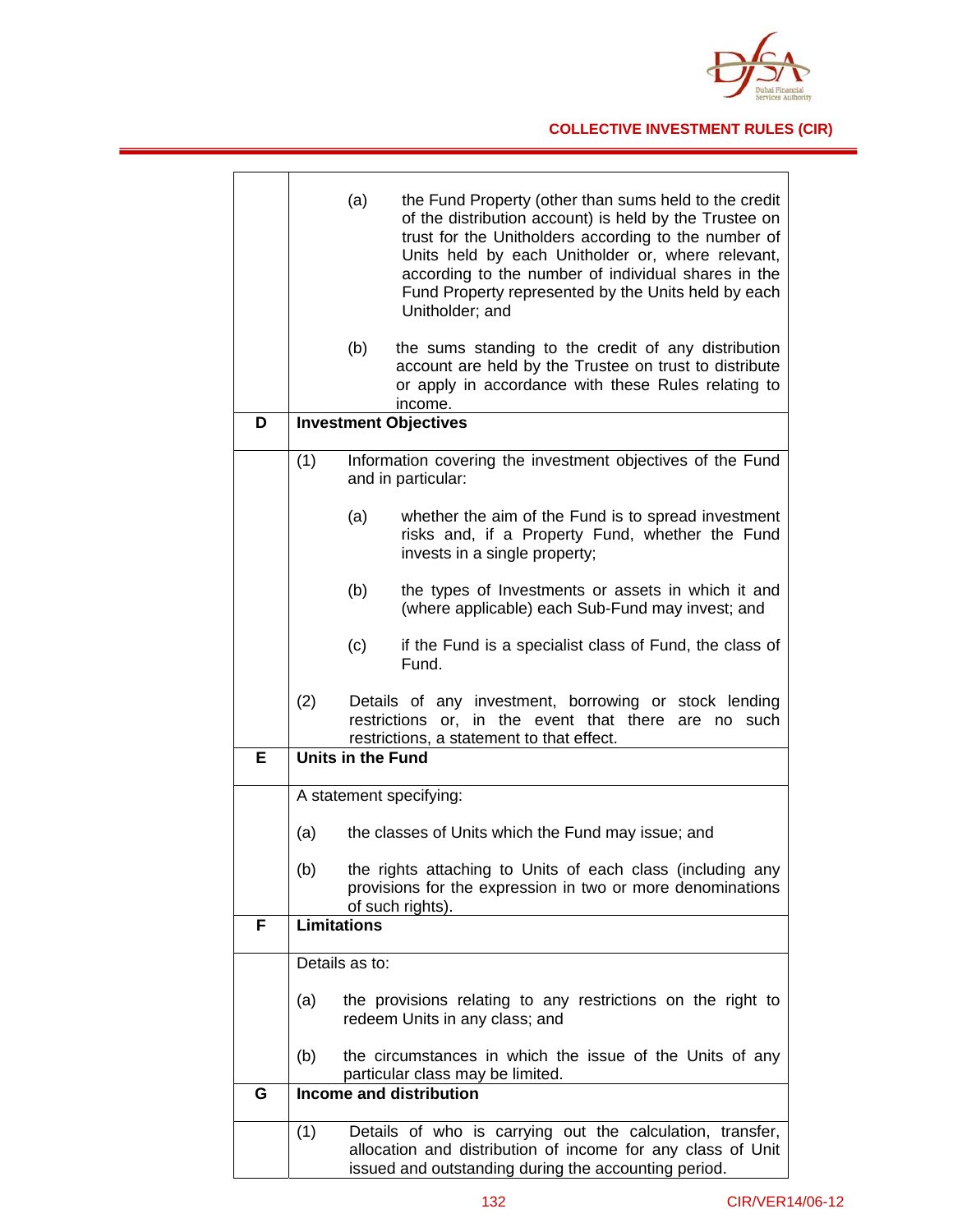

|   | (2)<br>Information regarding the provision for the payment of<br>income, if any, and the date on which such distribution shall<br>be made.                                                                                                        |  |
|---|---------------------------------------------------------------------------------------------------------------------------------------------------------------------------------------------------------------------------------------------------|--|
| н | <b>Base currency</b>                                                                                                                                                                                                                              |  |
|   | A statement specifying the base currency of the Fund.                                                                                                                                                                                             |  |
| н | <b>Meetings</b>                                                                                                                                                                                                                                   |  |
|   | Details of the procedures for the convening of meetings and the<br>procedures relating to resolutions, voting and the voting rights of<br>Unitholders.                                                                                            |  |
| J | <b>Oversight arrangements</b>                                                                                                                                                                                                                     |  |
|   | Details of the oversight arrangements, and if the Fund is an Islamic<br>Fund, details of its Shari'a Supervisory Board.                                                                                                                           |  |
| Κ | <b>Termination and suspension</b>                                                                                                                                                                                                                 |  |
|   | Details as to:                                                                                                                                                                                                                                    |  |
|   | the grounds under which the Fund Manager may initiate a<br>(a)<br>suspension of the Fund and any associated procedures;<br>and                                                                                                                    |  |
|   | (b)<br>the methodology for determining the rights of Unitholders to<br>participate in the Fund Property on winding up.                                                                                                                            |  |
| L | <b>Modification of the Constitution documents</b>                                                                                                                                                                                                 |  |
|   | Details of the manner in which alterations to the Constitution may<br>be made.                                                                                                                                                                    |  |
| M | <b>Responsibility statement</b>                                                                                                                                                                                                                   |  |
|   | A statement that nothing in the Constitution has the effect of<br>exempting the Fund Manager and, if the Fund is structured as an<br>Investment Trust, the Trustee, from any liability to Unitholders<br>imposed under DIFC law and the Rules.    |  |
| N | Other relevant matters                                                                                                                                                                                                                            |  |
|   | Details of those matters which enable the Fund, Fund Manager or<br>any Person providing the oversight function of the Fund to obtain<br>any privilege or power conferred by the Rules which is not<br>otherwise provided for in the Constitution. |  |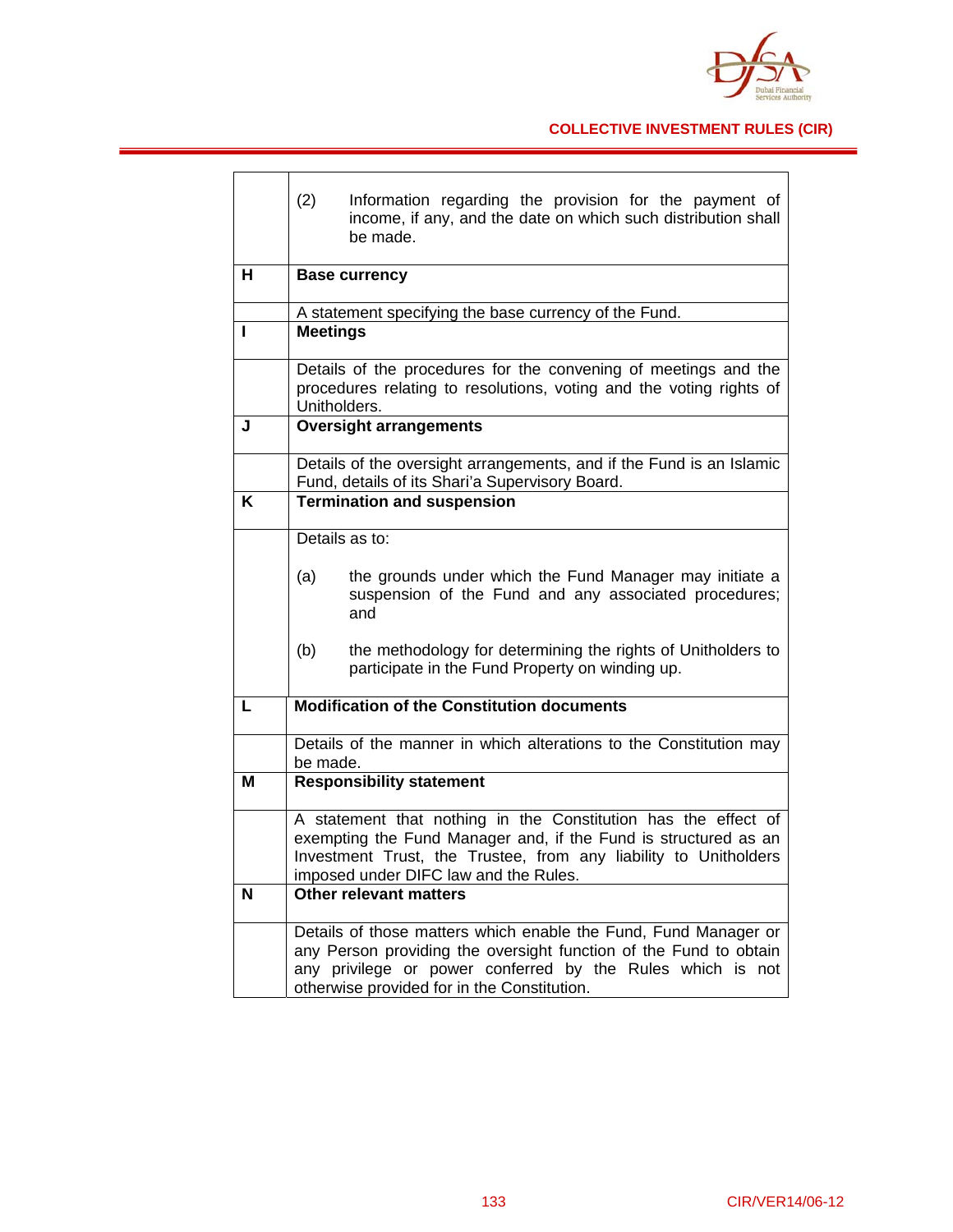

# **App 6 GUIDANCE ON FITNESS AND PROPRIETY FOR OVERSIGHT FUNCTIONS**

## **Guidance**

#### **General**

1. The guidance in this Appendix is intended to assist a Fund Manager when making appointments in accordance with Rule 10.3.2 in respect of oversight functions.

#### **Integrity**

- 2. The Fund Manager may have regard to matters including, but not limited to, the following.
	- a. the propriety of an individual's conduct whether or not such conduct may have resulted in the commission of a criminal offence, the contravention of a law or the institution of legal or disciplinary proceedings of whatever nature;
	- b. a conviction or finding of guilt in respect of any offence, other than a minor road traffic offence, by any court of competent jurisdiction;
	- c. whether the individual has ever been the subject of disciplinary proceedings by a government body or agency or any recognised self regulatory organisation or other professional body;
	- d. a contravention of any provision of financial services legislation or of rules, regulations, statements of principle or codes of practice made under or by a recognised self regulatory organisation, Authorised Market Institution, regulated exchange or regulated clearing house or Financial Services Regulator;
	- e. a refusal or restriction of the right to carry on a trade, business or profession requiring a licence, registration or other authority;
	- f. a dismissal or a request to resign from any office or employment;
	- g. whether the individual has been or is currently the subject of or has been concerned with the management of a Body Corporate which has been or is currently the subject of an investigation into an allegation of misconduct or malpractice;
	- h. an adverse finding in a civil action by any court of competent jurisdiction of fraud, misfeasance or other misconduct, whether in connection with the formation or management of a corporation or otherwise;
	- i. an adverse finding or an agreed settlement in a civil action by any court or tribunal of competent jurisdiction resulting in an award against an individual in excess of \$10,000 or awards that total more than \$10,000;
	- j. an order of disqualification as a director or to act in the management or conduct of the affairs of a corporation by a court of competent jurisdiction or regulator;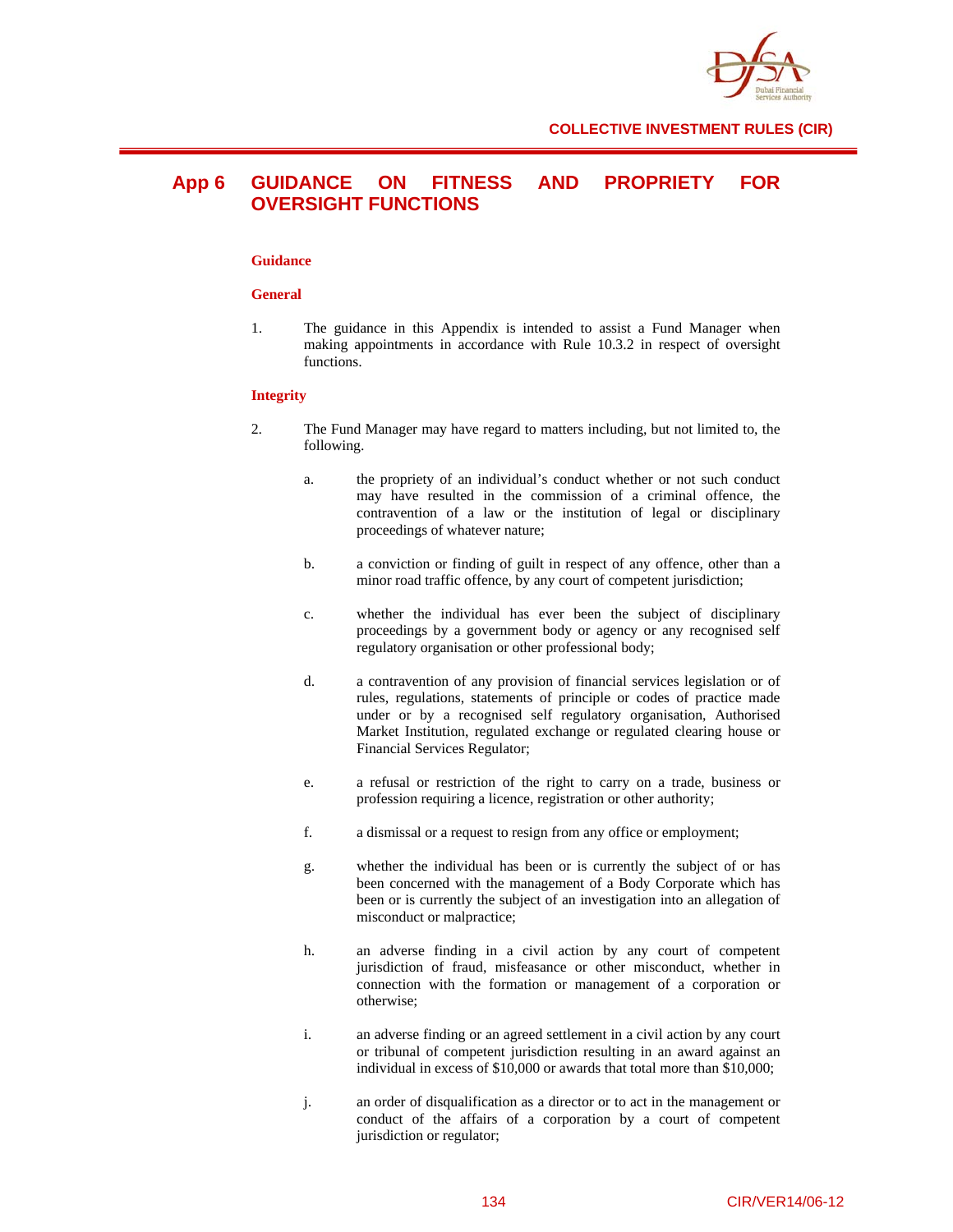

- k. whether the individual has been a director, or concerned in the management of, a Body Corporate which has gone into liquidation or administration whilst that individual was connected with that Body Corporate or within one year of such a connection;
- l. whether the individual has been a partner or concerned in the management of a partnership where one or more partners have been made bankrupt whilst that individual was connected with that partnership or within a year of such a connection;
- m. whether the individual has been the subject of a complaint in connection with a financial service, which relates to his integrity, competence or financial soundness;
- n. whether the individual has been censured, disciplined, publicly criticised by or the subject of a court order at the instigation of any DFSA, or any officially appointed inquiry, or Financial Services Regulator; or
- o. whether the individual has been candid and truthful in all his dealings with the Fund Manager .

#### **Financial soundness**

- 3. In determining the financial soundness of the individual, the Fund Manager may have regard to any factors including, but not limited to, the following:
	- a. whether the individual is able to meet his debts as they fall due; or
	- b. whether the individual has been adjudged bankrupt, been the subject of a receiving or administration order, had a bankruptcy petition served on him, had his estate sequestrated, entered into a deed of arrangement (or any contract in relation to a failure to pay due debts) in favour of his creditors or, within the last 10 years, has failed to satisfy a judgement debt under a court order, whether in the U.A.E. or elsewhere.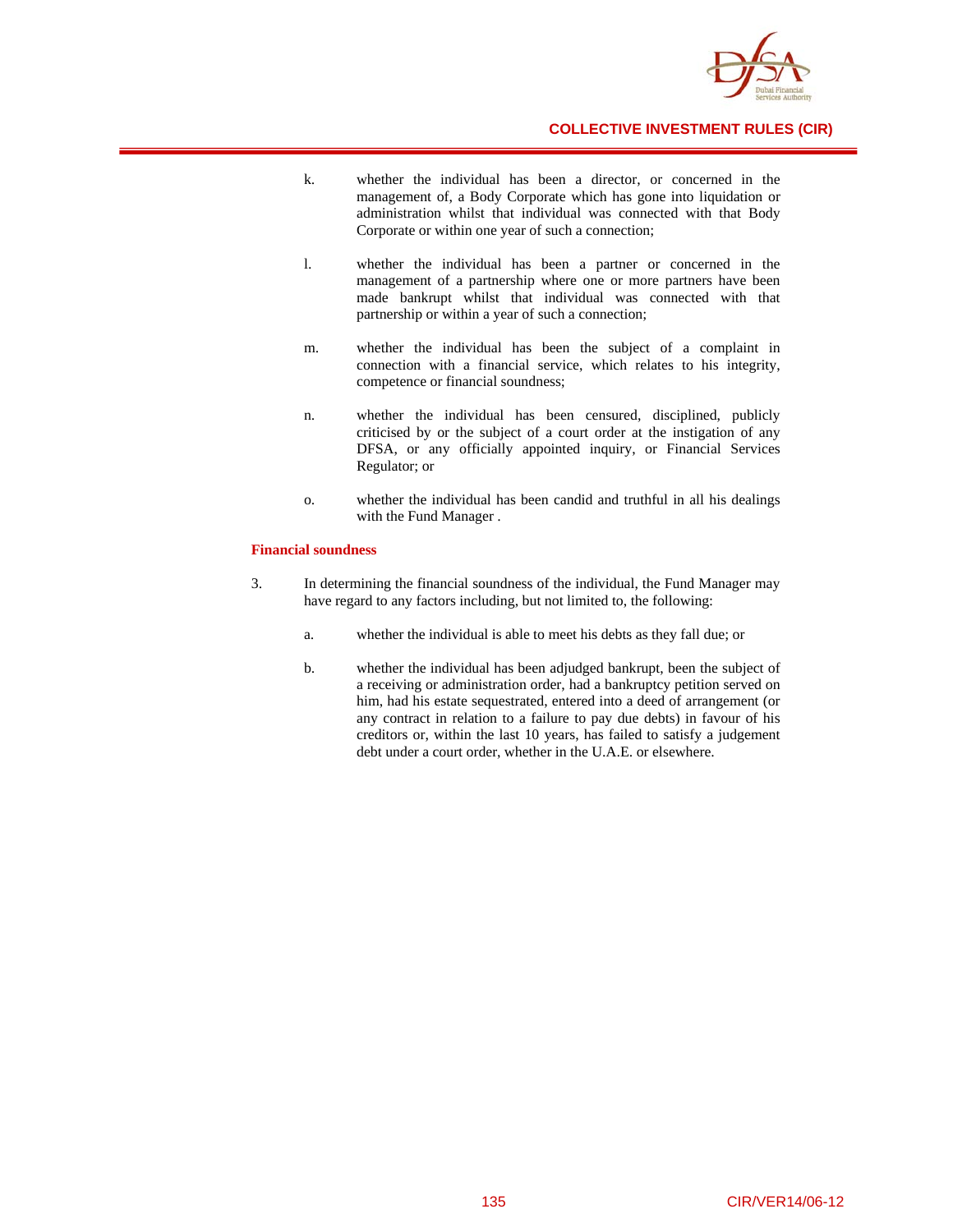

# **App 7 PUBLIC FUND PROSPECTUS DISCLOSURE**

# **A7.1 Mandatory contents of a Prospectus of a Public Fund**

**A7.1.1** The Prospectus for a Public Fund must contain the information prescribed in the following table.

| $\overline{1}$ | <b>Document Status</b> |                                                                                                                                                                                                                         |  |
|----------------|------------------------|-------------------------------------------------------------------------------------------------------------------------------------------------------------------------------------------------------------------------|--|
|                |                        | A statement that this document is the Prospectus of the Public Fund valid as<br>at a particular date which shall be the date of the Prospectus.                                                                         |  |
| $\mathbf 2$    |                        | <b>Description of the Fund</b>                                                                                                                                                                                          |  |
|                |                        | Information detailing:                                                                                                                                                                                                  |  |
|                | (a)                    | the name of the Fund and that the Fund is a Public Fund established in<br>the DIFC;                                                                                                                                     |  |
|                | (b)                    | the effective date of commencement of the Fund's operations and, if<br>the duration of the Fund is not unlimited, when it will or may terminate;                                                                        |  |
|                | (c)                    | the legal structure of the Fund, and if the Fund is a specialist class of<br>Fund as defined in chapter 3, the relevant specialist class of the Fund it<br>is, and whether it is a Listed Fund or intends to be Listed; |  |
|                | (d)                    | the basis upon which Persons are eligible to participate in the Fund<br>and, where applicable, the minimum initial investment;                                                                                          |  |
|                | (e)                    | that the Unitholders are not liable for the debts of the Fund, unless the<br>applicable legislation prescribes otherwise and, if so, a statement<br>specifying those circumstances;                                     |  |
|                | (f)                    | the base currency of the Fund and where relevant, the maximum and<br>minimum sizes of the Fund's capital;                                                                                                               |  |
|                | (g)                    | the circumstances in which the Fund may be wound up under the Law<br>and the Rules in this module and a summary of the procedure for, and<br>the rights of Unitholders under, such a winding up;                        |  |
|                | (h)                    | if the Fund is an Umbrella Fund, whether it is constituted as a Protected<br>Cell Company or not; and                                                                                                                   |  |
|                | (i)                    | that no Units will be issued on the basis of the Prospectus after the<br>expiry date specified in the Prospectus.                                                                                                       |  |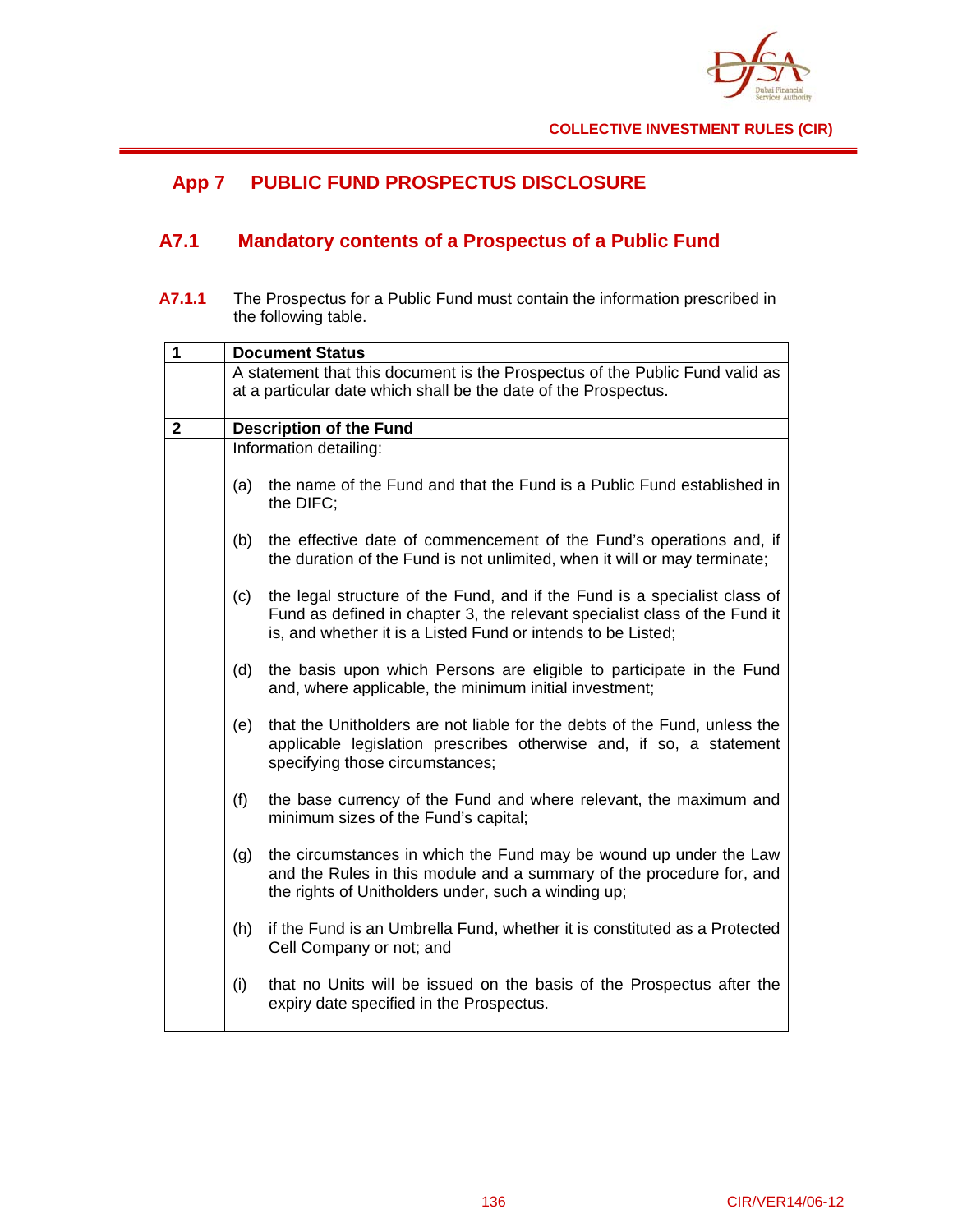

| 3 | Investment objectives and policy |                                                                         |                                                                                                                                                                                         |  |
|---|----------------------------------|-------------------------------------------------------------------------|-----------------------------------------------------------------------------------------------------------------------------------------------------------------------------------------|--|
|   | (1)                              | Sufficient information to enable a Unitholder or prospective Unitholder |                                                                                                                                                                                         |  |
|   |                                  |                                                                         | to ascertain:                                                                                                                                                                           |  |
|   |                                  |                                                                         | (a) the investment objectives of the Fund and its investment policy for<br>achieving those investment objectives, including:                                                            |  |
|   |                                  |                                                                         | (i)<br>the general nature of the portfolio and any intended<br>specialisation;                                                                                                          |  |
|   |                                  |                                                                         | (ii)<br>the policy for the spreading of risk in the Fund Property<br>including an explanation of any potential risks identified;                                                        |  |
|   |                                  |                                                                         | (iii) the policy in relation to the exercise of borrowing powers; and                                                                                                                   |  |
|   |                                  |                                                                         | (iv) the policy in relation to using Derivatives for speculations or<br>hedging purposes;                                                                                               |  |
|   |                                  |                                                                         | (b) a description of any restrictions in the assets in which investment<br>may be made; and                                                                                             |  |
|   |                                  |                                                                         | (c) the extent (if any) to which that investment policy does not<br>envisage remaining fully invested at all times.                                                                     |  |
|   | (2)                              |                                                                         | For investment in Real Property:                                                                                                                                                        |  |
|   |                                  |                                                                         | (a) the countries or territories in which the Fund may invest;                                                                                                                          |  |
|   |                                  |                                                                         | (b) the types of Real Property, including the policy in relation to<br>encumbrances and lease period; and                                                                               |  |
|   |                                  |                                                                         | (c) the policy of the Fund Manager in relation to insurance of Real<br>Property forming part of the Fund Property.                                                                      |  |
|   | (3)                              |                                                                         | If intended, whether the Fund Property may consist of Units in Funds<br>which are managed by or operated by the Fund Manager or by one of<br>its associates and a statement specifying: |  |
|   |                                  |                                                                         | (a) the basis of the maximum amount of the charges in respect of<br>transactions in the Fund invested in; and                                                                           |  |
|   |                                  | (b)                                                                     | the extent to which any such charges will be reimbursed to the<br>Fund.                                                                                                                 |  |
|   | (4)                              |                                                                         | In the case of a Hedge Fund, an explanation of the types of strategies to<br>be employed by the Fund Manager and the associated risks.                                                  |  |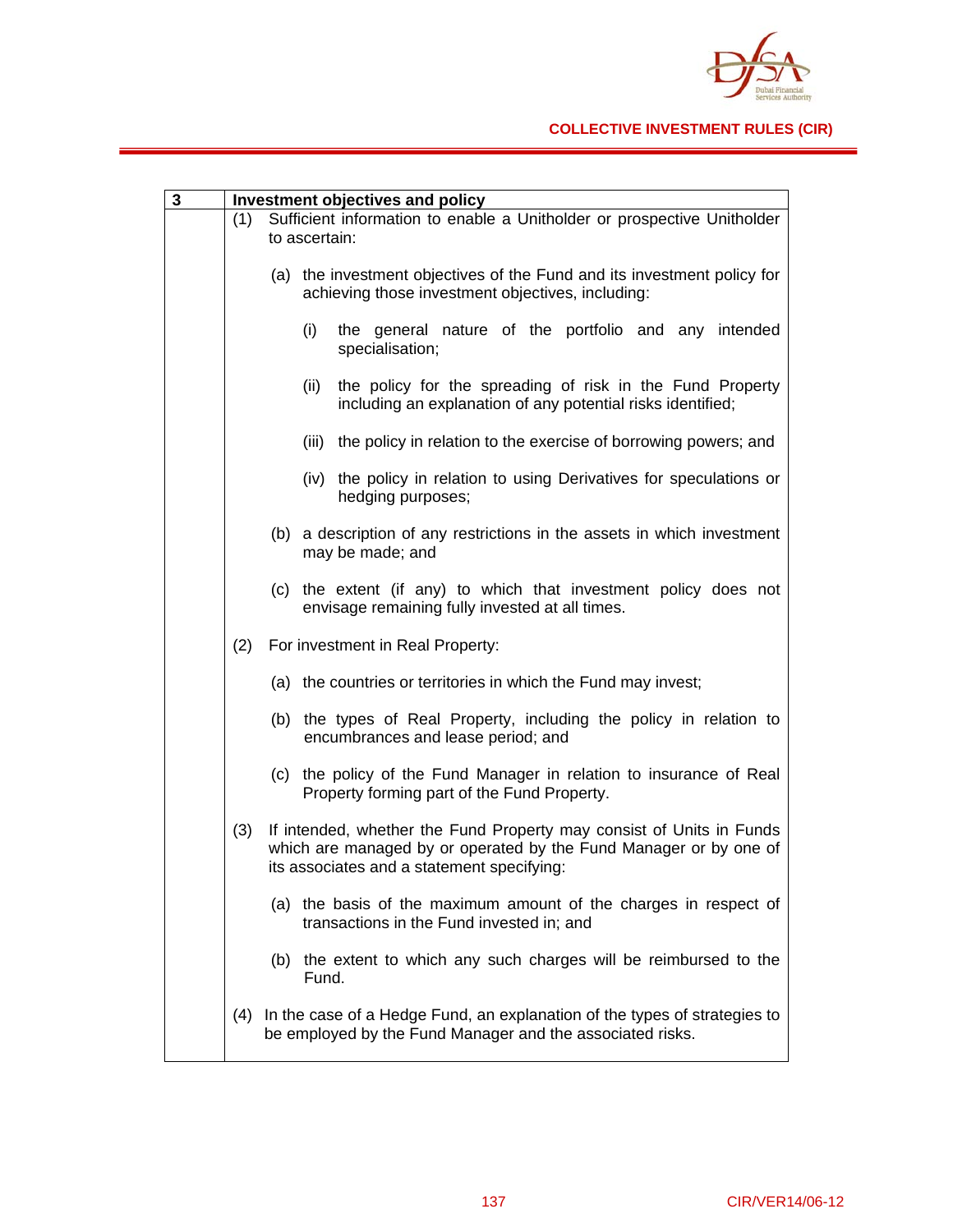

| 4 | <b>Distribution and accounting period</b>                                                                                                                                                                                                                                                   |  |  |
|---|---------------------------------------------------------------------------------------------------------------------------------------------------------------------------------------------------------------------------------------------------------------------------------------------|--|--|
|   | Relevant details of the accounting and distribution periods and a description<br>of the procedures:                                                                                                                                                                                         |  |  |
|   |                                                                                                                                                                                                                                                                                             |  |  |
|   | for determining and applying income (including how any distributable<br>(a)<br>income is paid); and                                                                                                                                                                                         |  |  |
|   | relating to unclaimed distributions.<br>(b)                                                                                                                                                                                                                                                 |  |  |
| 5 | The characteristics of Units in the Fund                                                                                                                                                                                                                                                    |  |  |
|   | Information as to:                                                                                                                                                                                                                                                                          |  |  |
|   | the names of the classes of Units of the Fund or Sub-Fund in issue or<br>(a)<br>available for issue and the rights attached to them in so far as they vary<br>from the rights attached to other classes of Units in the Fund or the<br>Sub-Fund as applicable;                              |  |  |
|   | (b)<br>how Unitholders may exercise their voting rights and what they are; and                                                                                                                                                                                                              |  |  |
|   | the circumstances where a mandatory redemption, cancellation or<br>(c)<br>conversion of a Unit from one class to another may be required.                                                                                                                                                   |  |  |
| 6 | <b>The Fund Manager</b>                                                                                                                                                                                                                                                                     |  |  |
|   | The following particulars of the Fund Manager:                                                                                                                                                                                                                                              |  |  |
|   | its name, whether the Fund Manager is incorporated in the DIFC or<br>(a)<br>elsewhere and the date of such incorporation, and if the Fund Manager<br>is an External Fund Manager, that fact and the details of the Appointed<br>Fund Administrator or Custody Provider under Rule 6.1.3(a); |  |  |
|   | (b)<br>its address, and if applicable, that of the Appointed Fund Administrator<br>or Trustee, as the case may be, and the registered office in the DIFC;                                                                                                                                   |  |  |
|   | if it is a subsidiary, the name of its ultimate Holding Company and the<br>(c)<br>country or territory in which that holding company is incorporated;                                                                                                                                       |  |  |
|   | the amount of its issued share capital and how much of it is paid up;<br>(d)<br>and                                                                                                                                                                                                         |  |  |
|   | a summary of the material provisions of the contract between the Fund<br>(e)<br>and its Fund Manager which may be relevant to Unitholders, including<br>provisions relating to termination, compensation on termination and<br>indemnity.                                                   |  |  |
| 7 | Directors and Partners of an Investment Undertaking                                                                                                                                                                                                                                         |  |  |
|   | Other than for the Fund Manager:                                                                                                                                                                                                                                                            |  |  |
|   | for an Investment Company, the names and positions in the Investment<br>(a)<br>Company of the Directors;                                                                                                                                                                                    |  |  |
|   | for an Investment Partnership, the names of the other General Partners<br>(b)<br>or any other partners who manage the affairs of the Fund on a day to<br>day basis; and                                                                                                                     |  |  |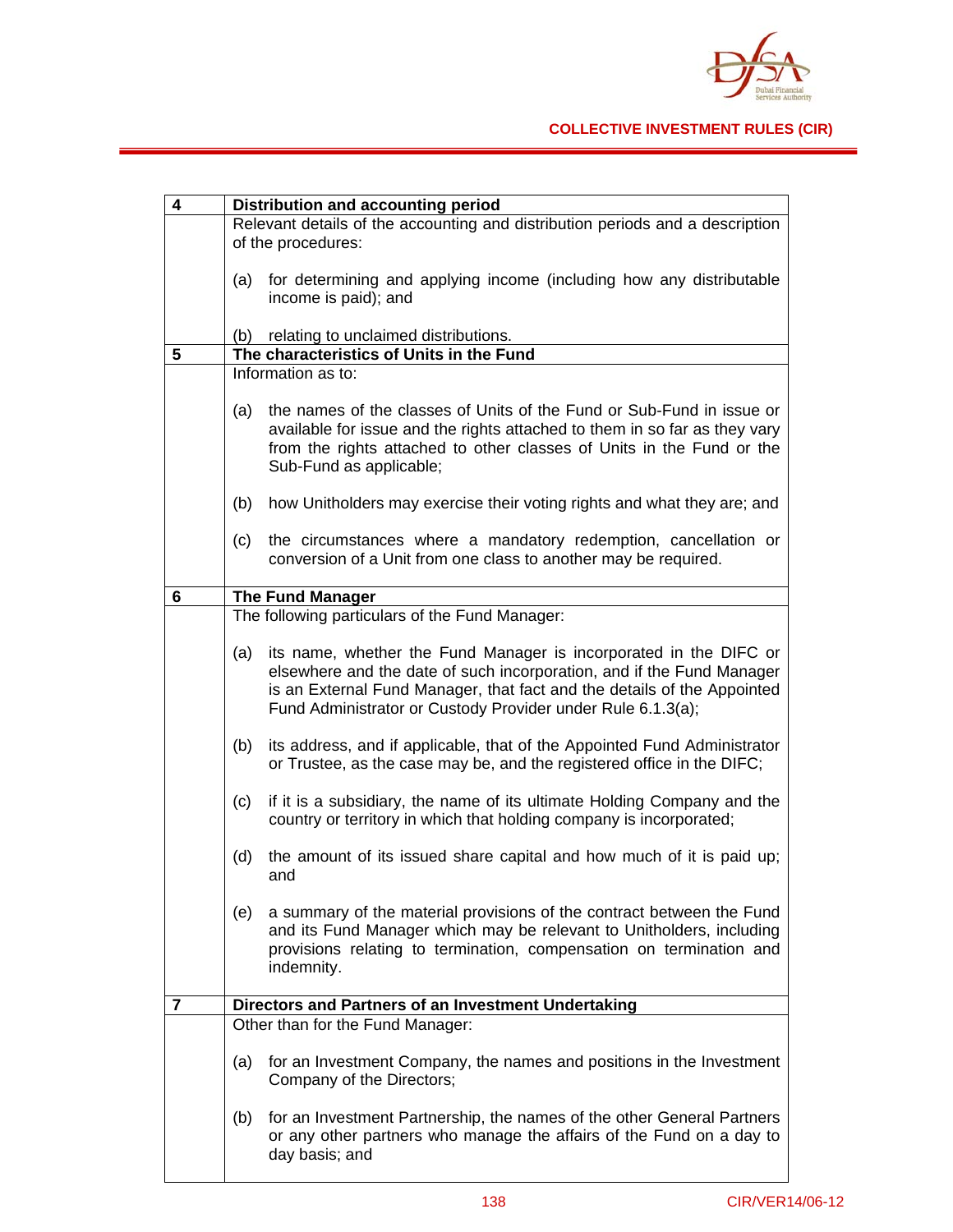

|    | (c) the manner, amount and calculation of the remuneration of the Directors                                                                                |  |  |
|----|------------------------------------------------------------------------------------------------------------------------------------------------------------|--|--|
|    | or Partners in (1) or (2) as the case may be.                                                                                                              |  |  |
| 8  | <b>Oversight Arrangement</b>                                                                                                                               |  |  |
|    | In relation to a Public Fund, the details of the Persons providing the                                                                                     |  |  |
| 9  | oversight function for the Fund including their remuneration.                                                                                              |  |  |
|    | <b>Service Providers and Advisers</b>                                                                                                                      |  |  |
|    | If a Fund Manager delegates any activities or outsources any functions to a<br>Service Provider or if an investment adviser is retained in connection with |  |  |
|    | the business of the Fund:                                                                                                                                  |  |  |
|    |                                                                                                                                                            |  |  |
|    | (a)<br>its name;                                                                                                                                           |  |  |
|    |                                                                                                                                                            |  |  |
|    | (b)<br>which Financial Services Regulator authorises that Person; and                                                                                      |  |  |
|    |                                                                                                                                                            |  |  |
|    | details of the arrangements.<br>(C)                                                                                                                        |  |  |
| 10 | The Auditor and Custodian and Trustee                                                                                                                      |  |  |
|    | The name of the Auditor and of the Eligible Custodian of the Fund. If                                                                                      |  |  |
|    | applicable the name of the Trustee of the Fund.                                                                                                            |  |  |
| 11 | The Register of Unitholders                                                                                                                                |  |  |
|    | Details of the address in the DIFC where the register of Unitholders is kept<br>and can be inspected by Unitholders of the Fund.                           |  |  |
| 12 | <b>Payments out of the Fund Property</b>                                                                                                                   |  |  |
|    | The payments that may be made out of the Fund Property to any Person,                                                                                      |  |  |
|    | whether by way of remuneration for services, or reimbursement of expenses.                                                                                 |  |  |
|    | For each category of remuneration or expense, the following should be                                                                                      |  |  |
|    | specified in a manner which is clear, concise and understandable for Retail                                                                                |  |  |
|    | Clients where the Fund is to be so offered:                                                                                                                |  |  |
|    |                                                                                                                                                            |  |  |
|    | the current rates or amounts of such remuneration;<br>(a)                                                                                                  |  |  |
|    | how the remuneration will be calculated and accrue and when it will be<br>(b)                                                                              |  |  |
|    | paid;                                                                                                                                                      |  |  |
|    | how notice will be given to Unitholders of the Fund Manager's intention<br>(c)                                                                             |  |  |
|    | to:                                                                                                                                                        |  |  |
|    |                                                                                                                                                            |  |  |
|    | introduce a new category of remuneration for its services;<br>(i)                                                                                          |  |  |
|    | (ii)<br>increase the basis of any current charge;                                                                                                          |  |  |
|    | change the basis of the treatment of a payment from the capital<br>(iii)                                                                                   |  |  |
|    | property; and                                                                                                                                              |  |  |
|    |                                                                                                                                                            |  |  |
|    | particulars of that introduction or increase and when it will take<br>(iv)                                                                                 |  |  |
|    | place;                                                                                                                                                     |  |  |
|    | (d)<br>the types of any other charges and expenses that may be taken out of                                                                                |  |  |
|    | the Fund Property; and                                                                                                                                     |  |  |
|    | if, in accordance with the relevant provisions of these Rules, all or part<br>(e)                                                                          |  |  |
|    | of the remuneration or expenses are to be treated as a capital charge:                                                                                     |  |  |
|    | (i)<br>that fact; and                                                                                                                                      |  |  |
|    |                                                                                                                                                            |  |  |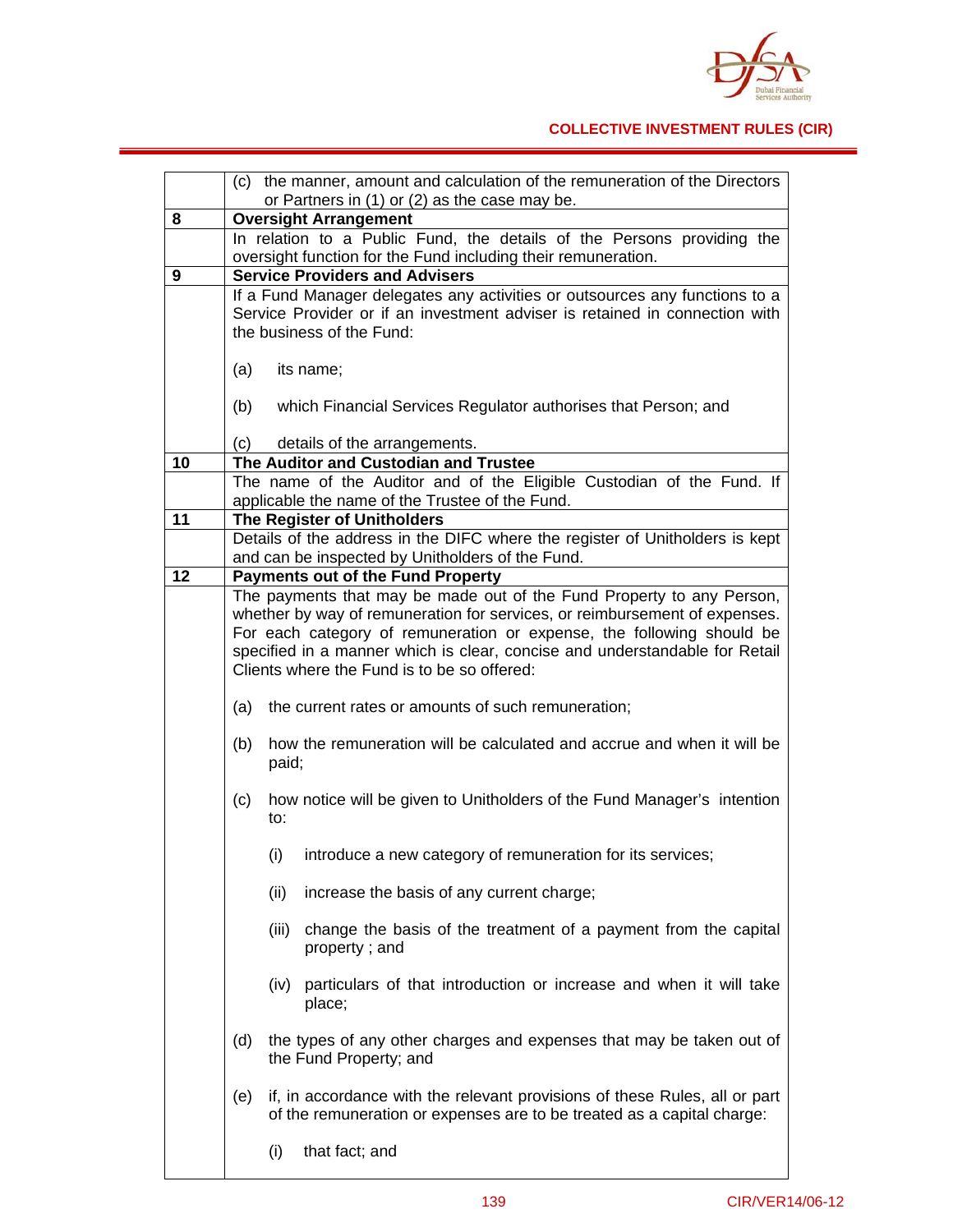

## **COLLECTIVE INVESTMENT RULES (CIR)**

|    |                | (ii) the basis of the charges which may be so treated.                                                                                                                                                                                                                                               |  |  |
|----|----------------|------------------------------------------------------------------------------------------------------------------------------------------------------------------------------------------------------------------------------------------------------------------------------------------------------|--|--|
| 13 |                | <b>Dealing</b>                                                                                                                                                                                                                                                                                       |  |  |
|    |                | Details of:                                                                                                                                                                                                                                                                                          |  |  |
|    | (a)            | the dealing days and times in the dealing day on which the Fund<br>Manager will receive requests for the sale and redemption of Units;                                                                                                                                                               |  |  |
|    | (b)            | the procedures for effecting:                                                                                                                                                                                                                                                                        |  |  |
|    |                | (i)<br>the issue, sale and redemption of Units; and                                                                                                                                                                                                                                                  |  |  |
|    |                | (ii)<br>the settlement of transactions;                                                                                                                                                                                                                                                              |  |  |
|    | (c)            | the steps required to be taken by a Unitholder in redeeming Units<br>before he can receive the proceeds, including any relevant notice<br>periods, and the circumstances and periods in which a deferral of<br>payment may be applied;                                                               |  |  |
|    | (d)            | the circumstances in which the redemption of Units may be suspended;                                                                                                                                                                                                                                 |  |  |
|    | (e)            | details of the minimum number or value of each type of Unit in the Fund<br>which:                                                                                                                                                                                                                    |  |  |
|    |                | (i)<br>any one Person may hold; and                                                                                                                                                                                                                                                                  |  |  |
|    |                | may be the subject of any one transaction of issue, sale or<br>(ii)<br>redemption by the Fund Manager;                                                                                                                                                                                               |  |  |
|    | (f)            | the circumstances in which the Fund Manager may arrange for, and the<br>procedure for, a redemption of Units in specie; and                                                                                                                                                                          |  |  |
|    | (g)            | the circumstances in which the further issue of Units in any particular<br>class may be limited and the procedures relating to this.                                                                                                                                                                 |  |  |
| 14 |                | <b>Valuation of the Fund Property</b>                                                                                                                                                                                                                                                                |  |  |
|    | Details as to: |                                                                                                                                                                                                                                                                                                      |  |  |
|    | (a)            | how frequently and at what times of the day the Fund Property will be<br>regularly valued to determine the price at which Units in the Fund may<br>be purchased from or redeemed by the Fund Manager<br>and a<br>description of any circumstance where the Fund Property may be<br>specially valued; |  |  |
|    | (b)            | in relation to each purpose for which the Fund Property must be valued,<br>the basis on which it will be valued;                                                                                                                                                                                     |  |  |
|    | (c)            | how the single price of Units of each class will be determined, including<br>whether a forward or historic price basis is to be applied;                                                                                                                                                             |  |  |
|    | (d)            | details as to how the prices of Units will be published following each<br>valuation; and                                                                                                                                                                                                             |  |  |
|    | (e)            | if valuation is to be suspended under certain circumstances, details of                                                                                                                                                                                                                              |  |  |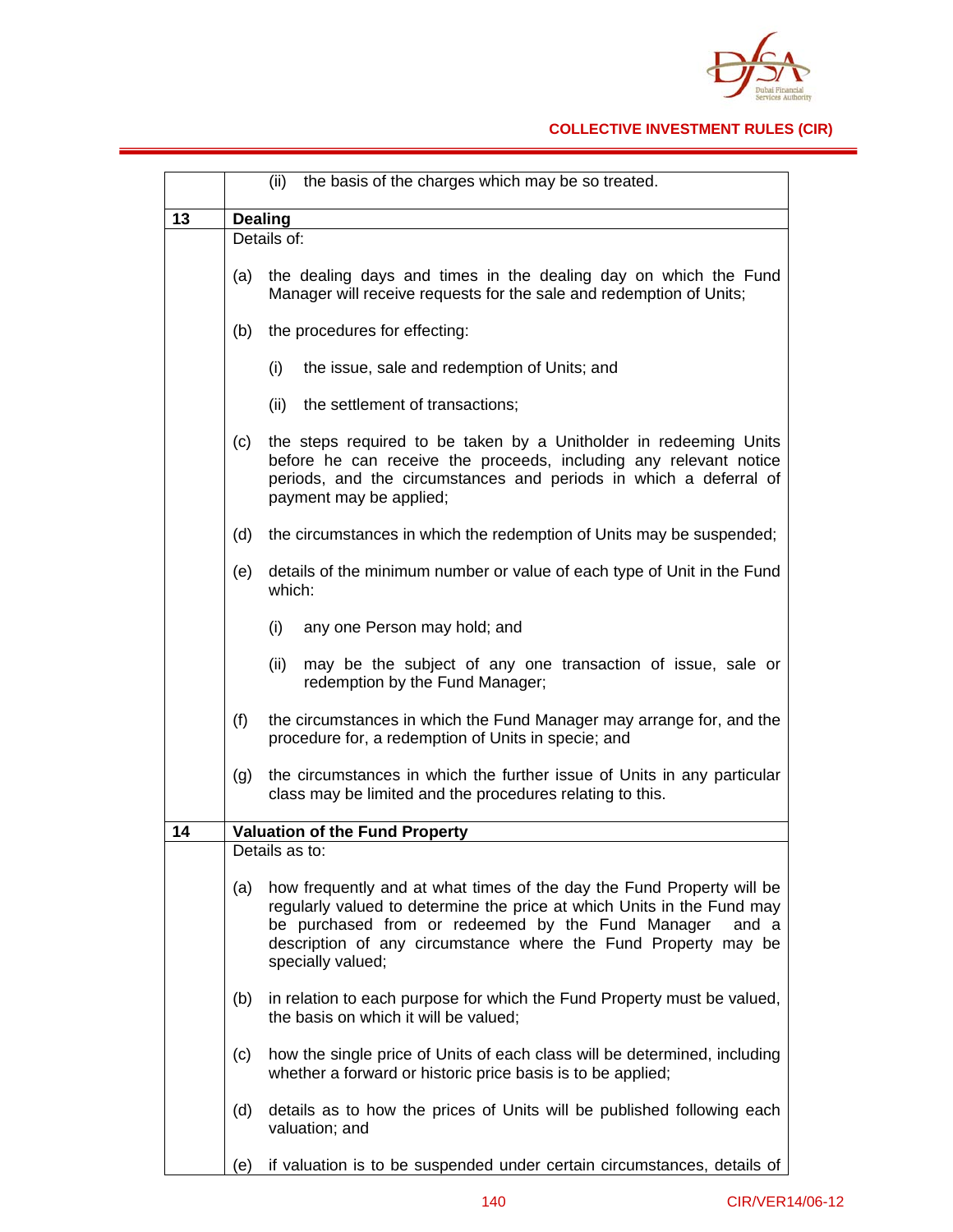

## **COLLECTIVE INVESTMENT RULES (CIR)**

|    | such circumstances.                                                                                                                                                                                                                                                                                                                                                                                                  |  |  |
|----|----------------------------------------------------------------------------------------------------------------------------------------------------------------------------------------------------------------------------------------------------------------------------------------------------------------------------------------------------------------------------------------------------------------------|--|--|
| 15 | <b>Sale and Redemption Charges</b>                                                                                                                                                                                                                                                                                                                                                                                   |  |  |
|    | If the Fund Manager makes any charges on sale or redemption of Units,                                                                                                                                                                                                                                                                                                                                                |  |  |
|    | details of the charging structure and how notice will be provided to                                                                                                                                                                                                                                                                                                                                                 |  |  |
|    | Unitholders of any change in the relevant charge.                                                                                                                                                                                                                                                                                                                                                                    |  |  |
| 16 | <b>Financial Reports</b>                                                                                                                                                                                                                                                                                                                                                                                             |  |  |
|    | Details as to:                                                                                                                                                                                                                                                                                                                                                                                                       |  |  |
|    | when annual and interim reports will be published; and<br>(a)                                                                                                                                                                                                                                                                                                                                                        |  |  |
|    | the address in the DIFC at which copies of the Constitution, any<br>(b)<br>amending instrument and the most recent annual and interim reports<br>may be inspected and from which copies may be obtained.                                                                                                                                                                                                             |  |  |
| 17 | Information in respect of Umbrella Funds                                                                                                                                                                                                                                                                                                                                                                             |  |  |
|    | In the case of an Umbrella Fund, the following information:                                                                                                                                                                                                                                                                                                                                                          |  |  |
|    | that a Unitholder may exchange Units in one Sub-Fund for Units in<br>(a)<br>another Sub-Fund and that such an exchange is treated as a<br>redemption and sale;                                                                                                                                                                                                                                                       |  |  |
|    | (b)<br>what charges may be made on exchanging Units in one Sub-Fund for<br>Units in other Sub-Funds;                                                                                                                                                                                                                                                                                                                 |  |  |
|    | the policy for allocating between Sub-Funds any assets of, or costs,<br>(c)<br>charges and expenses payable out of, the Fund Property which are not<br>attributable to any particular Sub-Fund;                                                                                                                                                                                                                      |  |  |
|    | (d)<br>in respect of each Sub-Fund, the currency in which the Fund Property<br>allocated to it will be valued and the price of Units calculated and<br>payments made, if this currency is not the base currency of the<br>Umbrella Fund; and                                                                                                                                                                         |  |  |
|    | (e)<br>in the case of an Umbrella Fund that is not formed as a Protected Cell<br>Company, in the event of such an Umbrella Fund being unable to meet<br>liabilities attributable to any particular Sub-Fund out of the assets<br>attributable to that Sub-Fund, the remaining liabilities may have to be<br>met out of the assets attributable to other Sub-Funds i.e. that the Sub-<br>Funds are not "ring fenced". |  |  |
| 18 | Other relevant information                                                                                                                                                                                                                                                                                                                                                                                           |  |  |
|    | If applicable, names and addresses of the banker, lawyer, registrar and any<br>other Person undertaking any significant activities in relation to the Fund.                                                                                                                                                                                                                                                          |  |  |